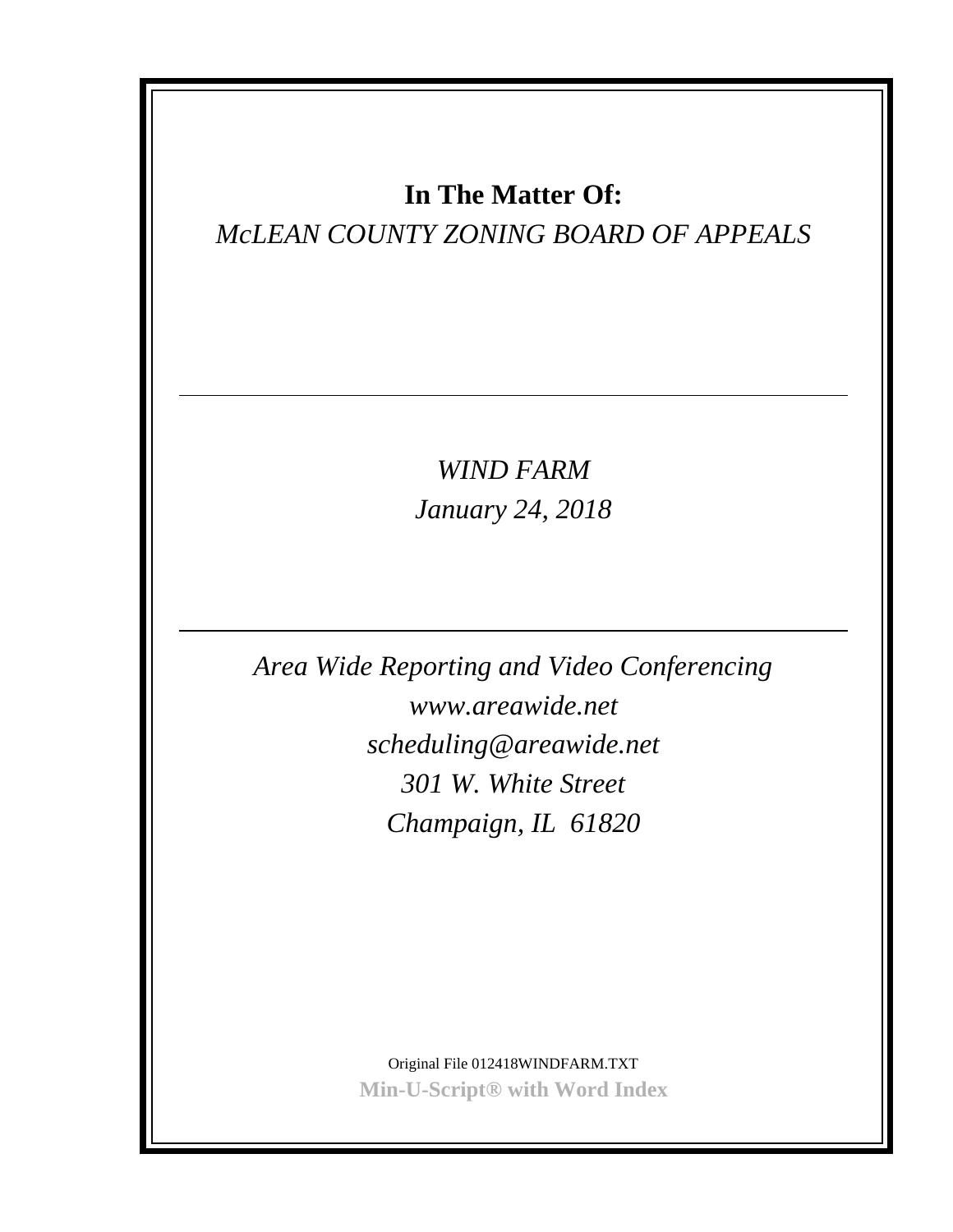# **McLEAN COUNTY ZONING BOARD OF APPEALS**

|          | Page 751                                                             |          | Page 753                                                                                                    |
|----------|----------------------------------------------------------------------|----------|-------------------------------------------------------------------------------------------------------------|
| 1        | MCLEAN COUNTY ZONING BOARD OF APPEALS                                | 1        | INDEX                                                                                                       |
| 2        | <b>MEETING</b>                                                       | 2        | Page                                                                                                        |
| 3        |                                                                      | 3        | WITNESSES:                                                                                                  |
| 4        | Wednesday, January 24, 2018                                          | 4        | DENNIS HOFF (Presentation)<br>760                                                                           |
| 5        | 6:00 p.m.                                                            | 5        | PAUL SCHOMER<br>Direct Examination by Mr. Luetkehans<br>772                                                 |
| 6        |                                                                      | 6        | Cross-Examination by Mr. Griffin<br>804<br>Redirect Examination by Mr. Luetkehans<br>826                    |
| 7        | at                                                                   | 7        | MICHAEL HANKARD                                                                                             |
| 8        | Government Center                                                    | 8        | Cross-Examination by Mr. Luetkehans  830                                                                    |
| 9        | 115 East Washington Street                                           | 9        | Redirect Examination by Mr. Griffin  861<br>KEVIN PARZYCK                                                   |
| 10       | Bloomington, Illinois                                                | 10       | Cross-Examination by Mr. Luetkehans  879                                                                    |
| 11       |                                                                      | 11       | YALE YOUNG (Presentation)  891                                                                              |
| 12       |                                                                      | 12       |                                                                                                             |
| 13       | Case Number SU-17-11                                                 | 13       | EXHIBITS:                                                                                                   |
| 14       |                                                                      | 14       | SLG Exhibit Number 1  760                                                                                   |
| 15       | ZONING BOARD MEMBERS PRESENT:                                        | 15       | Energy Information Administration<br>Information                                                            |
| 16       | Brian Bangert                                                        | 16       | SLG Exhibit Number 2  890                                                                                   |
| 17       | Chris Carlton - 1st Alternate<br>Rick Dean                           | 17       | Memorandum of Law Regarding Noise<br>Emissions                                                              |
| 18       | James Finnigan - Chairman<br>Michael Kuritz                          | 18       | SLG Exhibit Number 3  777                                                                                   |
| 19       | Mary Beth Taylor - 2nd Alternate<br>Julia Turner                     | 19       | Noise Level Compliance Analysis for<br>the California Ridge Wind Energy                                     |
| 20       | Drake Zimmerman                                                      | 20       | Project                                                                                                     |
| 21       |                                                                      | 21       | SLG Exhibit Number 4  772<br>Curriculum Vitae of Dr. Schomer                                                |
|          | 22 Court Reporter:                                                   | 22       | SLG Exhibit Number 5  783                                                                                   |
|          | Brenda Zeitler, CSR-RPR<br>23 License No. 084-004062                 | 23       | Article: A Possible Criterion for<br>Wind Farms, 06/17, by Schomer and                                      |
|          | Area Wide Reporting Service<br>24 800-747-6789                       | 24       | Pamidighantam                                                                                               |
|          |                                                                      |          |                                                                                                             |
|          |                                                                      |          |                                                                                                             |
|          | Page 752                                                             |          | Page 754                                                                                                    |
| ı        | <b>APPEARANCES:</b>                                                  | ı        | EXHIBITS (Continued):                                                                                       |
| 2        | <b>SCHAIN BANKS</b>                                                  | 2        | SLG Exhibit Number 6  785                                                                                   |
| 3        | BY: MR. JAMES R. GRIFFIN, ESQ.<br>Attorney at Law                    | з        | Article "Health Effects from Wind<br>Turbine Low Frequency Noise &                                          |
| 4        | 70 West Madison Street<br>Suite 5300                                 | 4        | Infrasound," 01/17, by Hessler,<br>Leventhall, Schomer, and Walker                                          |
| 5        | Chicago, Illinois 60602<br>$(312)$ 345-5700                          | 5        | SLG Exhibit Number 7  788                                                                                   |
| 6        | jgriffin@schainbanks.com                                             | 6        | $11/26/14$ "The Results of an                                                                               |
| 7        | On Behalf of the Applicant<br>SCHIROTT, LUETKEHANS & GAMER, LLC      | 7        | Acoustic Testing Program, Cape<br>Bridgewater Wind Farm                                                     |
| 8        | BY: PHILLIP A. LUETKEHANS, ESQ.<br>Attorney at Law                   | 8        | SLG Exhibit Number 11  848<br>Illinois Pollution Control Board -                                            |
| 9        | 105 East Irving Park Road                                            | 9        | Noise Pollution Control Regulations                                                                         |
| 10       | Itasca, Illinois 60143<br>(603) 760-4601<br>pluetkehans@slg-atty.com | 10       | SLG Exhibit Number 13  833<br>IPCB - Charter Hall Homeowner's                                               |
| 11       | On Behalf of the Opponents                                           | 11       | Association and Jeff Cohen vs.<br>Overland Transportation System and                                        |
| 12       | SAMANTHA M. WALLEY, ESQ.<br>Assistant States Attorney                | 12       | D.P. Cartage                                                                                                |
| 13       | 104 West Front Street<br>Room 605                                    | 13       | SLG Exhibit Number 19  834<br>Joint Committee on Administrative                                             |
| 14       | Bloomington, Illinois 61701-5005<br>$(309)$ 888-5400                 | 14       | Rules- Part of Sections 900 and 901                                                                         |
| 15       | On Behalf of McLean County.                                          | 15       | SLG Exhibit Number 21  843<br>IPCB- Gladys and David Knox v.                                                |
| 16       | ALSO PRESENT:                                                        | 16       | Turris Coal Co. and AEI Resources Inc.                                                                      |
| 17       |                                                                      | 17       | Neutral Exhibit Number 6  900                                                                               |
| 18       | PHILIP DICK, Director of Building & Zoning                           | 18       | Mr. Young's PowerPoint Presentation<br>Proposal to Move Turbine #65                                         |
|          | JERRY STOKES, County Engineer                                        |          |                                                                                                             |
| 19       |                                                                      | 19       | Reporter's Note: SLG Exhibits 16 and 20 were moved                                                          |
| 20       |                                                                      |          | 20 into the record at page 879, but they are not listed<br>on the ZBA's web page as being received, and the |
| 21       |                                                                      | 21       | reporter has no record of them being referred to by<br>those numbers.                                       |
| 22       |                                                                      | 22       |                                                                                                             |
| 23<br>24 |                                                                      | 23<br>24 |                                                                                                             |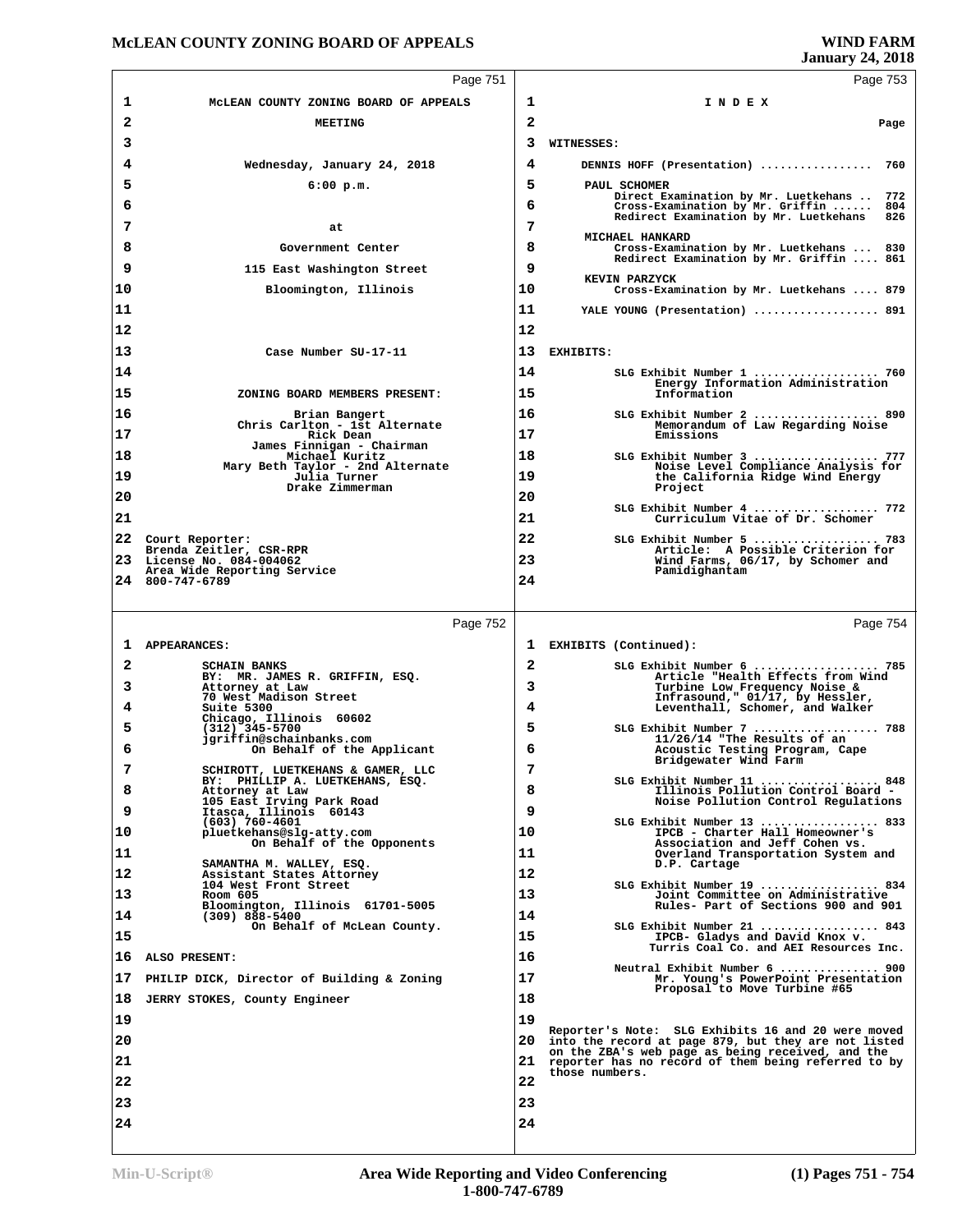|    | Page 755                                                                                                       |            | Page 757                                                                |  |
|----|----------------------------------------------------------------------------------------------------------------|------------|-------------------------------------------------------------------------|--|
| 1  | <b>CHAIRMAN FINNIGAN:</b> We're going to bring the                                                             |            | 1 someone says; so you would be challenging that                        |  |
| 2  | Zoning Board to order. Will the Secretary call the                                                             |            | 2 statement.                                                            |  |
| 3  | roll.                                                                                                          | 3          | If you want to speak in support of what                                 |  |
| 4  | <b>MR. DICK: Mark Judd?</b>                                                                                    |            | 4 someone has to say, you are more than welcome to do                   |  |
| 5  | (No response.)                                                                                                 |            | 5 that, but that's considered testimony, not                            |  |
| 6  | <b>MR. DICK: Brian Bangert?</b>                                                                                |            | 6 cross-examination. If you want to testify, again, we                  |  |
| 7  | MR. BANGERT: Here.                                                                                             |            | 7 encourage you to do so.                                               |  |
| 8  | MR. DICK: Michael Kuritz?                                                                                      | 8          | All right. We will have the secretary call                              |  |
| 9  | MR. KURITZ: Here.                                                                                              |            | <b>9</b> the next -- oh, go ahead.                                      |  |
| 10 | MR. DICK: Rick Dean?                                                                                           | 10         | <b>CHAIRMAN FINNIGAN:</b> One thing for                                 |  |
| 11 | MR. DEAN: Here.                                                                                                |            | 11 clarification. The Board is very willing to hear                     |  |
| 12 | MR. DICK: Julia Turner?                                                                                        |            | 12 anything anyone wants to say, but it's to our                        |  |
| 13 | <b>MS. TURNER: Here.</b>                                                                                       |            | 13 discretion whether we use it for evidence or not.                    |  |
| 14 | <b>MR. DICK: Drake Zimmerman?</b>                                                                              | 14         | It behooves you to have your experts testify                            |  |
| 15 | MR. ZIMMERMAN: Here.                                                                                           |            | 15 because the expert witnesses are the ones we are going               |  |
| 16 | MR. DICK: Jim Finnigan?                                                                                        |            | 16 to put the most credibility on. It's our discretion                  |  |
| 17 | <b>CHAIRMAN FINNIGAN: Here.</b>                                                                                |            | 17 to use whatever we feel like. We're going to listen                  |  |
| 18 | MR. DICK: Chris Carlton?                                                                                       |            | 18 to anything you have to say; but when it comes down to               |  |
| 19 | <b>MS. CARLTON: Here.</b>                                                                                      |            | 19 deliberation, it's going to be on the expert                         |  |
| 20 | MR. DICK: Mary Beth Taylor?                                                                                    |            | 20 testimony. I just want you to know that.                             |  |
| 21 | MS. TAYLOR: Here.                                                                                              | 21         | MR. GRIFFIN: Mr. Chairman, Jim Griffin,                                 |  |
| 22 | <b>CHAIRMAN FINNIGAN:</b> We have a quorum. This                                                               | 22         | Schain Banks, 70 West Madison Street, Suite 5300,                       |  |
|    | 23 is a continuation of Case SU-17-11 from last night.                                                         |            | 23 Chicago, Illinois, 60602.                                            |  |
| 24 | I'm going to have our counsel tell us where                                                                    | 24         | I just wanted to let the Chairman of the                                |  |
|    |                                                                                                                |            |                                                                         |  |
|    |                                                                                                                |            |                                                                         |  |
|    | Page 756                                                                                                       |            | Page 758                                                                |  |
|    | 1 we're at tonight because some people maybe haven't                                                           |            | 1 Board know; yesterday evening you ruled that                          |  |
|    | 2 been here.                                                                                                   |            | 2 Mr. Parzyck would be subject to further                               |  |
| 3  | MS. WALLEY: All right. Good evening ladies                                                                     |            | 3 cross-examination. You ruled that Mr. Hankard would                   |  |
|    | 4 and gentlemen. If my memory is right, we are on night                                                        |            | 4 not be, I think based on the fact that he lives in                    |  |
|    | 5 six. We are in a position right now where the                                                                |            | 5 Wisconsin and isn't subject to subpoena power.                        |  |
|    | 6 Applicant has rested their case. We've had several                                                           | 6          | After further consideration of the matter,                              |  |
|    | 7 members of the community testify. We have a signup                                                           |            | 7 Invenergy certainty doesn't want to avoid having                      |  |
|    | 8 sheet. We started the signups on January 2, which was                                                        |            | 8 Mr. Hankard be subject to cross-examination merely                    |  |
|    | 9 the first hearing. We're working our way forward.                                                            |            | 9 because he lives in Wisconsin. He's within our                        |  |
| 10 | If you were not present on a prior night and                                                                   |            | 10 control, and we've brought him here tonight.                         |  |
|    | 11 may have been called, once we have completed that                                                           | 11         | <b>CHAIRMAN FINNIGAN:</b> We appreciate that.                           |  |
|    | 12 list, we'll circle back once more. That way, if                                                             | 12         | MR. DICK: The next witness is Cheryl Jolly.                             |  |
|    | 13 you're here tonight and there's a chance for you to                                                         | 13         | Are you represented by counsel?                                         |  |
| 15 | 14 testify, we want to give you that opportunity.                                                              | 14<br>15   | MS. JOLLY: Yes, I am.                                                   |  |
|    | Experts, if you are qualified as an expert,                                                                    |            | MR. DICK: Rebekah Fehr, are you represented                             |  |
|    | 16 will be given 30 minutes. All others get ten minutes.                                                       | 16<br>17   | by counsel?                                                             |  |
|    | 17 There's a handy dandy clock behind me. Unfortunately                                                        | 18         | MR. LUETKEHANS: Ms. Fehr is not testifying.<br>MS. WALLEY: Is she here? |  |
|    | 18 there's no buzzer or anything like that. When it goes<br>19 off, it's done.                                 | 19         | MR. LUETKEHANS: Yes, she is.                                            |  |
| 20 |                                                                                                                | 20         |                                                                         |  |
|    | No friendly cross-examination. That was                                                                        |            | MS. WALLEY: Are you refusing to testify,<br>$21$ ma'am?                 |  |
|    | 21 something the Chairman asked that I discuss. Friendly<br>22 cross-examination is referred to as bolstering. | 22         |                                                                         |  |
|    | 23 Cross-examination is meant, as I indicated last                                                             | 23         | MR. LUETKEHANS: Refusing or declining?<br>MS. WALLEY: Well, deferring.  |  |
|    | 24 evening, to test the veracity or the truth of what                                                          | ${\bf 24}$ | MR. DICK: Dwight Shanklin, 100 East Wall,                               |  |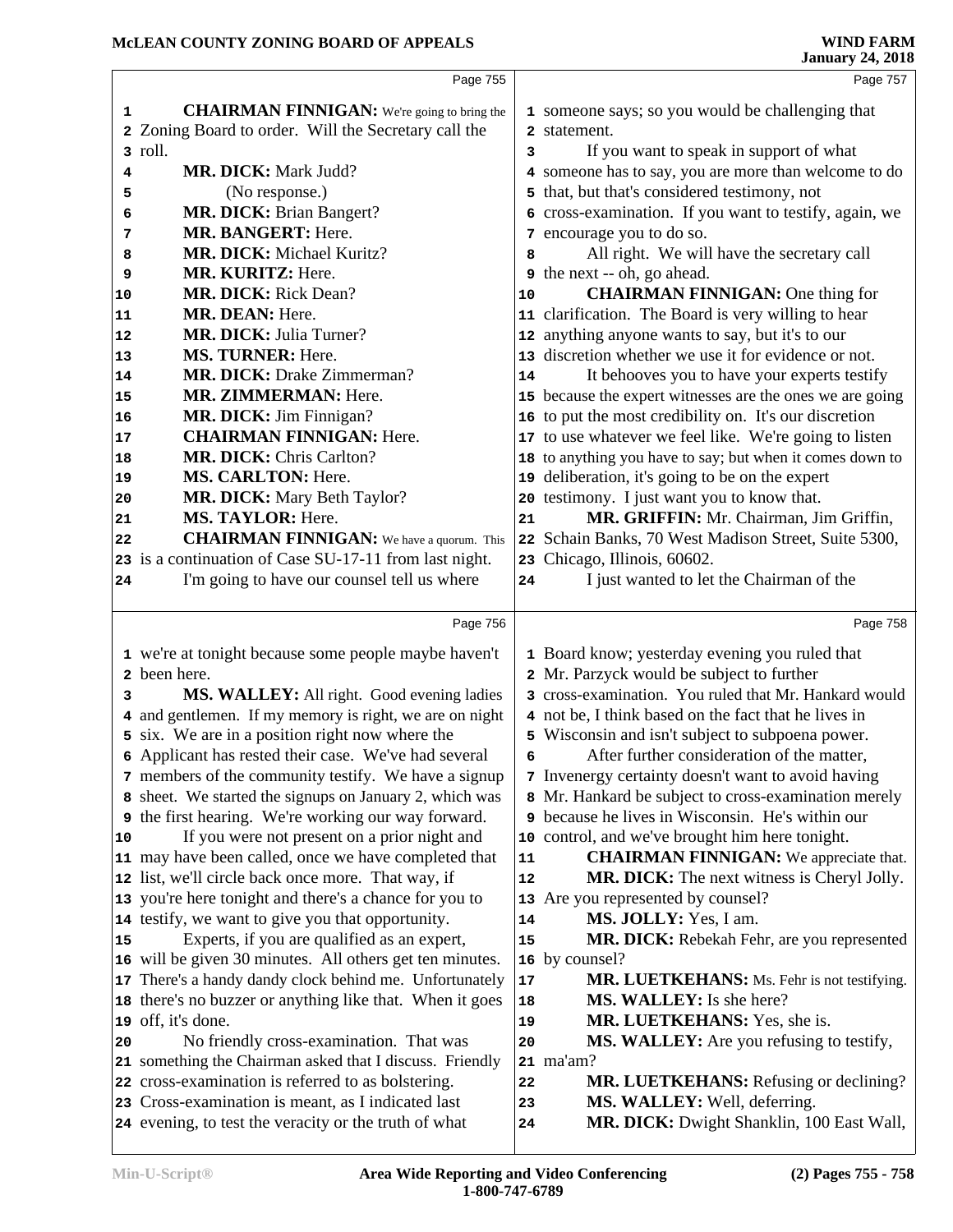|    | Page 759                                                                                                           |    | Page 761                                                                                                     |
|----|--------------------------------------------------------------------------------------------------------------------|----|--------------------------------------------------------------------------------------------------------------|
|    | 1 Lexington.                                                                                                       |    | 1 Bishop Hill phase 1 and 2 in Bureau County. And                                                            |
| 2  | (No response.)                                                                                                     |    | 2 lastly, Fowler, Indiana, I was involved with putting                                                       |
| 3  | MR. DICK: Dennis Hoff?                                                                                             |    | 3 monopoles up to connect two substations.                                                                   |
| 4  | (Dennis Hoff sworn.)                                                                                               | 4  | The reason why I bring all that up is                                                                        |
| 5  | MR. DICK: Would you state your name and                                                                            | 5  | because, in my profession, you have very little leeway                                                       |
| 6  | address and spell your name for the record.                                                                        | 6  | for mistakes. Someone gets hurt or property is                                                               |
| 7  | MR. HOFF: Sure. Dennis, D-e-n-n-i-s, Hoff,                                                                         | 7  | damaged. Also, the rights and responsibilities of our                                                        |
|    | 8 H-o-f-f. Address 1217 Royal Point Drive, Bloomington,                                                            |    | 8 trade and also the people we work with in cooperation                                                      |
|    | 9 Illinois, 61704.                                                                                                 |    | 9 with the companies and landowners we are involved with                                                     |
| 10 | MS. WALLEY: Mr. Hoff, before you start your                                                                        |    | 10 forces us to be responsible and caring workers.                                                           |
|    | 11 presentation, are you asking to be qualified as an                                                              | 11 | I've been an operator for 13 years, like I                                                                   |
|    | 12 expert?                                                                                                         |    | 12 said. What I've seen is a lot of care taken and --                                                        |
| 13 | MR. HOFF: No, ma'am,                                                                                               |    | 13 excuse me, I'm kind of losing my train of thought                                                         |
| 14 | MS. WALLEY: Would you like your exhibit to                                                                         |    | 14 here. A lot of care has been taken while building                                                         |
|    | 15 be listed as proponent, an objector, or a mutual                                                                |    | 15 these projects. Planning is very good, at least from                                                      |
|    | 16 witness?                                                                                                        |    | 16 what I've seen.                                                                                           |
| 17 | MR. HOFF: Proponent.                                                                                               | 17 | Any concerns are usually addressed quickly,                                                                  |
| 18 | MS. WALLEY: How many exhibits do you have,                                                                         |    | 18 and there's been so many of these projects around that                                                    |
|    | 19 Mr. Hoff?                                                                                                       |    | 19 there's quite a few of us who are very efficient and                                                      |
| 20 | MR. HOFF: Four. They are color coded:                                                                              |    | 20 knowledgeable about the subject. We offer that to all                                                     |
|    | 21 blue, green, brown, and -- perhaps three.                                                                       |    | 21 those willing to consider this area for this type of                                                      |
| 22 | MR. DICK: Do you want to call them one                                                                             |    | 22 work.                                                                                                     |
|    | 23 exhibit or four separate exhibits?                                                                              | 23 | Before that, I was employed at Mitsubishi                                                                    |
| 24 | MR. HOFF: Just one.                                                                                                |    | 24 Motors for 15 years. The only reason I bring that up                                                      |
|    |                                                                                                                    |    |                                                                                                              |
|    | Page 760                                                                                                           |    | Page 762                                                                                                     |
|    |                                                                                                                    |    |                                                                                                              |
| ı  | <b>MR. DICK:</b> We'll call that Supporter's                                                                       |    | 1 is because that factory was state of the art at the                                                        |
| 2  | Exhibit 1.                                                                                                         |    | 2 time, and the energy that manufacturing facility                                                           |
| з  | MS. WALLEY: Mr. Hoff, we only received                                                                             |    | 3 required was basically just electricity. That's what                                                       |
|    | 4 three. Is that what you're intending?                                                                            |    | 4 our world runs on. That power has to come from                                                             |
| 5  | MR. HOFF: Yes. Sorry.                                                                                              |    | 5 somewhere.                                                                                                 |
| 6  | MS. WALLEY: That's okay. We just wanted to                                                                         | 6  | I'd like to go to the handouts now, if I                                                                     |
|    |                                                                                                                    |    |                                                                                                              |
| 8  | 7 make sure we have everything you intended to offer.<br><b>PRESENTATION</b>                                       | 8  | 7 could, starting with blue. Make it easy here.                                                              |
| 9  | BY MR. HOFF:                                                                                                       |    | The providence of these documents is the                                                                     |
| 10 |                                                                                                                    |    | <b>9</b> EIA, the primary federal government authority on                                                    |
|    | I'd like to start by saying I've been a                                                                            |    | 10 energy statistics and analysis. It was established in                                                     |
|    | 11 local resident of Bloomington since 1989. I grew up<br>12 in Central Illinois except for 18 months.             |    | 11 1974. I've just highlighted basically the most<br>12 important things that I thought should be seen here, |
| 13 |                                                                                                                    |    |                                                                                                              |
|    | Currently my position is a union operator                                                                          | 14 | 13 starting with this blue document.                                                                         |
|    | 14 specializing in hydraulic cranes. The majority of my<br>15 work has been involved with wind farms or some other |    | Almost all the power plants that were                                                                        |
|    |                                                                                                                    |    | 15 retired in the past decade were powered by fossil                                                         |
|    | 16 form of energy production. I'd like to make                                                                     |    | 16 fuels; and the other part I've highlighted, most of                                                       |
|    | 17 statements relating just some of the things I've                                                                |    | 17 that consisted of coal power plants.                                                                      |
|    | 18 actually seen firsthand, and I'd like to relay those                                                            | 18 | I'd like to go to the green document,                                                                        |
|    | 19 to you directly.                                                                                                |    | 19 please. The other half of that, nearly half of the                                                        |
| 20 | I've been involved with seven wind farm                                                                            |    | 20 utility-scale capacity installed came from renewables.                                                    |
|    | 21 projects, the first being Twin Groves, phase 1. The                                                             |    | 21 And if you look down there at the bottom where I've                                                       |
|    | 22 second was Rail Splitter near Delevan. The third was                                                            |    | 22 also highlighted, nearly half of that renewable                                                           |
|    | 23 New Providence Wind Farm near Tiskilwa, Illinois. The<br>24 next was White Oak wind farm near Carlock. Then     | 24 | 23 technologies was wind and solar.<br>And then finally going to the brown                                   |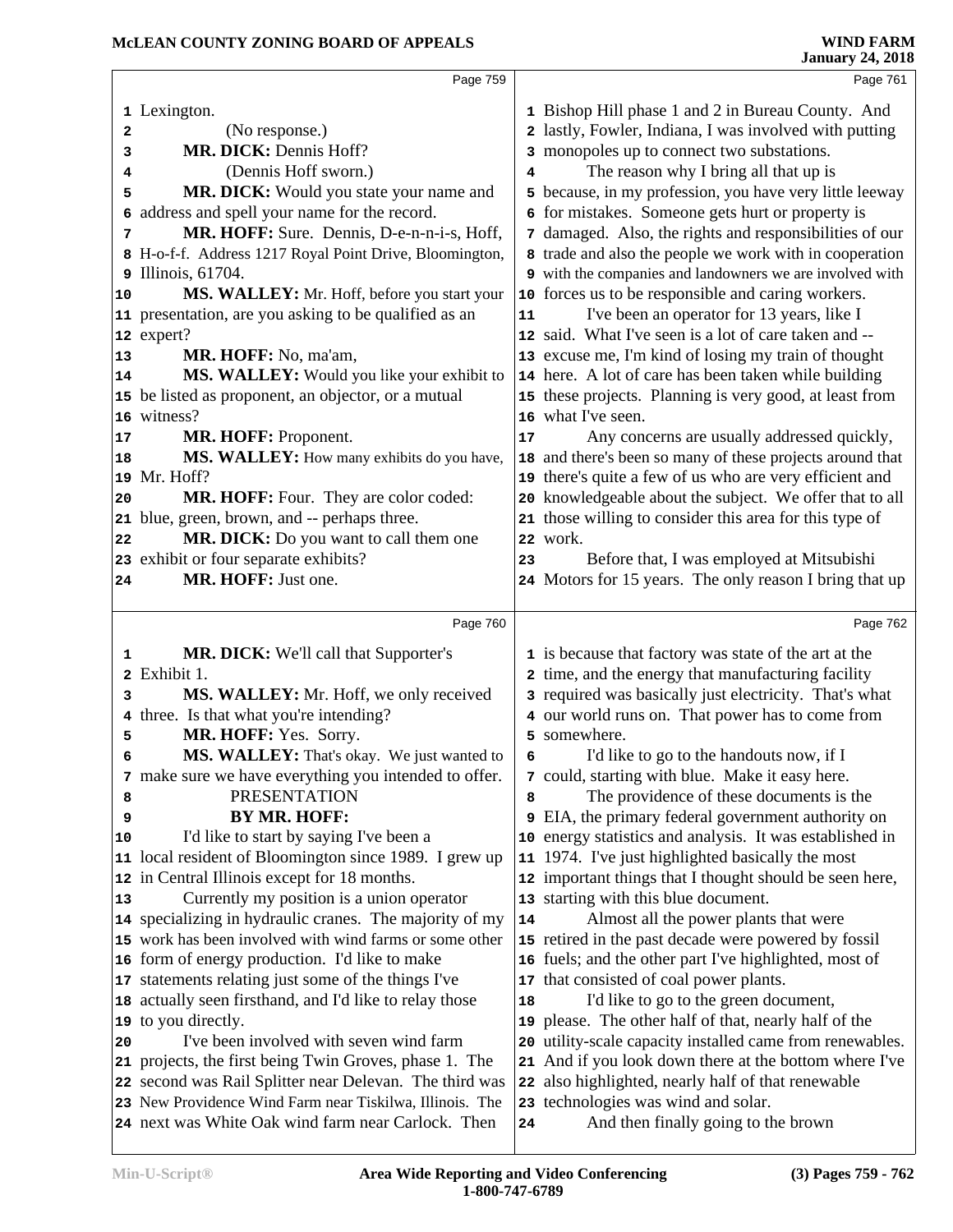# **McLEAN COUNTY ZONING BOARD OF APPEALS**

|          |                                                             |              | January 24, 2010                                                   |
|----------|-------------------------------------------------------------|--------------|--------------------------------------------------------------------|
|          | Page 763                                                    |              | Page 765                                                           |
|          | 1 document, it just lists kilowatt usage. That's, I         |              | 1 near any of these against your will?                             |
|          | 2 believe, a general number for the whole US household      | $\mathbf{2}$ | MR. HOFF: I've never been forced to live                           |
|          | 3 population. I'm pretty certain that's what that           |              | 3 anywhere I never wished to be.                                   |
|          | 4 denotes.                                                  | 4            | (Audience Member having                                            |
| 5        | I'd just like to say that this power has to                 | 5            | conversation with Ms. Adams.)                                      |
|          | 6 come from somewhere; and, to me, the best option would    | 6            | <b>CHAIRMAN FINNIGAN:</b> We're not going to have                  |
|          | 7 be wind. Thank you.                                       |              | 7 any of that. If it's going to be that way, you're                |
| 8        | <b>CHAIRMAN FINNIGAN: Questions from the</b>                |              | a going to leave.                                                  |
|          | 9 Board?                                                    | 9            | MS. ADAMS: You said that you traveled a lot                        |
| 10       | MR. ZIMMERMAN: What part of your overall                    |              | 10 for these. Can you tell me why? Is your specialty               |
|          | 11 work has been related to wind farms the last 13 years    |              | 11 turbines, or is your -- like, you're an operator; so            |
|          | 12 you've been doing this?                                  |              | 12 you just didn't feel like you could work here?                  |
| 13       | <b>MR. HOFF:</b> Crane work involved with                   | 13           | MR. HOFF: They offered the work, and I took                        |
|          | 14 installing and maintaining wind towers. I've done        | 14 it.       |                                                                    |
|          | 15 basically everything that's possible to be done with a   |              | MS. ADAMS: Can I ask why?                                          |
|          | 16 hydraulic crane from -- after they dig the hole, of      | 15           | MR. HOFF: I like it.                                               |
|          |                                                             | 16           |                                                                    |
|          | 17 course, they put the rebar in for the foundation.        | 17           | MS. ADAMS: I mean, that's fair enough. I                           |
|          | 18 Done that. They put the concrete form in. We use a       |              | 18 had it worded -- I had a question, and now I've lost            |
|          | 19 cage to set the tower on. I've done that. When the       | 19 it.       |                                                                    |
|          | 20 pieces arrive, they have to be laid out, proper          | 20           | I just wanted to find out if you liked it.                         |
|          | 21 positioning and all that, to be able to be lifted        |              | 21 I mean, you like working on them, but I guess that's            |
|          | 22 properly. Done that. I've actually assembled the         |              | 22 different. You've never been next to one long term.             |
|          | 23 tower sections together. Done that. Also putting the     |              | 23 Because you've been on them, I just wanted to know,             |
|          | 24 blades to the hub fixture, we did that also.             |              | 24 like, long term, you've never lived next to one or had          |
|          | Page 764                                                    |              | Page 766                                                           |
|          | So like I said, everything except for                       |              | 1 to feel it or hear it or anything?                               |
| 1        | 2 putting the hub on top of the tower, that's the only      |              | MR. HOFF: Well, in the process of putting                          |
|          | 3 part I have not done.                                     | $\mathbf{2}$ | 3 them together and taking them apart, sometimes you go            |
|          |                                                             |              |                                                                    |
|          |                                                             |              |                                                                    |
| 4        | <b>CHAIRMAN FINNIGAN:</b> So have you worked for            |              | 4 through quite a few hours at that site.                          |
|          | 5 Invenergy before -- I'm not sure exactly -- as a          | 5            | I do a lot of maintenance also, which I                            |
|          | 6 subcontractor to them or what?                            |              | 6 don't know if I mentioned that or not. In fact, last             |
| 7        | <b>MR. HOFF:</b> Yes. I believe White Oak was an            |              | 7 year that's about all I did was maintenance on wind              |
|          | 8 Invenergy project.                                        |              | 8 turbines in White Oak and Twin Groves.                           |
| 9        | <b>CHAIRMAN FINNIGAN:</b> So they've been a pretty          | 9            | You do spend a lot of hours out there,                             |
|          | 10 good company to work for?                                |              | 10 depending on weather conditions which allows you or             |
| 11       | MR. HOFF: Yes, sir.                                         |              | 11 doesn't allow you to continue your work. So, yes, I'm           |
| 12       | <b>CHAIRMAN FINNIGAN:</b> Staff have questions?             |              | 12 very familiar with the sounds or lack thereof of the            |
| 13       | (No response.)                                              |              | 13 noise they produce.                                             |
| 14       | <b>CHAIRMAN FINNIGAN:</b> Would the Applicants              | 14           | MS. ADAMS: Then you also stated you were                           |
|          | 15 have questions?                                          |              | 15 kind of concerned with, like, the carbon footprint --           |
| 16       | MR. GRIFFIN: No, thank you.                                 |              | 16 you didn't use that word -- but efficiency.                     |
| 17       | <b>CHAIRMAN FINNIGAN:</b> Would anyone in the               | 17           | Are the vehicles you're using solar?                               |
|          | 18 audience like to question this witness?                  | 18           | MR. HOFF: Mine is not. It's a                                      |
| 19       | State your name and address, please.                        |              | 19 four-cylinder.                                                  |
| 20       | MS. ADAMS: Katy Adams, 322 West Main                        | 20           | MS. ADAMS: So you are using the fossil                             |
|          | 21 Street, Lexington, Illinois.                             |              | 21 fuels that you were concerned with in the environment,          |
| 22       | How many wind farms have you worked on?                     |              | 22 are you not?                                                    |
| 23<br>24 | MR. HOFF: Seven.<br>MS. ADAMS: Were you ever forced to live | 23           | <b>MR. HOFF:</b> I have to get to work, like<br>24 everybody else. |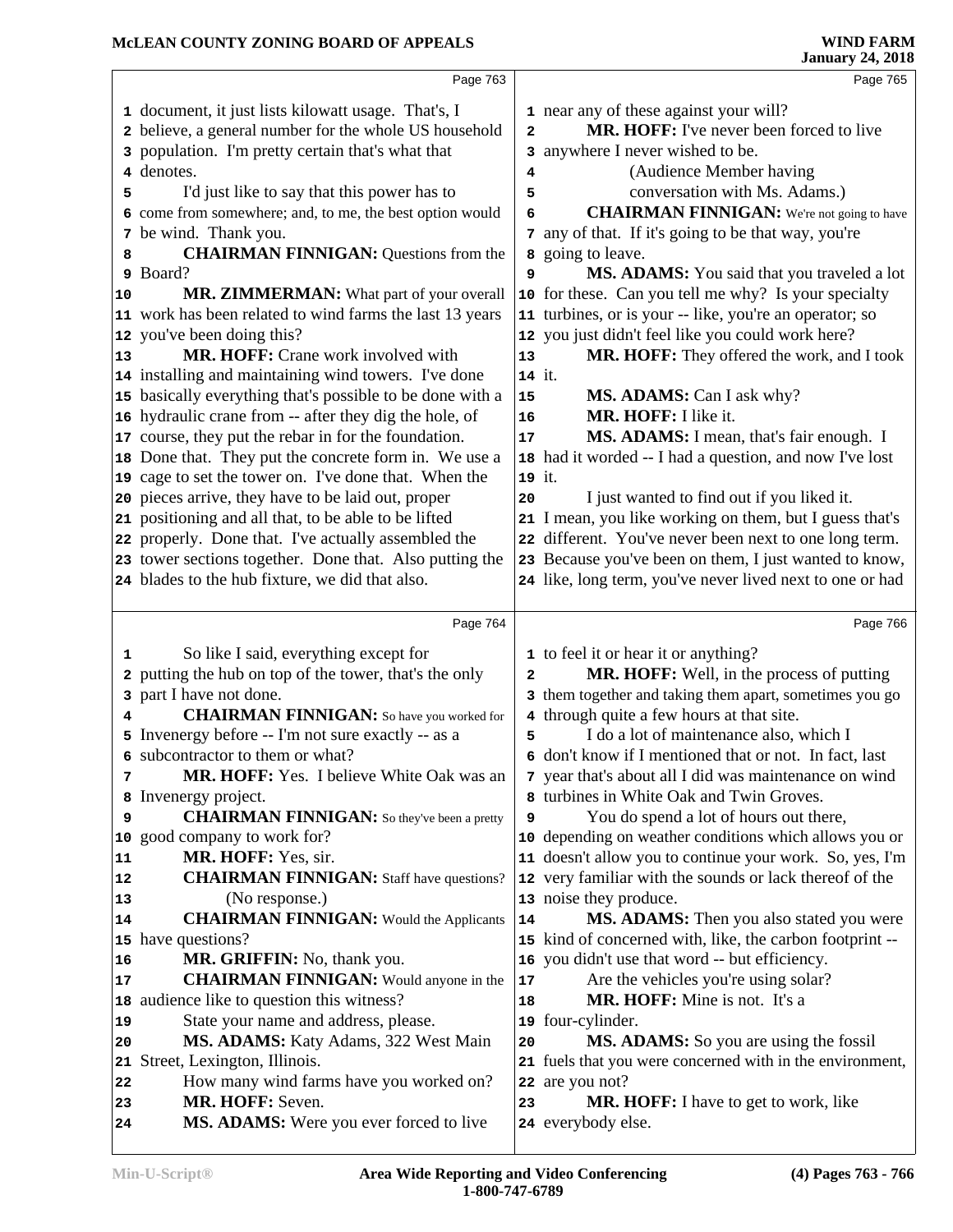|              | Page 767                                                          |    | Page 769                                                                  |
|--------------|-------------------------------------------------------------------|----|---------------------------------------------------------------------------|
| 1            | MS. ADAMS: Okay. Thank you.                                       | 1  | MR. HOFF: Yes, ma'am.                                                     |
| 2            | <b>CHAIRMAN FINNIGAN:</b> Any other questions?                    | 2  | MS. BENJAMIN: How many blades fell off of                                 |
| 3            | MS. WINTERLAND: Amy Winterland. I just                            | 3  | turbines last year?                                                       |
|              | 4 have one question.                                              | 4  | MR. HOFF: I do not have that information.                                 |
| 5            | MR. DICK: Could you give your address,                            | 5  | <b>MS. BENJAMIN:</b> Are you retrofitting turbines                        |
|              | 6 please.                                                         | 6  | right now because of faulty -- I think they call them                     |
| 7            | MS. WINTERLAND: Sure. 22825 North, 3075                           |    | 7 bearings?                                                               |
| 8            | East Road, Colfax.                                                | 8  | <b>MR. HOFF:</b> Yes. There are problems with                             |
| 9            | So I'm curious. As an operator working on                         | 9  | some of the bearings.                                                     |
|              | 10 maintenance, are you trained in, like, finding bird            | 10 | MS. BENJAMIN: If the bearings go bad,                                     |
|              | 11 kills or anything like that?                                   |    | 11 doesn't that make the blades fall off?                                 |
| 12           | MR. HOFF: I'm not trained in it. I have                           | 12 | MR. HOFF: I'm not an engineer. I don't                                    |
|              | 13 seen two. I can corroborate what that gentlemen from           | 13 | know about that.                                                          |
|              | 14 Audubon said at Heartland Community. Those are the             | 14 | MS. BENJAMIN: Well, for the record, there                                 |
|              | 15 only two I have seen.                                          |    | 15 was one, at least, that I know of the blades fell off.                 |
| 16           | MS. WINTERLAND: So when you find them, you                        | 16 | Thank you.                                                                |
|              | 17 report them? There's procedures in place to do that,           | 17 | <b>CHAIRMAN FINNIGAN:</b> Any other questions? I                          |
|              | 18 I take it?                                                     |    | 18 think you better run.                                                  |
| 19           | <b>MR. HOFF:</b> We relay that to the techs that                  | 19 | MR. HOFF: Thank you.                                                      |
|              | 20 are with us, and they take that straight to the UIM.           | 20 | MR. DICK: Phillip Luetkehans?                                             |
| 21           | MS. WINTERLAND: Anyone that's an operator                         | 21 | MR. LUETKEHANS: Phil Luetkehans, 105 East                                 |
|              | 22 dealing with maintenance would do the same thing?              | 22 | Irving Park Road, Itasca, Illinois.                                       |
| 23           | MR. HOFF: As far as I'm aware.                                    | 23 | At this time, we would call Dr. Paul Schomer                              |
| 24           | MS. WINTERLAND: I'm just curious. Thank                           |    | 24 to the stand.                                                          |
|              |                                                                   |    |                                                                           |
|              |                                                                   |    |                                                                           |
|              | Page 768                                                          |    | Page 770                                                                  |
|              |                                                                   | 1  |                                                                           |
| $\mathbf{2}$ | 1 you.                                                            | 2  | MS. WALLEY: Mr. Luetkehans, will you be                                   |
| 3            | <b>CHAIRMAN FINNIGAN:</b> Any other questions?<br>One more.       | 3  | qualifying Dr. Schomer as an expert?<br>MR. LUETKEHANS: Yes.              |
|              |                                                                   | 4  |                                                                           |
|              | MR. O'BRIEN: Tony O'Brien, 103 Oak Street,<br>5 Morton, Illinois. | 5  | MS. WALLEY: Did you want to lay the<br>foundation, or did you want me to? |
| 6            | Mr. Hoff, you said that you still do the                          | 6  | MR. LUETKEHANS: I'll at least lay the                                     |
|              | 7 maintenance on the towers locally?                              |    | 7 foundation on the CV, et cetera. If you have                            |
| 8            | MR. HOFF: Yes, I do.                                              | 8  | particular questions after that, feel free.                               |
| 9            | MR. O'BRIEN: So you live locally, and you                         | 9  | (Paul Schomer sworn.)                                                     |
| 10           | work locally?                                                     | 10 | MR. GRIFFIN: We're going to have no                                       |
| 11           | MR. HOFF: Yes, I do.                                              |    | 11 objections to Mr. Schomer's qualifications as an                       |
|              | MR. O'BRIEN: So you receive a pretty good                         |    | 12 acoustician. If he gets into health issues as a                        |
| 12           | 13 wage and insurance and benefits?                               |    | 13 physician or medical doctor, we would have an                          |
|              | MR. HOFF: Yes. I work in a union.                                 |    | 14 objection; but as an acoustician, we have no                           |
|              | MR. O'BRIEN: And you spend money locally,                         |    | 15 objections to him being qualified as an expert. Thank                  |
| 14<br>15     | 16 whether it be --                                               |    | 16 you.                                                                   |
| 17           | <b>CHAIRMAN FINNIGAN:</b> That's kind of -- you're                | 17 | MS. WALLEY: Mr. Luetkehans, if we can save                                |
|              | 18 leading.                                                       | 18 | some time, it sounds like the Applicant is wanting to                     |
| 19           | MR. O'BRIEN: Okay. Thank you.                                     |    | 19 stipulate to Dr. Schomer's expertise. Will you be                      |
| 20           | <b>CHAIRMAN FINNIGAN:</b> Any other questions?                    |    | 20 getting into health or medical studies?                                |
| 21           | MS. BENJAMIN: Diane Benjamin, 27248 East                          | 21 | MR. LUETKEHANS: No.                                                       |
| 22           | 1100 North Road, Ellsworth.                                       | 22 | MS. WALLEY: I assume, since he's an                                       |
| 23           | You said you worked on the turbines out east                      | 23 | acoustician, it will be about noise and noise levels?                     |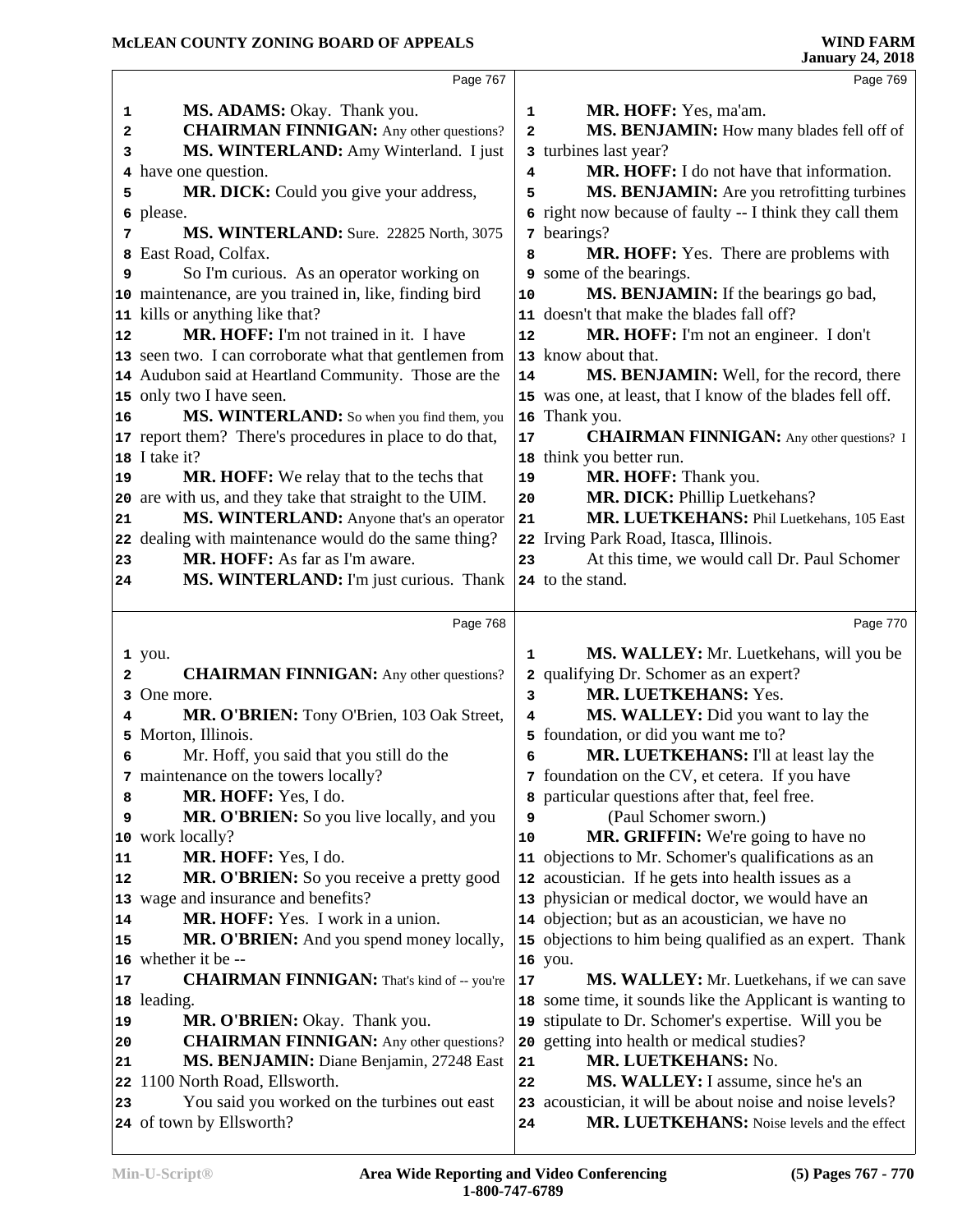|          | Page 771                                                |              | Page 773                                                                           |
|----------|---------------------------------------------------------|--------------|------------------------------------------------------------------------------------|
|          | 1 of those.                                             | 1            | Q. Next line talks about "Head of U.S.                                             |
| 2        | <b>MS. WALLEY:</b> Okay. The parties are willing        | $\mathbf{2}$ | Delegation." You are retired from that position,                                   |
|          | 3 to stipulate to his expertise as an acoustician.      | 3            | correct?                                                                           |
| 4        | <b>CHAIRMAN FINNIGAN:</b> Okay. I think we can          | 4            | A. Correct.                                                                        |
|          | 5 save a lot of questions by doing that.                | 5            | Q. Two lines down starts, "Chairman S.A.E.                                         |
| 6        | MR. LUETKEHANS: I will say I have his CV.               | 6            | Construction Site," et cetera, et cetera, and "Member                              |
|          | 7 I will hand that out. It's not quite up to date; so I | 7            | S.A.E." Both of those are no longer current; is that                               |
|          | 8 will ask him for about minutes about that stuff and   | 8            | correct?                                                                           |
|          | 9 make the CV up to date. I don't want anybody to think | 9            | A. That's correct.                                                                 |
|          | 10 we're not telling the truth.                         | 10           | Q. If you go to your major journal                                                 |
| 11       | MS. WALLEY: You are certainly allowed to                | 11           | publications, they kind of end in 2005. This is my                                 |
|          | 12 discuss his qualification if you feel it's relevant  | 12           | apology. I printed an old one off; so it's my bad.                                 |
|          | 13 and necessary. That's certainly fine.                | 13           | Since 2005, have you published papers on                                           |
| 14       | <b>CHAIRMAN FINNIGAN:</b> I'm not sure if we swore      | 14           | this topic?                                                                        |
|          | 15 him in last night or not.                            | 15           | A. Yes.                                                                            |
| 16       | MR. LUETKEHANS: No, sir.                                | 16           | Q. In fact, your updated resume shows probably                                     |
| 17       | <b>CHAIRMAN FINNIGAN:</b> I'm going to do you both      | 17           | 20 more papers that are proper for your resume?                                    |
| 18       | then.                                                   | 18           | A. Yes.                                                                            |
| 19       | (Mr. Luetkehans and Mr. Schomer sworn.)                 | 19           | MR. LUETKEHANS: I don't want to read all of                                        |
| 20       | <b>CHAIRMAN FINNIGAN:</b> State your name and           | 20           | those and take up the time. If it's acceptable to                                  |
| 21       | addresses for the record.                               | 21           | Mr. Griffin, I think he's aware of all of                                          |
| 22       | MR. LUETKEHANS: Go ahead, Dr. Schomer. I                | 22           | Dr. Schomer's publications. We'll just supplement                                  |
|          | 23 think just did.                                      | 23           | this tomorrow night with the proper one.                                           |
| 24       | <b>DR. SCHOMER:</b> My name is Paul Schomer, and        | 24           | Q. Could you just briefly provide the Board                                        |
|          | Page 772                                                |              | Page 774                                                                           |
|          | 1 my address is 2117 Robert Drive in Champaign,         | 1            | with a history of your qualifications?                                             |
|          | 2 Illinois.                                             | 2            | A. Well, I worked for 50-some years in                                             |
| з        | MR. DICK: Could you spell your last name,               | 3            | acoustics. I started in about 1966. I've been doing                                |
|          | 4 please?                                               | 4            | the same sort of thing since then. I've got about 200                              |
| 5        | MR. SCHOMER: S-c-h-o-m-e-r.                             | 5            | publications, mainly on acoustics.                                                 |
| 6        | PAUL SCHOMER,                                           | 6            | I recently got the Distinguished Service                                           |
|          | 7 called as a witness by the Opponents, after having    | 7            | Award from the Acoustical Society, and I do have a                                 |
|          | 8 been first duly sworn to tell the truth, was examined | 8            | Meritorious Civilian Service Award from the Department                             |
| 9        | and testified upon his oath as follows:                 | 9            | of the Army, which is the second highest award the                                 |
| 10       | <b>DIRECT EXAMINATION</b>                               | 10           | Army gives. I keep plodding along.                                                 |
| 11       | BY MR. LUETKEHANS:                                      | 11           | Q. Sounds like a career to be proud of.                                            |
| 12       | Q. Dr. Schomer, we've handed out SLG Exhibit 4,         | 12           | Have you ever represented wind companies in                                        |
| 13       | which is an old copy of your resume. I just want to     | 13           | this issue of wind turbines?                                                       |
| 14       | point out a couple of modifications to it so nobody is  | 14           | A. I've represented wind companies several                                         |
| 15       | confused.                                               | 15           | times, a few times.                                                                |
| 16       | Going to page 2, about the sixth line down,             | 16           | Q. Have you also testified on behalf of                                            |
| 17       | it talks about Standards Director, Acoustical Society   | 17           | objectors to wind farms?                                                           |
| 18       | of America. You are now the Emeritus Standards          | 18           | A. Yes.                                                                            |
| 19       | Director; is that correct?<br>A. Correct.               | 19           | Q. Is testifying on behalf of both sides of<br>wind farms common in your industry? |
| 20       | Q. The next line says, "Chairman, Acoustical            | 20           | A. It's not very common. I think I'm the only                                      |
| 21<br>22 | Society of America Committee on Standards." You're      | 21<br>22     | one.                                                                               |
| 23       | the Emeritus Chairman; is that correct?                 | 23           | Q. You're familiar with the IPCB Standards for                                     |
|          |                                                         |              |                                                                                    |
| 24       | A. Correct.                                             | 24           | Noise, correct?                                                                    |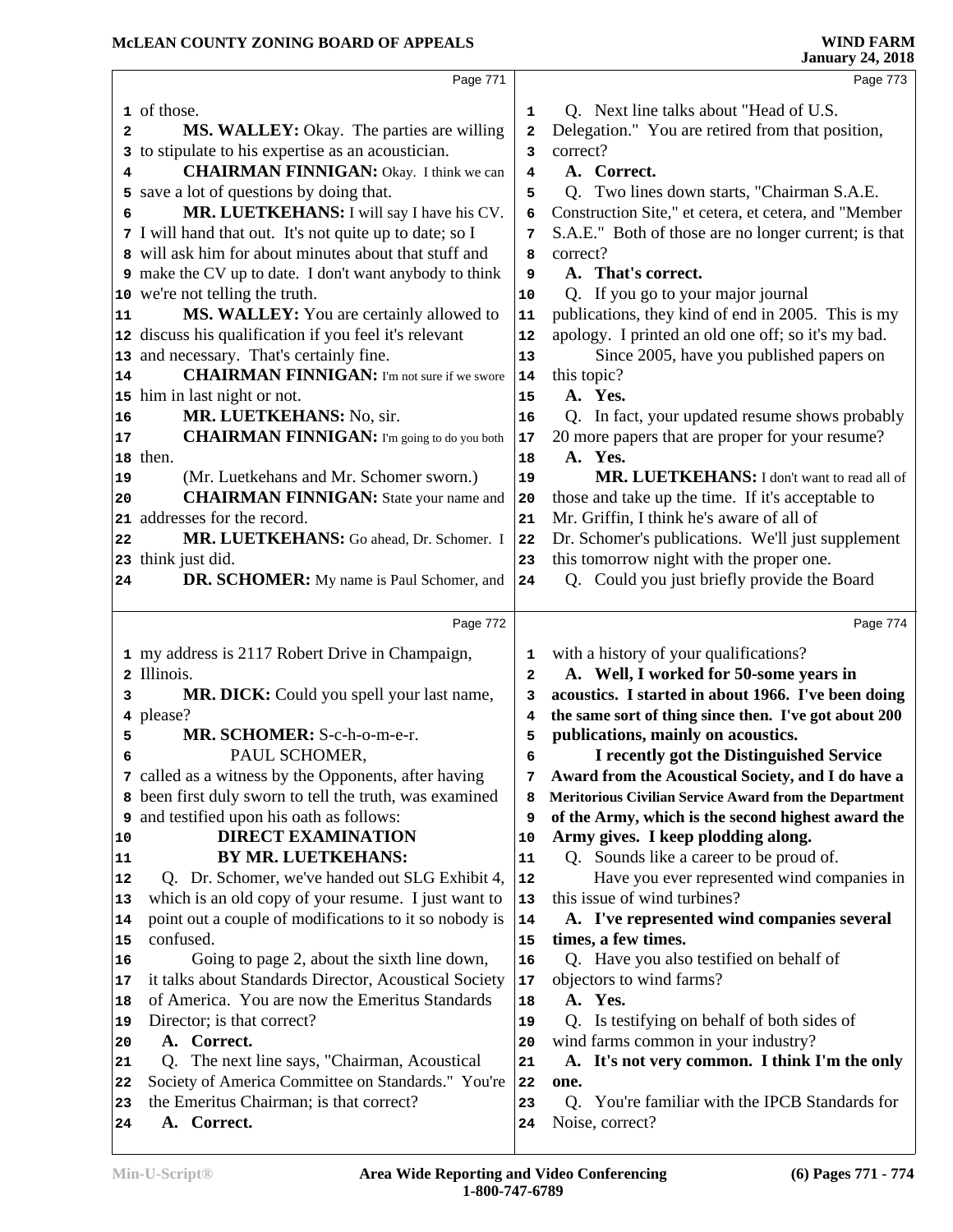|                                                                | Page 775                                                                                                           |            | Page 777                                                                                                      |
|----------------------------------------------------------------|--------------------------------------------------------------------------------------------------------------------|------------|---------------------------------------------------------------------------------------------------------------|
|                                                                |                                                                                                                    |            |                                                                                                               |
| 1                                                              | A. Pollution Control Board, yes.                                                                                   | 1          | Q. Do Illinois rules protect people from wind                                                                 |
| $\mathbf{2}$                                                   | Q. Were you involved in writing those                                                                              | 2          | turbines, current Illinois regulations?                                                                       |
| 3                                                              | standards?                                                                                                         | 3          | A. I don't believe they protect adequately.                                                                   |
| 4                                                              | A. I was involved in writing the standards.                                                                        | 4          | They're very inadequate.                                                                                      |
| 5                                                              | The basic standard was put together by a consultant.                                                               | 5          | Q. Do the IPCB regulations allow you to average                                                               |
| 6                                                              | But in defending the standards and bringing them                                                                   | 6          | test results?                                                                                                 |
| 7                                                              | forward, there was a group of four: a professor of                                                                 | 7          | A. The board rules are a one-time. If you                                                                     |
| 8                                                              | economics, two professors in law, and a graduate                                                                   | 8          | break the limit, if you are over the limit in one                                                             |
| 9                                                              | student, me.                                                                                                       | 9          | hour, it's a violation. It's sort of like, in my                                                              |
| 10                                                             | Q. When was that?                                                                                                  | 10         | mind, of a speeding ticket. If you go the speed limit                                                         |
| 11                                                             | A. That was about 1968 through about five, six                                                                     | 11         | for two hours but speed for ten minutes, you can get a                                                        |
| 12                                                             | years.                                                                                                             | 12         | ticket.                                                                                                       |
| 13                                                             | Q. Are you familiar with, under the IPCB                                                                           | 13         | Q. Were you involved in preparing the                                                                         |
| 14                                                             | regulations, what point on a property noise levels                                                                 | 14         | California Ridge Study with Mr. Hankard?                                                                      |
| 15                                                             | should be measured at?                                                                                             | 15         | A. Yes, I was.                                                                                                |
| 16                                                             | A. The Illinois rules say that you can measure                                                                     | ${\bf 16}$ | Q. Showing you what has been marked as SLG                                                                    |
| 17                                                             | anywhere within the property line, but not closer than                                                             | $17\,$     | Exhibit 3. Is that the California Ridge Wind Study?                                                           |
| 18                                                             | 25 feet to any external noise source.                                                                              | 18         | A. Yes, it is. It's a weighty study.                                                                          |
| 19                                                             | Q. So if the noise standard -- or if the noise                                                                     | 19         | MR. LUETKEHANS: For the record, this is                                                                       |
| 20                                                             | level is above the standard at any point on the                                                                    | 20         | also Applicant's Exhibit, I think, 18?                                                                        |
| 21                                                             | property, it would be a violation of the IPCB                                                                      | 21         | MS. WALLEY: 13.                                                                                               |
| 22                                                             | regulations?                                                                                                       | 22         | MR. LUETKEHANS: But this is the actual full                                                                   |
| 23                                                             | A. Yeah. If it violates anywhere on the                                                                            | 23         | set. So I'm going to hand this out or whatever is                                                             |
| 24                                                             | property, it's a violation.                                                                                        | 24         | easiest for everybody. As Dr. Schomer said, it's a                                                            |
|                                                                |                                                                                                                    |            |                                                                                                               |
|                                                                | Page 776                                                                                                           |            | Page 778                                                                                                      |
| 1                                                              | Q. And why is that?                                                                                                | 1          | very heavy study.                                                                                             |
|                                                                |                                                                                                                    |            |                                                                                                               |
| $\mathbf{2}$                                                   | A. Well, people don't live battened up in their                                                                    | 2          | Q. Who was that study prepared on behalf of?                                                                  |
| 3                                                              | houses. Hopefully, they can come outside and                                                                       | 3          | A. I think I was working with Attorney Blazer,                                                                |
| 4                                                              | entertain outside and have activities.                                                                             | 4          | I think.                                                                                                      |
| 5                                                              | Q. Obviously the IPCB standards exist. Are                                                                         | 5          | Q. Who was their client; do you know? Was it                                                                  |
| 6                                                              | those the most appropriate standards, in your mind, to                                                             | 6          | Invenergy?                                                                                                    |
| 7                                                              | measure noise levels from wind turbines?                                                                           | 7          | A. I believe it was Invenergy.                                                                                |
| 8                                                              | A. As a key member in technical development of                                                                     | 8          | <b>CHAIRMAN FINNIGAN:</b> Can I interrupt you just                                                            |
| 9                                                              | the standards, I can say that wind farms were never                                                                | 9          | a minute? Pull that just a little closer so we can                                                            |
|                                                                | contemplated and shouldn't be considered part of the                                                               | 10         | hear you a little better.                                                                                     |
|                                                                | standard.                                                                                                          | 11         | Q. If you could, look at page 44 of the                                                                       |
|                                                                | Q. Why not?                                                                                                        | 12         | California Ridge Study, paragraph 7 in the                                                                    |
|                                                                | A. Because they're just different from -- the                                                                      | 13         | "Conclusions" section. Paragraph 7 discusses the fact                                                         |
|                                                                | category they are being put in is factory noise; but                                                               | 14         | that the average of the actual measurements at                                                                |
|                                                                | factory noise, for the most part, is compulsive                                                                    | 15         | California Ridge was two decibels below the limits at                                                         |
|                                                                | hammering or little fans, relatively speaking, on the                                                              | 16         | the 1,000 hertz octave band. Do you see that?                                                                 |
|                                                                | roof for ventilation or even bigger fans for air                                                                   | 17         | A. Uh-huh.                                                                                                    |
|                                                                | pollution, but nothing like a wind turbine.                                                                        | 18         |                                                                                                               |
|                                                                |                                                                                                                    | 19         | Q. Would this, in your opinion, justify<br>lowering the model by 2 decibels across the board on               |
| 10<br>11<br>12<br>13<br>14<br>15<br>16<br>17<br>18<br>19<br>20 | These regulations were written 60 years ago.                                                                       | 20         |                                                                                                               |
| 21                                                             | That's half a century and a decade. I've learned                                                                   | 21         | this project?<br>A. No.                                                                                       |
| 22                                                             | something in those years, and the state of the art has                                                             | 22         | Q.                                                                                                            |
| 23                                                             | moved forward. The American National Standard, the<br><b>International Standard on Environmental Noise are all</b> | 23         | In your opinion, is there anything in the                                                                     |
| 24                                                             | two or three years old, not 60.                                                                                    | 24         | California Ridge Study that would justify lowering the<br>model numbers by 2 decibels across the board at the |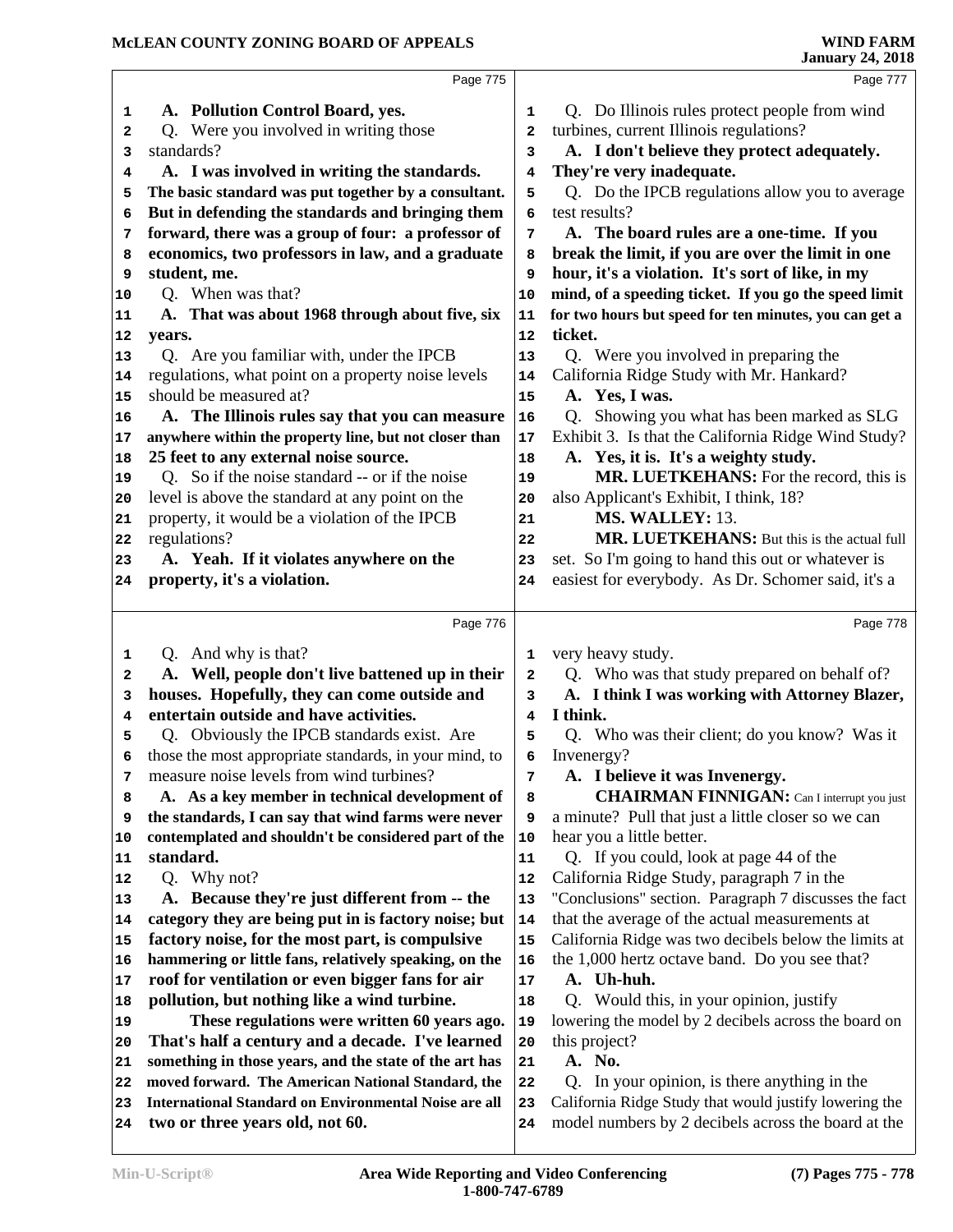|        | Page 779                                                                                            |         | Page 781                                                                                          |
|--------|-----------------------------------------------------------------------------------------------------|---------|---------------------------------------------------------------------------------------------------|
| 1      | 1,000 hertz octave band?                                                                            | 1       | lot of the time.                                                                                  |
| 2      | A. No.                                                                                              | 2       | For those people, we term that "high                                                              |
| 3      | Q. Why not?                                                                                         | 3       | annoyance." And --                                                                                |
| 4      | A. Because you're dealing with predictions of                                                       | 4       | Q. Do you -- I'm sorry. Please continue.                                                          |
| 5      | contours or isobars of noise, and I think they say                                                  | 5       | A. And all noise sources in the United States,                                                    |
| 6      | that they use ISO -- I forget the numbers of the ISO                                                | 6       | public, like airports, highways, factories, and firing                                            |
| 7      | standard.                                                                                           | 7       | ranges are assessed by the percent of people highly                                               |
| 8      | O. Is it 9613?                                                                                      | 8       | annoyed.                                                                                          |
| 9      | A. Yes.                                                                                             | 9       | Q. Do others in your field agree with you?                                                        |
| 10     | Q. Go ahead.                                                                                        | 10      | A. It's widely used. It's in the ANSI                                                             |
| 11     | A. A standard like that is done through many                                                        | 11      | standards, in the ISO standards. It's been there for                                              |
| 12     | measurements over time. They measure here 2 dB, but                                                 | 12      | -- since the '50s. It's widely used.                                                              |
| 13     | they might go down the street and measure somewhere                                                 | 13      | Q. Does anybody like the World Health                                                             |
| 14     | else plus 1 dB. You have to have something that works                                               | 14      | Organization consider this issue?                                                                 |
| 15     | over time and on average.                                                                           | 15      | A. World Health Organization is considering it                                                    |
| 16     | He's not going to change iso whatever number                                                        | 16      | and has a definition for well-being and health that                                               |
| 17     | we said -- he's not going to change that by making one                                              | 17      | includes this annoyance, high annoyance, as a health                                              |
| 18     | measurement, one site measurement. This has to be                                                   | 18      | issue in terms of people's total well-being.                                                      |
| 19     | developed over time and has to be standardized.                                                     | 19      | Q. Do you have a maximum noise measurement you                                                    |
| 20     | That's not something you do on one measurement.                                                     | 20      | would suggest as proper to avoid this level of high                                               |
| 21     | Q. If you were to put two wind projects right                                                       | 21      | annoyance?                                                                                        |
| 22     | next to each other, what would that do to the noise                                                 | 22      | A. Well, what you have is you have a percentage                                                   |
| 23     | levels?                                                                                             | 23      | of highly annoyed. And if you go to a higher noise                                                |
| 24     | A. Well, if there was equal turbines from two                                                       | 24      | level, that percentage goes up. The way noise is                                                  |
|        |                                                                                                     |         |                                                                                                   |
|        |                                                                                                     |         |                                                                                                   |
|        | Page 780                                                                                            |         | Page 782                                                                                          |
|        |                                                                                                     |         |                                                                                                   |
| 1      | companies near to a house, it would go up by about 3                                                | 1       | assessed is in terms of -- in essence, it's the                                                   |
| 2      | dB from what was predicted.                                                                         | 2       | percentage of people highly annoyed.                                                              |
| 3<br>4 | Q. How long have you been working on noise<br>issues related to wind turbines?                      | 3<br>4  | Q. So -- go on. Please continue.                                                                  |
| 5      |                                                                                                     |         | A. But in a practical way, I'd recommend in a                                                     |
| 6      | A. About ten years.                                                                                 | 5<br>6  | certain area -- and recently published a paper that                                               |
| 7      | Q. Do you have an opinion as to what metric                                                         |         | explains the recommendations.                                                                     |
| 8      | this Board should be using to judge whether a wind                                                  | 7<br>8  | Q. We're going to get to the paper in a second,                                                   |
| 9      | project is safe for the public?                                                                     |         | Dr. Schomer.                                                                                      |
| 10     | A. I would like to see correct measurements                                                         | 9<br>10 | What is the level of dBA or A-weighted that                                                       |
| 11     | made, but the state of the art right now, I feel, is                                                | 11      | you would suggest is necessary to avoid high                                                      |
| 12     | A-weighted measurements. That has the most<br>information and most hooks that you can relate things | 12      | annoyance?<br>A. I've been suggesting 38 to 40 dB.                                                |
| 13     | to. So I would recommend A-weighting right now.                                                     | 13      | Q. How did you come up with that?                                                                 |
| 14     | Q. Do you consider noise from wind turbines to                                                      | 14      | A. Well, I came up with it by applying the                                                        |
| 15     | have the capacity to create concern for human health                                                | 15      | American National Standard, which doesn't mention                                                 |
| 16     | and safety?                                                                                         | 16      | window turbines at all; but it's worked very well.                                                |
| 17     | A. Yes.                                                                                             | $17\,$  |                                                                                                   |
| 18     | Q. Why?                                                                                             | 18      | This paper is something that we developed                                                         |
| 19     | A. First of all, they are a source of                                                               | 19      | this last six months of last year, and here we looked                                             |
| 20     | annoyance. In acoustics, we measure high annoyance,                                                 | 20      | at four independent sources not related to wind                                                   |
| 21     | at least in this country -- and in most countries.                                                  | 21      | turbines, none of them. Well, one of them was.<br>Q. Before you get into that, that's SLG Exhibit |
| 22     | And high annoyance is not occasional annoyance or,                                                  | 22      | Number 4, that paper you're talking about?                                                        |
| 23     | gee, I'd rather not hear that. It's more of an                                                      | 23      | A. Yes.                                                                                           |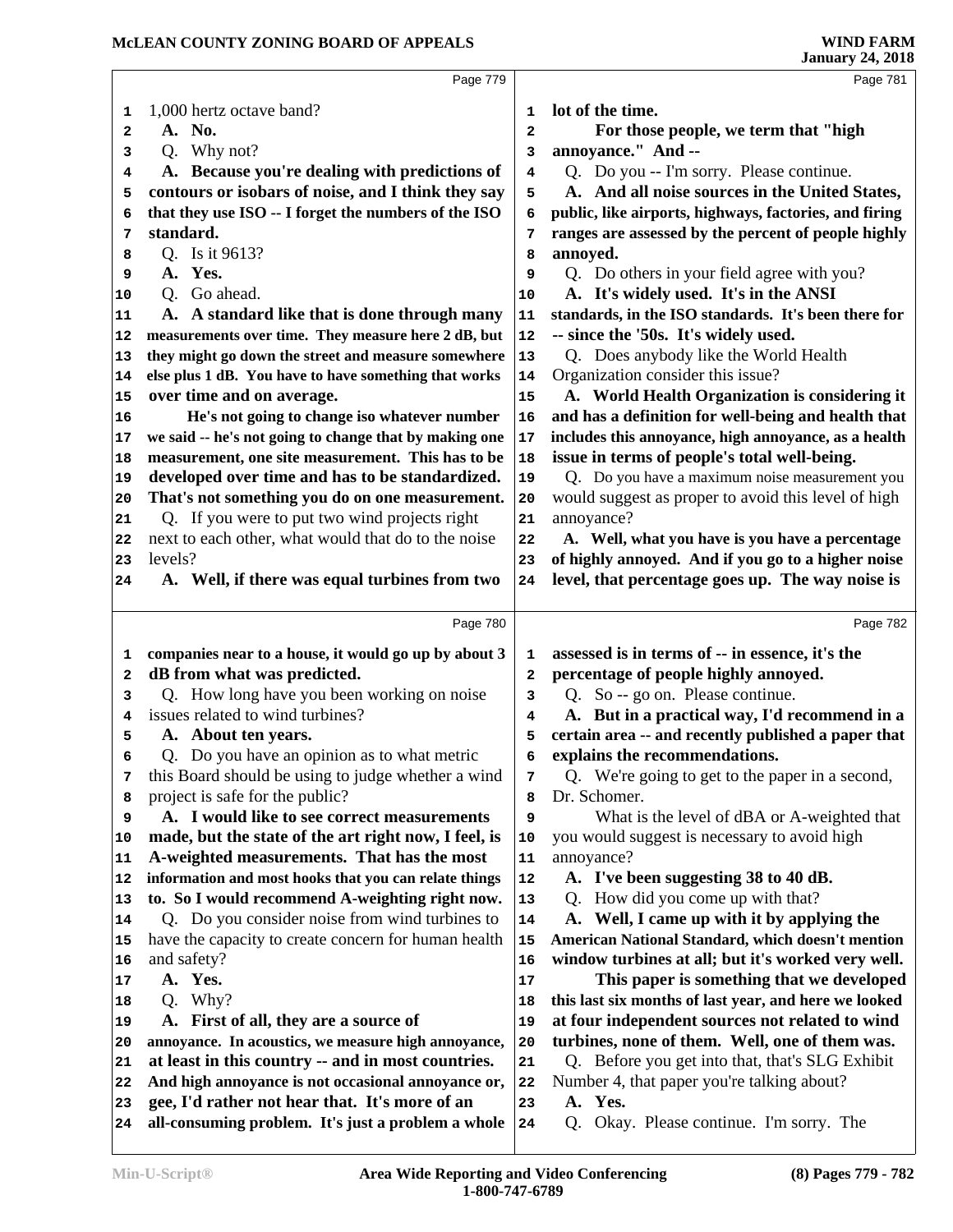|    | Page 783                                                   |                         | Page 785                                               |
|----|------------------------------------------------------------|-------------------------|--------------------------------------------------------|
| 1  | four independent sources?                                  | 1                       | Q. Showing you what has been marked as SLG             |
| 2  | A. Yes.                                                    | $\overline{\mathbf{2}}$ | Exhibit Number 6. Do you recognize this document,      |
| з  | MR. GRIFFIN: 5.                                            | 3                       | Dr. Schomer?                                           |
| 4  | MR. LUETKEHANS: I'm sorry, SLG 5.                          | 4                       | A. Yes.                                                |
| 5  | A. We looked at four methods for coming up with            | 5                       | Could you advise the Board what that<br>O.             |
| 6  | the noise level that was proper for wind farms, none       | 6                       | document is?                                           |
| 7  | of them based on wind farms directly.                      | 7                       | A. This was a document instrumented by George          |
| 8  | We looked first at Minnesota, who did a                    | 8                       | Hessler. George retired ahead of me, which is          |
| 9  | survey of what the levels were at wind farms in            | 9                       | disappointing.                                         |
| 10 | different jurisdictions mainly in foreign countries        | 10                      | But he's well known in the power industry.             |
| 11 | and regions of countries. There was about 36               | 11                      | The Second person in the group was Bruce Walker, also  |
| 12 | respondents; and the average was around 35 dB.             | 12                      | well known, a theoretician. The third one was -- I     |
| 13 | Probably only a few were in excess of 40 dB. Clearly       | 13                      | always forget his name.                                |
| 14 | 40 dB is on the high side.                                 | 14                      | Q. Goeff Leventhall, G-o-e-f-f                         |
| 15 | The second way we did it --                                | 15                      | L-e-v-e-n-t-h-a-l-l.                                   |
| 16 | <b>CHAIRMAN FINNIGAN:</b> We're going to stop the          | 16                      | A. Leventhall has been the go-to technical             |
| 17 | clock so you can take a drink. Take your time. Stop        | 17                      | person for the wind farm industry for many years --    |
| 18 | the clock.                                                 | 18                      | and me. The four of us put together a paper for sound  |
| 19 | Why don't you go ahead and take a drink, and               | 19                      | and vibration. George was the one who pushed it and    |
| 20 | then we'll start again?                                    | 20                      | deserves the credit for getting it out.                |
| 21 | DR. SCHOMER: Okay. Thank you.                              | 21                      | And in there, there's an indication that all           |
| 22 | A. The second way we did it was we used the                | 22                      | of us kind of agree around the value of 40.            |
| 23 | <b>American National Standards of Environmental Noise.</b> | 23                      | Leventhall agrees exactly at 40. I think it's a        |
| 24 | The third way we did it -- and that came up                | 24                      | little lower by a couple of dB. George thinks it's 40  |
|    |                                                            |                         |                                                        |
|    | Page 784                                                   |                         | Page 786                                               |
| 1  | to 36 to 39 dB.                                            | 1                       | to 45, and Bruce Walker thinks it's 40 if it's a quiet |
| 2  | The third way we looked at it was to look at               | $\mathbf{2}$            | area.                                                  |
| 3  | the percent highly annoyed to wind farms as a function     | 3                       | That's dBA, correct?<br>Q.                             |
| 4  | of level, A-weighted level, compared with percentage       | 4                       | A. That's dBA.                                         |
| 5  | of people bothered to a certain degree for highway         | 5                       | Q. I know you can't compare numbers to numbers,        |
| 6  | noise. We equated those on the basis of the                | 6                       | but dBA at the 1,000 hertz level is -- would the 1,000 |
| 7  | annoyance. And that came up to somewhere around 35 to      | 7                       | hertz level at 40, 41 compare to a dBA of 40, or am I  |
| 8  | 40 dB.                                                     | 8                       | not asking a question that makes any sense? Fair       |
| 9  | And the fourth way we looked at it, there's                | 9                       | enough. We'll deal with that later.                    |
| 10 | a new measure -- I won't go into technical details --      | 10                      | Is Mr. Hessler seen as an anti-wind advocate           |
| 11 | called Community Tolerance Limit, CTL. And here you        | 11                      | at all?                                                |
| 12 | can get the direct decibel difference between two          | 12                      | A. No. All three of the other people have              |
| 13 | different conditions or environments. And I think we       | 13                      | worked with the industry, that I know of.              |
| 14 | looked at the difference of either air traffic or car      | 14                      | Q. It's clear in your mind that some people's          |
| 15 | traffic or both -- vehicle traffic compared to wind        | 15                      | health can be affected by wind turbine noise; is that  |
| 16 | farms. And we came up with a wind farm needing a 16        | 16                      | correct?                                               |
| 17 | dB penalty.                                                | 17                      | A. Yes, it is.                                         |
| 18 | All four of these methods come up with the                 | 18                      | Q. It's not a huge number though; would you            |
| 19 | same thing, 35 to 40; and all of them are independent      | 19                      | agree?                                                 |
| 20 | of the wind farm itself. So I figure that's a pretty       | 20                      | A. I would say it's a very small percentage.           |
| 21 | strong set of data.                                        | 21                      | Q. Do we really know what causes those                 |
| 22 | Q. Are there any other acousticians that agree             | 22                      | problems?                                              |
| 23 | with this being the proper maximum level?                  | 23                      | A. We know that, at low frequencies around             |
| 24 | A. Yes.                                                    | 24                      | factories -- we know that when wind turbines were      |
|    |                                                            |                         |                                                        |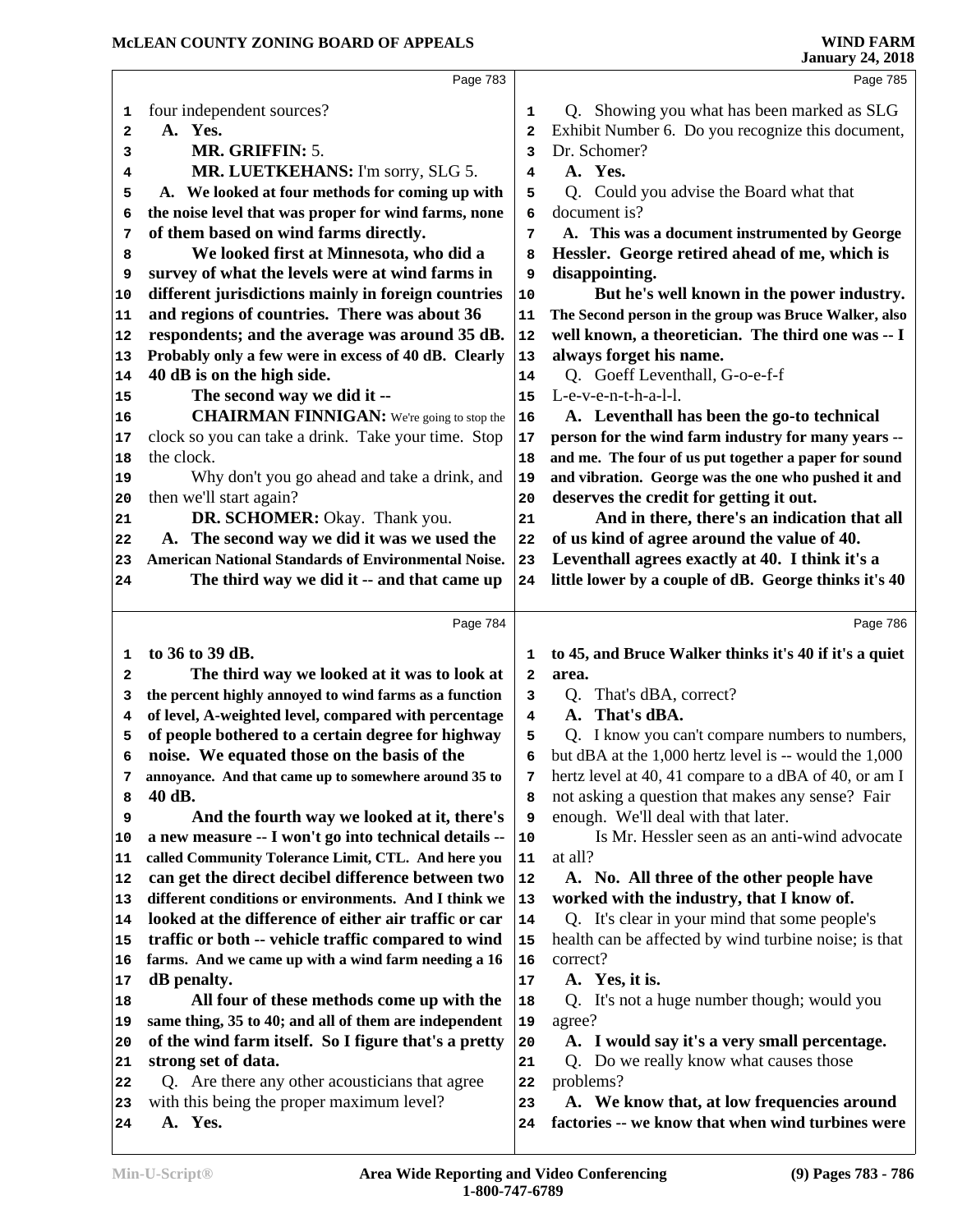|              | Page 787                                                                                                       |          | Page 789                                                                                                       |
|--------------|----------------------------------------------------------------------------------------------------------------|----------|----------------------------------------------------------------------------------------------------------------|
| 1            | built in a noisy fashion -- there was gas turbine                                                              | 1        | important intervening variable. It's never been done                                                           |
| $\mathbf{2}$ | engines spread out at low frequencies for stand-by                                                             | 2        | before or since.                                                                                               |
| 3            | power -- that these sources can affect people at                                                               | 3        | Q. What was this study able to see by having                                                                   |
| 4            | relatively higher levels.                                                                                      | 4        | that additional information?                                                                                   |
| 5            | My general feeling right now is that we're                                                                     | 5        | A. He was able to see that people were able to                                                                 |
| 6            | getting, like, the very fringe, 2 Sigma, 3 Sigma type                                                          | 6        | sense the wind turbines turning on and off, not                                                                |
| 7            | of people. One in a hundred, One in a thousand can                                                             | 7        | acoustically hear them, not see them, but sense them.                                                          |
| 8            | get sick, depending upon if they are just in the wrong                                                         | 8        | So feel them in some way, shape, or form?<br>Q.                                                                |
| 9            | place at the right time. It's a very small number,                                                             | 9        | A. Feeling them, yes.                                                                                          |
| 10           | certainly less than 4 or 5 percent.                                                                            | 10       | Anything else about this study that we<br>Q.                                                                   |
| 11           | MR. GRIFFIN: I would object to                                                                                 | 11       | should know?                                                                                                   |
| 12           | Mr. Schomer's testimony on people getting sick. I                                                              | 12       | A. I think that's the main thing, that the                                                                     |
| 13           | think that's an analysis for a medical doctor or an                                                            | 13       | statement that nobody can sense a wind turbine turning                                                         |
| 14           | epidemiologist and that he's not qualified to make                                                             | 14       | on or off -- these were six people, three couples,                                                             |
| 15           | that conclusion.                                                                                               | 15       | that were particularly sensitive, maybe the 1 percent.                                                         |
| 16           | Q. Let me ask this question instead. Forget                                                                    | 16       | But they could sense it in terms of, when turbines                                                             |
| 17           | being sick. You have seen studies where people are                                                             | 17       | went to high power, they knew it.                                                                              |
| 18           | affected by wind turbines, detrimentally affected by                                                           | 18       | Q. So in your experience, you've said a small                                                                  |
| 19           | wind turbines, correct?                                                                                        | 19       | percentage is affected. With those that are affected,                                                          |
| 20           | A. I have been to wind farms where I personally                                                                | 20       | what have you seen, or what are the results or the                                                             |
| 21           | have interviewed and talked with people. And there                                                             | 21       | effects?                                                                                                       |
| 22           | are people that I just believe are really bothered in                                                          | 22       | A. Well, the most -- the strongest people in                                                                   |
| 23           | terms of, like, nausea, which maybe isn't an illness.<br>I don't claim to be a doctor, but I can say what I've | 23       | terms of convincing me that there's something going on<br>was one of the families in Shirley, Wisconsin, where |
| 24           |                                                                                                                | 24       |                                                                                                                |
|              |                                                                                                                |          |                                                                                                                |
|              | Page 788                                                                                                       |          | Page 790                                                                                                       |
|              |                                                                                                                |          |                                                                                                                |
| 1            | seen and heard. And there's a small percentage of                                                              | 1        | it was a husband and wife and small child. The                                                                 |
| 2            | people that are bothered by wind farms worldwide, but                                                          | 2        | husband couldn't -- nothing affected him, but the wife                                                         |
| 3            | it's not large.                                                                                                | 3        | and child were affected. They had moved out of their                                                           |
| 4            | Q. Are you familiar with Cooper's Study that                                                                   | 4        | house and bought another house or were renting. They                                                           |
| 5            | was done a couple years ago at Cape Bridgewater?                                                               | 5        | were paying on their house, but they didn't want to                                                            |
| 6            | A. Yes.                                                                                                        | 6<br>7   | sell it and stick some other family with it.                                                                   |
| 7<br>8       | Q. Showing you what has been marked as SLG<br>Exhibit 7, is this that study?                                   | 8        | They weren't interested in a lawsuit. They<br>just wanted to have a house. Having somebody pay on              |
| 9            | A. Yes.                                                                                                        | 9        | two houses and not going to a lawyer, that's convinced                                                         |
| 10           | MR. LUETKEHANS: Sorry, another big exhibit.                                                                    | 10       | me that something's going on.                                                                                  |
| 11           | MR. SCHOMER: There will be tests on this                                                                       | 11       | Q. Were you always convinced that there was                                                                    |
| 12           | tomorrow.                                                                                                      | 12       | some kind of cause-and-effect there?                                                                           |
| 13           | Q. Do you consider this an important study?                                                                    | 13       | A. That convinced me and convinced George and                                                                  |
| 14           | Yes, I do.<br>А.                                                                                               | 14       | convinced Bruce.                                                                                               |
| 15           | Why?<br>Q.                                                                                                     | 15       | That's George Hessler and Bruce Walker?<br>Q.                                                                  |
| 16           | A. Because this, to my knowledge, is the only                                                                  | 16       | Yeah.<br>A.                                                                                                    |
| 17           | study that was done with a wind farm participating and                                                         | $17\,$   | Q. From a scientific standpoint, what would you                                                                |
| 18           | giving them power generation information and what the                                                          | 18       | like to see be required on wind farms that are put in?                                                         |
| 19           | status was of the turbines in the vicinity of the                                                              | 19       | A. We really need to be able to get power                                                                      |
| 20           | houses and elsewhere, as needed.                                                                               | 20       | generation data because I have another paper that's                                                            |
| 21           | Q. Why is that important?                                                                                      | 21       | more theoretical that really looks at this power                                                               |
| 22           | A. Because, by having power level generation,                                                                  | 22       | generation as a key. I could go into details that                                                              |
| 23<br>24     | they were able to see relations that you can't see<br>just measuring with a microphone. I think that's an      | 23<br>24 | would take the next hour, and I have one minute.<br>Q. But the Cape Bridgewater Study also seemed              |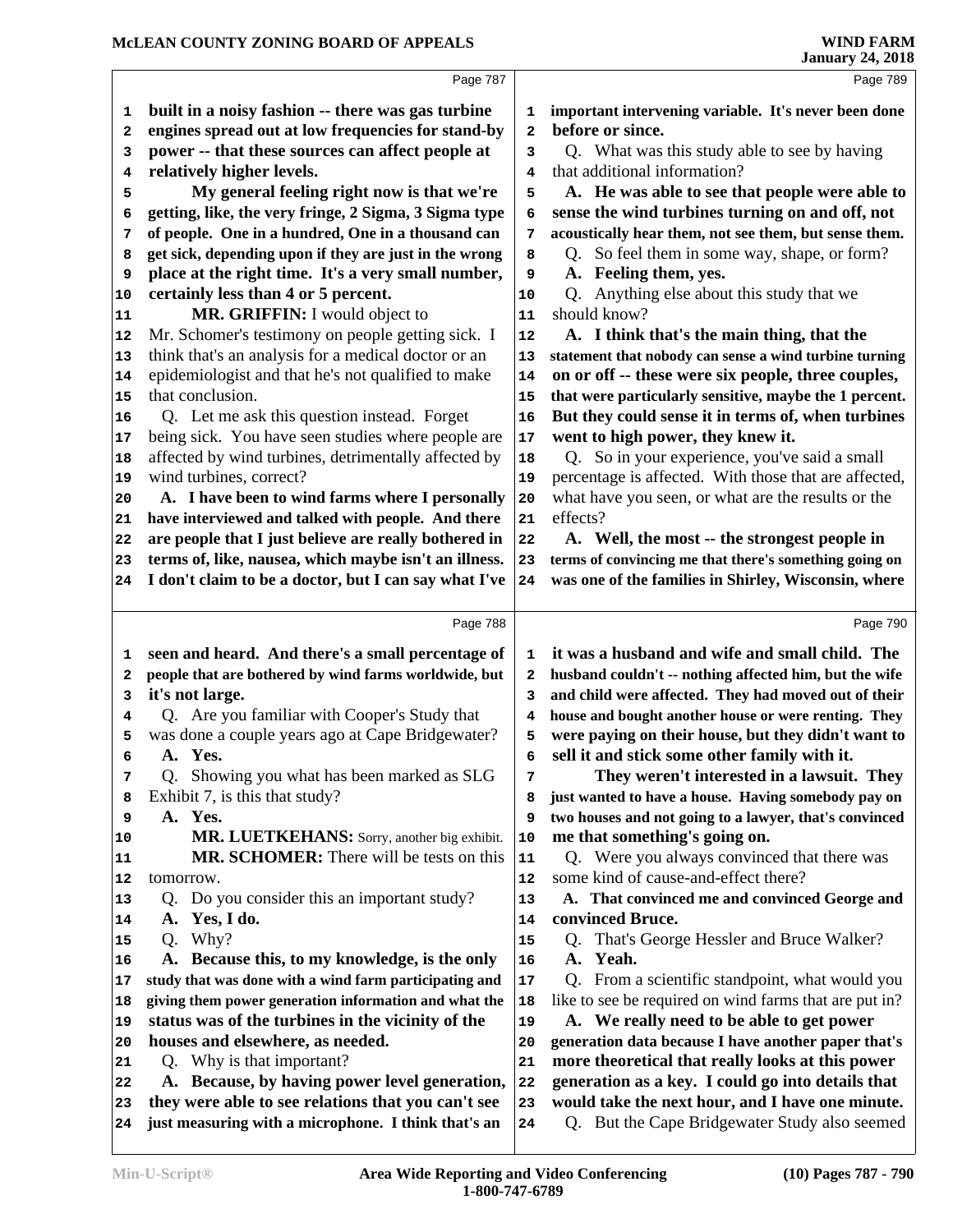# **McLEAN COUNTY ZONING BOARD OF APPEALS**

|                                                          |                                                                                                   |                         | January 24, 2018                                                         |
|----------------------------------------------------------|---------------------------------------------------------------------------------------------------|-------------------------|--------------------------------------------------------------------------|
|                                                          | Page 791                                                                                          |                         | Page 793                                                                 |
| 1                                                        | to relate to power or wind turbines turning on or off,                                            | 1                       | noise?                                                                   |
| 2                                                        | correct?                                                                                          | $\overline{a}$          | <b>DR. SCHOMER:</b> The blade going through the                          |
| 3                                                        | A. Yes. That's one of a dozen different things                                                    | 3                       | wake would cause noise. That's why the downstream                        |
| 4                                                        | that I've put together that seem to show what may be                                              | 4                       | generators were no good.                                                 |
| 5                                                        | going on between people and the turbines.                                                         | 5                       | MR. ZIMMERMAN: They talked about the                                     |
| 6                                                        | MR. LUETKEHANS: I have nothing further.                                                           | 6                       | feathering? They talked about feathering the blades                      |
| 7                                                        | Thank you, Dr. Schomer. I'm sure Mr. Griffin and the                                              | 7                       | at the back end. Have you studied that as part of the                    |
| 8                                                        | Board have some questions for you.                                                                | 8                       | noise issue?                                                             |
| 9                                                        | <b>CHAIRMAN FINNIGAN:</b> Does the Board have some                                                | 9                       | <b>DR. SCHOMER:</b> As I said, this is just -- I                         |
| $10$                                                     | questions?                                                                                        | 10                      | have not studied -- that's not -- aerodynamics is not                    |
| 11                                                       | MR. ZIMMERMAN: Sure, I'll start. As the                                                           | 11                      | my general field.                                                        |
| 12                                                       | turbines go faster and faster, do the decibels change?                                            | 12                      | MR. ZIMMERMAN: Have you studied the noise                                |
| 13                                                       | DR. SCHOMER: The decibels change with                                                             | 13                      | levels on any of those blades that have -- I call it                     |
| 14                                                       | turbine speed, most certainly. And decibels -- the                                                | 14                      | -- feathering at the end, which I believe is noise                       |
| 15                                                       | published data show the turbines going -- the sound                                               | 15                      | reduction technology?                                                    |
| 16                                                       | going up fairly quickly with speed and then becoming                                              | 16                      | DR. SCHOMER: I think that the problem is in                              |
| 17                                                       | pretty much a constant as the speed continues to go                                               | 17                      | the high end, as I said. And I think that they have                      |
| 18                                                       | up. A little more direct with power, but I guess the                                              | 18                      | to be low noise in the high end to be really                             |
| 19                                                       | short answer was yes.                                                                             | 19                      | effective.                                                               |
| 20                                                       | MR. ZIMMERMAN: At what point does it go up                                                        | 20                      | MR. ZIMMERMAN: If they were to cut off the                               |
| 21                                                       | to the levels that any of you or your four colleagues                                             | 21                      | high end -- so on one of the studies we had as                           |
| 22                                                       | are saying is higher?                                                                             | 22                      | evidence for bats, they would not turn -- on certain                     |
| 23                                                       | DR. SCHOMER: See, that's part of the                                                              | 23                      | seasons, the suggestion from the Department of Natural                   |
| 24                                                       | problem. It's not clear that it's just the acoustic                                               | 24                      | Resources in Illinois is that they would curtail the                     |
|                                                          | Page 792                                                                                          |                         | Page 794                                                                 |
|                                                          |                                                                                                   |                         |                                                                          |
| 1                                                        | level.                                                                                            | 1                       | turbine operation below wind speeds of 5 meters per                      |
| 2                                                        | In fact, to me, it -- and it's not                                                                | $\overline{\mathbf{2}}$ | second during a period from July 15 through October                      |
| 3                                                        | revolutions, because the speed that the blades are                                                | 3                       | 15.                                                                      |
| 4                                                        | going around does not directly relate to the power                                                | 4                       | Well, that's for bats, and that's something                              |
| 5                                                        | generation. It depends upon how the blades are                                                    | 5                       | different. But in this case, if on the high end the                      |
| 6                                                        | configured, whether it's power generation or how much.                                            | 6                       | speed were curtailed, what would that do to the noise                    |
| 7                                                        | That's part of the reason, I think, that the power                                                | 7                       | levels?                                                                  |
| 8                                                        | generation may be more the key than how fast the blade                                            | 8                       | DR. SCHOMER: I can't really say for                                      |
| 9                                                        | is going.                                                                                         | 9                       | certain. Sometimes they may seem slower, and they                        |
|                                                          | MR. ZIMMERMAN: So you're suggesting that                                                          | 10                      | make more noise. I don't know.                                           |
|                                                          | possibly it's the generator itself, the nacelle, as                                               | 11                      | MR. ZIMMERMAN: Okay. Thank you. Are you                                  |
|                                                          | opposed to the blades that might be causing noise?                                                | 12                      | aware of the Illinois Pollution Control Board                            |
|                                                          | DR. SCHOMER: No. I'm saying that, when you                                                        | 13                      | reviewing any of the noise standards here coming up in                   |
|                                                          | have a fan or this sort of thing, the more power you                                              | 14                      | the future?                                                              |
|                                                          | generate or blow, the blades bend; but they don't bend                                            | 15                      | <b>DR. SCHOMER:</b> I'm aware. I got one small                           |
|                                                          | if they're not doing power. You can do 14 RPM and no                                              | 16                      | piece of paper on it.                                                    |
|                                                          | power, and there's no bending because there's no                                                  | $17$                    | MR. BANGERT: In any of your studies, do you                              |
|                                                          | force. They're not doing anything.                                                                | 18                      | measure how the sounds from wind turbines are measured                   |
| 10<br>11<br>12<br>13<br>14<br>15<br>16<br>17<br>18<br>19 | But if you're generating power, then there's                                                      | 19                      | through different building materials and how it                          |
| 20                                                       | force against the blades, and they bend. And I think                                              | 20                      | affects the wavelengths, the bandwidths? Can you                         |
| 21                                                       | that they're bending into an upstream weight, and                                                 | 21                      | comment on any differences in building materials, say,                   |
|                                                          | that's when the noise comes in.                                                                   | 22                      | from inside homes?                                                       |
| 22<br>23<br>24                                           | MR. ZIMMERMAN: So it's dealing with the<br>wake that is causing the noise or possibly causing the | 23<br>24                | DR. SCHOMER: Would it be better or worse?<br>Is that what you're saying? |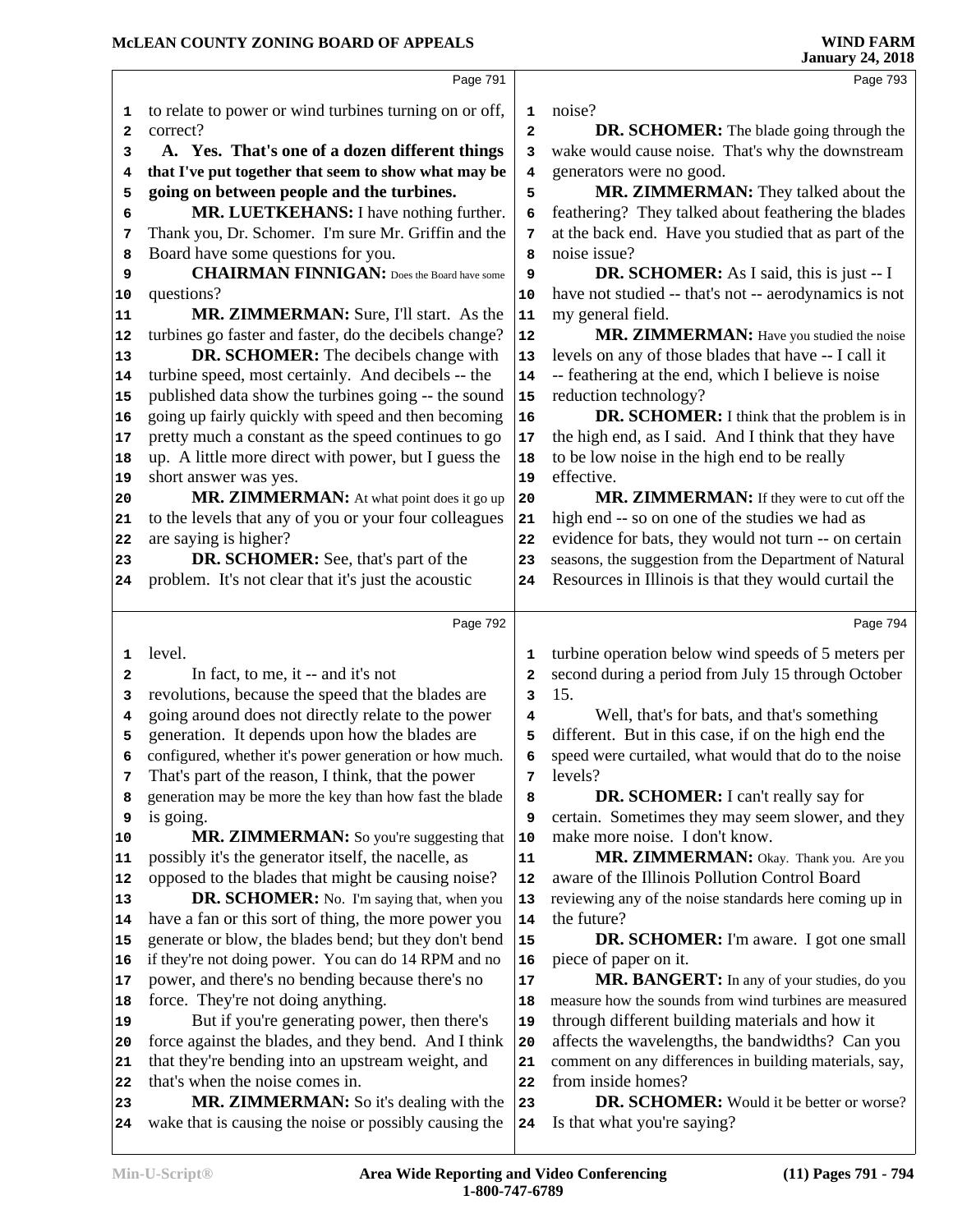|    | Page 795                                               |                         | Page 797                                               |
|----|--------------------------------------------------------|-------------------------|--------------------------------------------------------|
| 1  | <b>MR. BANGERT:</b> Yeah. Is there any particular      | $\mathbf{1}$            | landscape? Is there a difference?                      |
| 2  | type of building material that accentuates any         | $\overline{\mathbf{2}}$ | DR. SCHOMER: Everything affects sound.                 |
| з  | particular type of noises?                             | 3                       | Most of it you can't predict precisely. You can just   |
| 4  | DR. SCHOMER: These are all low frequency               | 4                       | hope the averages work out.                            |
| 5  | noises, which are pretty much the hardest to           | 5                       | But as a general rule, it's going to be                |
| 6  | attenuate. There's some relatively new absorbing       | 6                       | quieter in the valleys and louder up high. But when    |
| 7  | materials with micro-perforated openings that can go   | 7                       | you have a source up high, it kind of radiates down    |
| 8  | down to lower frequencies than a normal absorber would | 8                       | into the valleys. If you put your wind turbines down   |
| 9  | for the same size, and those could be used to          | 9                       | in the valley, they'll be quieter; but I don't think   |
| 10 | advantage. They could disrupt resonance better.        | 10                      | they'll have much wind.                                |
| 11 | That's where I would start.                            | 11                      | MR. KURITZ: So all of this is done                     |
| 12 | The low frequencies just -- for what I'm               | 12                      | beforehand on computer modeling because obviously they |
| 13 | talking about now and just a few minutes ago with      | 13                      | have to have the studies before we can -- before we'll |
| 14 | problems, it's in the audible range, around 20 hertz   | 14                      | let them erect wind turbines. So how good is the       |
| 15 | to 80 hertz sound. You just don't normally attenuate   | 15                      | modeling?                                              |
| 16 | that except with mass. So if you want to build your    | 16                      | <b>DR. SCHOMER:</b> So what? How good are the          |
| 17 | house with 12-inch concrete walls, you can do          | 17                      | contour -- I think the contour predictions are pretty  |
| 18 | something.                                             | 18                      | good. I think that this is true in all the noise       |
| 19 | <b>MR. BANGERT:</b> We've heard about the              | 19                      | sources. The physical prediction is easy. It's         |
| 20 | differences in the direction of the wind. Obviously    | 20                      | predicting people that's hard.                         |
| 21 | the windmills that are in the direction of the         | 21                      | MS. TURNER: Have any of your studies or any            |
| 22 | predominant winds, we would see a difference.          | 22                      | of these that we've talked about influenced the        |
| 23 | Downwind we wouldn't notice them as much, and          | 23                      | numbers for pollution control boards in our state or   |
| 24 | obviously upwind we would.                             | 24                      | other states? You said ours haven't changed in 50      |
|    |                                                        |                         |                                                        |
|    | Page 796                                               |                         | Page 798                                               |
| 1  | What are your thoughts on setbacks when                | 1                       | years. You said you worked on it in '68. But do you    |
| 2  | we're talking about homes in relation to siting?       | 2                       | know if any of these studies have impacted other       |
| 3  | DR. SCHOMER: First of all, I have to say               | 3                       | Pollution Control Boards' numbers?                     |
| 4  | that the contours and the decibel level is what I      | 4                       | DR. SCHOMER: Well, I know I helped a few               |
| 5  | recommend as the way to assess and not a distance      | 5                       | communities in New York in terms of -- I don't know if |
| 6  | criteria.                                              | 6                       | they're never going to get a wind farm, but they       |
| 7  | Having said that, we've been pretty much               | 7                       | haven't gotten one yet. But I don't really know.       |
| 8  | recommending a kilometer or just over a kilometer,     | 8                       | MS. TURNER: Okay. Do you know how                      |
| 9  | 3,300 feet roughly, something on that order.           | 9                       | Illinois's numbers compare to other states, whether    |
| 10 | MR. BANGERT: Let me get this straight.                 | 10                      | they're higher or lower, the Pollution Control Board   |
| 11 | You're saying topographically we've got more influence | 11                      | numbers for allowable decibels?                        |
| 12 | than in distance, or am I misunderstanding?            | $12\,$                  | <b>DR. SCHOMER:</b> For regular noise, Illinois?       |
| 13 | Topographically, elevations or undulating ground, are  | 13                      | MS. TURNER: Yeah.                                      |
| 14 | you saying that has a bigger effect than the actual    | 14                      | DR. SCHOMER: They're pretty comparable.                |
| 15 | distances?                                             | 15                      | MR. ZIMMERMAN: A question on more than one             |
| 16 | DR. SCHOMER: No, no. Maybe I misunderstood             | 16                      | turbine happening at the same time. You talked about   |
| 17 | your question. I thought you were asking, in lieu of   | 17                      | a kilometer setback. If there were two turbines a      |
| 18 | using 40 dB, what you would recommend as a distance    | 18                      | kilometer apart but close to the same place, what      |
| 19 | criteria.                                              | 19                      | impact would that have on the decibel level? If you    |
| 20 | <b>MR. BANGERT:</b> Yeah, let's go with that.          | 20                      | have two turbines going at the same time, how much     |
| 21 | <b>DR. SCHOMER:</b> What I was suggesting is that,     | 21                      | impact does that have on the perceived noise?          |
| 22 | given flat ground, it would be 3,000 or a little over  | ${\bf 22}$              | DR. SCHOMER: Well, there's a lot of                    |

3,000 a few hundred feet.

 **MR. DEAN:** What about on a more rolling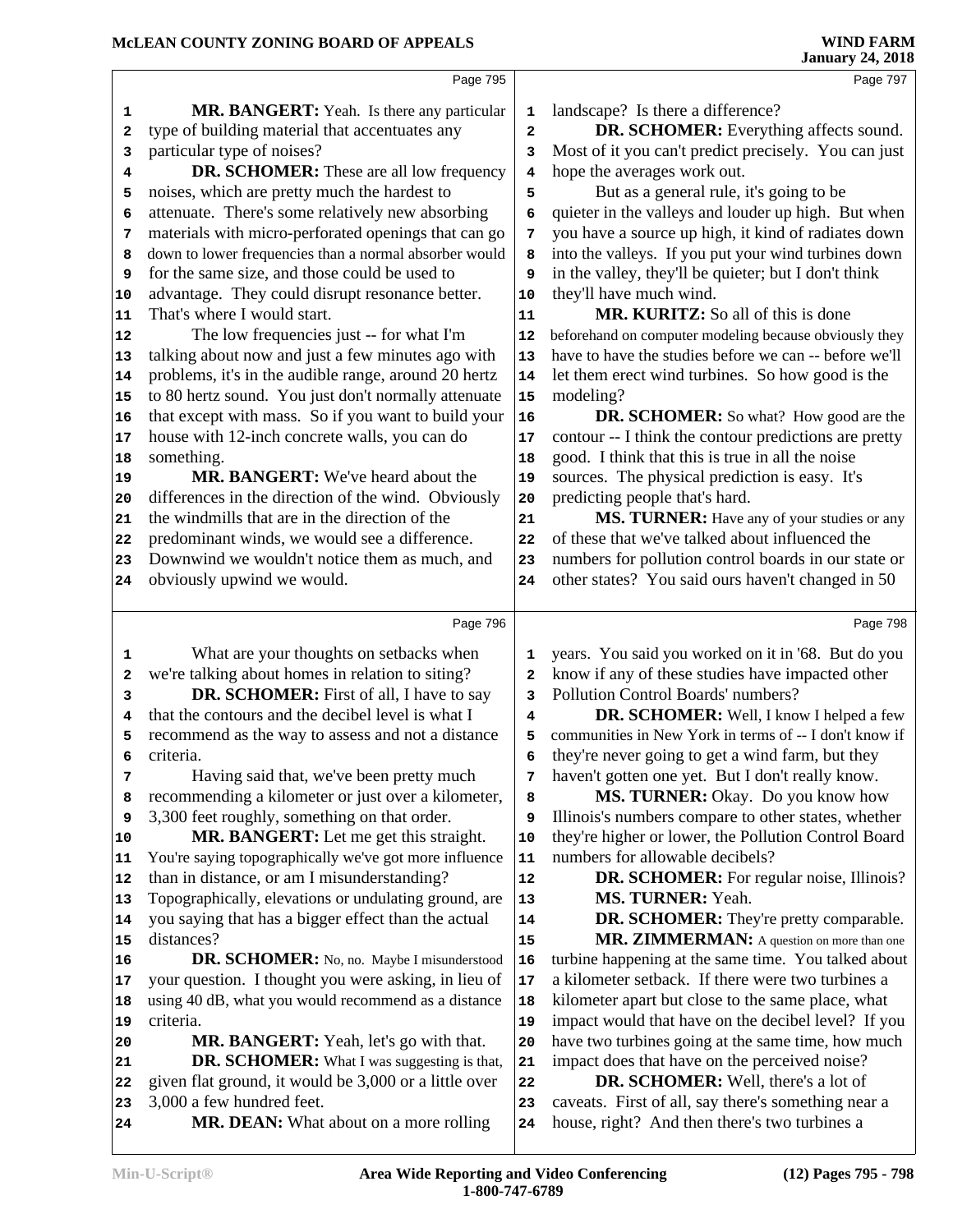|          | Page 799                                                                                                       |              | Page 801                                                                                             |
|----------|----------------------------------------------------------------------------------------------------------------|--------------|------------------------------------------------------------------------------------------------------|
| 1        | kilometer away or, let's say, a mile away from the                                                             | 1            | to change these setbacks, these acceptable dB levels,                                                |
| 2        | house. In modeling, they would each contribute the                                                             | 2            | and these type of things to bring this in line?                                                      |
| 3        | same amount of power so that the power would be                                                                | 3            | DR. SCHOMER: In general, ANSI standards                                                              |
| 4        | increased by 3 decibels. A doubling of power is 3                                                              | 4            | don't set limits. They set methods of doing things.                                                  |
| 5        | decibels.                                                                                                      | 5            | And the ISO only sets methods for doing things, not                                                  |
| 6        | MR. ZIMMERMAN: How does that attenuate? As                                                                     | 6            | limits.                                                                                              |
| 7        | it goes away, is it on a log scale?                                                                            | 7            | In Europe, the EC, they're kind of                                                                   |
| 8        | DR. SCHOMER: Pretty much a logarithmic                                                                         | 8            | aggressive in setting limits. In the US, we're a                                                     |
| 9        | scale, the scaling of distance.                                                                                | 9            | little more laid back.                                                                               |
| 10       | MR. ZIMMERMAN: So if you have it a                                                                             | 10           | MR. ZIMMERMAN: How do the European                                                                   |
| 11       | kilometer away, the noise is much larger than if you                                                           | 11           | standards, the limits, compare to ours?                                                              |
| 12       | have it a mile away?                                                                                           | 12           | DR. SCHOMER: Well, in that report, there's                                                           |
| 13       | DR. SCHOMER: A kilometer away would be                                                                         | 13           | about 30-some jurisdictions, a lot of them European,                                                 |
| 14       | about 5, 6 dB louder than a mile away.                                                                         | 14           | that say what it is; and I don't remember them one                                                   |
| 15       | MR. ZIMMERMAN: Okay. Thank you.                                                                                | 15           | from another.                                                                                        |
| 16       | MS. TURNER: You said that, in your studies,                                                                    | 16           | MR. ZIMMERMAN: That would be the California                                                          |
| 17       | you talked to different people who lived near wind                                                             | 17           | Ridge report or the Australian report?                                                               |
| 18       | farms as you were out talking; is that correct?                                                                | 18           | MR. LUETKEHANS: Neither. He doesn't have                                                             |
| 19       | DR. SCHOMER: I talked in Shirley and a few                                                                     | 19           | the report. I was trying to clean it up. He doesn't                                                  |
| 20       | other people. I haven't extensively talked with                                                                | 20           | have them in front of him.                                                                           |
| 21       | people at wind farms.                                                                                          | 21           | MR. SCHOMER: This is 5. Does everybody                                                               |
| 22       | MS. TURNER: Okay. So you haven't                                                                               | 22           | have 5?                                                                                              |
| 23       | extensively talked to people who lived within, but you                                                         | 23           | MR. LUETKEHANS: Yeah.                                                                                |
| 24       | had said that there was one family that was paying on                                                          | 24           | MR. ZIMMERMAN: So the Acoustics '17 Boston                                                           |
|          |                                                                                                                |              |                                                                                                      |
|          | Page 800                                                                                                       |              | Page 802                                                                                             |
|          |                                                                                                                |              |                                                                                                      |
| 1        | the two houses. How many other people did you talk to                                                          | 1            | report would give some of those European standards?                                                  |
| 2        | when you were -- and that was at Shirley, correct?                                                             | $\mathbf{2}$ | DR. SCHOMER: This is page 6 of the Exhibit                                                           |
| 3        | DR. SCHOMER: That was at Shirley. I think                                                                      | з            | 5. The blue lines represent quieter communities.                                                     |
| 4        | there were six other people.                                                                                   | 4            | This is the limits, and you can see the average limit                                                |
| 5        | MS. TURNER: Six other people you spoke with                                                                    | 5            | of 36 dB. I guess, if you've got a magnifying glass                                                  |
| 6        | there?                                                                                                         | 6            | -- no, it's pretty clear -- Germany is at 36. Spain                                                  |
| 7        | DR. SCHOMER: Yeah.                                                                                             | 7            | is at, looks like, 48. New Brunswick is at 25, 26.                                                   |
| 8        | MS. TURNER: When you were doing those                                                                          | 8            | British Columbia is at -- well, you can read those.                                                  |
| 9        | studies, when you were going around, was the community                                                         | 9            | Well, maybe you can.                                                                                 |
| 10       | aware that you were there doing the studies?                                                                   | 10           | MR. ZIMMERMAN: Actually I can. Is this                                                               |
| 11       | DR. SCHOMER: Well, yeah, people were aware.                                                                    | 11           | across the board, or is this at a particular hertz?                                                  |
| 12       | MS. TURNER: Okay. Thank you.                                                                                   | 12           | DR. SCHOMER: These are the rules in those                                                            |
| 13       | <b>CHAIRMAN FINNIGAN:</b> Any other questions from                                                             | 13           | jurisdictions.                                                                                       |
| 14       | the Board?                                                                                                     | 14           | MR. ZIMMERMAN: Thank you very much for                                                               |
| 15       | MR. KURITZ: Any of the groups that you                                                                         | 15           | getting these for us.                                                                                |
| 16       | belong to, are they lobbying for these changes, trying                                                         | 16           | MR. LUETKEHANS: Just for clarification, I                                                            |
| 17       | to get the governing boards, the state governing                                                               | 17           | think you're talking hertz levels, and he's talking                                                  |
| 18       | boards, to adopt these and upgrade these standards?                                                            | 18           | dBA. Those are not similar at all. You'll see that                                                   |
| 19       | DR. SCHOMER: What do you mean? Could you                                                                       | 19           | later.                                                                                               |
| 20       | clarify that?                                                                                                  | 20           | MR. ZIMMERMAN: I understand.                                                                         |
| 21       | MR. KURITZ: Any of the acoustical                                                                              | 21           | <b>CHAIRMAN FINNIGAN:</b> Does staff have                                                            |
| 22       | associations that you listed that you were a member of                                                         | 22           | questions?                                                                                           |
| 23<br>24 | or had been chairman of in the past and have retired<br>from, are any of those lobbying state governing boards | 23<br>24     | MR. DICK: In your recommendation to have a<br>setback of 3,300 feet, was that for a 500-foot turbine |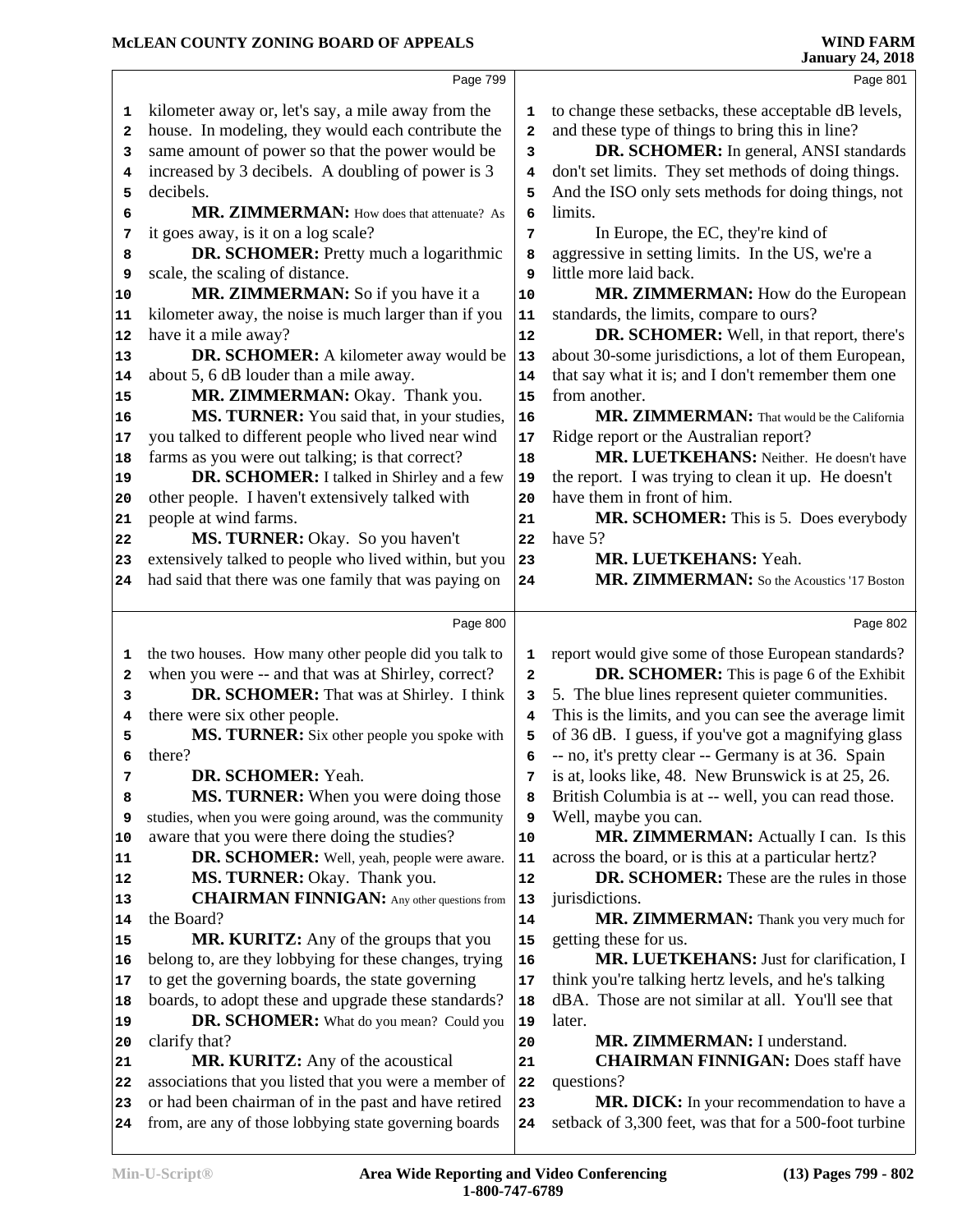# **McLEAN COUNTY ZONING BOARD OF APPEALS**

|                                                                                          | Page 803                                               |              | Page 805                                             |
|------------------------------------------------------------------------------------------|--------------------------------------------------------|--------------|------------------------------------------------------|
| 1                                                                                        | or a 400-foot turbine?                                 | 1            | A. Yes.                                              |
| 2                                                                                        | MR. SCHOMER: I don't have anything to                  | $\mathbf{2}$ | Q. Have you reviewed the noise modeling report       |
| 3                                                                                        | differentiate the two. The dBA is going to be not so   | з            | prepared by Mr. Hankard in this application?         |
| 4                                                                                        | sensitive to those dimensions. Those dimensions will   | 4            | A. Yes.                                              |
| 5                                                                                        | affect -- I don't want to go into too much physics,    | 5            | Q. And did you prepare your own noise modeling       |
| 6                                                                                        | but my general feeling is that the blade area is going | 6            | report for this matter?                              |
| 7                                                                                        | to affect the power. You double the blade area; you    | 7            | A. No.                                               |
| 8                                                                                        | double the power. Maybe that's naive, but that's what  | 8            | Q. Have you done your own modeling study             |
| 9                                                                                        | we found with helicopters.                             | 9            | concerning this wind energy project?                 |
| 10                                                                                       | I also -- if you just double the size, you             | 10           | A. No.                                               |
| 11                                                                                       | don't get that much change that quickly. Doubling      | 11           | Q. Mr. Hankard testified that the project will       |
| 12                                                                                       | size to doubling power is quite a big change in power  | 12           | operate in compliance with the IPCB regulations.     |
| 13                                                                                       | for what might be a few decibels in sound. So I don't  | 13           | You've not done any study that would confirm or deny |
| 14                                                                                       | have any -- can't tell you the difference between 4    | 14           | that conclusion, correct?                            |
| 15                                                                                       | and 500, but I don't think we know it precisely.       | 15           | A. Yes.                                              |
| 16                                                                                       | MR. DICK: Thank you.                                   | 16           | Q. You have done a study?                            |
| 17                                                                                       | <b>CHAIRMAN FINNIGAN:</b> Would the Applicant have     | $17\,$       | A. No. I'm agreeing with you. I've not.              |
| 18                                                                                       | questions?                                             | 18           | Thank you for clarifying that.<br>Q.                 |
| 19                                                                                       | MR. GRIFFIN: Could I get a five-minute                 | 19           | So you don't dispute any of the conclusions          |
| 20                                                                                       | recess before I start?                                 | 20           | that Mr. Hankard makes in his report?                |
| 21                                                                                       | <b>CHAIRMAN FINNIGAN: Sure.</b>                        | 21           | A. Yes, I do dispute the conclusion.                 |
| 22                                                                                       | (Recess in proceeding.)                                | 22           | <b>CHAIRMAN FINNIGAN:</b> Pull the mike towards      |
| 23                                                                                       | MR. GRIFFIN: I'm Jim Griffin with the law              | 23           | you a little bit more.                               |
| 24                                                                                       | firm of Schain Banks, 70 West Madison Street, Suite    | 24           | A. I think that the fact that he predicts the        |
|                                                                                          |                                                        |              |                                                      |
|                                                                                          | Page 804                                               |              | Page 806                                             |
| 1                                                                                        | 5300, Chicago, Illinois, 60602.                        | 1            | -- the prediction has to be done using the standards |
| 2                                                                                        | Mr. Schomer, my name, of course, is Jim                | $\mathbf{2}$ | and not using the standard minus 2 dB. I disagree    |
| 3                                                                                        | Griffin. I'm the attorney for the Applicant on this    |              |                                                      |
|                                                                                          |                                                        |              |                                                      |
|                                                                                          |                                                        | 3            | with that. I don't disagree that he measured that. I |
| 4                                                                                        | project. I'm going to ask you a few questions here.    | 4            | don't disagree with his predictions, but I disagree  |
| 5                                                                                        | <b>CROSS-EXAMINATION</b>                               | 5            | with his correction.                                 |
|                                                                                          | <b>BY MR. GRIFFIN:</b>                                 | 6            | Q. Are you aware that McLean County has adopted      |
| 7                                                                                        | Q. Mr. Hankard, you know, prepared the noise           | 7            | the Illinois Pollution Control Board Regulations as  |
| 8                                                                                        | model report for this project, correct?                | 8            | its standard for wind energy conversion systems?     |
| 9                                                                                        | A. Uh-huh.                                             | 9            | MR. LUETKEHANS: Objection. First of all,             |
|                                                                                          | You should say yes.<br>Q.                              | 10           | it's only partially true. It's an incomplete         |
|                                                                                          | A. Yes.                                                | 11           | question, and it's a legal question.                 |
|                                                                                          | Q. You've collaborated with Mr. Hankard on             | 12           | <b>CHAIRMAN FINNIGAN:</b> It's just a yes-or-no      |
|                                                                                          | other projects, correct?                               | 13           | question. If he feels qualified to answer it, he can |
|                                                                                          | A. Correct.                                            | 14           | answer.                                              |
|                                                                                          | Q. How many projects have you collaborated with        | 15           | MS. WALLEY: Would you like Mr. Griffin to            |
|                                                                                          | Mr. Hankard on?                                        | 16           | repeat the question for you?                         |
|                                                                                          | A. I think two, but I could be wrong.                  | $17\,$       | THE WITNESS: Yeah. Repeat the question.              |
|                                                                                          | Q. In your opinion, is Mr. Hankard a competent         | 18           | Q. Let me back up a little bit. Have you read        |
|                                                                                          | and qualified professional acoustician?                | 19           | the McLean County Zoning Ordinance as it pertains to |
|                                                                                          | A. Yes.                                                | 20           | wind energy conversion systems?                      |
|                                                                                          | Q. Would you agree he's highly qualified?              | 21           | A. I have not.                                       |
|                                                                                          | A. Yes.                                                | 22           | Q. So do you know what the standard is for           |
| 10<br>11<br>12<br> 13<br>14<br>15<br>16<br>17<br>18<br> 19<br>20<br>21<br>22<br>23<br>24 | Q. You agree that Mr. Hankard is knowledgeable         | 23           | noise for a wind energy conversion system in McLean  |
|                                                                                          | about how to prepare a noise model study?              | 24           | County?                                              |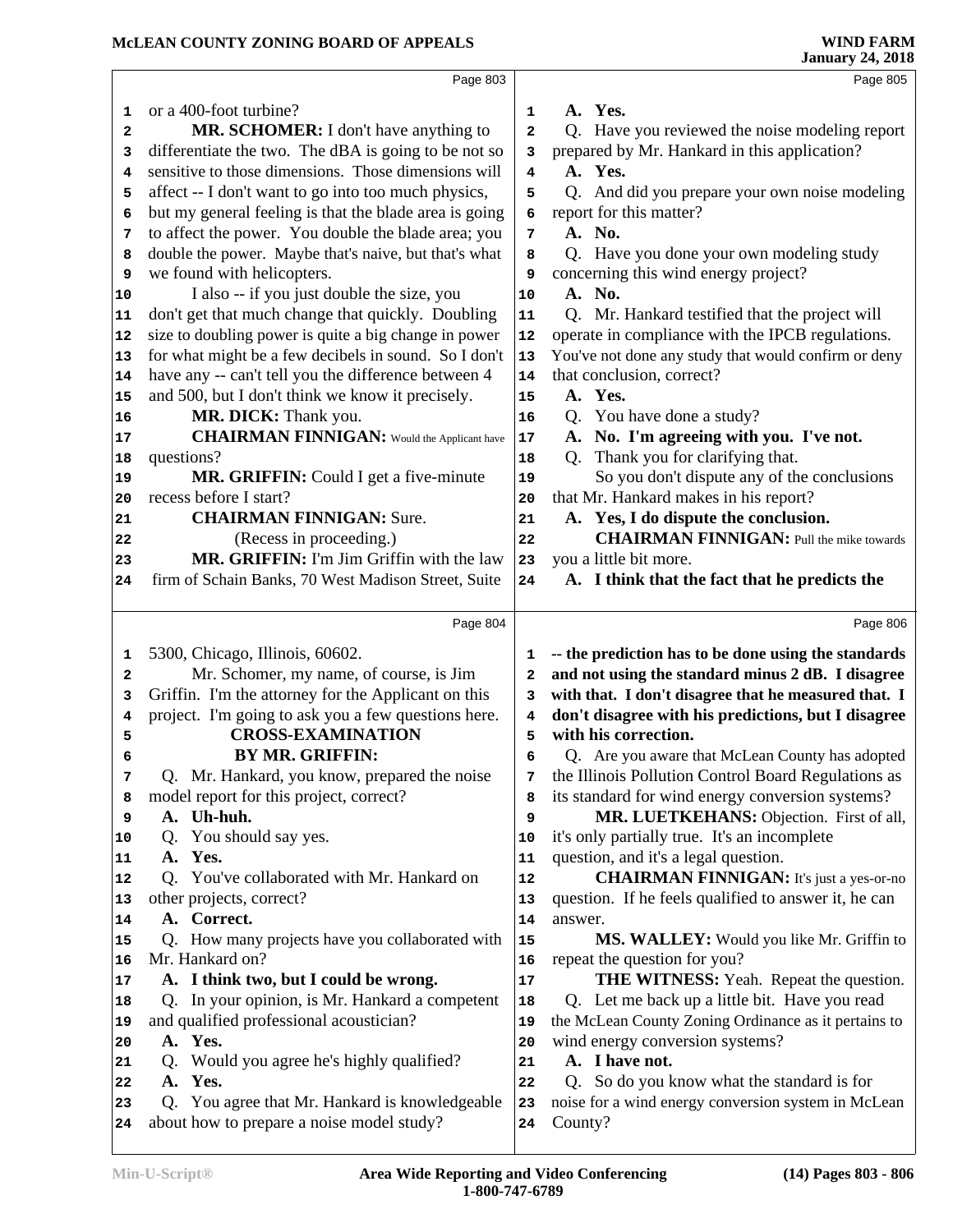|          | Page 807                                                                                            |                | Page 809                                                                    |  |
|----------|-----------------------------------------------------------------------------------------------------|----------------|-----------------------------------------------------------------------------|--|
| 1        | A. Are they called standards? I'm not familiar                                                      | 1              | concerning wind energy projects in the state of                             |  |
| 2        | with the number.                                                                                    | $\overline{a}$ | Illinois besides the California Ridge one that you                          |  |
| 3        | Q. You spoke about suggesting that the maximum                                                      | 3              | testified to?                                                               |  |
| 4        | dBA for a wind farm should be approximately 39; is                                                  | 4              | A. I think I worked for some other groups. I                                |  |
| 5        | that correct?                                                                                       | 5              | did one for the wind company and some others for                            |  |
| 6        | A. 39. I would even agree to 40.                                                                    | 6              | communities, but I can't tell you what communities.                         |  |
| 7        | Q. Do you know whether any project in the state                                                     | 7              | Q. Were these companies or communities in                                   |  |
| 8        | of Illinois meets that standard?                                                                    | 8              | Illinois?                                                                   |  |
| 9        | A. I don't know.                                                                                    | 9              | A. Some in Illinois, some elsewhere.                                        |  |
| 10       | Q. You also recommended a 3,000-foot                                                                | 10             | Which projects have you worked on in the<br>Q.                              |  |
| 11       | residential setback; is that correct?                                                               | 11             | state of Illinois?                                                          |  |
| 12       | A. Correct.                                                                                         | 12             | A. I can't remember.                                                        |  |
| 13       | Q. Do you know whether any project operating in                                                     | 13             | Q. Are you aware whether or not there's been                                |  |
| 14       | the state of Illinois meets that standard?<br>A. I do not know.                                     | 14             | noise complaints by residents that live within the                          |  |
| 15       |                                                                                                     | 15             | White Oak project in McLean County?                                         |  |
| 16       | Q. Do you know whether or not those standards<br>that you opined upon -- do you know whether or not | 16             | MR. LUETKEHANS: Objection, beyond the                                       |  |
| 17<br>18 | those would prevent any wind energy project from being                                              | $17\,$<br>18   | scope.<br><b>CHAIRMAN FINNIGAN:</b> He hasn't testified to                  |  |
| 19       | developed in the state of Illinois?                                                                 | 19             | anything about White Oak, I don't think; so I don't                         |  |
| 20       | A. Could you break that down, that question?                                                        | 20             | think he has to answer the question.                                        |  |
| 21       | Sure. Do you know whether or not the noise<br>O.                                                    | 21             | MR. GRIFFIN: Well, he testified about                                       |  |
| 22       | standard that you believe is appropriate, that 39 to                                                | 22             | discussing noise complaints with people. I'm trying                         |  |
| 23       | 40 dB -- do you know whether or not adopting such a                                                 | 23             | to identify the location of those and the scope.                            |  |
| 24       | standard in the state would prohibit all wind energy                                                | 24             | MR. LUETKEHANS: He only testified to that                                   |  |
|          |                                                                                                     |                |                                                                             |  |
|          |                                                                                                     |                |                                                                             |  |
|          | Page 808                                                                                            |                | Page 810                                                                    |  |
| 1        | projects from being built in the future?                                                            | 1              | on cross-examination. It was not brought out on                             |  |
| 2        | A. I don't know that at all.                                                                        | $\mathbf{2}$   | direct.                                                                     |  |
| 3        | Q. Do you know whether it's possible to build a                                                     | 3              | <b>CHAIRMAN FINNIGAN:</b> We're getting into a                              |  |
| 4        | project in the state of Illinois with a 3,000-foot                                                  | 4              | subject -- I mean, I think it's his discretion if he                        |  |
| 5        | residential setback?                                                                                | 5              | wants to answer it.                                                         |  |
| 6        | MR. LUETKEHANS: Objection, asked and                                                                | 6              | MR. GRIFFIN: Well, doesn't the Board want                                   |  |
| 7        | answered.                                                                                           | 7              | to know how many Illinois residents have complained                         |  |
| 8        | <b>CHAIRMAN FINNIGAN:</b> I think he can answer                                                     | 8              | about noise that he has knowledge of? He's advocating                       |  |
| 9        | that. I don't know.                                                                                 | 9              | you change the standards. I mean, what's the basis                          |  |
| 10       | <b>MR. GRIFFIN:</b> I broke the question into the                                                   | ${\bf 10}$     | for that?                                                                   |  |
| 11       | dB, and then this is the setback question. I broke it                                               | 11             | MR. LUETKEHANS: He's not advocating any                                     |  |
| 12       | in half.                                                                                            | 12             | change in standards. He's advocating what is for the                        |  |
| 13       | MR. LUETKEHANS: Mr. Griffin's first                                                                 | 13             | health and safety of the public. He didn't testify                          |  |
| 14       | question was both, actually.                                                                        | 14             | about any investigations in this. It's only been on                         |  |
| 15       | <b>CHAIRMAN FINNIGAN:</b> If you want to answer                                                     | 15             | cross-examination brought up by Mr. Griffin.                                |  |
| 16       | the question, go ahead. You don't have to if you                                                    | 16<br>17       | Maybe I should have objected earlier, but I                                 |  |
| 17<br>18 | don't want to.<br><b>THE WITNESS:</b> I don't want to answer.                                       |                | was trying to give him some leeway.                                         |  |
| 19       |                                                                                                     | 18<br>19       | <b>CHAIRMAN FINNIGAN:</b> I think, if you rephrase                          |  |
| 20       | Q. Have you investigated any noise complaints<br>in the state of Illinois by residents within the   | 20             | the question, you might get an answer. Just ask where                       |  |
| 21       | footprint of a project?                                                                             | 21             | he actually talked to people.<br>Q. I think that was the question. Have you |  |
| 22       | A. I can't remember. I've talked to people in                                                       | 22             | actually talked to people that live within the White                        |  |
| 23       | different places, but I can't remember where.                                                       | 23             | Oak project in McLean County about noise?                                   |  |
| 24       | Q. Have you conducted any noise investigation                                                       | 24             | MR. LUETKEHANS: Same objection.                                             |  |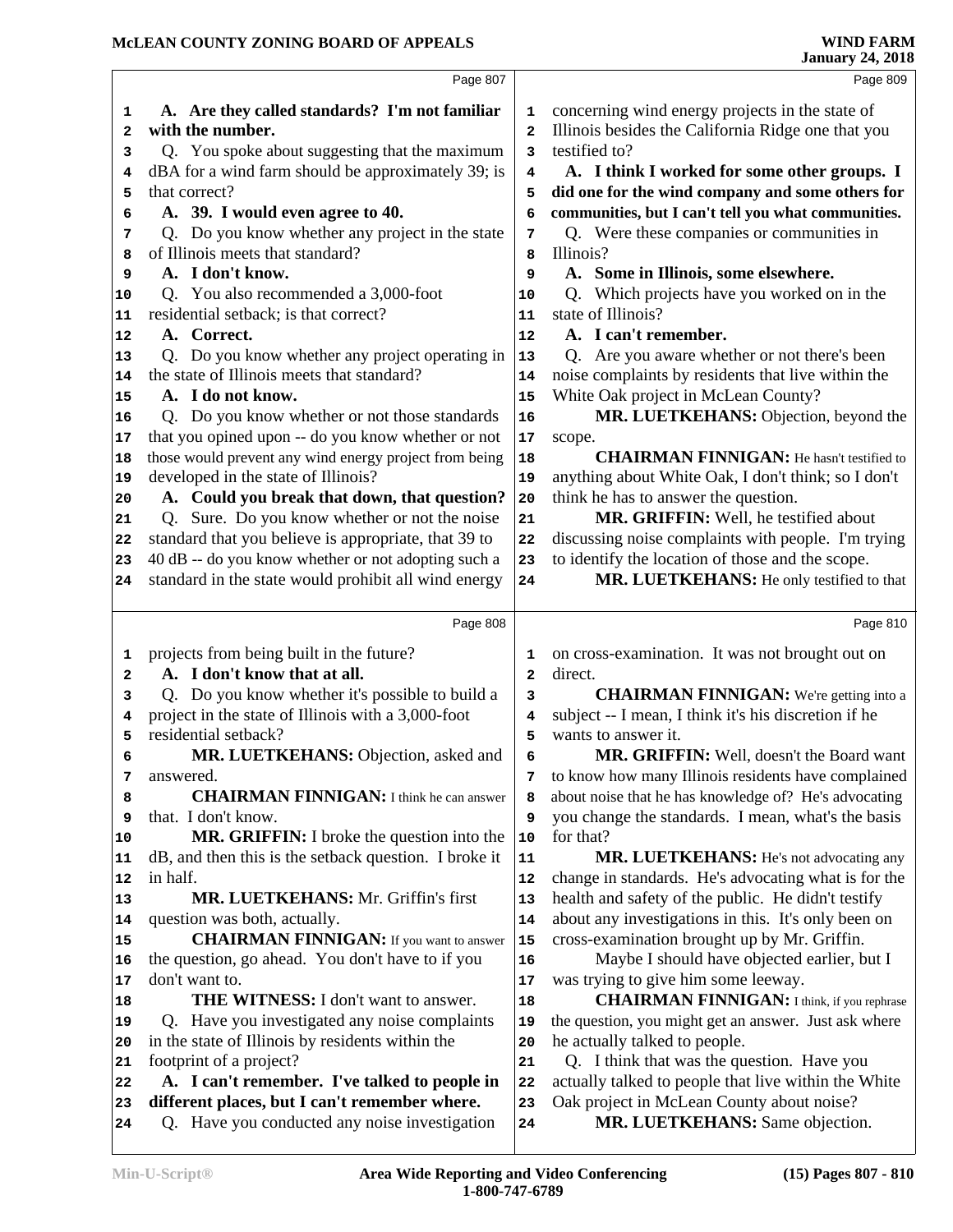|              | Page 811                                                                                                  |                         | Page 813                                                                                            |
|--------------|-----------------------------------------------------------------------------------------------------------|-------------------------|-----------------------------------------------------------------------------------------------------|
| 1            | <b>CHAIRMAN FINNIGAN: I don't know if it's</b>                                                            | 1                       | already answered. He can recall having conversations.                                               |
| $\mathbf{2}$ | important to you. I think he testified that he's                                                          | $\overline{\mathbf{2}}$ | He doesn't recall the specifics of the names or the                                                 |
| 3            | talked to different people. Where they are, I don't                                                       | 3                       | projects.                                                                                           |
| 4            | know. I'm not sure he knows, is what he told you                                                          | 4                       | <b>CHAIRMAN FINNIGAN:</b> We're getting into a                                                      |
| 5            | MR. LUETKEHANS: He's already testified he                                                                 | 5                       | slippery slope, I think. I think he said that he had                                                |
| 6            | doesn't recall what community. You can go through 100                                                     | 6                       | talked to people in Illinois but doesn't know where                                                 |
| 7            | communities, and it's not going to change that.                                                           | 7                       | they -- doesn't remember where they were. I think                                                   |
| 8            | <b>CHAIRMAN FINNIGAN:</b> So I don't know that                                                            | 8                       | that's the answer you're going to have to go with.                                                  |
| 9            | you're going to get the answer you want.                                                                  | 9                       | Is that true?                                                                                       |
| 10           | MR. GRIFFIN: I respect that, Mr. Chairman.                                                                | 10                      | DR. SCHOMER: That's true.                                                                           |
| 11           | It's just, as you said, he said he's talked to many                                                       | 11                      | <b>CHAIRMAN FINNIGAN:</b> So I think that's what                                                    |
| 12           | people. I'm trying to identify where those people are                                                     | 12                      | we're going to go with.                                                                             |
| 13           | at and whether any of those are in McLean County or                                                       | 13                      | <b>BY MR. GRIFFIN:</b>                                                                              |
| 14           | the state of Illinois.                                                                                    | 14                      | Q. You testified concerning Shirley, Wisconsin.                                                     |
| 15           | MR. LUETKEHANS: His answer has already been                                                               | 15                      | How many people were involved in that study?                                                        |
| 16           | there were times he talked to people in Illinois, and                                                     | 16                      | A. How many acousticians?                                                                           |
| 17           | he doesn't recall what communities. I don't know how                                                      | $17$                    | Q. How many residents? Thank you for                                                                |
| 18           | much more we can ask him to do. If he doesn't recall,                                                     | 18                      | clarifying that.                                                                                    |
| 19           | he doesn't recall.                                                                                        | 19                      | A. It seemed to me we met with a group of 40 or                                                     |
| 20           | <b>CHAIRMAN FINNIGAN:</b> Would you just answer                                                           | 20                      | 50 people.                                                                                          |
| 21           | that question, and we can move on. I think we're                                                          | 21                      | Q. How many people were part of the study?                                                          |
| 22           | going to have to get this taken care of.                                                                  | 22                      | A. I think -- part of the study? We made                                                            |
| 23           | DR. SCHOMER: I have to say that I can                                                                     | 23                      | measurements at the three houses that are listed in                                                 |
| 24           | forget a person's name inside of ten minutes. I've                                                        | 24                      | the report. There was four of us doing the                                                          |
|              |                                                                                                           |                         |                                                                                                     |
|              | Page 812                                                                                                  |                         | Page 814                                                                                            |
| 1            | had students work for me where I didn't get their name                                                    | 1                       | measurements in the program at Shirley. Is that what                                                |
| $\mathbf{2}$ | right for months. So I'm not going to get the names                                                       | 2                       | you want?                                                                                           |
| 3            | right here. I don't know.                                                                                 | 3                       | Q. That's sufficient. Now, what you did in                                                          |
| 4            | <b>CHAIRMAN FINNIGAN: I don't think he's</b>                                                              | $\overline{\mathbf{4}}$ | Shirley -- you don't recall doing anything like that                                                |
| 5            | asking for names. Just in an area.                                                                        |                         | for any Illinois project, correct?                                                                  |
| 6            |                                                                                                           |                         |                                                                                                     |
|              |                                                                                                           | 5                       |                                                                                                     |
|              | DR. SCHOMER: He said White Oak. I wouldn't                                                                | 6                       | A. It seems to me, in Oregon, we dealt with two                                                     |
| 7            | know where White Oak is or what it is.                                                                    | 7                       | or three households, and that was 100 percent of the                                                |
| 8            | <b>CHAIRMAN FINNIGAN:</b> You answered the                                                                | 8                       | households there.                                                                                   |
| 9            | question. That's fine.                                                                                    | 9                       | Q. You're referring to the state of Oregon, not                                                     |
| 10<br>11     | Q. Mr. Schomer, I've got a list of wind energy                                                            | 10<br>11                | the city of Oregon, I assume?                                                                       |
| 12           | projects that are in Illinois. If I handed that to<br>you and asked you to identify whether you've spoken | 12                      | A. Yeah, the state of Oregon.<br>Q.                                                                 |
| 13           | with people that have noise complaints about those                                                        | $13$                    | So you recall doing studies in Oregon and<br>Wisconsin, but you don't recall doing any in Illinois, |
| 14           | projects, is that a question you can answer?                                                              | 14                      | correct?                                                                                            |
| 15           | A. I don't think a list of names is going to                                                              | 15                      | A. Not like those, no. Well, Oregon was pretty                                                      |
| 16           | help me.                                                                                                  | 16                      | much on the physical side.                                                                          |
| 17           | Q. This would be a list of projects. Would                                                                | 17                      | Q. You also testified about the proper place of                                                     |
| 18           | that help you?                                                                                            | 18                      | measurement under the Illinois Pollution Control Board                                              |
| 19           | A. No.                                                                                                    | 19                      | Regulations, correct?                                                                               |
| 20           | Q. All right. So as you sit here right now,                                                               | 20                      | A. Correct.                                                                                         |
| 21           | you can't recall discussing noise complaints with any                                                     | 21                      | Q. You understand that there's a land use                                                           |
| 22           | Illinois resident about a wind energy project in                                                          | 22                      | classification system that determines what the decibel                                              |
| 23           | Illinois?                                                                                                 | 23                      | levels are, allowable decibel levels?                                                               |
| 24           | MR. LUETKEHANS: Objection to form. He's                                                                   | 24                      | A. It's a land use classification system, very                                                      |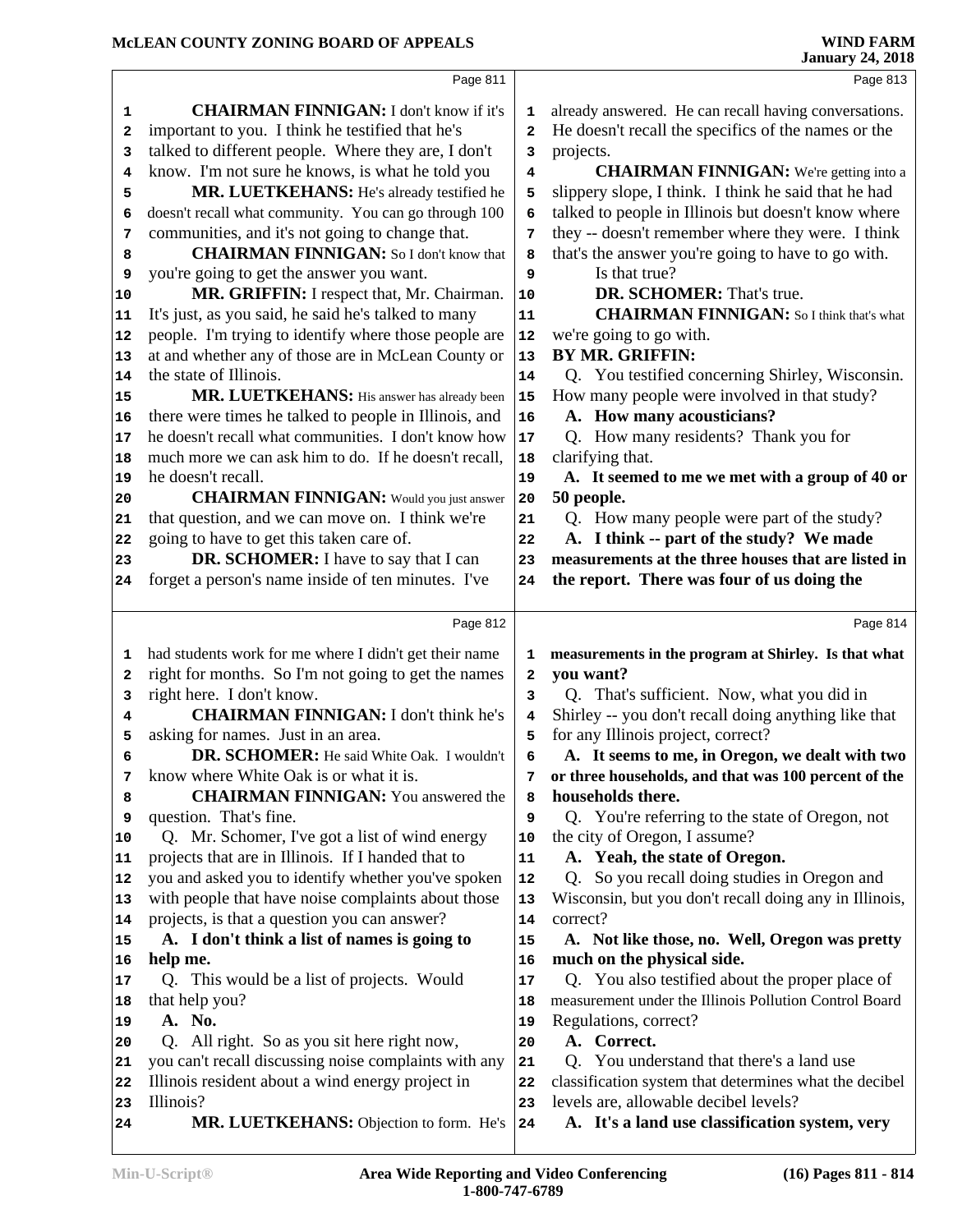|    | Page 815                                                                                                |                | Page 817                                                       |
|----|---------------------------------------------------------------------------------------------------------|----------------|----------------------------------------------------------------|
| 1  | detailed.                                                                                               | 1              | questions that have been already asked.                        |
| 2  | Q. You understand that a property can have more                                                         | $\overline{a}$ | Dr. Schomer, as a clarification, did you                       |
| 3  | than one land use classification, correct?                                                              | 3              | testify in Livingston County for perhaps a 3,300 foot          |
| 4  | A. I don't pretend to be a lawyer.                                                                      | 4              | setback in your analysis of Invenergy's project                |
| 5  | Q. So I take it you're not familiar with the                                                            | 5              | layout, which was near Fairbury and Forrest?                   |
| 6  | Knox versus Turris, Illinois Pollution Control Board                                                    | 6              | DR. SCHOMER: I think I recall that.                            |
| 7  | decision, 2003, Westlaw 137447?                                                                         | 7              | MR. HARTKE: Would you be willing to prepare                    |
| 8  | A. No, I'm not familiar with that.                                                                      | 8              | a model or a study to predict which homes would be             |
| 9  | And you're not familiar with the decisions<br>Q.                                                        | 9              | unprotected in this McLean County project proposed by          |
| 10 | in that case on measurement locations under the                                                         | 10             | Invenergy?                                                     |
| 11 | Illinois Pollution Control Board Regulations?                                                           | 11             | DR. SCHOMER: I don't do contour myself.                        |
| 12 | MR. LUETKEHANS: Objection. He's already                                                                 | 12             | I've always left that for groups that have people do           |
| 13 | said he's not familiar with the case.                                                                   | 13             | that.                                                          |
| 14 | <b>CHAIRMAN FINNIGAN: Next question.</b>                                                                | 14             | MR. HARTKE: Would you prepare a similar                        |
| 15 | MR. GRIFFIN: That's all the questions I                                                                 | 15             | report or analysis with the help of other experts              |
| 16 | have. Thank you very much.                                                                              | 16             | which would be similar to what you prepared for                |
| 17 | <b>CHAIRMAN FINNIGAN:</b> Thank you for your                                                            | 17             | Livingston County when they were trying to establish           |
| 18 | patience.                                                                                               | 18             | setbacks in some of those townships?                           |
| 19 | Would anyone in the audience have questions                                                             | 19             | <b>DR. SCHOMER:</b> I'm really trying to get                   |
| 20 | of this witness?                                                                                        | 20             | retired.                                                       |
| 21 | MR. PITZER: Jim Pitzer, 29485 East 2100                                                                 | 21             | MR. ZIMMERMAN: I think that's a no.                            |
| 22 | North Road, Colfax, 61728.                                                                              | 22             | MR. HARTKE: In this county, do you think it                    |
| 23 | MR. DICK: Could you spell your last name?                                                               | 23             | would be appropriate to take Invenergy's current               |
| 24 | MR. PITZER: P-i-t-z-e-r.                                                                                | 24             | layout of wind turbines and then provide a report              |
|    |                                                                                                         |                |                                                                |
|    | Page 816                                                                                                |                | Page 818                                                       |
|    |                                                                                                         |                |                                                                |
| 1  |                                                                                                         |                |                                                                |
| 2  | Doctor, you testified that there is -- I                                                                | 1<br>2         | prepared by an acoustician based on the                        |
| 3  | think you used the term "annoyance," that there's an                                                    | 3              | recommendations that you've made which would show how          |
| 4  | audible annoyance to these things that have,                                                            | 4              | many homes would be protected versus unprotected?              |
| 5  | sometimes, physical effects on human beings; is that                                                    | 5              | DR. SCHOMER: Are you talking about the                         |
| 6  | correct?                                                                                                | 6              | distance?                                                      |
| 7  | DR. SCHOMER: That's correct.                                                                            | 7              | MR. HARTKE: Distances or noise level.                          |
| 8  | <b>MR. PITZER:</b> Do you think that that would                                                         | 8              | Similar to what you did for the Livingston County              |
| 9  | also apply to wildlife? Do you think, since their<br>senses are somewhat more acute than ours, that the | 9              | hearings to establish setbacks for some of those<br>townships. |
| 10 | audible levels and the other sensory things would                                                       | 10             | DR. SCHOMER: I would be willing to have                        |
| 11 | affect wildlife in an adverse way?                                                                      | 11             | somebody qualified do this and me be the reviewer.             |
| 12 | DR. SCHOMER: I've not studied wildlife                                                                  | 12             | MR. HARTKE: Okay. That's good.                                 |
| 13 | enough to --                                                                                            | 13             | Should Mike Hankard's noise analysis for                       |
| 14 | <b>CHAIRMAN FINNIGAN:</b> It's beyond the scope                                                         | 14             | this project -- should his analysis be relied upon to          |
| 15 | too. We didn't talk about wildlife.                                                                     | 15             | keep residents safe from excess noise levels?                  |
| 16 | MR. PITZER: Well, you talked about adverse                                                              | ${\bf 16}$     | DR. SCHOMER: Not with the levels and                           |
| 17 | noise effects. I just thought I'd ask the question.                                                     | 17             | distances chosen.                                              |
| 18 | <b>CHAIRMAN FINNIGAN: You tried.</b>                                                                    | 18             | MR. HARTKE: Okay. Do you know -- earlier                       |
| 19 | MR. PITZER: All right. I tried. We're all                                                               | 19             | you testified about some kind of a soundproofing. Do           |
| 20 | about annoyance here, you know.                                                                         | 20             | you know of any successful soundproofing against wind          |
| 21 | MR. HARTKE: My name is Theodore Hartke,                                                                 | 21             | turbine low frequency noise or infrasound, any                 |
| 22 | H-a-r-t-k-e. Address is 117 Southeast Avenue, Ogden,                                                    | 22             | commercially available material, or have you ever              |
| 23 | Illinois, 61859.                                                                                        | 23             | heard of that being successful anywhere?                       |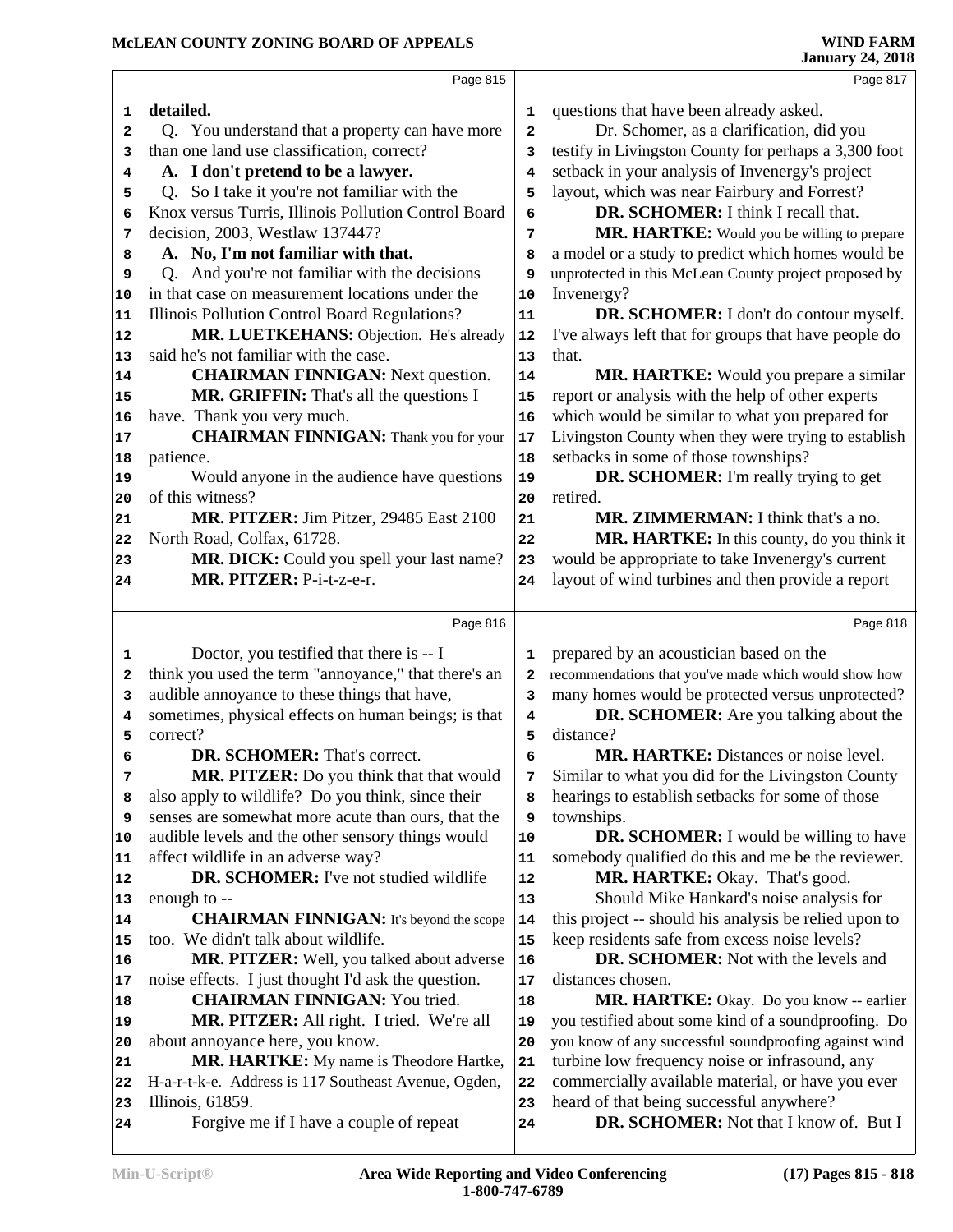# **McLEAN COUNTY ZONING BOARD OF APPEALS**

|    | Page 819                                               |              | Page 821                                               |
|----|--------------------------------------------------------|--------------|--------------------------------------------------------|
| 1  | don't know of any that have been not successful        | 1            | five acres.                                            |
| 2  | either. I just don't really know that much about       | $\mathbf{2}$ | When you get above five acres, it's only the           |
| 3  | what's been done.                                      | 3            | five acres around the house. This comes in             |
| 4  | MR. HARTKE: Earlier you mentioned 12-inch              | 4            | occasionally as a question. Most of the time you are   |
| 5  | thick concrete walls, a 12-inch thick concrete wall    | 5            | in a town or a city, and you're dealing with a half    |
| 6  | home. Would that have to have no windows, or could     | 6            | acre or this sort of thing.                            |
| 7  | you have 12-inch thick walls and have windows and      | 7            | But in my mind, you don't have a 600-acre              |
| 8  | still protect people from low frequency noise?         | 8            | farm and say that's all residence.                     |
| 9  | DR. SCHOMER: With a 12-inch wall, you could            | 9            | MR. HARTKE: Okay. Is the Mike Hankard                  |
| 10 | have double or triple windows, and it has the          | 10           | 2-decibel adjustment that's been mentioned a couple of |
| 11 | potential. With not-so-large windows, it could work.   | 11           | times -- is the Mike Hankard 2-decibel adjustment      |
| 12 | MR. HARTKE: So 12-inch thick concrete walls            | 12           | fair? Would it cause harm to citizens here since that  |
| 13 | with small windows might work?                         | 13           | 2-decibel adjustment was included in his analysis?     |
| 14 | DR. SCHOMER: Two or three sets of windows              | 14           | DR. SCHOMER: Well, Mike's analysis, as I               |
| 15 | in an opening.                                         | 15           | said, doesn't change the computer prediction. All of   |
| 16 | MR. HARTKE: Okay. So 12-inch thick                     | 16           | the contour research -- you find this kind of          |
| 17 | concrete walls with small windows with two or three    | 17           | variation in the research; and if you try to take out  |
| 18 | windows set within that wall would help soundproof?    | 18           | something that's there to begin with, you screw up the |
| 19 | DR. SCHOMER: Well, get rid of more low                 | 19           | answers.                                               |
| 20 | frequencies. I don't know if that's necessary or not.  | 20           | When they do attitudinal surveys to find               |
| 21 | MR. HARTKE: Forgive me if this is a repeat.            | 21           | percents of people, you do it with computer            |
| 22 | I want to phrase it a certain way.                     | 22           | predictions for the most part. And so your answers     |
| 23 | Is the IPCB standard adequate to protect               | 23           | line up with the computer predictions. Then you use    |
| 24 | citizens in this particular Invenergy McLean County    | 24           | measurements for validating that the predictions were  |
|    |                                                        |              |                                                        |
|    | Page 820                                               |              | Page 822                                               |
| 1  | wind turbine project?                                  | 1            | reasonable.                                            |
| 2  | DR. SCHOMER: I don't feel it's accurate for            | $\mathbf{2}$ | I think Mike has done that. He's got a                 |
| з  | that purpose.                                          | 3            | computer prediction which should be used, and the      |
| 4  | MR. HARTKE: So you feel that the IPCB                  | 4            | extra 2 dB gives us confidence that his prediction     |
| 5  | standard is improper for this project?                 | 5            | will work.                                             |
| 6  | <b>DR. SCHOMER:</b> It's not proper for a wind         | 6            | But to say, "Here, I've got a 2 dB change;             |
| 7  | farm. We never talked about it in 1968.                | 7            | so I'm going to change the annoyance pattern" --       |
| 8  | MR. HARTKE: Tonight, you said that the                 | 8            | that's not justified.                                  |
| 9  | sound measurement microphone could be anywhere on the  | 9            | That's sort of complicated. But that's the             |
| 10 | property. If a resident would not allow the            | 10           | way it's done and been done for 50 years.              |
| 11 | microphone at or inside their home for the             | 11           | MR. HARTKE: Okay. I think this is a                    |
| 12 | measurements, do you think that that resident was      | 12           | yes-or-no question.                                    |
| 13 | right --                                               | 13           | When Mike Hankard applied a 2 decibel                  |
| 14 | <b>CHAIRMAN FINNIGAN:</b> We're getting out of the     | ${\bf 14}$   | adjustment in this case, was that proper or improper?  |
| 15 | scope of what his -- you're asking a specific question | 15           | DR. SCHOMER: I think it's improper, but I              |
| 16 | that doesn't pertain. It's to your case that you were  | 16           | don't know if I'd use the word "improper." I was       |
| 17 | talking about last night.                              | 17           | looking for another word.                              |
| 18 | MR. HARTKE: Is it proper to have the noise             | 18           | MR. HARTKE: I have some words.                         |
| 19 | microphone at the property line when measuring turbine | 19           | Would you categorize Hankard's 2 decibel               |
| 20 | noise to respond to a complaint?                       | 20           | adjustment in his noise analysis -- would you          |
| 21 | DR. SCHOMER: What I was saying was, under              | 21           | categorize that as misleading?                         |
| 22 | the Illinois law, if you're trying to show a           | 22           | DR. SCHOMER: No. I'd just say it was                   |
| 23 | violation, you can go anywhere on the property. "The   | 23           | inaccurate.                                            |
| 24 | property," in my mind, has always been something like  | 24           | <b>CHAIRMAN FINNIGAN:</b> You're getting into          |
|    |                                                        |              |                                                        |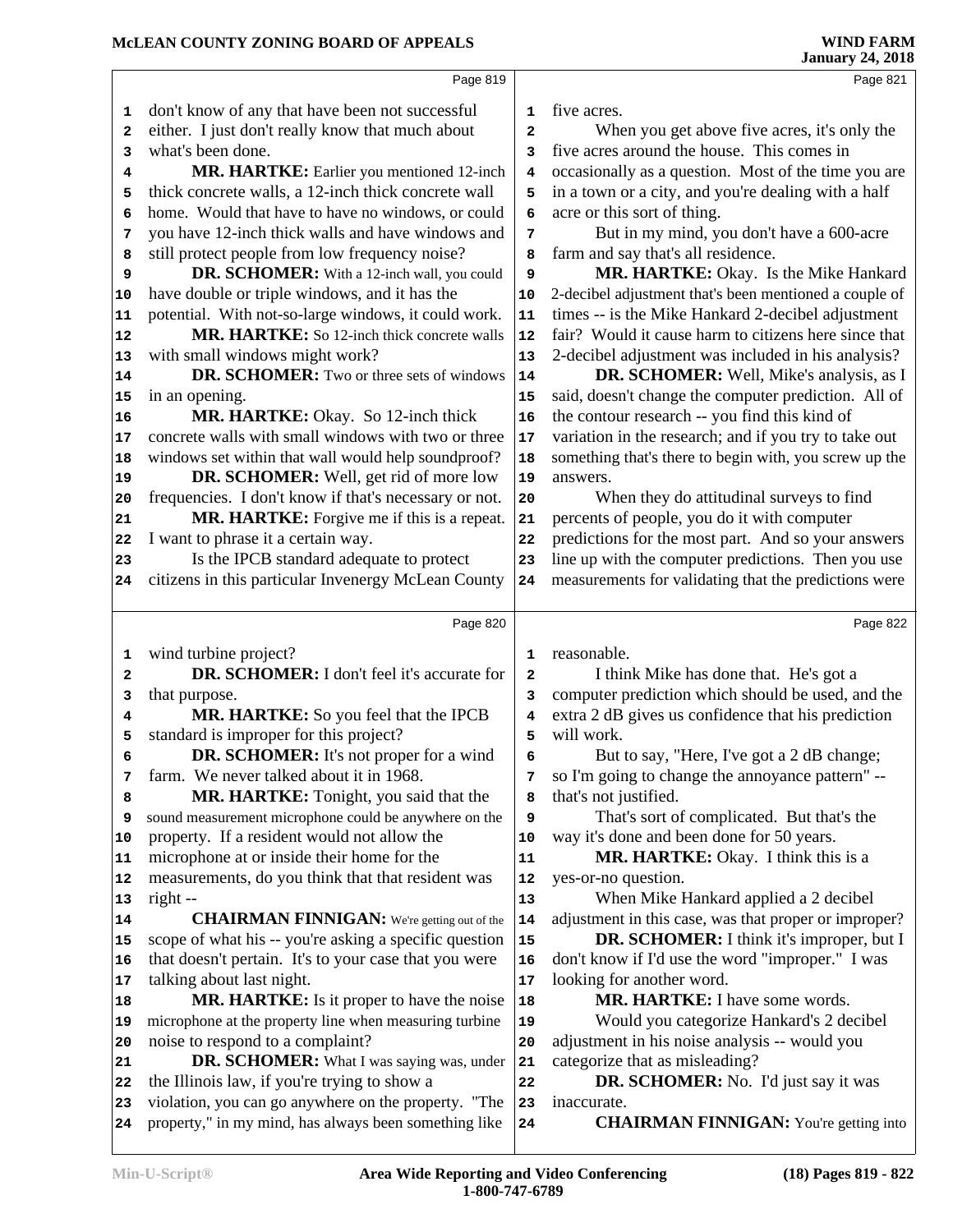|          | Page 823                                                                                         |              | Page 825                                                                                                |  |
|----------|--------------------------------------------------------------------------------------------------|--------------|---------------------------------------------------------------------------------------------------------|--|
| 1        | testimony now. Ask a question.                                                                   | 1            | will be smaller numbers. Less annoyance, higher                                                         |  |
| 2        | MR. HARTKE: "Inaccurate," is that what you                                                       | $\mathbf{2}$ | numbers. But there will be some annoyance.                                                              |  |
| 3        | want to call it?                                                                                 | 3            | MR. HARTKE: That's all the questions I                                                                  |  |
| 4        | DR. SCHOMER: Inaccurate, I believe.                                                              | 4            | have. I didn't mean to cut you off. If you were                                                         |  |
| 5        | <b>CHAIRMAN FINNIGAN:</b> Let's just go with that.                                               | 5            | finishing, I'm sorry I cut you off.                                                                     |  |
| 6        | MR. HARTKE: I don't expect you to know this                                                      | 6            | DR. SCHOMER: Beyond that, that there will                                                               |  |
| 7        | answer, but I'm going to try.                                                                    | 7            | be levels of annoyance, I wouldn't predict what else                                                    |  |
| 8        | What percent of Invenergy's McLean County                                                        | 8            | would happen.                                                                                           |  |
| 9        | project -- what percent of the residents in this                                                 | 9            | MR. HARTKE: I have no further questions.                                                                |  |
| 10       | project that was proposed do you think might have                                                | 10           | Thank you very much.                                                                                    |  |
| 11       | excessive noise?                                                                                 | 11           | MR. LUETKEHANS: I have just, I guess, one                                                               |  |
| 12       | DR. SCHOMER: I have no idea.                                                                     | 12           | clarification and then a question for the Board.                                                        |  |
| 13       | MR. HARTKE: When Mike Hankard presented the                                                      | 13           | What I didn't see is: Is there redirect or                                                              |  |
| 14       | California Ridge Noise Study to the Vermilion County                                             | 14           | not? There is? Okay.                                                                                    |  |
| 15       | Board, when he was presenting it, he said that he                                                | 15           | However, I'm not really trying to redirect.                                                             |  |
| 16       | disagreed --                                                                                     | 16           | Mr. Hartke asked a question that was kind of a                                                          |  |
| 17       | <b>CHAIRMAN FINNIGAN:</b> We haven't talked about                                                | 17           | combination of two different things, and I want to                                                      |  |
| 18       | that at all.                                                                                     | 18           | make sure it's very clear on Dr. Schomer's behalf.                                                      |  |
| 19       | MR. HARTKE: We talked about the California                                                       | 19           | Dr. Schomer -- and he can confirm this --                                                               |  |
| 20       | Ridge Project.                                                                                   | 20           | Dr. Schomer did not testify in Livingston County                                                        |  |
| 21       | <b>CHAIRMAN FINNIGAN:</b> Oh, you said something                                                 | 21           | against the Invenergy project. In fact, he refused                                                      |  |
| 22       | about somewhere else.                                                                            | 22           | because he represented Invenergy in Livingston County.                                                  |  |
| 23       | MR. HARTKE: The Cal Ridge project was in                                                         | 23           | The project that Dr. Schomer or Mr. Hartke                                                              |  |
| 24       | Vermilion County.                                                                                | 24           | was talking about was actually a text amendment                                                         |  |
|          |                                                                                                  |              |                                                                                                         |  |
|          |                                                                                                  |              |                                                                                                         |  |
|          | Page 824                                                                                         |              | Page 826                                                                                                |  |
| 1        | <b>CHAIRMAN FINNIGAN:</b> Vermilion County, okay.                                                | 1            | hearing that was after the Invenergy hearing. So he                                                     |  |
| 2        | MR. HARTKE: When he presented the                                                                | $\mathbf{2}$ | did not ever testify against Invenergy in that                                                          |  |
| 3        | California Ridge Study to that county board, Michael                                             | 3            | hearing. There was a later text amendment done in                                                       |  |
| 4        | Hankard said that you and Mike disagreed on some                                                 | 4            | Livingston County, the change of setbacks to 3,250.                                                     |  |
| 5        | items.                                                                                           | 5            | That's what Dr. Schomer testified in.                                                                   |  |
| 6        | Can you remember what those disagreements                                                        | 6            | I just want to make that very clear; so that                                                            |  |
| 7        | were specific to the noise study near the Hartke and                                             | 7            | Dr. Schomer, who didn't work for Invenergy at the                                                       |  |
| 8        | the Miles family home at the California Ridge project?                                           | 8            | time, does not have some problem with conflict,                                                         |  |
| 9        | DR. SCHOMER: I can't remember something I                                                        | 9            | because he did not testify against Invenergy. I think                                                   |  |
| 10       | disagreed with; so I guess the answer is no.                                                     | 10           | Invenergy understands that, but I just want to make                                                     |  |
| 11       | MR. HARTKE: Is it a mistake to allow                                                             | 11           | that clear for the record so in the future we don't                                                     |  |
|          | Invenergy's wind turbines to be placed 1,500 feet from                                           | 12           | have a problem.                                                                                         |  |
| 12<br>13 | the nearest residence here in McLean County?                                                     | 13           | As far as redirect -- I'm sorry -- is there                                                             |  |
| 14       | DR. SCHOMER: I think so.                                                                         | 14           | anybody else? I didn't mean to -- I apologize.                                                          |  |
| 15       | MR. HARTKE: Do you anticipate there will be                                                      | 15           | <b>CHAIRMAN FINNIGAN:</b> We're still in the                                                            |  |
| 16       | problems occurring here in McLean County due to the                                              | 16           | question mode. Any more questions from the audience?                                                    |  |
| 17       | noise from turbines?                                                                             | 17           | Will you come forward?                                                                                  |  |
| 18       | <b>DR. SCHOMER:</b> Problems come at different                                                   | 18           | (No response.)                                                                                          |  |
| 19       | levels. To use just the word "problems" is a problem.                                            | 19           | <b>CHAIRMAN FINNIGAN:</b> I don't see anybody out                                                       |  |
| 20       | MR. HARTKE: Do you anticipate some levels                                                        | 20           | there.                                                                                                  |  |
| 21       | of noise complaints will occur on Invenergy's McLean                                             | 21           | <b>REDIRECT EXAMINATION</b>                                                                             |  |
| 22       | County wind turbine layout due to the noise?                                                     | 22           | BY MR. LUETKEHANS.                                                                                      |  |
| 23<br>24 | DR. SCHOMER: I anticipate that there will<br>be some level of annoyance. Higher annoyance, there | 23<br>24     | Q. Dr. Schomer, a report like what Mr. Hankard<br>did, do you have any idea how long that would take to |  |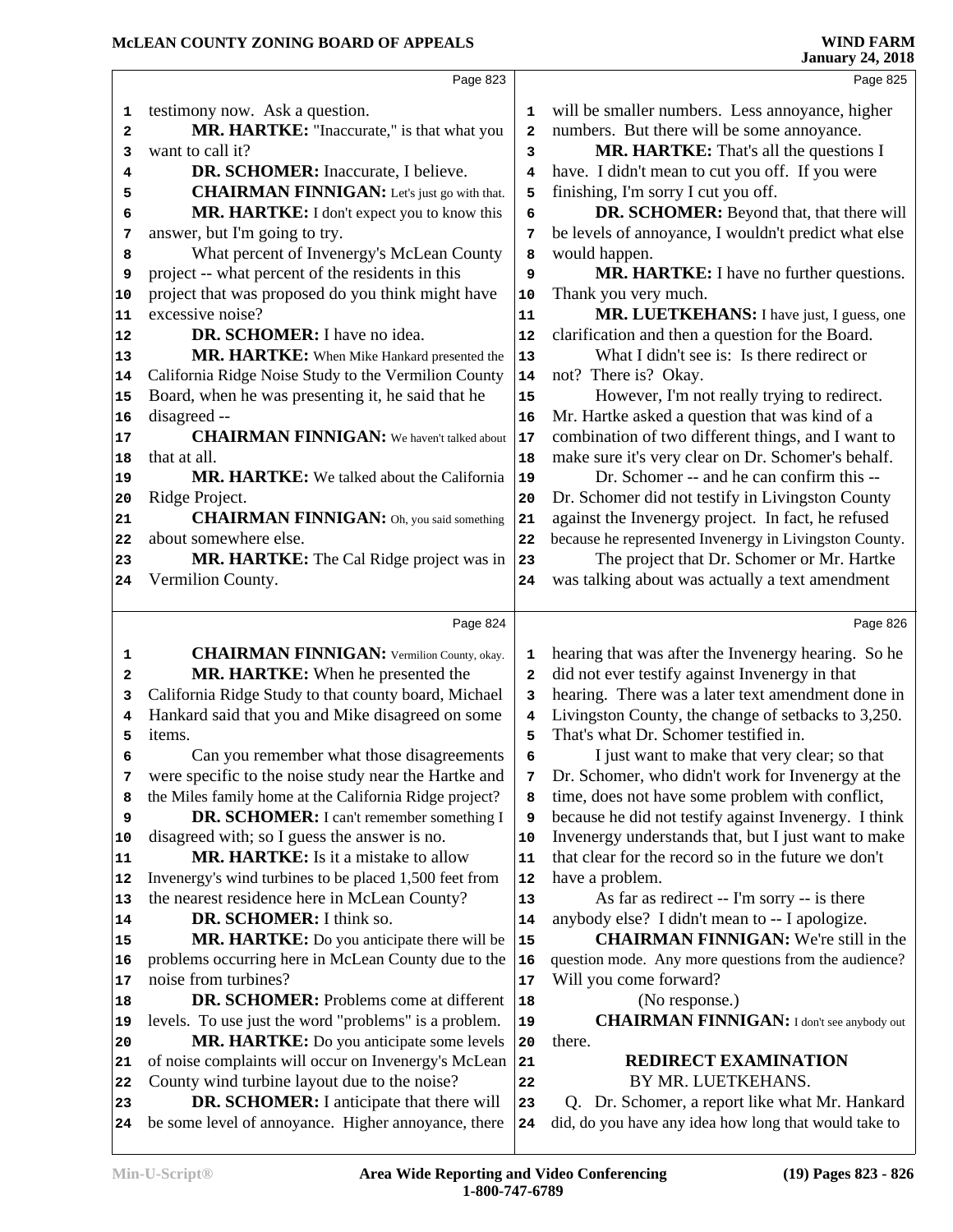|                                  | Page 827                                                                                      |                | Page 829                                               |
|----------------------------------|-----------------------------------------------------------------------------------------------|----------------|--------------------------------------------------------|
| 1                                | prepare?                                                                                      | 1              | H-a-n-k-a-r-d, 211 East Verona, V-e-r-o-n-a, Avenue,   |
| 2                                | A. To prepare again --                                                                        | $\mathbf{2}$   | Verona, Wisconsin, 53593.                              |
| з                                | Q. You've seen Mr. Hankard's report, his                                                      | 3              | <b>CHAIRMAN FINNIGAN:</b> We do appreciate you         |
| 4                                | analysis in McLean County on this project?                                                    | 4              | coming down.                                           |
| 5                                | A. Yes.                                                                                       | 5              | MR. LUETKEHANS: And I remembered the word.             |
| 6                                | Q. Do you have a handle on how long something                                                 | 6              | I was trying to be considerate. How about that? It's   |
| 7                                | like that takes to prepare?                                                                   | 7              | not something I do very well.                          |
| 8                                | A. I really don't. He works pretty fast.                                                      | 8              | I do have a question. Maybe it's for the               |
| 9                                | Other groups, I don't think work quite as fast. I                                             | 9              | Chairman and/or Ms. Walley as well. Do I have to       |
| 10                               | just don't know the number.                                                                   | 10             | introduce exhibits into evidence or just the fact they |
| 11                               | Q. How long would something like that take you                                                | 11             | are referred to and handed out? I mean, do I need to   |
| 12                               | to prepare, I guess is the question.                                                          | 12             | say at this point: We would ask that, you know, SLG    |
| 13                               | A. Forever.                                                                                   | 13             | Exhibits 3 through 7 be admitted into evidence. I      |
| 14                               | MR. LUETKEHANS: On that note, I have                                                          | 14             | guess that's the question.                             |
| 15                               | nothing further.                                                                              | 15             | MS. WALLEY: It's sort of up to you. You                |
| 16                               | MS. WALLEY: Mr. Luetkehans, do you have any                                                   | 16             | can do it -- I believe, when the Applicant did it,     |
| 17                               | other witnesses after Dr. Schomer?                                                            | 17             | they used all the exhibits, and then they admitted     |
| 18                               | MR. LUETKEHANS: We have other items to                                                        | 18             | them at the end. We can admit them in the beginning.   |
| 19                               | bring up, but I think -- I can't think of the right                                           | 19             | If you want them to be considered, make sure they're   |
| 20                               | word now. To be appropriate, I think we would                                                 | 20             | identified on the record if that's your intention.     |
| 21                               | probably ask that Mr. Hankard be cross-examined at                                            | 21             | But however you see fit to do so is up to you.         |
| 22                               | this point just so that I know he does not have to                                            | 22             | MR. LUETKEHANS: Okay. At this time, we                 |
| 23                               | come -- so we're not leaving him staying overnight                                            | 23             | would ask that SLG Exhibits 3 through 7 -- so I don't  |
| 24                               | more than he has to, if at all possible. I think that                                         | 24             | forget -- are introduced into evidence.                |
|                                  |                                                                                               |                |                                                        |
|                                  | Page 828                                                                                      |                | Page 830                                               |
| 1                                | would be what I would ask at this time since they                                             | 1              | <b>CHAIRMAN FINNIGAN:</b> We'll consider those         |
| 2                                | brought Mr. Hankard in for that purpose.                                                      | $\overline{a}$ | entered.                                               |
|                                  | <b>CHAIRMAN FINNIGAN:</b> That's fine with us.                                                | 3              | MR. LUETKEHANS: Thank you.                             |
| 3                                |                                                                                               |                |                                                        |
| 4                                | Mr. Schomer, you can turn your mike off. You're out                                           | 4              | MR. KURITZ: We never got 4.                            |
| 5                                | of the hot seat. We really appreciate you coming.                                             | 5              | MR. LUETKEHANS: 4 was Dr. Schomer's CV.                |
| 6                                | I'm sure it's an inconvenience.                                                               | 6              | I'm going to update that. Hopefully, if I remember,    |
| 7                                | I think I'm supposed to call Mr. Hankard                                                      | 7              | when I get to the office tomorrow, I'll update it for  |
| 8                                | over.                                                                                         | 8              | you. But that's what it was. I think you pretty much   |
| 9                                | MS. WALLEY: I'm going to let you know                                                         | 9              | have a handle on his qualifications; so I'm not real   |
|                                  | before we start, if you turn on more than three mikes                                         | 10             | worried about it at this time.                         |
|                                  | that are on the table, the next mike will turn green.                                         | ${\bf 11}$     | MICHAEL HANKARD,                                       |
|                                  | It won't record. So as best as you can, if we're                                              | 12             | a witness previously called by the Applicant, having   |
|                                  | asking questions or if you're not talking, turn it                                            | 13             | been previously sworn to tell the truth, was examined  |
|                                  | off. That way we can preserve the record if we should                                         | 14             | and testified upon his oath as follows:                |
|                                  | need it. We do post our audio on line for all to                                              | 15             | <b>CROSS-EXAMINATION</b>                               |
|                                  | listen to; so if you can, try to be cognizant of that.                                        | 16             | BY MR. LUETKEHANS:                                     |
|                                  | <b>CHAIRMAN FINNIGAN:</b> Just for the record, you                                            | 17             | Q. Mr. Hankard, are these turbines larger than         |
|                                  | were sworn in at the start of the meetings when you                                           | 18             | the others that are already in McLean County; do you   |
| 10<br>18<br>19                   | testified; so we're still going to figure that you're                                         | 19             | know?                                                  |
| 11<br>14<br>15<br>16<br>17<br>20 | sworn in.                                                                                     | 20             | A. I do not know specifically what other               |
| 12<br>13<br>21                   | MR. HANKARD: Sounds good.                                                                     | 21             | turbines are in McLean County.                         |
| 22                               | <b>CHAIRMAN FINNIGAN:</b> Okay. Thank you. We do                                              | 22             | Q. Okay. You utilized ISO 9613 for your                |
| 23<br>24                         | need your name and address though for the record.<br>MR. HANKARD: Sure. It's Michael Hankard, | 23<br>24       | analysis, correct?<br>A. Correct.                      |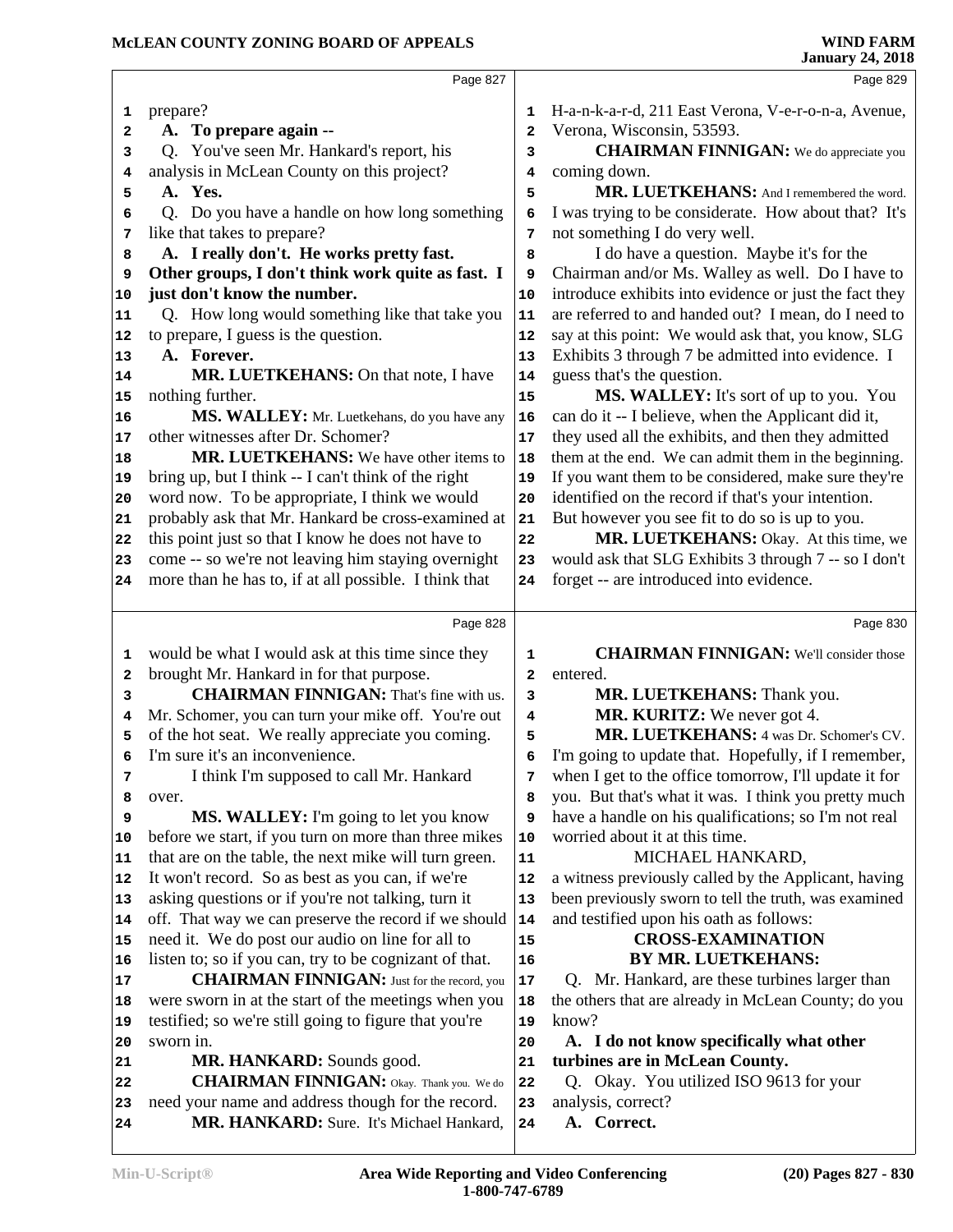|          | Page 831                                                                 |            | Page 833                                                                                                  |  |
|----------|--------------------------------------------------------------------------|------------|-----------------------------------------------------------------------------------------------------------|--|
| 1        | Q. That ISO 9613 is regularly used by experts                            | 1          | Q. It doesn't matter if it's four or six. It                                                              |  |
| 2        | in your field to make predictions of this type,                          | 2          | was multiple. How is that?                                                                                |  |
| 3        | correct?                                                                 | 3          | A. Yes.                                                                                                   |  |
| 4        | A. It is.                                                                | 4          | Q. However, you nor anyone else was constantly                                                            |  |
| 5        | Q. IPCB regs are not based on averages over                              | 5          | visually watching all the monitors involved, were you?                                                    |  |
| 6        | several hours, are they?                                                 | 6          | A. That's right. They were unattended, for the                                                            |  |
| 7        | A. The Illinois Pollution Control regs are<br>based on one hour.         | 7          | most part.                                                                                                |  |
| 8        | Q. But not on the average of different hours,                            | 8<br>9     | Q. Showing you what has been marked SLG Exhibit<br>13. This is an IPCB decision entitled Charter Hall     |  |
| 9<br>10  | correct?                                                                 | 10         | Homeowner's Association versus Overland Transportation                                                    |  |
| 11       | You can't exceed -- if I exceed -- let's use                             | 11         | System. I won't add the cite.                                                                             |  |
| 12       | 1,000 hertz, for example. If I exceed 1,000 hertz for                    | ${\bf 12}$ | Bringing your attention to page 14 of this                                                                |  |
| 13       | one hour at 43 and the next hour I'm at 37, the IPCB                     | 13         | decision -- has everybody got it? I'm sorry.                                                              |  |
| 14       | regs don't allow you to average those and say that                       | 14         | A. I don't find the pages numbered.                                                                       |  |
| 15       | that site is at 40 for those two hours, does it?                         | 15         | Q. They are really light in the bottom right.                                                             |  |
| 16       | A. That's right. It does not.                                            | 16         | A. I think I have it, yes.                                                                                |  |
| 17       | Q. Just trying to make it clear.                                         | 17         | Q. Second full paragraph. The last three                                                                  |  |
| 18       | I think we're all in agreement that your                                 | 18         | sentences starts with "Part 951 requires." Do you see                                                     |  |
| 19       | study took -- as far as the 1,000 hertz level -- and                     | 19         | that?                                                                                                     |  |
| 20       | I'm only pretty much going to talk about that; so if I                   | 20         | A. Yes.                                                                                                   |  |
| 21       | don't say it, that's what we're talking about. If you                    | 21         | Q. Do you see where it says, "Part 951                                                                    |  |
| 22       | don't understand me, please tell me. I know you're                       | 22         | requires, among other things, that the person taking                                                      |  |
| 23       | pretty good at that?                                                     | 23         | sound measurements be present while measurements are                                                      |  |
| 24       | A. Okay.                                                                 | 24         | being taken to look and listen for extraneous sound                                                       |  |
|          | Page 832                                                                 |            | Page 834                                                                                                  |  |
| 1        | Q. You took 2 decibels off the modeling on this                          | 1          | sources and varying wind conditions that may affect                                                       |  |
| 2        | project at the 1,000 hertz band based on a four-month                    | 2          | the data." Is that what that says?                                                                        |  |
| 3        | study you did, correct?                                                  | 3          | A. It does.                                                                                               |  |
| 4        | A. It's based on that study and others that                              | 4          | Q. And then it cites $951.105(c)(7)?$                                                                     |  |
| 5        | I've conducted subsequently.                                             | 5          | A. Yes.                                                                                                   |  |
| 6        | Q. The four-month study that you referred to in                          | 6          | Q. Now, 951.105 has been repealed or just put                                                             |  |
| 7        | your PowerPoint -- or didn't refer to -- is the                          | 7          | somewhere else in the IPCB regs, correct?                                                                 |  |
| 8        | California Ridge Study, correct?                                         | 8          | A. I don't know specifically.                                                                             |  |
| 9        | A. Yes.                                                                  | 9          | MR. LUETKEHANS: We're going to need this a                                                                |  |
| 10       | Q. I noticed that study was not put into the                             | 10         | few times; so I am going to just hand it out.                                                             |  |
| 11       | evidence in your original direct, was it?                                | 11         | Q. Showing you what has been marked as SLG                                                                |  |
| 12       | A. I am not sure.                                                        | 12         | Exhibit 19, these are a significant portion of the                                                        |  |
| 13       | Q. Fair enough. Did you perform the tests in                             | 13         | IPCB regulations, correct?<br>A. Yes.                                                                     |  |
| 14       | California Ridge in strict compliance with IPCB regs?<br>A. Yes, we did. | 14<br>15   |                                                                                                           |  |
| 15<br>16 | Q. You set up five different noise emission                              | 16         | These pages are not numbered because I put a<br>Q.<br>few of them together to try and make this easy, but |  |
| 17       | monitors for that Cal Ridge study; is that correct?                      | 17         | now I'm realizing it may be hard to find the pages.                                                       |  |
| 18       | A. There were the two primary ones, and there                            | 18         | We'll try and muddle through, if that's okay.                                                             |  |
| 19       | were some others. If it's in the report as five, I                       | 19         | The next to last page, paragraph 7, do you                                                                |  |
| 20       | would agree with you.                                                    | 20         | see that towards the top?                                                                                 |  |
| 21       | Q. I think I have some testimony in the past                             | 21         | A. Yes.                                                                                                   |  |
| 22       | that you said five. But it's four or five; is that a                     | 22         | Q. It talks about -- and this is part of                                                                  |  |
| 23       | fair statement?                                                          | 23         | Section 910.105. You can trust me. I'm not going to                                                       |  |
| 24       | A. It's somewhere in that range, yes, it is.                             | 24         | lie about that.                                                                                           |  |
|          |                                                                          |            |                                                                                                           |  |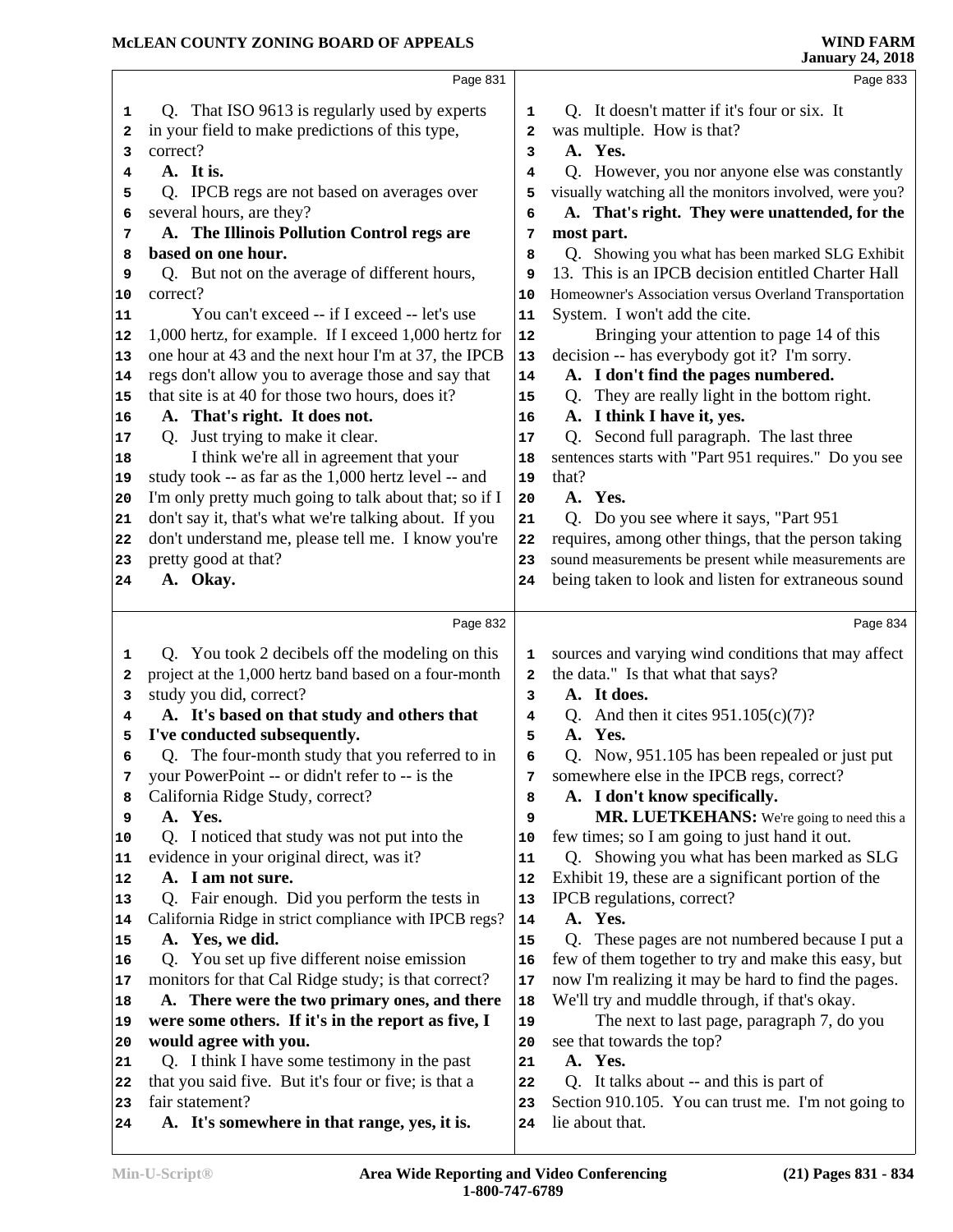|              | Page 835                                                              |                | Page 837                                                       |
|--------------|-----------------------------------------------------------------------|----------------|----------------------------------------------------------------|
| 1            | A. I trust you.                                                       | 1              | Q. Then we would have approximately -- or at                   |
| $\mathbf{2}$ | Q. If I do, Jim will catch me.                                        | $\overline{a}$ | least another 11 between 40.5 and 41?                          |
| 3            | It says, "While measurements" -- again, this                          | 3              | A. That I'm not sure of.                                       |
| 4            | likewise says, "While measurements are being taken,                   | 4              | Q. I'm not trying to make it a memory test. If                 |
| 5            | visual and oral surveillance" -- and aural as in                      | 5              | you want to go to page -- you have your report, I              |
| 6            | a-u-r-a-l -- "surveillance of extraneous sound sources                | 6              | assume, Mr. Hankard?                                           |
| 7            | and varying wind conditions must be made to insure                    | 7              | A. I do.                                                       |
| 8            | that conditions of measurement are accurately known."                 | 8              | Q. If you want to go to page 43?                               |
| 9            | That says that, correct?                                              | 9              | MS. TURNER: Are you talking about the                          |
| 10           | A. That's paragraph 7.                                                | 10             | report in the application?                                     |
| 11           | Q. Yeah.                                                              | 11             | MR. LUETKEHANS: I apologize. I gave you                        |
| 12           | A. Yes.                                                               | 12             | the wrong page number.                                         |
| 13           | Q. In the Charter Hall Homeowner's Association                        | 13             | MR. HANKARD: That's good because it doesn't                    |
| 14           | versus Illinois Transportation System, it says in                     | 14             | go to page 43.                                                 |
| 15           | there that, Mr. Harmon -- right after the part we                     | $15$           | MR. LUETKEHANS: I just realized that myself                    |
| 16           | looked at on page 14, it says, "Mr. Harmon left the                   | 16             | and realized I gave you the wrong one.                         |
| 17           | site while the measurements were being taken.                         | 17             | Q. You have in your report a chart, and I think                |
| 18           | Accordingly, he did not comply with this provision of                 | 18             | it's page 13 of your report, table 3?                          |
| 19           | Part 951." Is That correct?                                           | 19             | A. Yes.                                                        |
| 20           | A. It does say that, yes.                                             | 20             | Q. This is the ones that released the highest                  |
| 21           | Q. So like Mr. Harmon in the Charter Hall case,                       | 21             | predicted noise level, is it not?                              |
| 22           | you were not present while all the measurements were                  | 22             | A. Right.                                                      |
| 23           | being taken, were you?                                                | 23             | Q. And I'm only talking about nonparticipating                 |
| 24           | A. That's correct.                                                    | 24             | when I say seven or eleven. The participating, you             |
|              |                                                                       |                |                                                                |
|              | Page 836                                                              |                | Page 838                                                       |
| 1            | Q. The maximum hourly average for nighttime is                        | 1              | know, whatever decisions they made, they made.                 |
|              | 41 decibels at the 1,000 hertz octave band, correct?                  |                |                                                                |
| 2            |                                                                       | $\mathbf{z}$   | I just kind of counted through here and                        |
| 3            | A. Yes. If I may, for the land use of --                              | 3              | found 11 on this one page that, if I added 2 decibels,         |
| 4            | Q. For Class A.                                                       | 4              | they would be between 40.5 and 41.0. If you want to            |
| 5            | A. C 2 A, yes.                                                        | 5              | count them -- at 1,000. If you want to count, feel             |
| 6            | Q. For A?                                                             | 6              | free.                                                          |
| 7            | A. Being the receiving land, yes.                                     | 7              | A. I see, in this table, it would be -- if you                 |
| 8            | Q. Yes. Sorry.                                                        | 8              | added 2 decibels to 1,000 hertz, the top six would             |
| 9            | And I think just to make it easier -- you                             | 9              | exceed 41, but that's it.                                      |
| 10           | tell me if this does not make it easier -- we're going                | 10             | Q. Okay. We can talk about that, but let's go                  |
| 11           | to assume everything is Class C, is the emitting land,                | 11             | -- I'll go back to that -- or let's start there for a          |
| 12           | if that's the right language?                                         | 12             | second. Did you hear -- did anyone tell you about              |
| 13           | A. It is.                                                             | 13             | Mr. Slagel's testimony?                                        |
| 14           | Q. And when I'm talking about Class A here -- I                       | 14             | A. I heard some of it, yes.                                    |
| 15           | don't think there is a B or C -- I'm going to be                      | 15             | He pointed out there was a missing receptor?<br>Q.             |
| 16           | talking about receiving land, okay?                                   | 16             | Yes.<br>A.                                                     |
| 17           | A. Sure.                                                              | $17\,$         | Q. Do you disagree with that?                                  |
| 18           | Q. If you have a question, feel free to clean                         | 18             | A. I do not. We chased that down first thing                   |
| 19           | it up for me.                                                         | 19             | this morning.                                                  |
| 20           | If you did not take 2 decibels off the 1,000                          | 20             | That's how I get to seven.<br>Q.                               |
| 21           | hertz band because of the California Ridge Study,                     | 21             | Okay. Fair enough. Seven it is.<br>A.                          |
| 22           | there would be seven receptors over 41.0 dB at the                    | 22             | Now let's talk about the 11.<br>Q.                             |
| 23<br>24     | 1,000 hertz bandwidth, correct?<br>A. I believe that is correct, yes. | 23<br>24       | Okay.<br>A.<br>Those aren't exactly in order; but I just<br>Q. |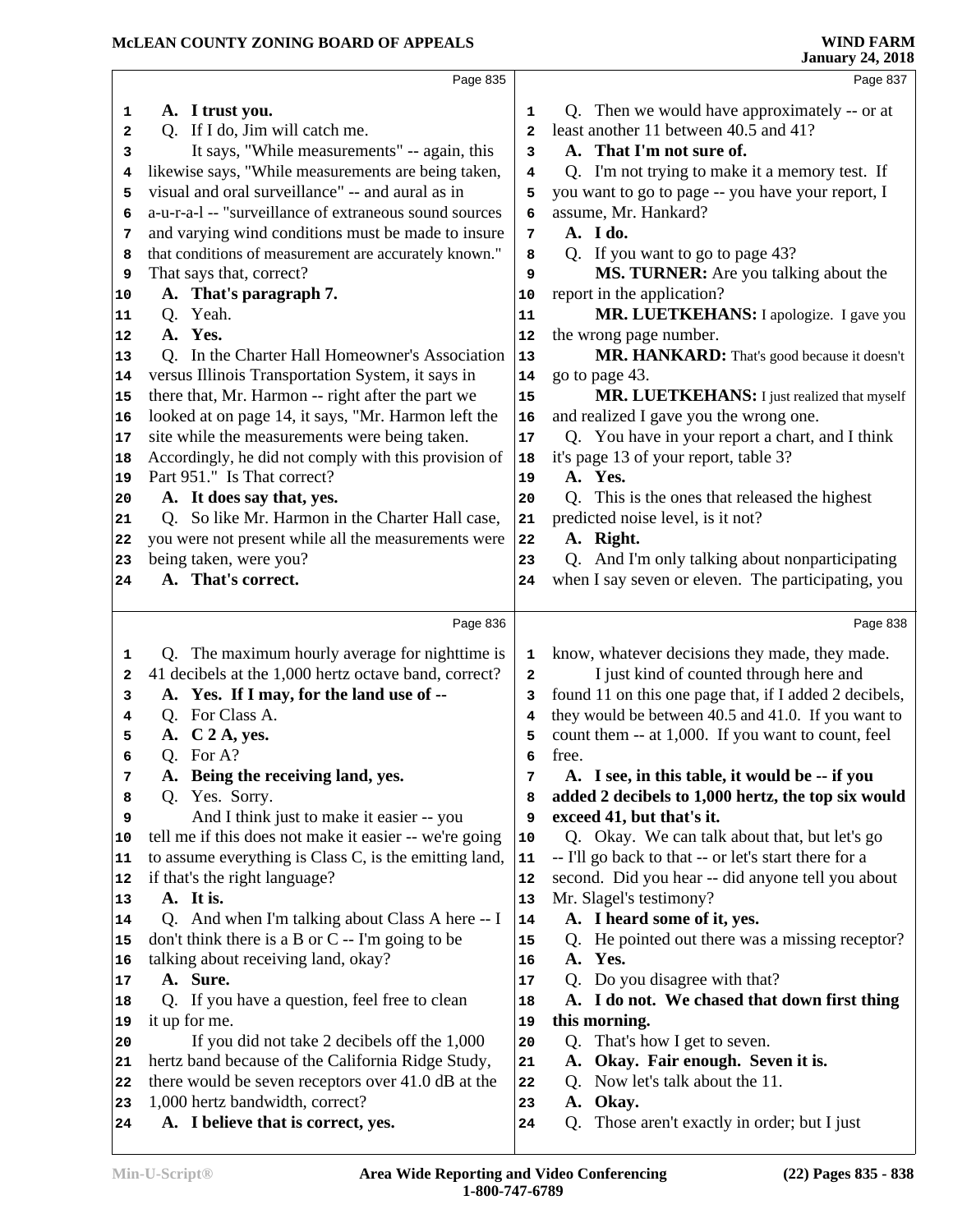|    | Page 839                                               |              | Page 841                                                                                             |
|----|--------------------------------------------------------|--------------|------------------------------------------------------------------------------------------------------|
| 1  | kind of counted through and found, in this case, 11    | 1            | Q. Can you tell us which of those points were                                                        |
| 2  | between 38.5 and 39, which would get us to the 11 --   | $\mathbf{2}$ | your basis for lowering it 2 decibels?                                                               |
| 3  | at least 11 between that level?                        | 3            | A. I do not know from this graph which one of                                                        |
| 4  | A. Between the 40.5 and --                             | 4            | those points.                                                                                        |
| 5  | Q. -- the 41, if you add the 2 decibels back.          | 5            | Q. Okay. There are a significant number of                                                           |
| 6  | That make sense?                                       | 6            | points at that -- in that table that are between 39                                                  |
| 7  | A. Sure.                                               | 7            | and 41 and some slightly over 41, correct?                                                           |
| 8  | Q. You lowered the 1,000 hertz bandwidth 2             | 8            | A. Yes.                                                                                              |
| 9  | decibels based significantly on the language in        | 9            | Q. This is noise levels versus ground wind                                                           |
| 10 | paragraph 7 of -- excuse me. Do you have California    | 10           | speed, correct?                                                                                      |
| 11 | Ridge handy?                                           | 11           | A. Right.                                                                                            |
| 12 | A. I do.                                               | 12           | Q. We would agree that -- we already did this.                                                       |
| 13 | Q. If you go to page 44 of that report, that's         | 13           | Mr. Griffin represented the ZBA or the County Board in                                               |
| 14 | where the 43 and 44 is.                                | 14           | Invenergy's hearing for a special use back in                                                        |
| 15 | A. I have it.                                          | 15           | 2014-2015; do you recall that?                                                                       |
| 16 | Q. That conclusion, was that a significant part        | 16           | A. Would that be the Pleasant Ridge project?                                                         |
| 17 | of you lowering the 1,000 hertz band level 2 decibels  | $17\,$       | Q. Yes, sir.                                                                                         |
| 18 | in this McLean County report?                          | 18           | A. I do recall the Pleasant Ridge project,                                                           |
| 19 | A. Well, it's not -- I mean, that statement is         | 19           | yeah.                                                                                                |
| 20 | what that statement is. For example, we see here that  | 20           | Q. And you recall Mr. Griffin representing the                                                       |
| 21 | it says the 500 hertz was also 2 dB down, but we did   | 21           | Board?                                                                                               |
| 22 | not subtract 2 dB at 500 hertz as well. So no, this    | 22           | A. I remember him being there. I don't recall                                                        |
| 23 | statement is -- it is what it is.                      | 23           | his exact capacity.                                                                                  |
| 24 | But the way I came about the 2 dB reduction            | 24           | Q. Okay. And you testified in Pleasant Ridge,                                                        |
|    |                                                        |              |                                                                                                      |
|    |                                                        |              |                                                                                                      |
|    | Page 840                                               |              | Page 842                                                                                             |
| 1  | is to look at the loudest noise levels that we         | 1            | correct?                                                                                             |
| 2  | measured that we considered turbine only. So as you    | 2            | A. I did.                                                                                            |
| з  | know, when you go out with a microphone, you're going  | з            | Q. And you did a report there, right?                                                                |
| 4  | to measure turbines and traffic and wind. We have to   | 4            | A. Yes.                                                                                              |
| 5  | try to separate the two.                               | 5            | Q. At some point after Mr. Griffin pointed out                                                       |
| 6  | So we have some of the data that we can tell           | 6            | in questioning that numerous receptors in the original                                               |
| 7  | from the frequency spectrum and wind conditions, et    | 7            | application in Livingston County were between 41 and                                                 |
| 8  | cetera, that it was just turbines. And that's really   | 8            | 41.4, you remodeled Livingston County with LNTE blades                                               |
| 9  | what we want to compare our model to because our model | 9            | for certain wind turbines to get them all at 41 and                                                  |
| 10 | is a model of just turbines. So we chose the best      | 10           | below, correct?                                                                                      |
| 11 | data within the -- or I did, I should say -- within    | 11           | A. That was the process, yes.                                                                        |
| 12 | the California Ridge.                                  | 12           | Q. Is it your opinion that if the noise                                                              |
| 13 | Of all the measurements we took, there were            | 13           | emissions do not exceed the limits in Section 901.102                                                |
| 14 | a few 10-minute samples that were all turbine noise.   | 14           | of the IPCB regs -- that's the nighttime and daytime                                                 |
| 15 | So we used that to compare to the model, and that's    | 15           | levels, right?                                                                                       |
| 16 | when I would find the model underpredicts at 500 hertz | 16           | Is it your opinion that if noise emissions                                                           |
| 17 | and overpredicts at 1,000 hertz.                       | 17           | do not exceed those numeric limits, that there can be                                                |
| 18 | Q. Could you go to figure 7-1 of your report --        | 18           | no violation of the IPCB standards?                                                                  |
| 19 | I mean of California Ridge.                            | 19           | MR. GRIFFIN: I object to that question. I                                                            |
| 20 | MR. ZIMMERMAN: Page 28.                                | 20           | think it calls for a legal conclusion as to what a                                                   |
| 21 | MR. HANKARD: Yes. Got it. Thank you.                   | 21           | violation of the standards is.                                                                       |
| 22 | Q. The second graph is prime $2$ or $1,000$ octave     | 22           | MR. LUETKEHANS: I just asked his opinion,                                                            |
| 23 | band, correct?<br>A. Yes.                              | 23           | and he's an acoustician who deals with this on a<br>regular basis. He testified in numerous counties |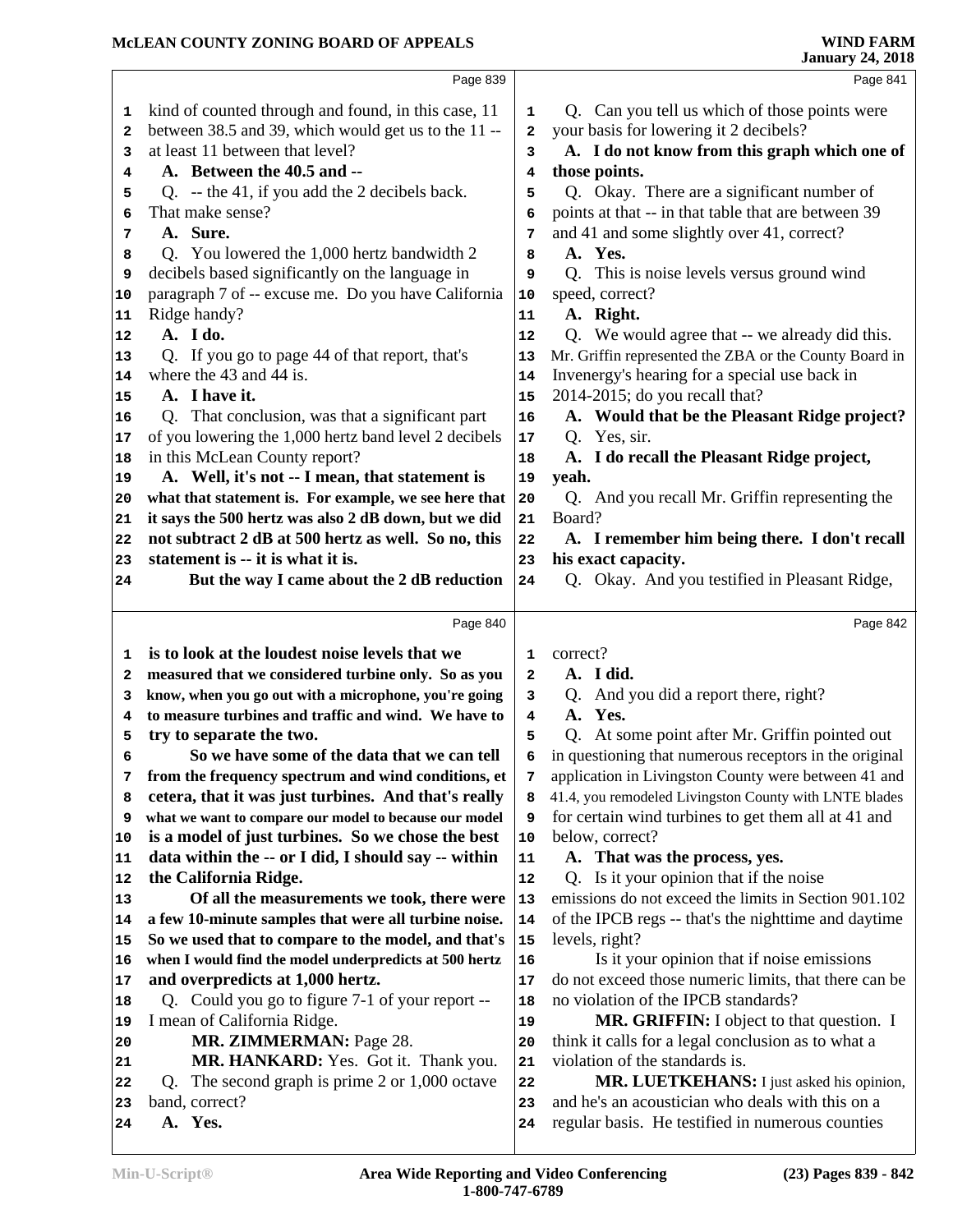|              | Page 843                                               |                | Page 845                                               |  |
|--------------|--------------------------------------------------------|----------------|--------------------------------------------------------|--|
| 1            | throughout the state as to noise levels and what is    | 1              | next paragraph: "The Board finds that the noise        |  |
| $\mathbf{2}$ | appropriate and what is not under the IPCB             | $\overline{a}$ | emissions from the school do interfere with the        |  |
| 3            | regulations, including in this case.                   | 3              | complainants' enjoyment of life"? Do you see that?     |  |
| 4            | A. Well, I can read you the text, which says           | 4              | A. I do see that.                                      |  |
| 5            | that no one shall cause noise levels to exceed those   | 5              | Q. If you go to back to SLG Exhibit 19, which          |  |
| 6            | numbers.                                               | 6              | is the IPCB regulations, and if you could go to        |  |
| 7            | Q. Is that the only portion of the text that           | 7              | section 900.102, I think that's about eight pages in,  |  |
| 8            | says that, that says that's the only time you can have | 8              | for anybody who is looking.                            |  |
| 9            | a violation?                                           | 9              | A. Yes, I see it.                                      |  |
| 10           | A. This is a fairly robust code, with other            | 10             | Q. In fact, Section 900.102 states: "No person         |  |
| 11           | aspects to it. So there may be other elements of       | 11             | shall cause or allow the emission of sound beyond the  |  |
| 12           | exceeding and not exceeding.                           | 12             | boundaries of his property, as defined in Section 25   |  |
| 13           | Q. You're familiar with the Knox versus Turris         | 13             | of the Act so as to cause noise pollution in           |  |
| 14           | case, right?                                           | 14             | Illinois." Is that correct?                            |  |
| 15           | A. I am.                                               | 15             | A. That's what it says.                                |  |
| 16           | Q. You heard Mr. Griffin ask Dr. Schomer about         | 16             | Q. And it talks about the boundaries of the            |  |
| 17           | that earlier, right?                                   | 17             | property, correct?                                     |  |
| 18           | A. Yes.                                                | 18             | A. It says that "No person shall cause or allow        |  |
| 19           | Q. On page 12 of that decision, third full             | 19             | the emission of sound beyond the boundaries of his     |  |
| 20           | paragraph -- I guess it's the second one under         | 20             | property."                                             |  |
| 21           | "Discussion," just to point you in the right           | 21             | Q. Okay. Doesn't mention a structure anywhere          |  |
| 22           | direction.                                             | 22             | in there, does it?                                     |  |
| 23           | A. Yes.                                                | 23             | A. No.                                                 |  |
| 24           | Q. It says: "The Board has previously found            | 24             | Q. Now if we go back to page 4 of that same            |  |
|              |                                                        |                |                                                        |  |
|              | Page 844                                               |                | Page 846                                               |  |
| 1            | that compliance with the numerical noise standards     | 1              | document -- this is in Section 900.101 -- that defines |  |
| 2            | does not present an absolute bar to finding a          | $\mathbf{2}$   | noise pollution as "The emission of sound that         |  |
| 3            | violation of the general nuisance prohibitions,"       | 3              | unreasonably interferes with the enjoyment of life or  |  |
| 4            | correct?                                               | 4              | with any lawful business or activity," doesn't it?     |  |
| 5            | A. It does say that.                                   | 5              | A. It does say that.                                   |  |
| 6            | Q. "General nuisance noise prohibitions." I            | 6              | Q. And Section 910.104, if you could go to that        |  |
| 7            | missed a word. No one said I can read.                 | 7              | -- I think that's towards the back. It's about five    |  |
| 8            | The next paragraph goes on to say: "The                | 8              | or six pages from the back.                            |  |
| 9            | Board has determined that noise interfering with sleep | 9              | A. 900.104?                                            |  |
| 10           | and use of yard" -- then they say the "Hoffman"        | 10             | 910.104.<br>Q.                                         |  |
| 11           | decision -- "and trucking operation noise impacting    | 11             | A. Okay.                                               |  |
| 12           | sleep, watching television, and conversing," -- and    | 12             | Q. It specifically says in there, doesn't it,          |  |
| 13           | then they say "Thomas versus Carry Companies" decision | 13             | "Sound pressure level measurements are not required to |  |
| 14           | -- "does constitute an interference. Here, the noise   | 14             | establish a violation of 35 Illinois Adm. Code 900.102 |  |
| 15           | impacts the sleep of the complainants."                | 15             | (nuisance noise)." Is that correct?                    |  |
| 16           | Do you see that?                                       | 16             | A. It does say that.                                   |  |
| 17           | A. Yes.                                                | 17             | Q. I believe you testified -- at least it's in         |  |
| 18           | Q. So the PCBS has stated that noise can               | 18             | your report -- that you measured at the edge of the    |  |
| 19           | interfere -- did interfere with the enjoyment of life  | 19             | residential structures, correct?                       |  |
| 20           | in that case, correct?                                 | 20             | A. Yeah.                                               |  |
| 21           | MR. GRIFFIN: I'm going to object to the                | 21             | You modeled?<br>O.                                     |  |
| 22           | question to the extent it asks for more than           | 22             | A. Yeah. We modeled at the residential                 |  |
| 23           | Mr. Hankard to just acknowledge what is written there. | 23             | structures.                                            |  |
| 24           | Q. I'll just read it then. Does it say in the          | 24             | Q. I say that way too often; so please clean me        |  |
|              |                                                        |                |                                                        |  |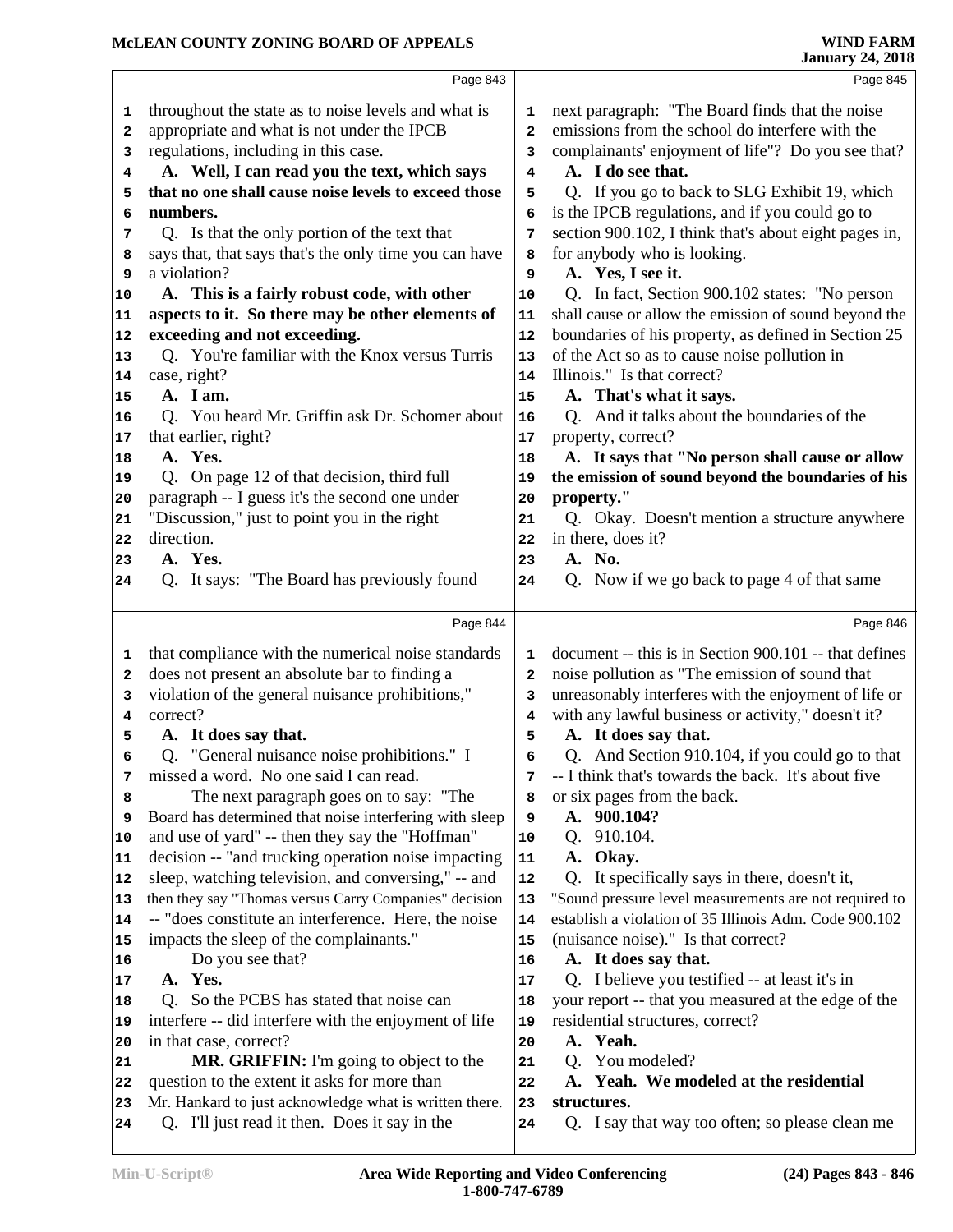|    | Page 847                                               |              | Page 849                                               |
|----|--------------------------------------------------------|--------------|--------------------------------------------------------|
| 1  | up on that.                                            | 1            | Q. So we're talking about the actual use being         |
| 2  | You never measured -- or never modeled at              | $\mathbf{2}$ | made of the land -- strike that.                       |
| 3  | any of the property lines, correct?                    | 3            | Are you familiar with these regulations as a           |
| 4  | A. We did not.                                         | 4            | professional acoustician?                              |
| 5  | Q. You would agree with me, would you not, that        | 5            | A. I am familiar with the Illinois Pollution           |
| 6  | the classification of land under the IPCB regs is      | 6            | Control Board regs for noise, yes.                     |
| 7  | based on the actual use of the property, not the       | 7            | Q. These are regs that have been enacted by the        |
| 8  | underlying zone, correct?                              | 8            | IPCB to assist in explaining the method of calculating |
| 9  | A. That is my understanding.                           | 9            | noise emissions under 35 Illinois Admin Code 901.102,  |
| 10 | Q. Okay. Go back to SLG Exhibit 19, if you             | 10           | correct?                                               |
| 11 | would. About midway through, there's Appendix B.       | 11           | A. Could you repeat that?                              |
| 12 | It's a chart. It's probably -- for those looking,      | 12           | Q. Yeah. These regulations have been enacted,          |
| 13 | it's a nine-page chart. It's kind of right in the      | 13           | or this opinion that came out as an attempt by the     |
|    | middle. And you recognize this chart, right?           |              | Illinois Pollution Control Board to assist in          |
| 14 | A. I do.                                               | 14           |                                                        |
| 15 |                                                        | 15           | explaining the method of calculating noise emissions   |
| 16 | Q. In fact, it's another one that Mr. Griffin,         | 16           | under 901.102, correct?                                |
| 17 | I think, referred to earlier. This is Appendix B to    | 17           | MR. GRIFFIN: Objection. Mr. Luetkehans,                |
| 18 | the IPCB standards, correct?                           | 18           | are you quoting something there?                       |
| 19 | A. Yes.                                                | 19           | MR. LUETKEHANS: I'm just asking a question             |
| 20 | Q. And it says "Land-Based Classification              | 20           | right now.                                             |
| 21 | Standards," correct?                                   | 21           | MR. GRIFFIN: I'm going to object. He's                 |
| 22 | A. Yes.                                                | 22           | asking what the purpose of the document is. That's a   |
| 23 | Q. It does not say building-based standards,           | 23           | legal conclusion.                                      |
| 24 | does it?                                               | 24           | MR. LUETKEHANS: If he knows, I'd just ask              |
|    | Page 848                                               |              | Page 850                                               |
|    |                                                        |              |                                                        |
| 1  | A. Says "Land-Based Classification Standards."         | 1            | him to answer. If he doesn't, he doesn't.              |
| 2  | Doesn't say structure-based standards, does<br>Q.      | $\mathbf{2}$ | A. I do not know what the purpose of this              |
| 3  | it?                                                    | 3            | document is specifically.                              |
| 4  | A. No.                                                 | 4            | Q. Okay. 901.102 is at least part of the noise         |
| 5  | Q. Showing you what's been marked as SLG               |              |                                                        |
| 6  |                                                        | 5            | emissions standards we've been discussing, correct?    |
|    | Exhibit 11. These are -- it's an opinion of the IPCB   | 6            | A. Right.                                              |
| 7  | board from 1973. Do you see that?                      | 7            | Q. In fact, that's where we find the nighttime         |
| 8  | A. Yes.                                                | 8            | limits for sound emitted to Class A land, correct?     |
| 9  | Q. Could you go to page 18. It's under Rule            | 9            | A. What section?                                       |
| 10 | 201. Again, the numbers are light in the bottom        | 10           | 901.102.<br>Q.                                         |
| 11 | right-hand corner.                                     | 11           | A. Right.                                              |
| 12 | A. Yes, I see it.                                      | 12           | Q. Those limits for Class A land are 41                |
| 13 | Q. The exhibit, or at least this section,              | 13           | decibels, as we've said, at 1,000 hertz and 47 at 500  |
| 14 | starts off "Classification of Land According to Use."  | 14           | hertz for nighttime, correct?                          |
| 15 | Do you see that?                                       | 15           | A. 47 at 500 hertz and 41 at 1,000 hertz.              |
| 16 | A. Yes.                                                | 16           | Q. Okay. Again, on page 18 of the exhibit,             |
| 17 | Q. Again, it doesn't say classification of             | 17           | second paragraph under Rule 201, it again says that    |
| 18 | structure. It says, "Classification of Land,"          | 18           | "The classification of land is dependent on the actual |
| 19 | correct?                                               | 19           | use being made of the land rather than on anticipated  |
| 20 | A. Yes.                                                | 20           | or planned uses such as could occur if the             |
| 21 | Q. Then the second paragraph goes on to say,           | 21           | classifications were based on zoning."                 |
| 22 | "The classification of land is dependent on the actual | 22           | Do you see that?                                       |
| 23 | use being made of the land," correct?                  | 23           | A. Yes, I do.                                          |
| 24 | A. Yes.                                                | 24           | In fact, if we go to Section 901.101 of<br>Q.          |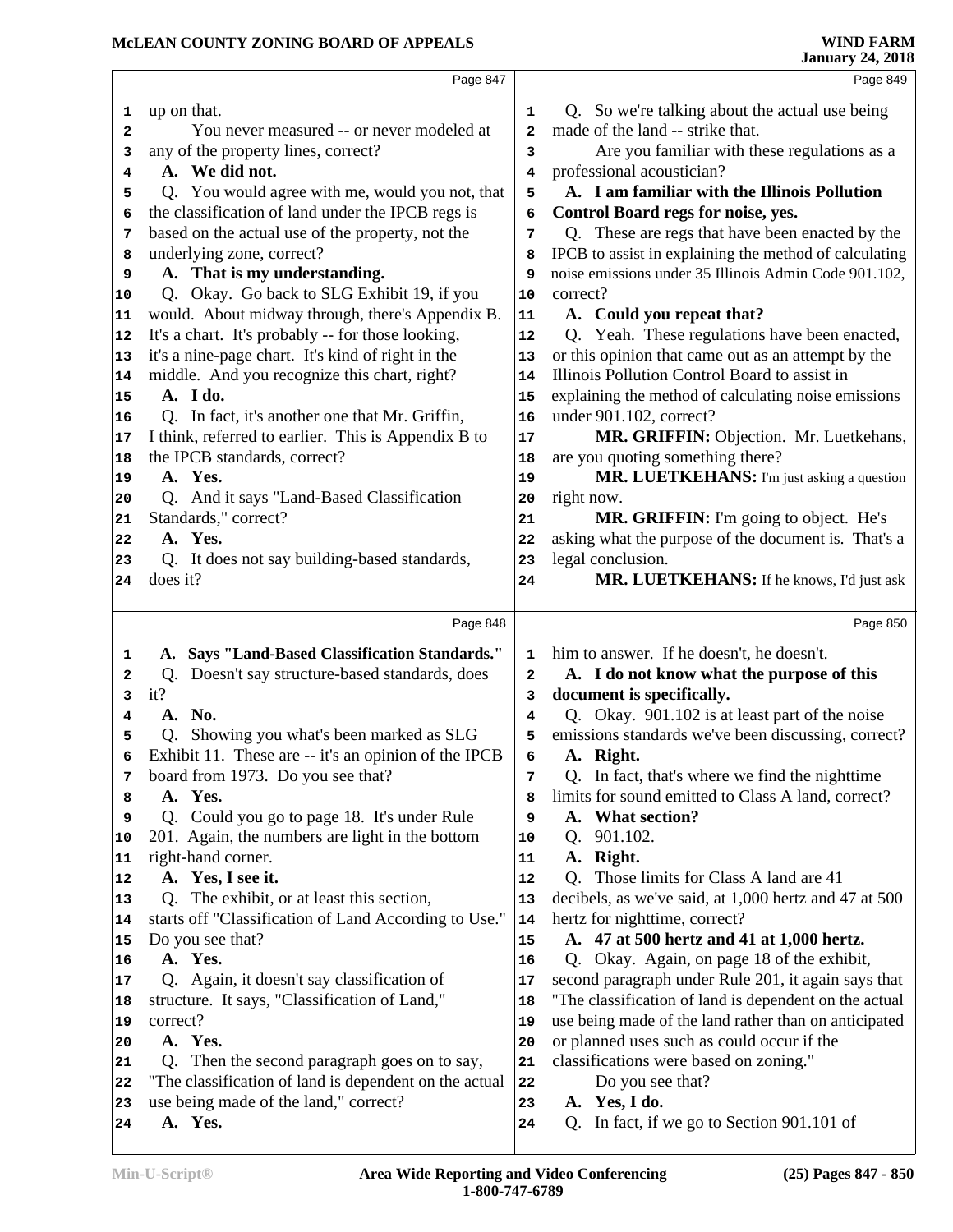|              | Page 851                                                                                                  |                | Page 853                                                                                                 |
|--------------|-----------------------------------------------------------------------------------------------------------|----------------|----------------------------------------------------------------------------------------------------------|
| 1            | Exhibit 19, under B, Class A land, they talk about                                                        | 1              | Subsection B is nighttime, correct?                                                                      |
| $\mathbf{2}$ | land uses again, correct?                                                                                 | $\overline{a}$ | A. Correct.                                                                                              |
| 3            | A. Right.                                                                                                 | 3              | Q. Stay on that page because I saw you going                                                             |
| 4            | Q. Now, if you could go back to Exhibit 11,                                                               | 4              | back and forth, but that's the page we're going to                                                       |
| 5            | still in Rule 201 --                                                                                      | 5              | talk about.                                                                                              |
| 6            | A. Which is 11?                                                                                           | 6              | Subsection B says: "No person shall cause                                                                |
| 7            | Q. It's the opinion that we talked about.                                                                 | 7              | or allow the emission of sound during nighttime hours                                                    |
| 8            | A. Okay. Yes.                                                                                             | 8              | from the property line noise source located on any                                                       |
| 9            | Q. Back to page 18 -- or actually page 19 at                                                              | 9              | Class A, B, or C land to any receiving Class A land                                                      |
| 10           | this time, the top of page 19.                                                                            | 10             | which exceeds any allowable octave band sound pressure                                                   |
| 11           | <b>MR. GRIFFIN:</b> I think the witness has                                                               | 11             | level specified in the following table and measured at                                                   |
| 12           | testified he's not familiar with Exhibit Number 11; so                                                    | 12             | any point within such receiving Class A land,"                                                           |
| 13           | I'd object to any further questions on that.                                                              | 13             | correct?                                                                                                 |
| 14           | MR. LUETKEHANS: I'm just going to ask if                                                                  | 14             | A. It does say that.                                                                                     |
| 15           | I'm reading it correctly.                                                                                 | 15             | Q. It says, "at any point within such receiving                                                          |
| 16           | Q. The top of page 19 says, "It is important to                                                           | 16             | land," correct?<br>A. Yes.                                                                               |
| 17           | recognize that the land use is not necessarily<br>co-extensive with landownership. A good example of      | 17             |                                                                                                          |
| 18<br>19     | this is a farmer's piece of property. The portion of                                                      | 18<br>19       | Q. However, your models are not based on points<br>-- do not show the noise levels at every point within |
| 20           | land used as farmland would be classified as 'C."                                                         | 20             | the receiving land, do they?                                                                             |
| 21           | You would agree with that, right?                                                                         | 21             | A. We predicted noise levels at the residence.                                                           |
| 22           | A. That's what it says here, yes.                                                                         | 22             | Q. And at the residence only, correct?                                                                   |
| 23           | Q. Would you also agree that that's the                                                                   | 23             | A. That's correct.                                                                                       |
| 24           | classification for farmland?                                                                              | 24             | Q. Even if an entire property is one acre to                                                             |
|              |                                                                                                           |                |                                                                                                          |
|              | Page 852                                                                                                  |                | Page 854                                                                                                 |
| 1            | A. Farmland is classified as "C," yes, if you                                                             | 1              | five acres and is used entirely for residential, you                                                     |
| $\mathbf{2}$ | go to the table. Yes.                                                                                     | $\mathbf{2}$   | only measured at the structure, not at any point                                                         |
| 3            | Q. And then it goes on to say, "The farmstead                                                             | 3              | within the land, correct?                                                                                |
| 4            | itself would be classified as an 'A' use," correct?                                                       | 4              | A. Yes. We only predicted at the residence.                                                              |
| 5            | A. That's what it says.                                                                                   | 5              | Q. It's correct, if you model 50 feet closer to                                                          |
| 6            | Q. And it says "farmstead," not farmhouse,                                                                | 6              | a wind turbine or turbines, you could have up to a .3                                                    |
| 7            | correct?                                                                                                  | 7              | decibel change, correct?                                                                                 |
| 8            | A. It says, "farmstead."                                                                                  | 8              | A. Well, it depends on the distance to the                                                               |
| 9            | Doesn't say farmhouse anywhere in there?<br>O.                                                            | 9              | turbine to begin with. It's a ratio. But it's tenths                                                     |
| 10           | A. It does not, that I see here.                                                                          | 10             | of a dB for a change of 50 feet, let's say.                                                              |
| 11           | Q. Let's go back to Exhibit 19, the regs. I                                                               | 11             | Q. It could be up to .3 decibels, correct?<br>A. I don't know. It depends on how far the                 |
| 12           |                                                                                                           |                |                                                                                                          |
| 13           | apologize to keep going back and forth, but it's the                                                      | 12             |                                                                                                          |
|              | only way I know how to do it.                                                                             | 13             | turbines are.                                                                                            |
| 14           | Section 901.102 of the IPCB regs, that's the                                                              | 14             | Q. Do you remember testifying in Livingston                                                              |
| 15           | one where we have the nighttime and daytime levels,                                                       | 15             | County, where you testified and I cross-examined you,                                                    |
| 16           | correct?                                                                                                  | 16             | and one of those days was April 29, 2015?                                                                |
| 17<br>18     | A. Yes.                                                                                                   | 17<br>18       | A. I don't remember the specific dates.                                                                  |
| 19           | Q. Let's just go down to B, which is the                                                                  | 19             | Q. Neither would I.                                                                                      |
| 20           | nighttime, which is what I think we all think is<br>really the issue here. Daytime, you're not even close | 20             | A. I can claim to be like Paul in that regard.<br><b>CHAIRMAN FINNIGAN:</b> We're getting to the         |
| 21           | to those numbers, correct? At 1,000 hertz?                                                                | 21             | point of where we need to kind of see where we're                                                        |
| 22           | A. Right. The daytime numbers are roughly 5 dB                                                            | 22             | going with this. We're just kind of lost up here.                                                        |
| 23           | high.                                                                                                     | 23             | MR. LUETKEHANS: We're almost done. We're                                                                 |
| 24           | Q. So we're talking about nighttime.                                                                      | 24             | almost done.                                                                                             |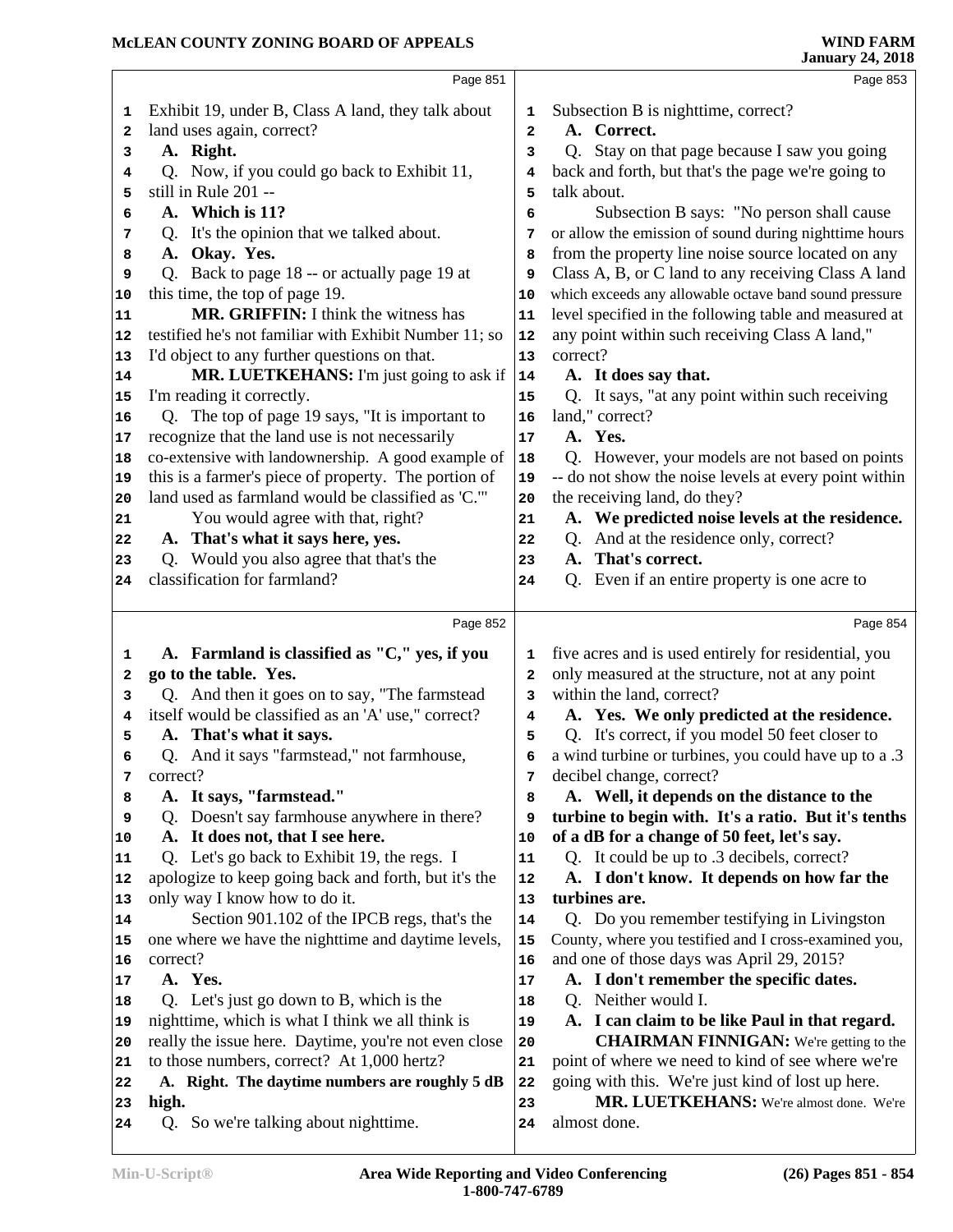|          | Page 855                                                 |                         | Page 857                                                                       |
|----------|----------------------------------------------------------|-------------------------|--------------------------------------------------------------------------------|
|          | <b>CHAIRMAN FINNIGAN:</b> Let's kind of move it          | 1                       | giving this answer?                                                            |
| 1<br>2   | along.                                                   | $\overline{\mathbf{2}}$ | "And at 200 feet, we could have more than .3                                   |
| 3        | MR. LUETKEHANS: We are, sir.                             | 3                       | as well, correct?"                                                             |
| 4        | Q. Let me ask, do you recall being asked this            | 4                       | "Answer: Yes."                                                                 |
| 5        | question and giving this answer on that date.            | 5                       | Does that sound proper?                                                        |
| 6        | "Okay. So at the center of the house, if we              | 6                       | A. Again, I'll go with that the transcription                                  |
| 7        | move 50 feet out, we can have .3 decibel change,         | 7                       | was correct.                                                                   |
| 8        | correct?" You said that?                                 | 8                       | Q. Your models were not based on the actual                                    |
| 9        | Answer: "At most, yes."                                  | 9                       | areas of mixed-use land such as the portion of the                             |
| 10       | Do you remember being asked that question                | 10                      | land used for things other than farmland, correct?                             |
| 11       | and giving that answer?                                  | 11                      | A. Could you restate that?                                                     |
| 12       | A. I see it on the paper, and I have no reason           | 12                      | Q. Yeah. Your models don't show -- you didn't                                  |
| 13       | to doubt that it occurred, but I don't specifically      | 13                      | model -- you didn't go look at the properties to                               |
| 14       | remember being asked the question.                       | 14                      | determine which section of the property was farmland                           |
| 15       | Q. Okay. Then the next question is -- do you             | 15                      | and which one was farmstead when you modeled. You                              |
| 16       | recall being asked this question and giving this         | 16                      | just modeled to the house. No other decisions were                             |
| 17       | answer?                                                  | 17                      | made, correct?                                                                 |
| 18       | "Okay. How about 500 feet?"                              | 18                      | MR. GRIFFIN: Objection. I think it's been                                      |
| 19       | And your answer was: "It's going to depend               | 19                      | asked and answered. He testified he modeled at the                             |
| 20       | on the distance to the nearest turbine, distance to      | 20                      | residence a couple of times already.                                           |
| 21       | other turbines."                                         | 21                      | <b>CHAIRMAN FINNIGAN:</b> Let's move on.                                       |
| 22       | "Question: Okay. But we could have more                  | 22                      | Q. Do you recall testifying previously that the                                |
| 23       | than .3 decibels there, correct?"                        | 23                      | Pollution Control Board has taken up this issue of                             |
| 24       | "Answer: Yes."                                           | 24                      | property line versus structure and said: "So the                               |
|          |                                                          |                         |                                                                                |
|          |                                                          |                         |                                                                                |
|          | Page 856                                                 |                         | Page 858                                                                       |
| 1        | Do you recall being asked that question and              | 1                       | Class A land, a residential property, would be the                             |
| 2        | giving that answer?                                      | $\overline{\mathbf{2}}$ | area around a house, not the entire extent of the                              |
| 3        | A. No. I don't recall the specific line of               | 3                       | platted land"? Do you recall that?                                             |
| 4        | questioning or the situation that was being asked.       | 4                       | A. That would have been my opinion; so I can                                   |
| 5        | Q. Do you recall -- do you have any reason to            | 5                       | assume that, again, it was properly transcribed.                               |
| 6        | believe that that question and answer were not           | 6                       | Q. But you didn't say just the structure. You                                  |
| 7        | correctly transcribed?                                   | 7                       | said the area around the house, correct? Does that                             |
| 8        | A. I have no reason to believe that, no.                 | 8                       | sound correct to you?                                                          |
| 9        | Then let's go to the next line.<br>Q.                    | 9                       | A. I do not recall exactly what I said. Is                                     |
| 10       | MR. HANKARD: Can you point me to where you               | 10                      | that here?                                                                     |
| 11       | are?                                                     | 11                      | MR. LUETKEHANS: That's actually a different                                    |
| 12       | MR. LUETKEHANS: I'm sorry. Page 3871 and                 | 12                      | transcript.                                                                    |
| 13       | 3872. I should have done that for Mr. Griffin. I         | 13                      | Page 1325, this is the January 21, 2015,                                       |
| 14       | apologize.                                               | 14                      | testimony.                                                                     |
| 15       | MR. HANKARD: Okay. I'm with you.                         | 15                      | MR. HANKARD: Okay.                                                             |
| 16       | MR. LUETKEHANS: Okay. Now we're at the top               | 16                      | MR. GRIFFIN: Before Mr. Luetkehans goes                                        |
| 17       | of 3872.                                                 | 17                      | further, I would ask: What is he impeaching here? I                            |
| 18       | MS. TURNER: We have no idea.                             | 18                      | don't know what contrary testimony the witness has                             |
| 19       | MR. LUETKEHANS: You won't have it. This is               | 19                      | given that he's trying to impeach here?                                        |
| 20       | an attempt to -- I could hand it all out, but --         | 20                      | MR. LUETKEHANS: I guess I'll just ask the                                      |
| 21       | MR. DICK: We need more paper.                            | 21                      | question.                                                                      |
| 22       | MR. LUETKEHANS: -- I don't think you need                | 22                      | Q. Do you believe that the area around the                                     |
| 23<br>24 | it.<br>Do you recall being asked this question and<br>Q. | 23<br>24                | house is residential property, or do you believe it<br>stops at the structure? |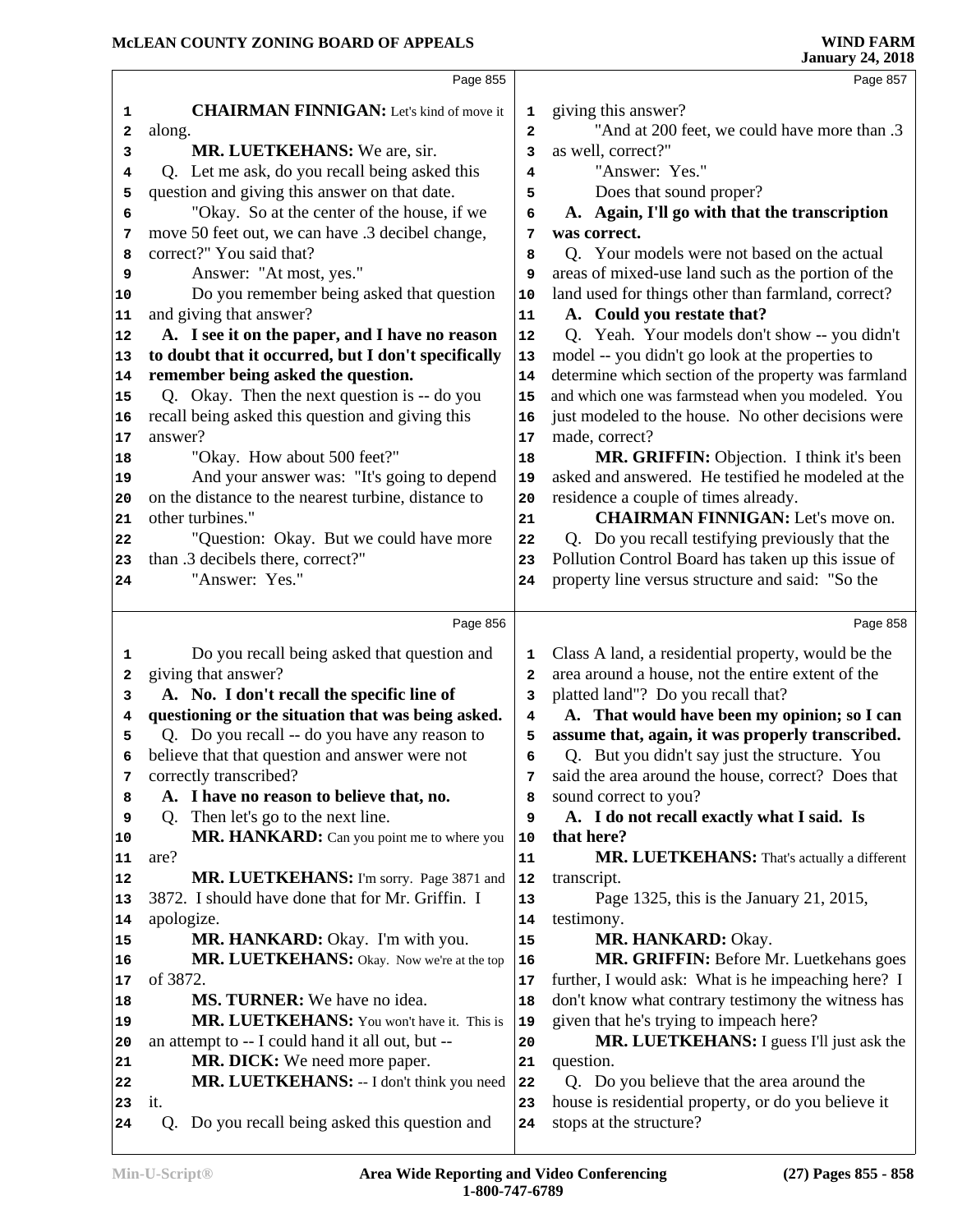|          | Page 859                                                    |          | Page 861                                                                                        |
|----------|-------------------------------------------------------------|----------|-------------------------------------------------------------------------------------------------|
| 1        | A. I believe that, given that night time is the             | 1        | A. Yes. They are right there in Table 3.                                                        |
| 2        | issue and a majority of people are sleeping a majority      | 2        | Q. Every one of your -- in Appendix C, correct?                                                 |
| 3        | of the time at night, then it would be the residence        | 3        | They would be also in there, yes.                                                               |
| 4        | itself that is of primary concern.                          | 4        | Q. Every one of these pieces of property has a                                                  |
| 5        | Q. Okay. So do you believe -- so at that                    | 5        | level dBA shown on it, correct?                                                                 |
| 6        | point, it doesn't matter, once it's nighttime, what         | 6        | A. Yes.                                                                                         |
| 7        | the modeling says or shows anywhere on the property         | 7        | MR. LUETKEHANS: Nothing further.                                                                |
| 8        | other than at the residence. Is that your opinion?          | 8        | <b>CHAIRMAN FINNIGAN:</b> We're going to take a                                                 |
| 9        | A. Could you restate?                                       | 9        | ten-minute break. Then you can do redirect.                                                     |
| 10       | Q. Is it your opinion that the land outside the             | 10       | (Recess in proceedings.)                                                                        |
| 11       | house -- so if I have an acre house, an acre property       | 11       | MR. GRIFFIN: Jim Griffin with the law                                                           |
| 12       | of land and at nighttime, I'm not afforded the              | 12       | firm of Schain Banks, 70 West Madison Street, Suite                                             |
| 13       | protection on any part of the land; it's only at the        | 13       | 5300, Chicago, Illinois, 60602.                                                                 |
| 14       | house? Is that your opinion?                                | 14       | Mr. Hankard, I want to ask you about a few                                                      |
| 15       | A. It is, and it's based -- you know, if you go             | 15       | of the things you discussed in your cross-examination.                                          |
| 16       | back, you had me look at Appendix B of the Illinois         | 16       | <b>REDIRECT EXAMINATION</b>                                                                     |
| 17       | Pollution Control Board Regulations. You asked me if        | 17       | <b>BY MR. GRIFFIN:</b>                                                                          |
| 18       | something said building or something said structure.        | 18       | Q. Mr. Luetkehans asked you about the Cal Ridge                                                 |
| 19       | And it says "residence."                                    | 19       | Study and why you didn't stay at your equipment the                                             |
| 20       | To me, residence is -- it's not a yard or a                 | 20       | entire time. Was there a reason you didn't stay at                                              |
| 21       | porch or a garage. A residence is a physical house          | 21       | the equipment the entire time?                                                                  |
| 22       | that one lives in. So on that basis, I do believe           | 22       | A. Yes. With winter and projects, as I                                                          |
| 23       | that it is the residence itself that is the point           | 23       | explained somewhat in my direct testimony, those                                                |
| 24       | where one should assess compliance.                         | 24       | nights when the turbines are operating at full                                                  |
|          |                                                             |          |                                                                                                 |
|          | Page 860                                                    |          | Page 862                                                                                        |
| 1        | Q. But only at night?                                       | 1        | capacity and the wind conditions are appropriate for                                            |
| 2        | A. Well, no. The daytime standard would apply               |          | measurements don't present themselves every night. So                                           |
|          |                                                             | 2        |                                                                                                 |
| з        | similarly, but we are talking about the nighttime --        | 3        | that study was four and half months long.                                                       |
| 4        | Q. Well, I mean, you have 901.102 that says "at             | 4        | I'm a hard worker, but I don't like staying                                                     |
| 5        | any point within the land," correct? Doesn't say at         | 5        | on the property for four and half months. So we                                                 |
| 6        | the residence. Doesn't say at the structure. It             | 6        | devised -- so we have to do long-term monitoring in                                             |
| 7        | says, at any point within the land, you cannot exceed       | 7        | order to capture the breadth of conditions that we                                              |
| 8        | that limit, correct?                                        | 8        | need.                                                                                           |
| 9        | MR. GRIFFIN: I would object. We've been                     | 9        | To make up for the fact that we're not                                                          |
| 10       | through what the regs say already.                          | 10       | there, we do things like recording the audio so that                                            |
| 11       | MR. LUETKEHANS: He made a statement, and                    | 11       | we can listen afterwards. So in a sense, we are there                                           |
| 12       | I'm trying to show how ridiculous that statement is.        | 12       | from a sound perspective, not a visual perspective;                                             |
| 13       | Q. 901.102 does not say residence. It says,                 | 13       | but you can't really see much at night anyway. We use                                           |
| 14       | "at any point within the land," correct?                    | 14       | various techniques of time analysis and frequency                                               |
| 15       | <b>CHAIRMAN FINNIGAN:</b> This is getting                   | 15       | analysis to be able to identify: That's a car.                                                  |
| 16       | argumentative. I think, if you want to make that            | 16       | That's a turbine.                                                                               |
| 17       | point, you can do it in closing statement.                  | $17\,$   | We didn't not stay there just because we                                                        |
| 18       | Q. Where would I find the dBAs in your report?              | 18       | were lazy or didn't want to do it. Again, these                                                 |
| 19       | A. This are no dBA levels in our report because             | 19       | projects take weeks to months. And we used tools to                                             |
| 20       | there's no dBA standard.                                    | 20       | overcome the fact that we weren't there.                                                        |
| 21       | Q. In your report, there's no dBA levels?                   | 21       | Q. Was Dr. Schomer aware of how the                                                             |
| 22       | A. Well, I'm sorry. They are there, but                     | 22       | measurements were done and who was present when?                                                |
| 23<br>24 | they're there for information only.<br>Q. I'm not saying -- | 23<br>24 | A. Absolutely. Paul and I worked on that<br>project together, and decisions were made together. |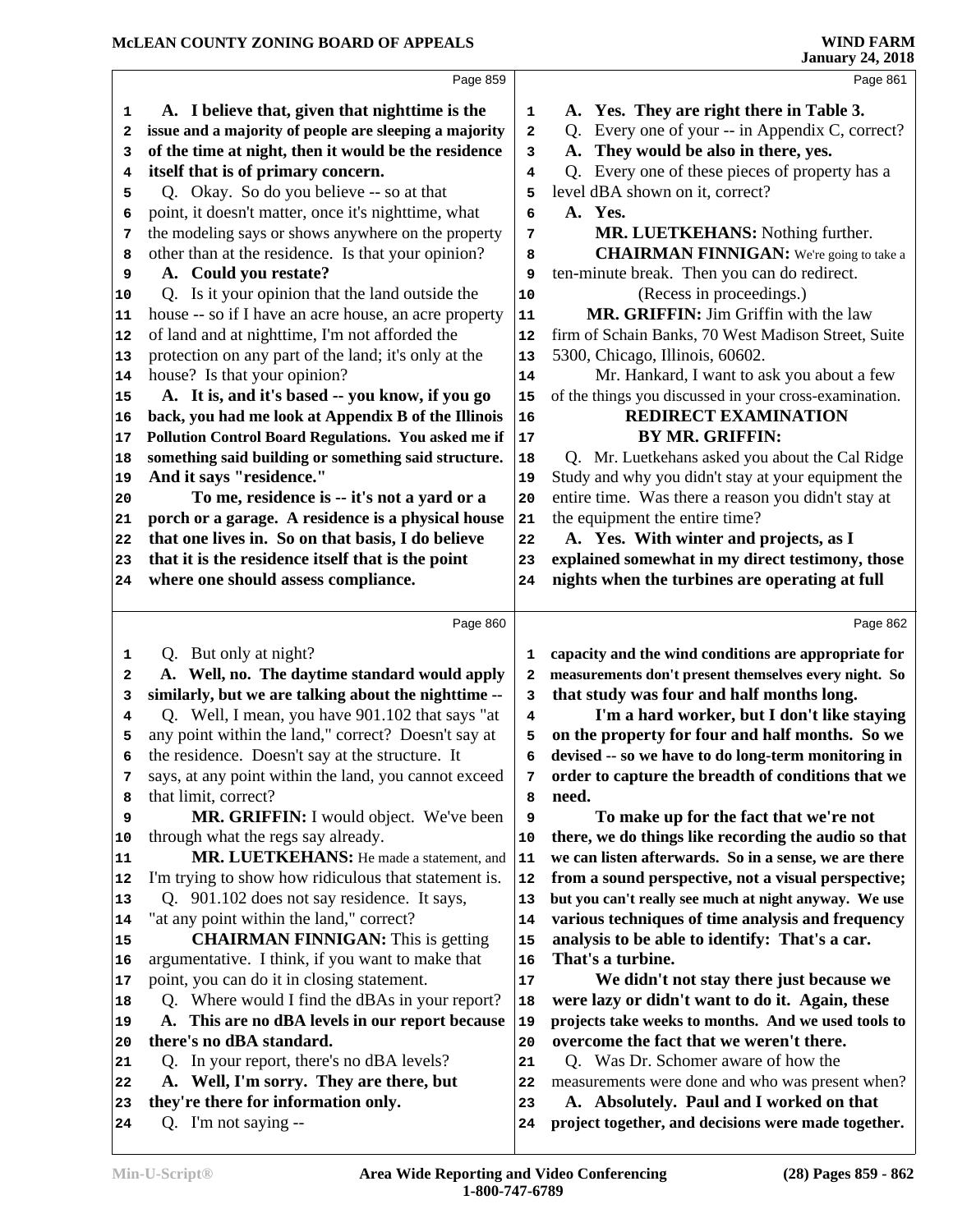# **McLEAN COUNTY ZONING BOARD OF APPEALS**

|    |                                                        |    | Janual y 27, 2010                                      |
|----|--------------------------------------------------------|----|--------------------------------------------------------|
|    | Page 863                                               |    | Page 865                                               |
| 1  | He was fully aware of the nature of the measurements.  | 1  | going to matter.                                       |
| 2  | Q. Did Dr. Schomer ever give you an opinion            | 2  | It's also the low frequency that has been              |
| з  | that what the two of you were doing in your noise      | з  | the subject of concern. You've heard Dr. Schomer       |
| 4  | measurements study was not in compliance with the      | 4  | talking about low frequency and a lot of others. So,   |
| 5  | Illinois Pollution Control Board Regulations?          | 5  | again, I'm trying to be more conservative in the lower |
| 6  | A. No, he did not.                                     | 6  | frequency and not as concerned with the higher         |
| 7  | Q. You testified about adjustments that you            | 7  | frequencies.                                           |
| 8  | make -- I don't know -- adjustments might not be the   | 8  | Q. Are there other items in your noise model           |
| 9  | right term -- but that you made in preparing your      | 9  | that you view as conservative in the way that you do   |
| 10 | model for this project at the 1,000 hertz and 500      | 10 | the model?                                             |
| 11 | hertz, correct?                                        | 11 | MR. LUETKEHANS: Objection, beyond the                  |
| 12 | A. Yes.                                                | 12 | scope.                                                 |
| 13 | Q. Why did you make that adjustment at the 500         | 13 | <b>CHAIRMAN FINNIGAN:</b> I don't know. I mean,        |
| 14 | hertz and 1,000 hertz?                                 | 14 | if you can answer the question, I'd say go ahead. We   |
| 15 | A. Okay. Mr. Luetkehans asked me a lot of              | 15 | want to hear what you've got to say.                   |
| 16 | questions about the 1,000 hertz, but you can't forget  | 16 | A. Okay. Well, it does tie into this whole 2           |
| 17 | the fact that we went in the other direction at 500    | 17 | decibel thing because I'm being criticized, you could  |
| 18 | hertz. We added a decibel to our results to make them  | 18 | say, for taking this 2 decibels off.                   |
| 19 | more conservative.                                     | 19 | Please understand that a majority of                   |
| 20 | We do this because we have found -- I have             | 20 | acoustical consultants in this country utilize the     |
| 21 | found, through my measurement experience, not just     | 21 | same model, but there's different settings, the ground |
| 22 | with Cal Ridge but with subsequent projects, that the  | 22 | factor being primary among them. There's no handbook   |
| 23 | model potentially underpredicts at 500 hertz. I think  | 23 | on this. There's no one book that every acoustical     |
| 24 | that's a problem; so that's why I add a decibel to my  | 24 | consultant turns to page 7, and there it is. There is  |
|    |                                                        |    |                                                        |
|    | Page 864                                               |    | Page 866                                               |
| 1  | results. And, yes, I feel that the model               | 1  | how you do it.                                         |
| 2  | underpredicts at 2,000 -- excuse me -- overpredicts at | 2  | They call it professional judgment for a               |
| з  | 2,000 hertz, and that's why I back those numbers off.  | з  | reason. There's some leeway. Well, I use this 0        |
| 4  | It's based on nothing but my constant                  | 4  | ground, which means my numbers off the bat are 3       |
| 5  | feedback of my measurements and my modeling and always | 5  | higher than practically any other person that would be |
|    | comparing the two. That is my professional opinion.    | 6  | sitting here in front of you.                          |
| 7  | A lot of people that don't get a chance to             | 7  | Most of the studies that I read that are               |
| 8  | get out and actually measure these things don't have   | 8  | submitted in this country, including others in         |
| 9  | that kind of information. They don't make any          | 9  | Illinois, they use 0.5 ground. So their numbers are    |
| 10 | adjustments because they don't have the information to | 10 | three less than mine. So I'm already coming in on the  |
| 11 | do so. I do.                                           | 11 | high side, and I boost the 500. Everyone harps on the  |
| 12 | Q. You make the -- you testified that the              | 12 | fact that I reduced the 2 dB at 1,000 hertz, but I     |
| 13 | 500-hertz adjustment was made. I think you identified  | 13 | want you to know there were two other major plays in   |
| 14 | that as being more critical or more important than the | 14 | the other direction.                                   |
| 15 | adjustment at 1,000 hertz. Can you expand upon that    | 15 | Q. The zero ground factor that you utilized,           |
| 16 | further?                                               | 16 | the use of that zero factor, what is that              |
| 17 | A. Sure. Two things are going on there. Wind           | 17 | representative of?                                     |
| 18 | turbines produce -- the energy they produce peaks      | 18 | A. That's a complicated -- it's essentially            |
| 19 | around 500 hertz, and then it drops off from there.    | 19 | representative of the porosity of the ground. If you   |
| 20 | So 500 hertz is being produced more so than 1,000.     | 20 | have tilled soil, that's very porous. There's a lot    |
| 21 | And the atmosphere absorbs more of the                 | 21 | of trapped air particles in there; and sound, as it    |
| 22 | energy at 1,000 than it does at 500. So by the time    | 22 | travels along that, gets absorbed.                     |
| 23 | -- the further and further away you get from a         | 23 | The opposite end would be pavement or water.           |
|    | turbine, it's the lower and lower frequencies that are |    | This table, sound reflects off of it. I'm assuming     |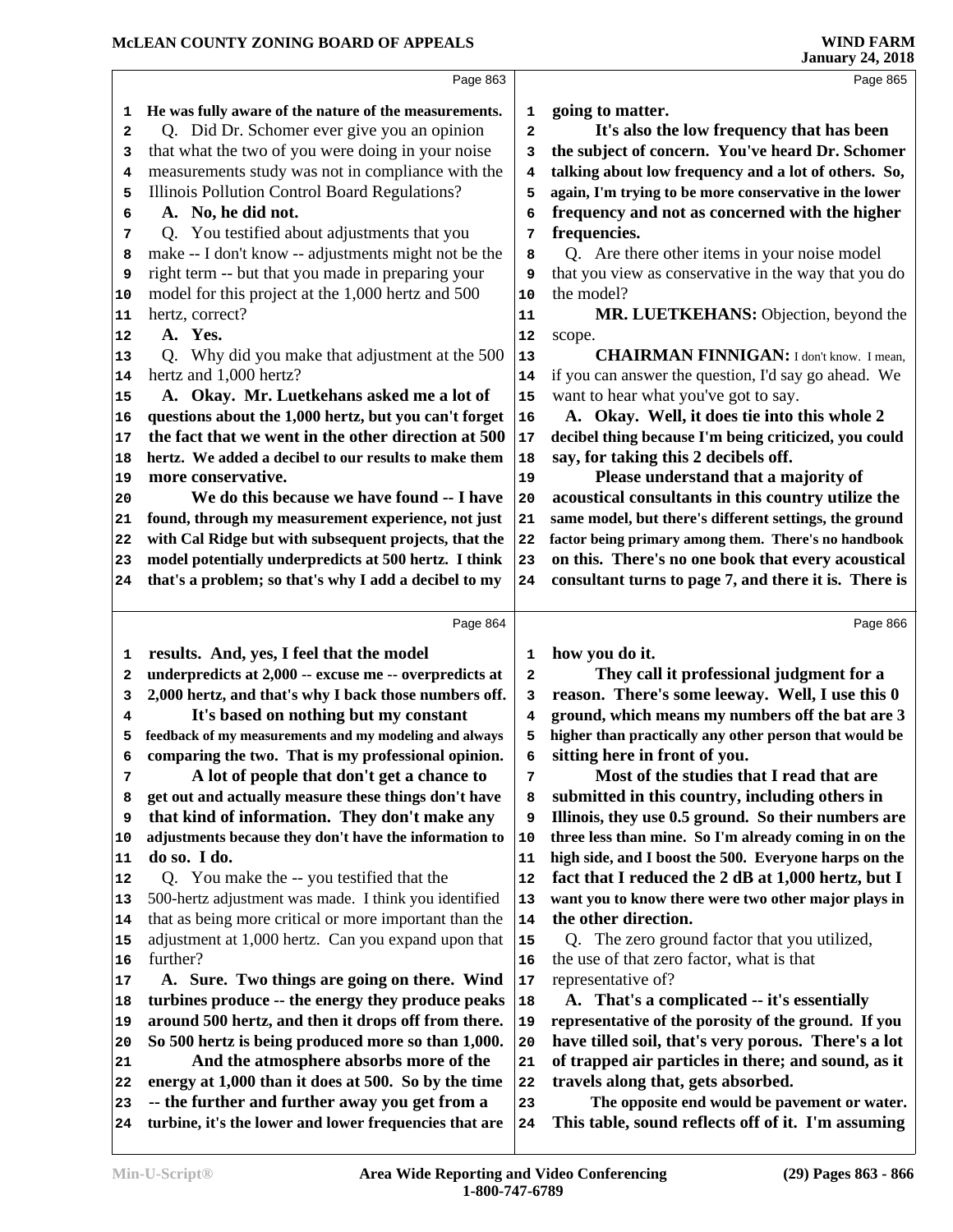# **McLEAN COUNTY ZONING BOARD OF APPEALS**

|    |                                                        |          | $0$ anuary 27, 2010                                    |
|----|--------------------------------------------------------|----------|--------------------------------------------------------|
|    | Page 867                                               |          | Page 869                                               |
| 1  | that the whole world is paved with a table top.        | 1        | questions?                                             |
| 2  | Others are assuming it's paved with grass. That's why  | 2        | MR. BANGERT: On the nights you did not stay            |
| з  | their numbers are lower than mine.                     | 3        | for the studies and the equipment was left there, how  |
| 4  | Q. But the project area is not all paved,              | 4        | much of that data was used in your data sets?          |
| 5  | correct?                                               | 5        | MR. HANKARD: We use all of the data                    |
| 6  | A. No, of course. It's largely tilled earth            | 6        | initially. We download all data, and we review all of  |
| 7  | and crops and -- yes, it largely would be more         | 7        | the data. Then we look for the nights, first of all,   |
| 8  | representative of a 0.5, but again I'm just trying to  | 8        | when the turbines were operating at, let's say, 50 or  |
| 9  | be conservative.                                       | 9        | 75 percent capacity or above. So that would be the     |
| 10 | Q. All right. And then Mr. Luetkehans asked            | 10       | first cutoff. We don't want to be looking at nights    |
| 11 | you questions about regulations, Illinois Pollution    | 11       | when the turbines were barely working or not working   |
| 12 | Control Board decisions, SLG Exhibit 11, SLG Exhibit   | 12       | at all.                                                |
| 13 | 13, SLG Exhibit 19, SLG Exhibit 21.                    | 13       | Then you start eliminating times when it's             |
|    | Can you tell me, for all those four                    | 14       | obvious that it's traffic, a truck going by with a big |
| 14 | exhibits, where do those exhibits tell you how to do a | 15       | spike in the data. The turbines don't produce that     |
| 15 | model under Illinois Pollution Control Board           | 16       | kind of a spike.                                       |
| 16 | Regulations?                                           | 17       | Then we also look at ground wind data so               |
| 17 | A. Well, none of them. The Illinois Pollution          |          | that, if it's one of these nights where it's very,     |
| 18 | Control Board Regulations do not require you to model  | 18       | very windy on the ground, you're not measuring         |
| 19 | or tell you how to model. They're all about            | 19<br>20 | turbines; you're measuring wind through the trees or   |
| 20 | compliance.                                            |          | at least a majority of that. So ultimately, we         |
| 21 | They tell you how to measure, and they tell            | 21<br>22 | whittle it down.                                       |
| 22 |                                                        |          |                                                        |
| 23 | you what the limits are. So your model is really just  | 23       | We start with all the nights. We look at               |
| 24 | your making sure that, if and when you ever have to    | 24       | all the nights, but then we keep whittling it down     |
|    | Page 868                                               |          | Page 870                                               |
| 1  | measure, you're in compliance.                         | 1        | until we're left with those nights where the turbines  |
| 2  | Q. So you would agree that all the provisions          | 2        | were working at near full capacity or at full capacity |
| з  | and cases that Mr. Luetkehans asked you about all      | 3        | and the ground winds were relatively light such that   |
| 4  | relate to measuring noise, not modeling noise; am I    | 4        | we have a good signal. We can see that's turbine       |
| 5  | correct?                                               | 5        | noise, and we can tell from the frequency spectrum.    |
| 6  | A. That's correct.                                     | 6        | MS. TURNER: How many times have you been               |
| 7  | Q. So how do you determine how to do the               | 7        | asked -- or have you been asked -- to come back and    |
| 8  | modeling so that you can give this Board an opinion as | 8        | model on farms that you predicted due to complaints,   |
| 9  | to whether or not this project will comply once it's   | 9        | resident complaints?                                   |
| 10 | operational with the Illinois Pollution Control Board  | 10       | MR. HANKARD: Did you mean measure?                     |
| 11 | Regulations?                                           | 11       | <b>MS. TURNER: Measure.</b>                            |
| 12 | A. Well, so we utilize these models; and,              | 12       | MR. HANKARD: How many times? Somewhere                 |
| 13 | again, it comes to that feedback loop of always going  | 13       | eight to ten times.                                    |
| 14 | out and testing it, making sure. A model is just a     | 14       | MS. TURNER: And did you change your model              |
| 15 | model. It's just an estimate. There's only one way     | 15       | based upon those measurements ever?                    |
| 16 | to find out if you're right or wrong, and that's to go | 16       | MR. HANKARD: Well, once we went to the zero            |
| 17 | out and measure, which we do.                          | 17       | ground, you know, got the model conservative, once I   |
| 18 | <b>MR. GRIFFIN:</b> That's all the redirect I          | 18       | learned that lesson, there was no -- I've never had to |
| 19 | have. Thank you.                                       | 19       | change, no.                                            |
| 20 | MR. LUETKEHANS: Do I have the right for                | 20       | <b>MR. KURITZ:</b> So how did those measurements       |
| 21 | recross?                                               | 21       | turn out that you had to go back on, that she just     |
| 22 | <b>MS. WALLEY:</b> (Shaking head from side to          | 22       | asked you about? Once you went back, how did they      |
| 23 | side.)                                                 | 23       | turn out compared to your model?                       |
|    | <b>CHAIRMAN FINNIGAN:</b> Would the Board have         | 24       | MR. HANKARD: Compared to the model -- so               |
| 24 |                                                        |          |                                                        |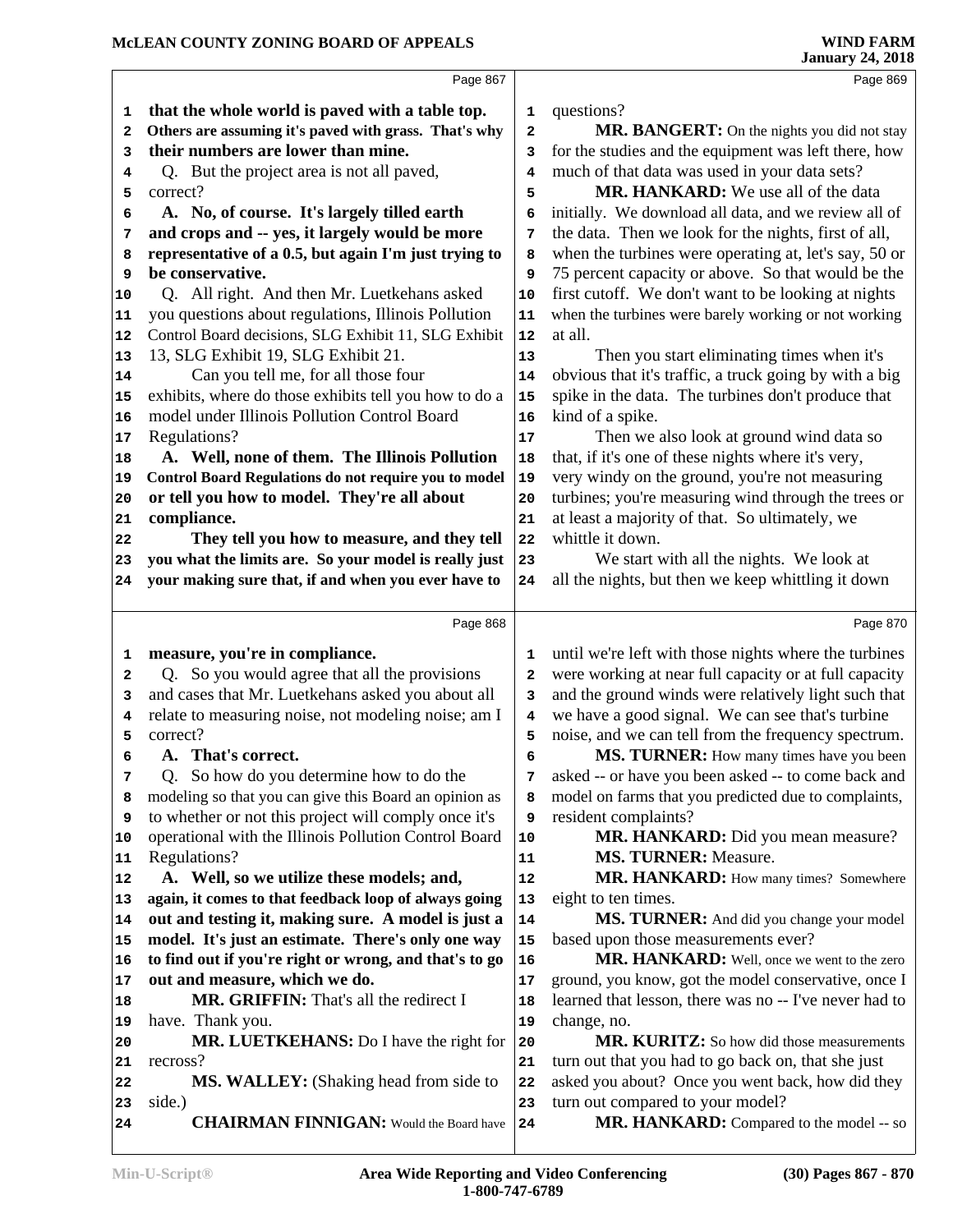|              | MCLEAN COUNTY ZONING BOARD OF APPEALS                  |            | <b>WIND FARM</b><br><b>January 24, 2018</b>            |
|--------------|--------------------------------------------------------|------------|--------------------------------------------------------|
|              | Page 871                                               |            | Page 873                                               |
| 1            | some of the projects I get called in on, I was not the | 1          | amplitude modulation (swish) about once per second.    |
| $\mathbf{2}$ | party that did the modeling, which is always a little  | 2          | Frequencies in the higher kilohertz range" -- we had   |
| 3            | more comfortable.                                      | 3          | 500 and 1,000 her. Those are the higher ones -- "are   |
| 4            | On the projects where I modeled and I used             | 4          | heavily attenuated" -- as in lessened -- "by air       |
| 5            | my method, the same methods I've used here in McLean   | 5          | absorption and are not normally a factor in wind       |
| 6            | County, I've never had an excedence. I've never gone   | 6          | turbine noise at residences."                          |
| 7            | back and measured and found it to be louder than my    | 7          | How do you factor in the air absorption?               |
| 8            | model.                                                 | 8          | Here it's saying that the noise is heavily attenuated  |
| 9            | MR. KURITZ: So the ones that you did go                | 9          | by the air absorption. Do you factor that into your    |
| 10           | back on where someone else did the modeling; is that   | 10         | model?                                                 |
| 11           | what you're saying?                                    | 11         | MR. HANKARD: We do, yes. The ISO 9613                  |
| 12           | MR. HANKARD: I have done that as well, yes.            | 12         | standard that I follow and most others follow has a    |
| 13           | MR. KURITZ: And did you find those to be               | 13         | set of coefficients that you can choose one of those   |
| 14           | noisier than what was predicted?                       | 14         | sets to mimic how the atmosphere attenuates sound.     |
| 15           | MR. HANKARD: There was one case where that             | 15         | MR. ZIMMERMAN: And have you had much                   |
| 16           | was the case, yes.                                     | 16         | variation in your real measuring versus the modeling   |
| 17           | MR. KURITZ: For the most part though,                  | $17$       | concerning the air absorption?                         |
| 18           | modeling works?                                        | 18         | MR. HANKARD: Well, there's no way to just              |
| 19           | MR. HANKARD: It does, indeed.                          | 19         | tease that one attribute out because everything is     |
| 20           | MR. ZIMMERMAN: You mentioned that you                  | 20         | occurring. The sound is spreading out. It's            |
| 21           | modeled based -- your model is based on flatter        | 21         | reflecting off the ground. There's the atmosphere.     |
| 22           | ground, not so much with grass and other               | 22         | So that would be a detailed scientific study beyond    |
| 23           | porosity-laden ground. So you model as if the ground   | 23         | the scope of your average compliance survey.           |
| 24           | were flatter or would transmit sound more fully?       | 24         | MR. ZIMMERMAN: Do you generally find that              |
|              | Page 872                                               |            | Page 874                                               |
| 1            | MR. HANKARD: It's hard. It's completely                | 1          | it attenuates by air absorption?                       |
| 2            | reflective. So all of the sound that hits it bounces   | 2          | MR. HANKARD: That one of the things we                 |
| з            | off. Nothing is getting absorbed. That's what we are   | 3          | actually don't have to argue about. Everyone pretty    |
| 4            | replicating.                                           | 4          | much agrees on the atmospheric absorption part of the  |
| 5            | MR. ZIMMERMAN: That's what you assume. But             | 5          | standard.                                              |
| 6            | out in the country, is there typically rougher         | 6          | <b>MR. DEAN:</b> Dr. Schomer mentioned a word          |
| 7            | surfaces, like at least grass or something like that?  | 7          | called "infrasound." Could you help me understand      |
| 8            | MR. HANKARD: Absolutely.                               | 8          | what that word is?                                     |
| 9            | MR. ZIMMERMAN: In the Exhibit, SLG Exhibit             | 9          | MR. HANKARD: Sure. Infrasound is generally             |
| 10           | 6 here, they have -- I want to find out if you also    | 10         | defined as the sound between 0 and 20 hertz, so very,  |
| 11           | include anything about the air. On page 35, it's like  | 11         | very low in frequency. It would be, again, off the     |
| 12           | the second page in, over on the right-hand side. I'll  | 12         | keyboard.                                              |
| 13           | read it for you.                                       | 13         | MR. DEAN: Can you get high annoyance sound             |
| 14           | MR. HANKARD: Which one is 6?                           | 14         | from infrasound?                                       |
| 15           | MR. ZIMMERMAN: "Health effects," it says,              | 15         | MR. HANKARD: Generally, no. The human ear              |
| 16           | up in the corner. It's the one with four different     | 16         | is far, far less sensitive to low frequency sounds as  |
| 17           | authors. Starts with George Hessler, Goeff             | 17         | it is to 500 hertz, let's say. I mean, there's a       |
| 18           | Leventhall.                                            | 18         | chart on the very page that you just referred to       |
| 19           | MR. HANKARD: Yes. I have it now.                       | 19         | showing the hearing threshold. And you'll see that,    |
| 20           | MR. ZIMMERMAN: What he says is -- page 35,             | ${\bf 20}$ | you know, the hearing threshold down in the infrasound |
| 21           | it's on the second page, second column, second from    | 21         | range is somewhere between, say, 100 and 130.          |
| 22           | the bottom. He's talking about ". aerodynamic          | 22         | Turbines don't produce those levels of sound, even     |
|              |                                                        |            |                                                        |

close.

MR. DEAN: Okay. Thank you.

noise may vary in level at the blade-passing

frequency" -- I'm quoting from this -- "giving 24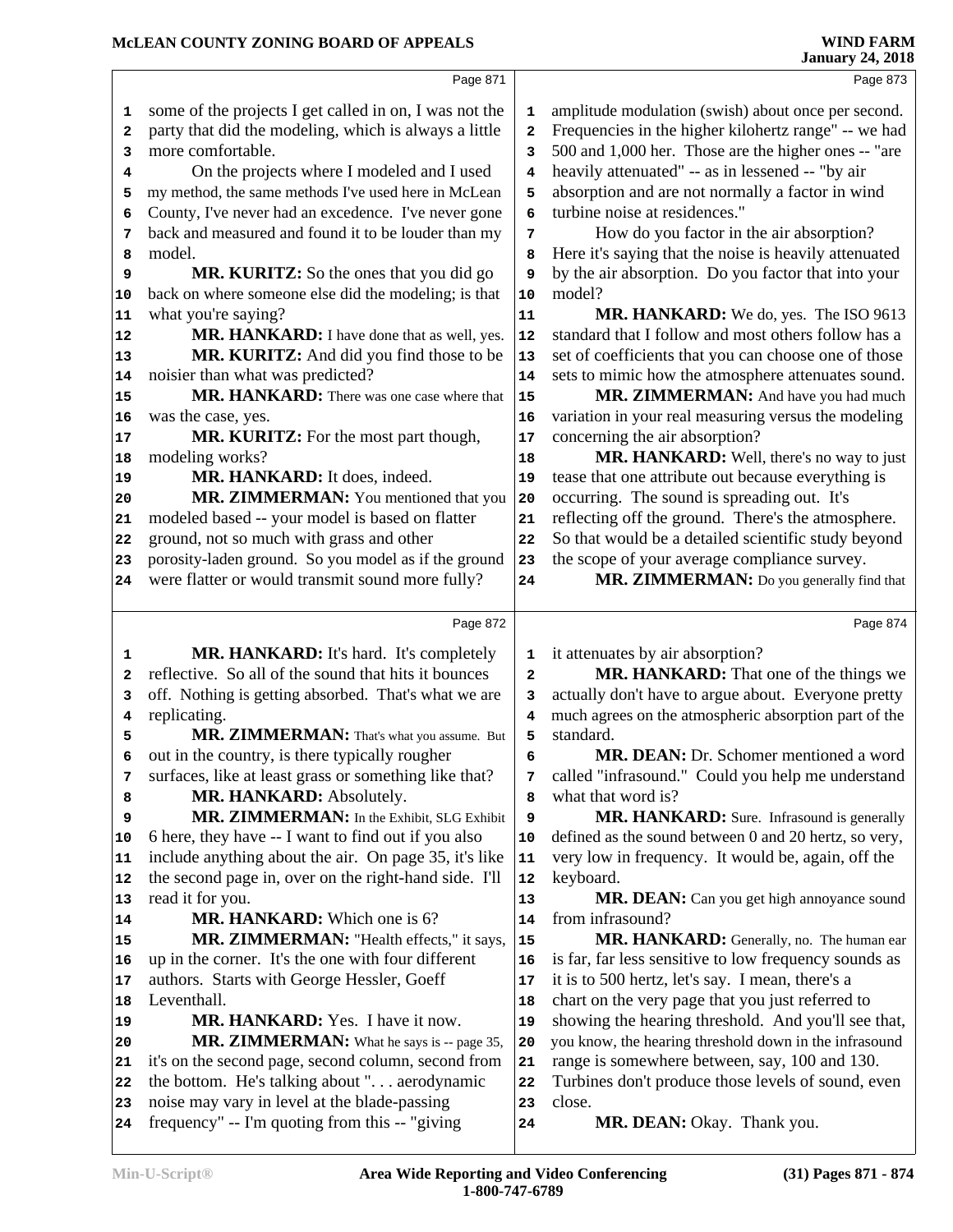|    | Page 875                                                                                                     |                         | Page 877                                                             |
|----|--------------------------------------------------------------------------------------------------------------|-------------------------|----------------------------------------------------------------------|
| 1  | MR. DICK: Could you explain the difference                                                                   | 1                       | air as possible. That's their program. They're like                  |
| 2  | in sound generated by a taller, 500-foot turbine                                                             | $\overline{\mathbf{2}}$ | a pit bull on the wind.                                              |
| 3  | versus a 400-foot turbine in terms of requirement as                                                         | 3                       | You can program them to heel, so to speak,                           |
| 4  | far as how far it needs to be to have the same amount                                                        | 4                       | and turn the blades such that they don't go as fast as               |
| 5  | of sound?                                                                                                    | 5                       | they otherwise could, which reduces the noise. It's                  |
| 6  | MR. HANKARD: Sure. As Dr. Schomer alluded,                                                                   | 6                       | called noise-reduced operation. It's a programming                   |
| 7  | it's really not about the height of the turbine, per                                                         | 7                       | change. You can reduce levels in roughly 1 decibel                   |
| 8  | se.                                                                                                          | 8                       | steps. They usually offer different modes. Low noise                 |
| 9  | In our models, we do tell where the height                                                                   | 9                       | mode 1 would be 1 dB annoyed. Low noise mode 2 would                 |
| 10 | is; so it's accounted for, but height is not the                                                             | 10                      | be 2 dB down. And, of course, you don't produce as                   |
| 11 | determinant of noise level. It's blade length, blade                                                         | 11                      | much electricity as you otherwise would. That's the                  |
| 12 | speed, things like that.                                                                                     | 12                      | trade-off.                                                           |
| 13 | So when we start a new project, if we're                                                                     | 13                      | MR. BANGERT: Have you been called out on                             |
| 14 | using bigger and louder turbines, then they're going                                                         | 14                      | complaints, noise complaints, and taken these                        |
| 15 | to have to be spaced out more. That's all there is to                                                        | 15                      | measurements?                                                        |
| 16 | it. That is accounted for in the model.                                                                      | 16                      | MR. HANKARD: Absolutely.                                             |
| 17 | MR. DICK: So the same wind farm, you would                                                                   | 17                      | MR. BANGERT: What have been your findings                            |
| 18 | have to have these turbines further from people's                                                            | 18                      | as far as decibel ratings? What have been your                       |
| 19 | homes in order to comply?                                                                                    | 19                      | findings?                                                            |
| 20 | MR. HANKARD: That's correct. If you                                                                          | 20                      | MR. HANKARD: There was the one project                               |
| 21 | modeled it with a smaller turbine, you might be able                                                         | 21                      | where there was an excedence by a couple of dB. There                |
| 22 | to have setbacks of 1,500 feet; whereas, it might be                                                         | 22                      | have been some inconclusive projects. But by and                     |
| 23 | 18 or 2,000 for a larger, louder turbine.                                                                    | 23                      | large, we find that the projects are in compliance                   |
| 24 | MR. DICK: Then when you ran your model, you                                                                  | 24                      | with the predicted levels and within the limits.                     |
|    |                                                                                                              |                         |                                                                      |
|    | Page 876                                                                                                     |                         | Page 878                                                             |
| 1  | determined whether or not they needed to have                                                                | 1                       | MR. BANGERT: Did the complaints go away?                             |
| 2  | feathered blades?                                                                                            | $\mathbf{2}$            | MR. HANKARD: I mean, I don't know because                            |
| 3  | MR. HANKARD: Yeah. They're called                                                                            | 3                       | they don't call me. They call the energy company.                    |
| 4  | low-noise trailing edge blades. Correct.                                                                     |                         | But I wouldn't think that me telling them all is well                |
|    |                                                                                                              | 4                       |                                                                      |
| 5  | MR. ZIMMERMAN: And how much do the                                                                           | 5                       | is going to make them suddenly think all is well. I'm                |
| 6  | low-noise trailing edge blades cut in terms of                                                               | 6                       | not a fool. I'm just the guy that measures and                       |
| 7  | decibels?                                                                                                    | 7                       | determines if they're in compliance with the law or                  |
| 8  | MR. HANKARD: It depends on the frequency.                                                                    | 8                       | not.                                                                 |
| 9  | Everything in sound is frequency dependent; so I                                                             | 9                       | MR. BANGERT: Okay. Thank you.                                        |
| 10 | always have to caveat everything. But it's about 3                                                           | 10                      | MR. DEAN: Do you need a state license or                             |
| 11 | dB.                                                                                                          | 11                      | something to make that determination?                                |
| 12 | MR. ZIMMERMAN: And for the bats, we were --                                                                  | 12                      | MR. HANKARD: There's no such thing as a                              |
| 13 | somebody agreed that if they don't start the turbines                                                        | 13                      | state license in acoustics other than the state of                   |
| 14 | until the wind was higher, they wouldn't get bats. In                                                        | 14                      | Oregon.                                                              |
| 15 | this case, we're looking to abate noise or avoid                                                             | 15                      | I am a member of two professional societies,                         |
| 16 | louder noises. Is there a particular speed at which                                                          | 16                      | and I work regularly with, for example, each member of               |
| 17 | the turbines could be shut off if they were that much                                                        | 17                      | this paper. Except for Geoff Leventhall, I have                      |
| 18 | higher?                                                                                                      | 18                      | personally worked with each of these people. I have                  |
| 19 | MR. HANKARD: Yes. So modern turbines have                                                                    | 19                      | worked with Paul Schomer on multiple projects.                       |
| 20 | an ability to be -- well, they're programmed. They                                                           | 20                      | <b>CHAIRMAN FINNIGAN: I think you are</b>                            |
| 21 | are constantly searching for the wind. They are                                                              | 21                      | released. We appreciate you coming down.                             |
| 22 | constantly facing the wind and trying to adjust their<br>blade pitch such that they turn as fast as they can | 22<br>23                | MR. HANKARD: Thank you.<br>MS. WALLEY: Did you have another witness, |

 **MS. WALLEY:** Did you have another witness, Mr. Luetkehans?

such that they extract as much electricity from the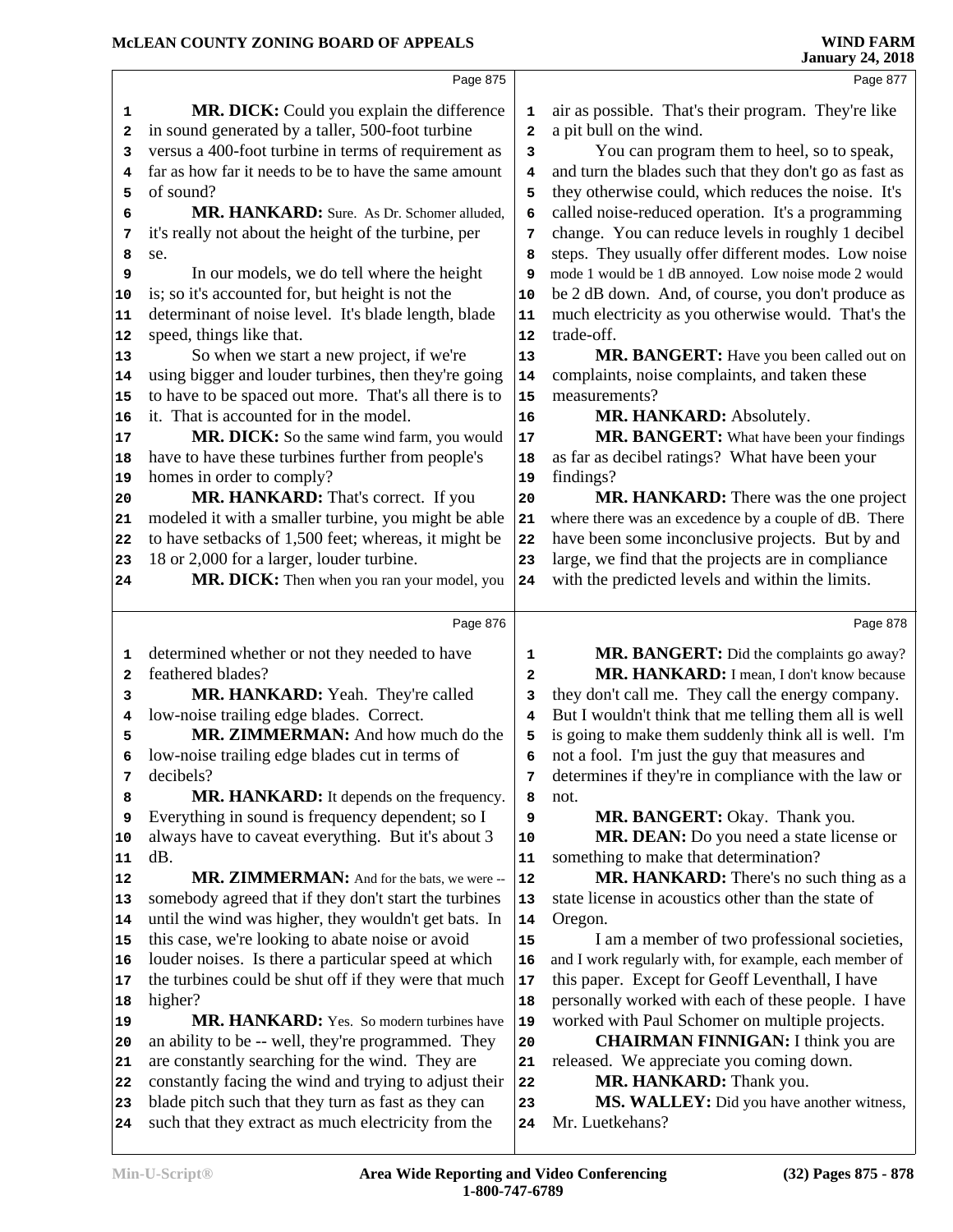|    |                                                                               |                | <b>January 24, 2018</b>                                                                           |
|----|-------------------------------------------------------------------------------|----------------|---------------------------------------------------------------------------------------------------|
|    | Page 879                                                                      |                | Page 881                                                                                          |
| 1  | <b>MR. LUETKEHANS:</b> We would ask that                                      | 1              | A. Yes.                                                                                           |
| 2  | Mr. Parzyck come to the stand. Before we do, we would                         | $\overline{a}$ | Q. I'm not allowed to testify. You are.                                                           |
| 3  | ask to enter Exhibits 11 -- SLG Exhibits 11, 13, 16,                          | 3              | You were present when the decommissioning                                                         |
| 4  | 19, 20, and 21.                                                               | 4              | study was presented on behalf of Invenergy in                                                     |
| 5  | <b>CHAIRMAN FINNIGAN:</b> We have all of those,                               | 5              | Livingston County, correct?                                                                       |
| 6  | right?                                                                        | 6              | A. Yes, I was.                                                                                    |
| 7  | MR. LUETKEHANS: They were the ones that                                       | 7              | Q. For the record, you prepared that for                                                          |
| 8  | were in Dr. Schomer's direct.                                                 | 8              | Invenergy; is that correct?                                                                       |
| 9  | <b>CHAIRMAN FINNIGAN:</b> Those will be entered                               | 9              | A. Yes, I did.                                                                                    |
| 10 | into the record.                                                              | 10             | That's SLG Exhibit 9? Is that correct?<br>Q.                                                      |
| 11 | MR. LUETKEHANS: Thank you.                                                    | 11             | A. Yes, it is.                                                                                    |
| 12 | <b>CHAIRMAN FINNIGAN:</b> Mr. Parzyck, you are                                | 12             | Q. Stantec is the same company that performed                                                     |
| 13 | still under oath.                                                             | 13             | the shadow flicker study for you on this application,                                             |
| 14 | MR. PARZYCK: Yes, I am. Thank you.                                            | 14             | correct?                                                                                          |
| 15 | <b>CHAIRMAN FINNIGAN:</b> We still need your name                             | 15             | A. Yes, they did.                                                                                 |
| 16 | and address.                                                                  | 16             | Q. If you go to the page 10 of the Stantec                                                        |
| 17 | MR. PARZYCK: Kevin Parzyck, P-a-r-z-y-c-k.                                    | 17             | Report, you'll see the decommissioning study presented                                            |
| 18 | 1 South Wacker Drive, Suite 1800, Chicago, 60606.                             | 18             | by Invenergy for -- it was 136 turbines, correct? Do                                              |
| 19 | KEVIN PARZYCK,                                                                | 19             | you recall?                                                                                       |
| 20 | a witness previously called by the Applicant, having                          | 20             | A. Gee, I don't recall. It says here it's                                                         |
| 21 | been previously sworn to tell the truth, was examined                         | 21             | based on 136 turbines, so yes.                                                                    |
| 22 | and testified upon his oath as follows:                                       | 22             | Q. The total for 136 turbines at that location                                                    |
| 23 | <b>CROSS-EXAMINATION</b>                                                      | 23             | was \$5,020,000 and change, correct?                                                              |
| 24 | BY MR. LUETKEHANS:                                                            | 24             | A. Yeah.                                                                                          |
|    |                                                                               |                |                                                                                                   |
|    |                                                                               |                |                                                                                                   |
|    | Page 880                                                                      |                | Page 882                                                                                          |
| 1  |                                                                               | 1              |                                                                                                   |
| 2  | Q. Mr. Parzyck, Burns McDonnell was your                                      | 2              | Q. And that averaged out, according to Stantec                                                    |
| 3  | decommissioning engineer, correct?                                            | 3              | at \$36,977 per turbine, correct?<br>A. That's correct.                                           |
| 4  | A. That's correct. They prepared the report<br>for this application.          | 4              |                                                                                                   |
| 5  | Q. They estimated the decommissioning cost to                                 | 5              | Q. And after questions were raised about the<br>decommissioning study, Livingston County hired an |
| 6  |                                                                               | 6              | independent expert to review -- to do its own                                                     |
| 7  | be \$5,280,000, approximately, or \$52,800 per turbine,<br>correct?           | 7              | decommissioning study; is that correct?                                                           |
| 8  | A. That sound right. I don't have it in front                                 | 8              | MR. GRIFFIN: I'm going to object to                                                               |
| 9  | of me, but that sounds right.                                                 | 9              | questions about what Livingston County did concerning                                             |
| 10 | Q. Do you recall when they were given that                                    | 10             | the other project. It's not relevant here. He didn't                                              |
| 11 | assignment?                                                                   | 11             | testify about Livingston County in his direct                                                     |
| 12 | A. No idea. I would imagine sometime by the                                   | 12             | examination.                                                                                      |
| 13 | time we finalize the layout, sometime this past fall.                         | 13             | MR. LUETKEHANS: It's just the basis for my                                                        |
| 14 | So several months before they finished it?<br>Q.                              | 14             | next question.                                                                                    |
| 15 | A. Probably, yeah.                                                            | 15             | <b>CHAIRMAN FINNIGAN:</b> I agree with you. We're                                                 |
| 16 | Q. And that was for 100 wind turbines, correct?                               | 16             | going back on what we're doing in McLean County.                                                  |
| 17 | A. Yes. Well, somewhere -- it was done on a                                   | 17             | MR. LUETKEHANS: Well, I think the point is                                                        |
| 18 | per-turbine basis, based on 100 turbine locations, so                         | 18             | to show that a third-party engineer -- and if we had                                              |
| 19 | you amortize some of the fixed costs.                                         | 19             | time, we would have gotten one; but there's about four                                            |
| 20 | Q. You were involved in the Pleasant Ridge                                    | 20             | weeks to do this process -- showed that in Livingston                                             |
| 21 | application, correct: That was your project as well?                          | 21             | County -- the third-party engineer showed that the                                                |
| 22 | A. It was.                                                                    | 22             | costs were 50 percent of what they actually estimated.                                            |
| 23 | Q. And that, again, just for the record, is the<br>Livingston County project? | 23<br>24       | <b>CHAIRMAN FINNIGAN:</b> You just testified to<br>that; so we have no idea.                      |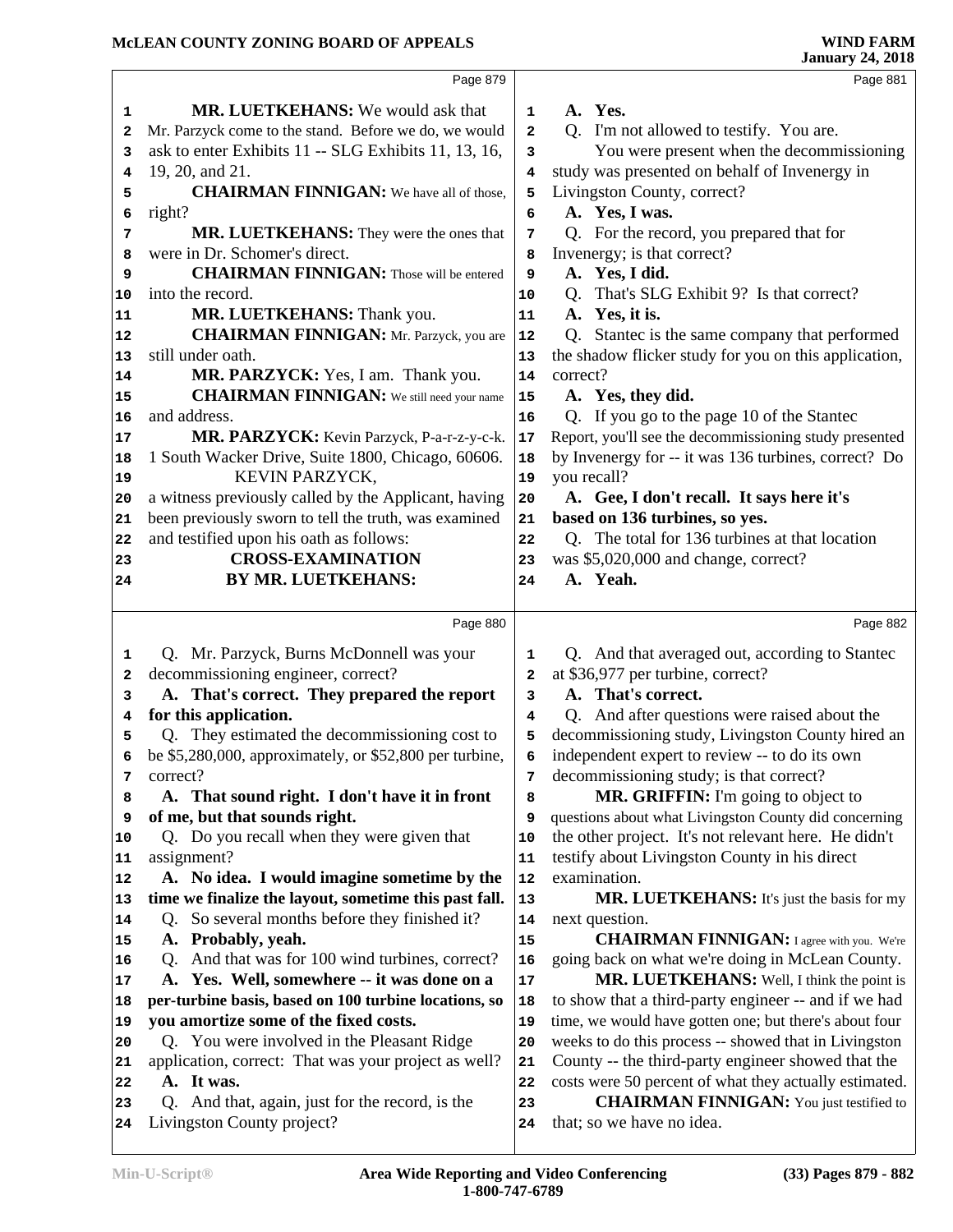| Page 883                                                                                                    |                                                                                                                                                                                                                                                                                                                                                                                                                                                                                                                                                                                                                                                                                                                                                                                                                                                                                                                                                                                         | Page 885                                                                                                                                                                                                                                                                        |
|-------------------------------------------------------------------------------------------------------------|-----------------------------------------------------------------------------------------------------------------------------------------------------------------------------------------------------------------------------------------------------------------------------------------------------------------------------------------------------------------------------------------------------------------------------------------------------------------------------------------------------------------------------------------------------------------------------------------------------------------------------------------------------------------------------------------------------------------------------------------------------------------------------------------------------------------------------------------------------------------------------------------------------------------------------------------------------------------------------------------|---------------------------------------------------------------------------------------------------------------------------------------------------------------------------------------------------------------------------------------------------------------------------------|
| MR. LUETKEHANS: Mr. Parzyck can testify to                                                                  | 1                                                                                                                                                                                                                                                                                                                                                                                                                                                                                                                                                                                                                                                                                                                                                                                                                                                                                                                                                                                       | that you use around the country to erect these to give                                                                                                                                                                                                                          |
| that. He was at both hearings. He can testify to it.                                                        | 2                                                                                                                                                                                                                                                                                                                                                                                                                                                                                                                                                                                                                                                                                                                                                                                                                                                                                                                                                                                       | you estimates of the decommissioning costs instead of                                                                                                                                                                                                                           |
| <b>CHAIRMAN FINNIGAN:</b> We're going to hold the                                                           | 3                                                                                                                                                                                                                                                                                                                                                                                                                                                                                                                                                                                                                                                                                                                                                                                                                                                                                                                                                                                       | engineers?                                                                                                                                                                                                                                                                      |
| cross-examination to what was testified for                                                                 | 4                                                                                                                                                                                                                                                                                                                                                                                                                                                                                                                                                                                                                                                                                                                                                                                                                                                                                                                                                                                       | MR. PARZYCK: That's a very good question.                                                                                                                                                                                                                                       |
|                                                                                                             | 5                                                                                                                                                                                                                                                                                                                                                                                                                                                                                                                                                                                                                                                                                                                                                                                                                                                                                                                                                                                       | Actually, we haven't done that as of late because                                                                                                                                                                                                                               |
|                                                                                                             | 6                                                                                                                                                                                                                                                                                                                                                                                                                                                                                                                                                                                                                                                                                                                                                                                                                                                                                                                                                                                       | generally most organizations are looking for someone                                                                                                                                                                                                                            |
|                                                                                                             |                                                                                                                                                                                                                                                                                                                                                                                                                                                                                                                                                                                                                                                                                                                                                                                                                                                                                                                                                                                         | with a professional engineering stamp; so they will                                                                                                                                                                                                                             |
|                                                                                                             |                                                                                                                                                                                                                                                                                                                                                                                                                                                                                                                                                                                                                                                                                                                                                                                                                                                                                                                                                                                         | use an engineering firm. That's just been sort of our                                                                                                                                                                                                                           |
|                                                                                                             |                                                                                                                                                                                                                                                                                                                                                                                                                                                                                                                                                                                                                                                                                                                                                                                                                                                                                                                                                                                         | process throughout the years.                                                                                                                                                                                                                                                   |
|                                                                                                             |                                                                                                                                                                                                                                                                                                                                                                                                                                                                                                                                                                                                                                                                                                                                                                                                                                                                                                                                                                                         | I mean, in some ways, one could look at                                                                                                                                                                                                                                         |
|                                                                                                             |                                                                                                                                                                                                                                                                                                                                                                                                                                                                                                                                                                                                                                                                                                                                                                                                                                                                                                                                                                                         | going after somebody like National Wrecking or                                                                                                                                                                                                                                  |
|                                                                                                             |                                                                                                                                                                                                                                                                                                                                                                                                                                                                                                                                                                                                                                                                                                                                                                                                                                                                                                                                                                                         | somebody like that that really knows how to take                                                                                                                                                                                                                                |
|                                                                                                             |                                                                                                                                                                                                                                                                                                                                                                                                                                                                                                                                                                                                                                                                                                                                                                                                                                                                                                                                                                                         | things down. They're probably not as meticulous as                                                                                                                                                                                                                              |
|                                                                                                             |                                                                                                                                                                                                                                                                                                                                                                                                                                                                                                                                                                                                                                                                                                                                                                                                                                                                                                                                                                                         | somebody who erects it, but they are very particular                                                                                                                                                                                                                            |
|                                                                                                             |                                                                                                                                                                                                                                                                                                                                                                                                                                                                                                                                                                                                                                                                                                                                                                                                                                                                                                                                                                                         | about separating out salvageable products, et cetera.                                                                                                                                                                                                                           |
|                                                                                                             |                                                                                                                                                                                                                                                                                                                                                                                                                                                                                                                                                                                                                                                                                                                                                                                                                                                                                                                                                                                         | In the end, that's probably who would take these                                                                                                                                                                                                                                |
|                                                                                                             |                                                                                                                                                                                                                                                                                                                                                                                                                                                                                                                                                                                                                                                                                                                                                                                                                                                                                                                                                                                         | things down.                                                                                                                                                                                                                                                                    |
|                                                                                                             |                                                                                                                                                                                                                                                                                                                                                                                                                                                                                                                                                                                                                                                                                                                                                                                                                                                                                                                                                                                         | MR. KURITZ: I'm a contractor. I trust our                                                                                                                                                                                                                                       |
|                                                                                                             |                                                                                                                                                                                                                                                                                                                                                                                                                                                                                                                                                                                                                                                                                                                                                                                                                                                                                                                                                                                         | estimates.                                                                                                                                                                                                                                                                      |
|                                                                                                             |                                                                                                                                                                                                                                                                                                                                                                                                                                                                                                                                                                                                                                                                                                                                                                                                                                                                                                                                                                                         | <b>MR. PARZYCK: True.</b>                                                                                                                                                                                                                                                       |
|                                                                                                             |                                                                                                                                                                                                                                                                                                                                                                                                                                                                                                                                                                                                                                                                                                                                                                                                                                                                                                                                                                                         | MR. ZIMMERMAN: You started with one number,                                                                                                                                                                                                                                     |
|                                                                                                             |                                                                                                                                                                                                                                                                                                                                                                                                                                                                                                                                                                                                                                                                                                                                                                                                                                                                                                                                                                                         | and then you came back and changed it. What was the                                                                                                                                                                                                                             |
|                                                                                                             |                                                                                                                                                                                                                                                                                                                                                                                                                                                                                                                                                                                                                                                                                                                                                                                                                                                                                                                                                                                         | ballpark?                                                                                                                                                                                                                                                                       |
|                                                                                                             |                                                                                                                                                                                                                                                                                                                                                                                                                                                                                                                                                                                                                                                                                                                                                                                                                                                                                                                                                                                         | MR. PARZYCK: I think the first number was                                                                                                                                                                                                                                       |
|                                                                                                             |                                                                                                                                                                                                                                                                                                                                                                                                                                                                                                                                                                                                                                                                                                                                                                                                                                                                                                                                                                                         |                                                                                                                                                                                                                                                                                 |
| Page 884                                                                                                    |                                                                                                                                                                                                                                                                                                                                                                                                                                                                                                                                                                                                                                                                                                                                                                                                                                                                                                                                                                                         | Page 886                                                                                                                                                                                                                                                                        |
|                                                                                                             | 1                                                                                                                                                                                                                                                                                                                                                                                                                                                                                                                                                                                                                                                                                                                                                                                                                                                                                                                                                                                       | somewhere on the order of 42 or 46,000. It was                                                                                                                                                                                                                                  |
| MR. DEAN: Mr. Parzyck, for the                                                                              | 2                                                                                                                                                                                                                                                                                                                                                                                                                                                                                                                                                                                                                                                                                                                                                                                                                                                                                                                                                                                       | pointed out that the depth of removal was 48 inches by                                                                                                                                                                                                                          |
| decommissioning study done here in McLean County, do                                                        | 3                                                                                                                                                                                                                                                                                                                                                                                                                                                                                                                                                                                                                                                                                                                                                                                                                                                                                                                                                                                       | the gentleman from the Farm Bureau.                                                                                                                                                                                                                                             |
| you think that's a fair number?                                                                             | 4                                                                                                                                                                                                                                                                                                                                                                                                                                                                                                                                                                                                                                                                                                                                                                                                                                                                                                                                                                                       |                                                                                                                                                                                                                                                                                 |
| MR. PARZYCK: I do. It was a different                                                                       |                                                                                                                                                                                                                                                                                                                                                                                                                                                                                                                                                                                                                                                                                                                                                                                                                                                                                                                                                                                         |                                                                                                                                                                                                                                                                                 |
|                                                                                                             | 5                                                                                                                                                                                                                                                                                                                                                                                                                                                                                                                                                                                                                                                                                                                                                                                                                                                                                                                                                                                       |                                                                                                                                                                                                                                                                                 |
| engineering firm than was used on another project. I                                                        | 6                                                                                                                                                                                                                                                                                                                                                                                                                                                                                                                                                                                                                                                                                                                                                                                                                                                                                                                                                                                       | We went back and said, "You're correct," and<br>we modified it to go down 60 inches on the foundation.<br>That increased the cost.                                                                                                                                              |
| think it's a fair number. I think we can look at                                                            | 7                                                                                                                                                                                                                                                                                                                                                                                                                                                                                                                                                                                                                                                                                                                                                                                                                                                                                                                                                                                       | MR. ZIMMERMAN: Yeah. Ballpark, what did it                                                                                                                                                                                                                                      |
| different numbers across the industry. It's                                                                 | 8                                                                                                                                                                                                                                                                                                                                                                                                                                                                                                                                                                                                                                                                                                                                                                                                                                                                                                                                                                                       | increase the cost to?                                                                                                                                                                                                                                                           |
|                                                                                                             | 9                                                                                                                                                                                                                                                                                                                                                                                                                                                                                                                                                                                                                                                                                                                                                                                                                                                                                                                                                                                       |                                                                                                                                                                                                                                                                                 |
| reasonable. And again, as was pointed out in earlier<br>testimony, it is re-evaluated on a regular basis to | 10                                                                                                                                                                                                                                                                                                                                                                                                                                                                                                                                                                                                                                                                                                                                                                                                                                                                                                                                                                                      | a turbine.                                                                                                                                                                                                                                                                      |
| make sure that construction cost, decommissioning                                                           | 11                                                                                                                                                                                                                                                                                                                                                                                                                                                                                                                                                                                                                                                                                                                                                                                                                                                                                                                                                                                      | MS. TURNER: I did find one on                                                                                                                                                                                                                                                   |
| cost, and salvage values are re-evaluated regularly.                                                        | 12                                                                                                                                                                                                                                                                                                                                                                                                                                                                                                                                                                                                                                                                                                                                                                                                                                                                                                                                                                                      | decommissioning I had.                                                                                                                                                                                                                                                          |
| This is in accordance with the AIMA document.                                                               | 13                                                                                                                                                                                                                                                                                                                                                                                                                                                                                                                                                                                                                                                                                                                                                                                                                                                                                                                                                                                      | <b>CHAIRMAN FINNIGAN: Go for it.</b>                                                                                                                                                                                                                                            |
| MR. DEAN: Help me understand about the                                                                      | 14                                                                                                                                                                                                                                                                                                                                                                                                                                                                                                                                                                                                                                                                                                                                                                                                                                                                                                                                                                                      | MS. TURNER: Just so I understand it, in                                                                                                                                                                                                                                         |
|                                                                                                             | 15                                                                                                                                                                                                                                                                                                                                                                                                                                                                                                                                                                                                                                                                                                                                                                                                                                                                                                                                                                                      |                                                                                                                                                                                                                                                                                 |
| decommissioning. Do you have to have bonds? Go                                                              | 16                                                                                                                                                                                                                                                                                                                                                                                                                                                                                                                                                                                                                                                                                                                                                                                                                                                                                                                                                                                      |                                                                                                                                                                                                                                                                                 |
| through that process for me.                                                                                |                                                                                                                                                                                                                                                                                                                                                                                                                                                                                                                                                                                                                                                                                                                                                                                                                                                                                                                                                                                         |                                                                                                                                                                                                                                                                                 |
| MR. PARZYCK: It's a financial instrument                                                                    | 17                                                                                                                                                                                                                                                                                                                                                                                                                                                                                                                                                                                                                                                                                                                                                                                                                                                                                                                                                                                      |                                                                                                                                                                                                                                                                                 |
| which the County will be the beneficiary of; so it's a                                                      | 18                                                                                                                                                                                                                                                                                                                                                                                                                                                                                                                                                                                                                                                                                                                                                                                                                                                                                                                                                                                      | is going to be decommissioned?                                                                                                                                                                                                                                                  |
| bond, essentially. That bond has to be regularly                                                            | 19                                                                                                                                                                                                                                                                                                                                                                                                                                                                                                                                                                                                                                                                                                                                                                                                                                                                                                                                                                                      | MR. PARZYCK: It's no longer operating.                                                                                                                                                                                                                                          |
| maintained with a reputable bonding firm.                                                                   | ${\bf 20}$                                                                                                                                                                                                                                                                                                                                                                                                                                                                                                                                                                                                                                                                                                                                                                                                                                                                                                                                                                              | MR. PARZYCK: I think it was about 10 grand<br>what I have read, the decommissioning is determined by<br>the end of the lease and the nonrenewal of the lease;<br>is that correct? Or how is it determined when a tower<br>There's a period of time where, if the wind farm as a |
| And then, like I said, the County would be<br>the beneficiary if, after the period of operation, the        | 21<br>22                                                                                                                                                                                                                                                                                                                                                                                                                                                                                                                                                                                                                                                                                                                                                                                                                                                                                                                                                                                | whole is not operational for a period of time and is<br>not generating energy.                                                                                                                                                                                                  |
|                                                                                                             | originally. That's what he was brought back for.<br>MR. LUETKEHANS: Wait a second. Then I<br>would ask that my cross-examination end and I bring in<br>my Case in Chief since he's here. He's here. I'm<br>asking to call him as an adverse witness in my Case in<br>Chief, not as a cross-examination.<br>MR. GRIFFIN: There's no right to do that<br>under your rules. This isn't a trial. The Board has<br>subpoena power, but nobody else does.<br>MR. LUETKEHANS: I'm not subpoenaing him.<br>He's sitting here, and I'm asking him to testify.<br><b>CHAIRMAN FINNIGAN:</b> You asked us last night<br>to bring him back for cross-examination, and that's<br>what we've done. We're trying to live within what was<br>testified. I think that's our ruling.<br>MR. LUETKEHANS: Okay. No further<br>questions.<br><b>CHAIRMAN FINNIGAN:</b> Hold it. You've got to<br>go through the Board.<br>Does anyone on the Board have questions?<br>Now is your chance. Julia is thinking. | 7<br>8<br>9<br>10<br>11<br>12<br>13<br>14<br>15<br>16<br>$17\,$<br>18<br>19<br>20<br>21<br>22<br>23<br>24                                                                                                                                                                       |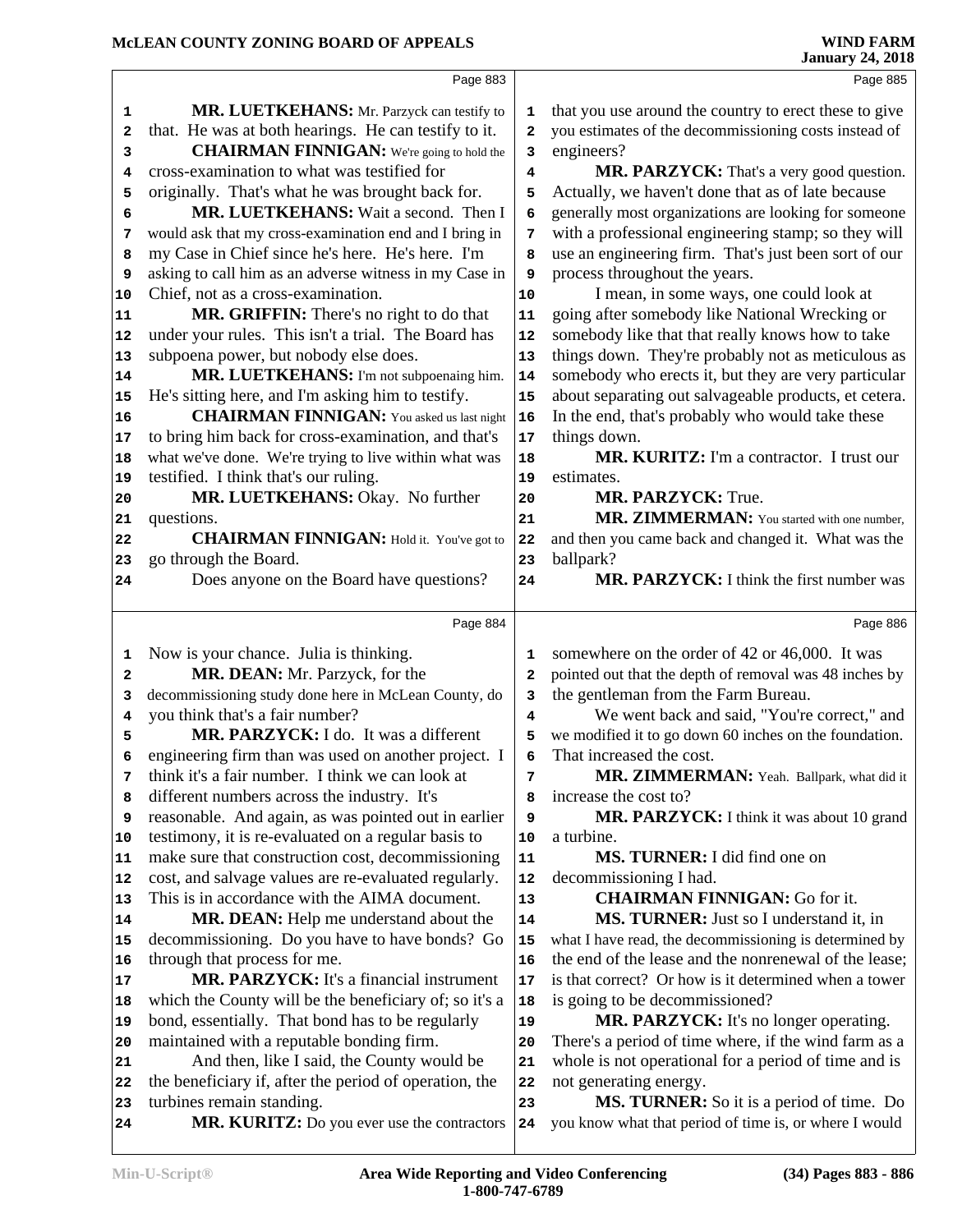|              | Page 887                                               |                         | Page 889                                               |
|--------------|--------------------------------------------------------|-------------------------|--------------------------------------------------------|
| 1            | find it in here? Because that was my exact thought.    | 1                       | few nights; but to the extent that one had an          |
| $\mathbf{2}$ | MR. PARZYCK: I don't have that at my                   | $\overline{\mathbf{2}}$ | objection -- his clients had an objection to the       |
| 3            | fingertips. I can find out and provide it.             | 3                       | relevancy of that report, that should have been made   |
|              | MS. TURNER: That would be great.                       |                         | at the time the testimony was made or the report was   |
| 4            | MR. PARZYCK: We'll do that.                            | 4                       |                                                        |
| 5            |                                                        | 5                       | submitted. Any argument on that has been waived.       |
| 6            | MR. DICK: It's in the ordinance.                       | 6                       | Second, the economic impact of the project             |
| 7            | MS. TURNER: In our ordinance? Okay. I'll               | 7                       | does relate to the public health, safety, and welfare  |
| 8            | find it then.                                          | 8                       | and the public benefits of the project; so we believe  |
| 9            | MR. GRIFFIN: The AIMA with the Department              | 9                       | it does relate to the standards for a special use that |
| 10           | of Agriculture may also have some time frames in which | 10                      | this Board is to consider.                             |
| 11           | to decommission. I don't recall as I sit here.         | 11                      | Additionally, I would point out, under                 |
| 12           | <b>CHAIRMAN FINNIGAN: Staff have any</b>               | 12                      | Illinois law, under the County's code, school boards   |
| 13           | questions?                                             | 13                      | are expressly permitted by law to appear and testify   |
| 14           | MR. DICK: In the long run, do you think                | 14                      | before zoning boards to talk about the impacts of      |
| 15           | that it is possible and likely that, if these turbines | 15                      | projects on the schools. So for all of those reasons,  |
| 16           | are built, that they would be replaced indefinitely    | 16                      | we believe that there's no basis to strike that        |
| 17           | and not be decommissioned?                             | 17                      | testimony.                                             |
| 18           | MR. PARZYCK: You know, it's hard for me to             | 18                      | <b>CHAIRMAN FINNIGAN:</b> We'll take that under        |
| 19           | postulate. I will say, as I've said before, that the   | 19                      | advisement. We're not going to be done tonight         |
| 20           | location of a generating facility is critical to the   | 20                      | anyway. We'll get back to you on that. I think we're   |
| 21           | operation of a grid and how electricity is provided to | 21                      | ready for the next one.                                |
| 22           | end users.                                             | 22                      | Before we get done tonight, I'm going to               |
| 23           | The fact that we will be connected to a                | 23                      | clarify what I said when we started. I misspoke, I     |
| 24           | transmission line with a connection facility and that  | 24                      | guess. I was kind of referring to the Mr. John Slagel  |
|              |                                                        |                         |                                                        |
|              |                                                        |                         |                                                        |
|              | Page 888                                               |                         | Page 890                                               |
|              |                                                        |                         |                                                        |
| 1            | we have an infrastructure in place to bring the power  | 1<br>$\mathbf{2}$       | report last night when I said we will put weight on    |
| $\mathbf{2}$ | all together from these, it is very likely that, as    |                         | experts. He was an expert in computers, and he was a   |
| 3            | technology improves, this infrastructure will be       | 3                       | nice guy. We appreciated his talk. We will put our     |
| 4            | utilized to continue to operate this as long as        | 4                       | own weight on what he said. He was not an expert on    |
| 5            | possible -- unless we get cold fusion or something.    | 5                       | noise, and that's what I was trying to refer to.       |
| 6            | <b>CHAIRMAN FINNIGAN:</b> Nobody can predict the       | 6                       | Everybody is welcome to come up here and               |
| 7            | future. I think you are released. Thank you for        | 7                       | speak. We will take your testimony, and we listen to   |
| 8            | coming.                                                | 8                       | all of it. That's what I was referring to. Sorry for   |
| 9            | MS. WALLEY: Mr. Luetkehans, did you have               | 9                       | the miscommunication.                                  |
| 10           | any other witnesses?                                   | 10                      | MR. LUETKEHANS: We have one other exhibit              |
| 11           | MR. LUETKEHANS: I have two things I would              | 11                      | to ask to be admitted into evidence.                   |
| 12           | like to raise. One is we would move to strike          | 12                      | MS. WALLEY: Do you have some related                   |
| 13           | Professor Loomis's testimony and the School            | 13                      | foundation for this?                                   |
| 14           | Superintendent's testimony, Mr. Capasso, as irrelevant | 14                      | MR. LUETKEHANS: Only me. Normally I                    |
| 15           | as well as any other testimony related to economics or | 15                      | wouldn't say this is an exhibit; but to keep it in the |
| 16           | jobs. Information like that clearly is not related to  | 16                      | record, I'd ask that it be marked as SLG Exhibit 2.    |
| 17           | or relevant to any of the seven special use standards  | 17                      | This is a Memorandum of Law regarding noise emissions  |
| 18           | in your ordinance.                                     | 18                      | and standards under the IPCB relations. I'm not        |
| 19           | In fact, I believe the Chairman mentioned              | 19                      | asking for anything now. I'm just submitting it to     |
| 20           | that as well in a prior board meeting, and we believe  | 20                      | your review and your lawyer's review. It gives you a   |
| 21           | that testimony should be stricken as well as           | 21                      | little heads-up on our position, as you heard earlier  |
| 22           | Mr. Loomis's report.                                   | 22                      | today, and will hear again in closing.                 |
| 23           | MR. GRIFFIN: If I can respond, one, I                  | 23                      | <b>CHAIRMAN FINNIGAN:</b> Our counsel says we'll       |
| 24           | realize Mr. Luetkehans was not in attendance the first | 24                      | take that under advisement.                            |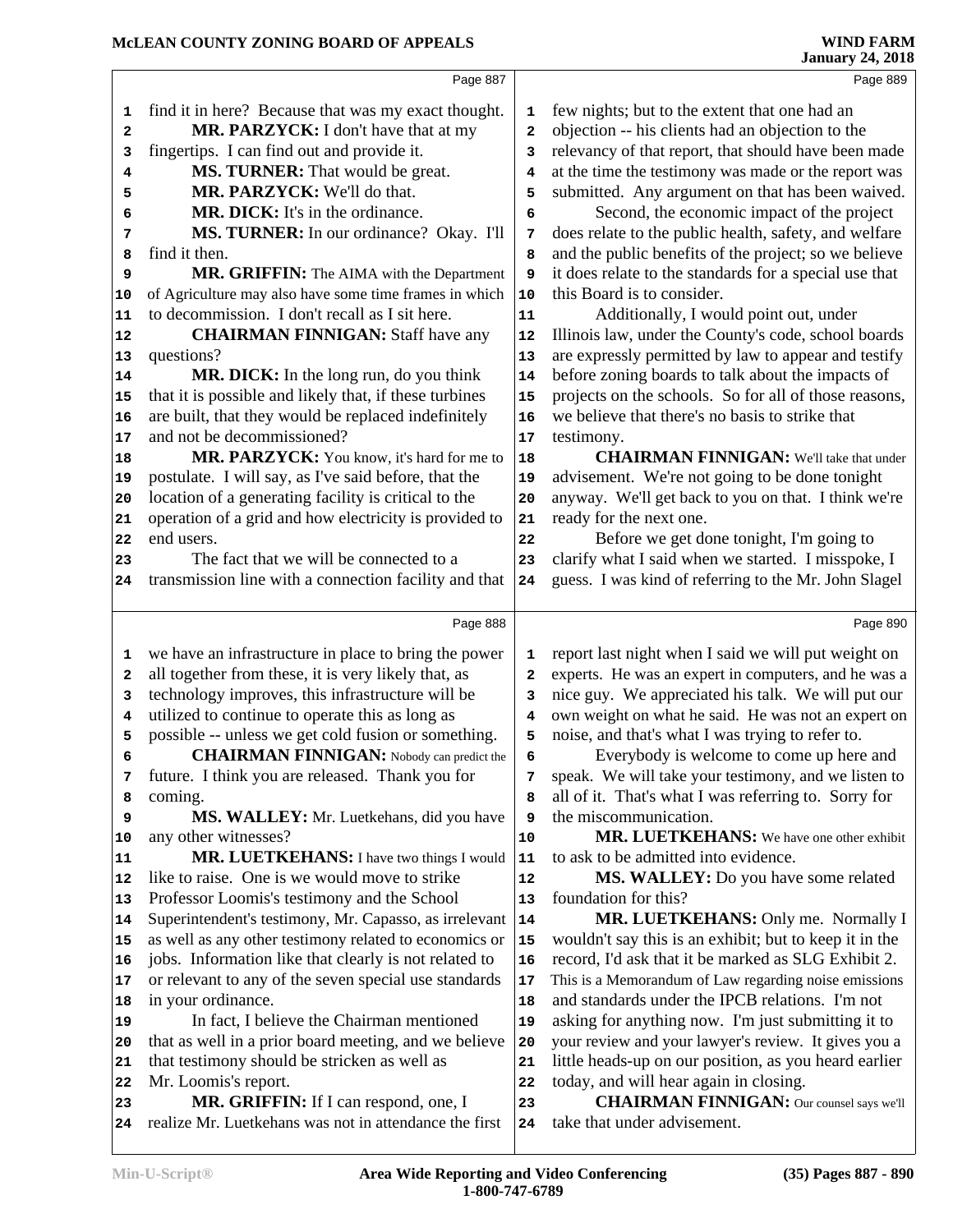|          | Page 891                                                                                                   |                         | Page 893                                                       |
|----------|------------------------------------------------------------------------------------------------------------|-------------------------|----------------------------------------------------------------|
|          |                                                                                                            |                         |                                                                |
| 1        | MR. LUETKEHANS: It's a position statement                                                                  | 1                       | Applicant will implement the IDNR/U.S. Fish and                |
| 2        | on noise, in essence.                                                                                      | $\overline{\mathbf{2}}$ | Wildlife recommendations unless it presents credible           |
| з        | MS. WALLEY: Anything else, Mr. Luetkehans?                                                                 | з                       | evidence against the recommendation.                           |
| 4        | MR. LUETKEHANS: No. That will do it.                                                                       | 4                       | One of the Applicant's responses was a                         |
| 5        | Thank you.                                                                                                 | 5                       | five-page report to add four pictures and five                 |
| 6        | MR. DICK: Andrew Downy?                                                                                    | 6                       | sentences, comments such as "Proposed locations are at         |
| 7        | (No response.)                                                                                             | 7                       | least 300 feet from perennial streams." Another one            |
| 8        | MR. DICK: Yale Young?                                                                                      | 8                       | was "No specific basis for a 500-foot setback." Is             |
| 9        | MS. WALLEY: Before you start, were you                                                                     | 9                       | that really credible evidence?                                 |
| 10       | looking to be qualified as an expert?                                                                      | 10                      | As stated above, the IDNR states the                           |
| 11       | MR. YOUNG: No. A long ways from it. My                                                                     | ${\bf 11}$              | Department does not believe that 500 feet is adequate          |
| 12       | name is Yale Young, and I reside at --                                                                     | 12                      | to eliminate such effects. I want to put trust into a          |
| 13       | <b>CHAIRMAN FINNIGAN:</b> I got to swear you in                                                            | 13                      | state agency myself that their job is to protect the           |
| 14       | first.                                                                                                     | 14                      | resources of our state.                                        |
| 15       | (Yale Young sworn.)                                                                                        | 15                      | The Applicant also states the location of                      |
| 16       | <b>CHAIRMAN FINNIGAN:</b> Would you state your                                                             | 16                      | these turbines will not have a direct impact on                |
| 17       | name and address for the record and spell your last                                                        | 17                      | streams, river beds, or the aquatic life that lives            |
| 18       | name?                                                                                                      | 18                      | within them. Can the Applicant prove that that is not          |
| 19       | MR. YOUNG: You bet. Yale Young, Y-o-u-n-g.                                                                 | 19                      | the case?                                                      |
| 20       | I reside at 27297 East, 2250 North Road in Lexington.                                                      | 20                      | Even though it is a recommendation, I                          |
| 21       | <b>PRESENTATION</b>                                                                                        | 21                      | strongly urge the County Board and you folks at ZBA to         |
| 22       | BY MR. YOUNG:                                                                                              | 22                      | require the Applicant to follow the IDNR                       |
| 23       | I have four main points this evening that I                                                                | 23                      | recommendations to protect what natural resources we           |
| 24       | want to visit with you about. They are the IDNR                                                            | 24                      | have here in McLean County.                                    |
|          |                                                                                                            |                         |                                                                |
|          |                                                                                                            |                         |                                                                |
|          | Page 892                                                                                                   |                         | Page 894                                                       |
| 1        |                                                                                                            | 1                       |                                                                |
| 2        | recommendations, the site and location of turbine<br>number 65, the impact on our farm, and the activities | 2                       | Wind turbine number 65 sits on a parcel of                     |
| 3        |                                                                                                            | 3                       | 240 acres of farmland, which is a piece of property            |
| 4        | for which we use our property. I am not opposed to                                                         | 4                       | three-quarters of a mile long by a half mile wide with         |
| 5        | the wind farm. I'm just concerned about the location<br>of number 65.                                      | 5                       | Patton Creek running through it.<br>Do we have slide number 1? |
| 6        |                                                                                                            | 6                       |                                                                |
| 7        | The IDNR recommendation number 5 states that                                                               | 7                       | There's no reason why it does not follow all                   |
| 8        | the Department recommends that the County consider                                                         | 8                       | the required setbacks. It could be moved to the north          |
|          | imposing a requirement for the Applicant to avoid                                                          | 9                       | of Patton Creek or the northeast and still meet all            |
| 9<br>10  | setting turbines within 500 feet of a perennial<br>stream.                                                 | 10                      | the required setbacks. Please refer to the first map.          |
|          |                                                                                                            |                         | The original site is 380 feet from Patton                      |
| 11       | "While this requirement will not eliminate                                                                 | 11                      | Creek, and I have shown a new proposed site on the             |
| 12       | effects to aquatic habitats from noise, vibration, and                                                     | 12                      | same parcel; so the landowner can have that. It meets          |
| 13       | flicker, those effects resulting from wave forms,"                                                         | 13<br>14                | the 500 feet setback from the perennial stream, 1,500          |
| 14       | which are noise and vibrations, "generally conform to                                                      |                         | feet from the residence, and 550 feet from a                   |
| 15       | the inverse-square law of physics, where doubling the                                                      | 15                      | nonparticipatory property line. On the map, the                |
| 16       | distance reduces the impact to one-fourth. The                                                             | 16                      | triangle represents the proposed site.                         |
| 17       | Department does not believe that 500 feet is adequate                                                      | 17                      | I reached out to the Applicant about two and                   |
| 18       | to eliminate such effects, and such effects may be                                                         | 18                      | a half weeks ago to visit about moving number 65. I            |
| 19       | significant at that distance."                                                                             | 19                      | was told from the Invenergy representative it could            |
| 20       | The IDNR also states that the "Applicant"                                                                  | 20                      | not be moved more than 99 feet or the Applicant would          |
| 21       | could consider sponsoring scientific research to                                                           | 21                      | have to reapply with the FAA and that it could not be          |
| 22       | measure and report the effects of turbine noise,                                                           | 22                      | done because they had deadlines to meet. What                  |
| 23<br>24 | vibration, and flicker"<br>In the application, Section 3-17-2, the                                         | 23<br>24                | deadlines?<br>To this day, I have not been contacted from      |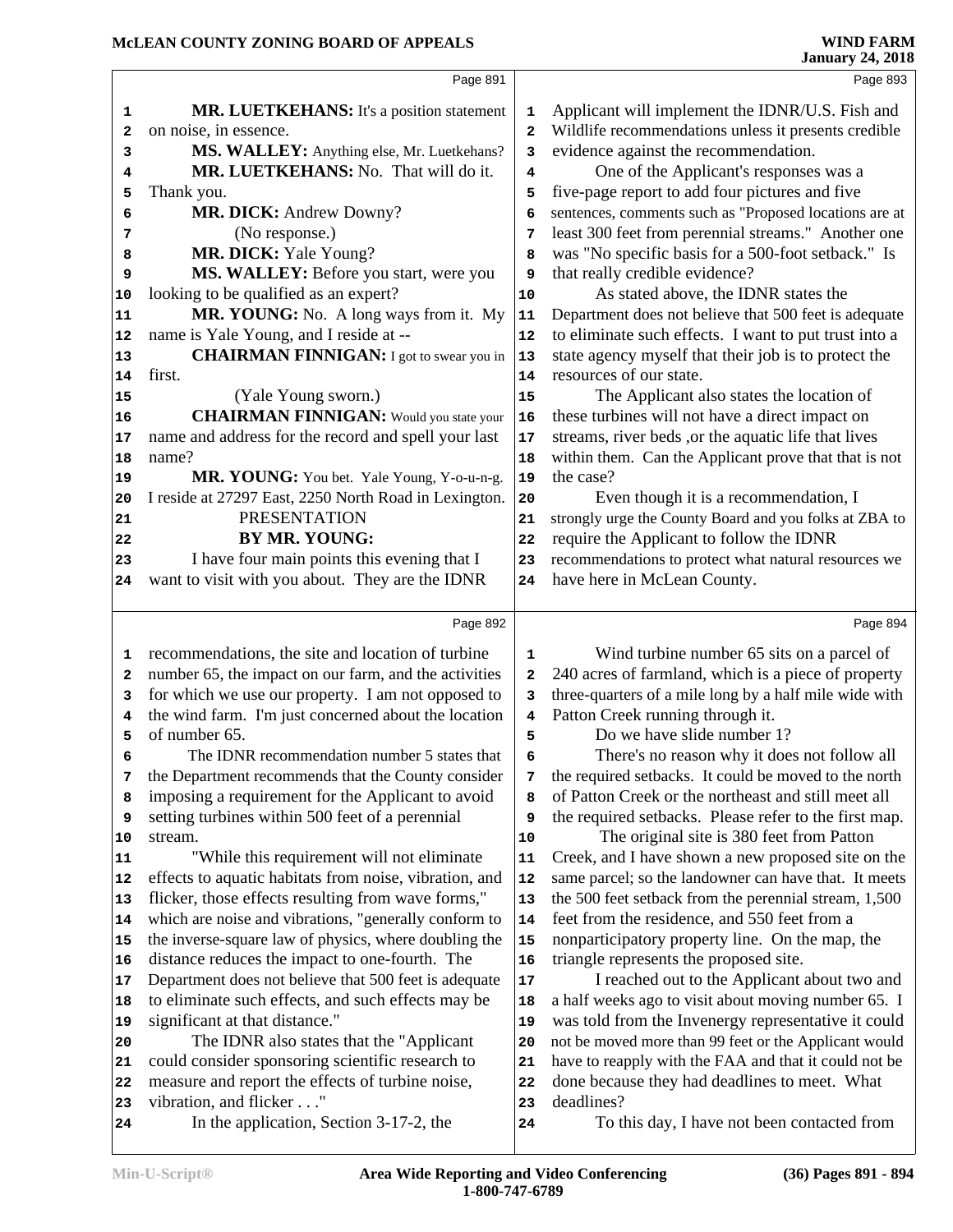|    | Page 895                                               |      | Page 897                                               |
|----|--------------------------------------------------------|------|--------------------------------------------------------|
| 1  | the Applicant to resolve this matter. Lack of effort   | 1    | explore. Looking for deer sheds, wild leeks in the     |
| 2  | to resolve such issues or follow the IDNR              | 2    | spring, mushroom hunting, collecting sap, or just      |
| з  | recommendations due to deadlines is less than          | 3    | taking a family walk through the timber after a        |
| 4  | reasonable as the turbines are not temporary and will  | 4    | stressful week are regular occurrences at our place.   |
| 5  | impact the individuals living among them.              | 5    | Our children love watching deer out the                |
| 6  | To conclude this point, I would like to                | 6    | windows and enjoying the sounds of the great horned    |
| 7  | request to the County Board and the ZBA to require     | 7    | owls as we do chores every night. The girls have       |
| 8  | turbine 65 be moved to the proposed site to minimize   | 8    | found Indians beads and arrowheads from the Kickapoo   |
| 9  | the impact on the creek, the wildlife, and my family.  | 9    | Indian tribe that once inhabited our property from     |
| 10 | Please reference the second map for our                | 10   | spending hours playing in Patton Creek with the kids.  |
| 11 | outdoor activities, and realize the previously         | 11   | They love to fish and tube down the creek and spend    |
| 12 | reference as a drainage ditch. Patton Creek does not   | $12$ | countless hours walking through the cow herd, watching |
| 13 | run in a straight line or have deep banks. Patton      | 13   | the baby calves frolic without any cares in the world. |
| 14 | Creek is highlighted here in green, and that sure      | 14   | The landscapes that are located in this area           |
| 15 | don't look straight to me.                             | 15   | are far and few between, and we can enjoy all that     |
| 16 | The biggest reason our family purchased this           | 16   | nature has to offer out our back door. It is an        |
| 17 | property in 2012 was to be outdoors and raise our      | 17   | interrupted piece of heaven. Our outdoors is a source  |
| 18 | family on a small farm where we can instill work       | 18   | of family entertainment and has produced countless     |
| 19 | values in our family.                                  | 19   | memories.                                              |
| 20 | I have been involved in the livestock                  | 20   | As stated in the application, the proposed             |
| 21 | business my whole live and have been fortunate to      | 21   | special use will not be injurious to the use and       |
| 22 | travel the United States touring livestock operations  | 22   | enjoyment, enjoyment of other property in the          |
| 23 | by participating in junior youth organizations. My     | 23   | immediate vicinity for purposes already permitted or   |
| 24 | wife and I want our children to have the same          | 24   | substantially diminish property values in the          |
|    |                                                        |      |                                                        |
|    | Page 896                                               |      | Page 898                                               |
| 1  | opportunities. I started Young Cattle Company in       | 1    | immediate area.                                        |
| 2  | 2000, and today approximately 20 to 25 percent of my   | 2    | Our family has invested a lot of time,                 |
| 3  | family's income comes from that operation.             | 3    | money, sweat, and tears into this property we call our |
| 4  | We purchased this property and have since              | 4    | home. Will the Applicant purchase my property because  |
| 5  | added to it, including a new barn, 1,200 ton of gravel | 5    | we can't use it for intended purposes? Can my family   |
| 6  | for a barnyard, a professionally built fence. Many     | 6    | use our property as we use it today? Will the          |
| 7  | hours of hard work went into the new livestock         | 7    | low-tone droning noise impact the ability of our       |
| 8  | facilities.                                            | 8    | family to enjoy the property as we've done the last    |
| 9  | McLean County and our property is the                  | 9    | five years? These are questions I know will not get    |
| 10 | specific reason we moved to Lexington. My wife and I   | 10   | an immediate response, but that is why it is very      |
| 11 | both work in the public, and it's very nice to come    | 11   | important to move turbine 65 to the proposed site.     |
| 12 | home to the piece and quiet of a rural home. We enjoy  | 12   | In Section 2.5, application number one                 |
| 13 | most of our time outside in every season.              | 13   | states: "The proposed special use will not be          |
| 14 | This is the place we call home. It's not               | 14   | detrimental to or endanger the health, safety, morale, |
| 15 | just a refuge for my family and the wildlife, but      | 15   | temper, or welfare of the public."                     |
| 16 | friends, family and the community. We have hosted      | 16   | So should my wife and 7-year-old daughter              |
| 17 | livestock judging teams from universities, over 100    | 17   | stay inside or have to leave the property because they |
| 18 | family members for a weekend, and multiple field trips | 18   | are afraid to enjoy the outdoors? Because they do      |
| 19 | for school-age kids to visit the farm and partake in   | 19   | both suffer from migraines. When they are down and     |
| 20 | the process of maple syrup. Families from the AGR      | 20   | out with a migraine, they need it to be completely     |
|    |                                                        |      |                                                        |
| 21 | class come every year for a reunion, and we also host  | 21   | silent, will they be able to take refuge in our home   |

 Our family loves to share our property as it has miles of trails through the timber where you can 24

Our household is listed at 43.9 decibels at

walls?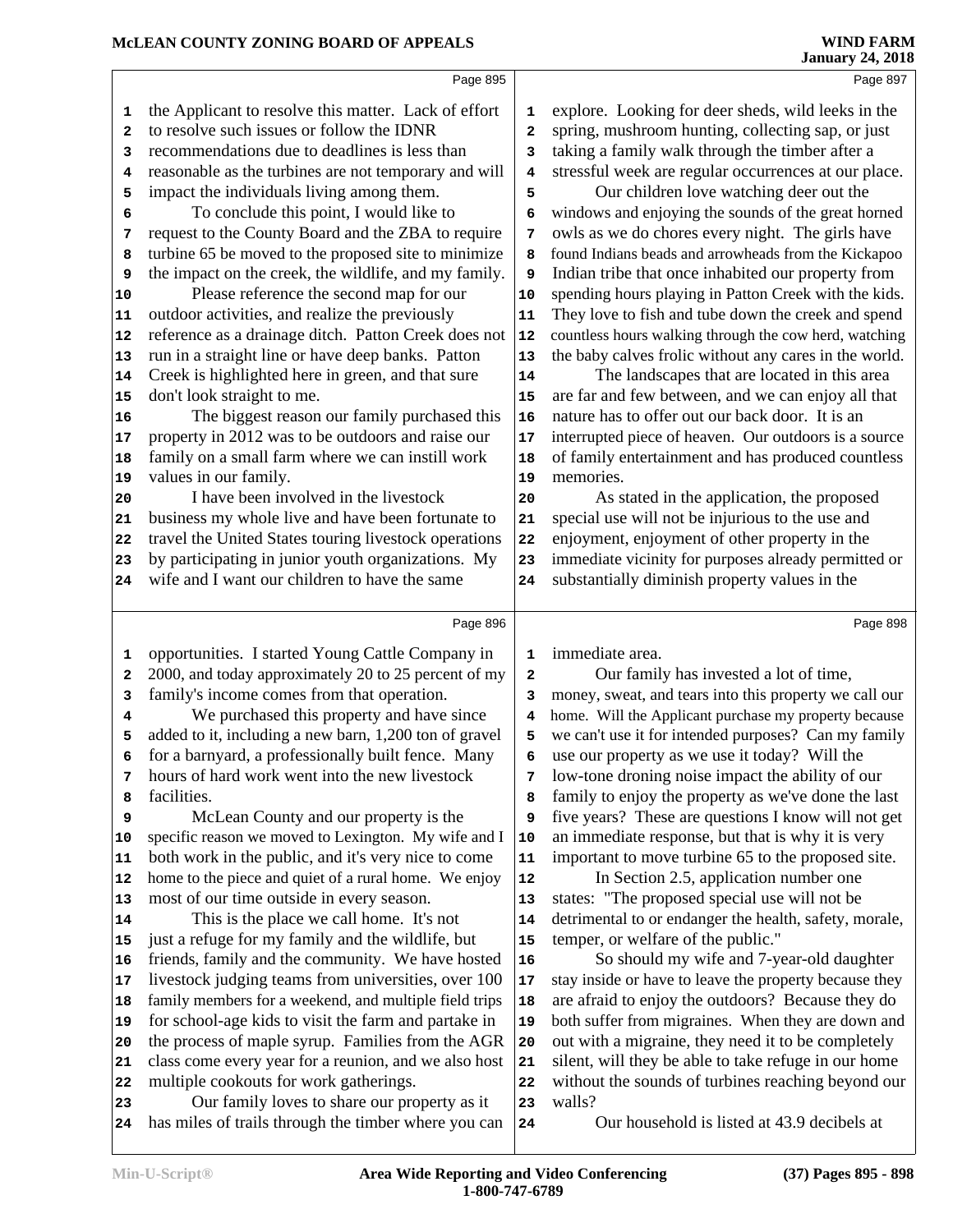|                         | Page 899                                                                                                 |                         | Page 901                                                                                            |
|-------------------------|----------------------------------------------------------------------------------------------------------|-------------------------|-----------------------------------------------------------------------------------------------------|
| 1                       | our house. The Applicants also take these readings at                                                    | 1                       | MR. YOUNG: I am the beef person of our                                                              |
| $\overline{\mathbf{2}}$ | property lines and not at the house.                                                                     | $\overline{\mathbf{2}}$ | operation. My wife is the fishing person specialist.                                                |
| 3                       | Why shouldn't my 7-year-old daughter not                                                                 | 3                       | I have honestly no idea. There's a picture up there                                                 |
| 4                       | enjoy her fishing spot that is only 1,000 feet away                                                      | 4                       | of a fish with my daughter. You can go back to slide                                                |
| 5                       | from turbine 65. Who knows how loud it is there?                                                         | 5                       | 3. But I can't answer that.                                                                         |
| 6                       | These readings need to be taken at property lines.                                                       | 6                       | MS. TURNER: Is there water in the stream                                                            |
| 7                       | In conclusion -- please go to slide three.                                                               | 7                       | year around?                                                                                        |
| 8                       | I want to bring a face to a lot of these issues we've                                                    | 8                       | MR. YOUNG: We moved and purchased the creek                                                         |
| 9                       | talked about. In conclusion, our property is a very                                                      | 9                       | in the fall of 2012, which I would consider a drought                                               |
| 10                      | unique 18 acres track of timber and 18 acres of                                                          | 10                      | year. It never went dry that year. And this year                                                    |
| 11                      | pasture. That is very rare in Central Illinois.                                                          | 11                      | that creek never went dry. That's why it's considered                                               |
| 12                      | Our property has timber and grasslands that                                                              | 12                      | a perennial stream.                                                                                 |
| 13                      | connect to the Mackinaw River to the south. The only                                                     | 13                      | MS. TURNER: You said it's 380 feet from the                                                         |
| 14                      | problem is it is over three-quarters to a mile away                                                      | 14                      | stream right now?                                                                                   |
| 15                      | from the Mackinaw; therefore, it is not protected by                                                     | 15                      | MR. YOUNG: That is the proposed site is 380                                                         |
| 16                      | the IDNR setback of half a mile, a guideline that the                                                    | 16                      | feet from the stream.                                                                               |
| 17                      | Applicant has stated that they would follow. This is                                                     | 17                      | MS. TURNER: How far is it from your house?                                                          |
| 18                      | sad as turbine 65 only sits 1,000 feet from our timber                                                   | 18                      | MR. YOUNG: Not knowing the GPS coordinates,                                                         |
| 19                      | and displacement of wildlife is a big concern.                                                           | 19                      | my estimates are between 1,550 and 1,650 feet but only                                              |
| 20                      | IDNR made recommendations for a reason, and                                                              | 20                      | about -- my estimate would be 900 to 1,050 feet from                                                |
| 21                      | the Applicant is not above that and should follow the                                                    | 21                      | our property line.                                                                                  |
| 22                      | recommendations.                                                                                         | 22                      | MR. ZIMMERMAN: Have you seen bats there?                                                            |
| 23                      | Turbine number 65 sits on a 240-acre tract                                                               | 23                      | MR. YOUNG: Yes. We see them especially in                                                           |
| 24                      | of land and has no issue why it can't be moved. Our                                                      | 24                      | the summertime. And along Patton Creek, we see a lot                                                |
|                         |                                                                                                          |                         |                                                                                                     |
|                         | Page 900                                                                                                 |                         | Page 902                                                                                            |
| 1                       | property should not be at the risk of being devalued.                                                    | 1                       | of bats. They are there very heavy. And according to                                                |
|                         | Our lifestyle should not be affected. And, most                                                          | $\overline{a}$          | one of the studies that the Applicant submitted, we                                                 |
| $\overline{2}$          |                                                                                                          |                         |                                                                                                     |
| 3                       |                                                                                                          | 3                       |                                                                                                     |
| 4                       | importantly, the health of my family should not have<br>to suffer.                                       | 4                       | are highlighted in that environmental study that our                                                |
| 5                       |                                                                                                          | 5                       | property had a lot of bats.<br>MR. BANGERT: I believe it's on the first                             |
| 6                       | Should the Zoning Board decide to approve                                                                | 6                       |                                                                                                     |
| 7                       | this wind farm, they should also mandate moving                                                          | 7                       | slide. We can see the dot for number 65, and I can                                                  |
| 8                       | turbine 65 to the recommended location or eliminate it                                                   | 8                       | see the text. Can you place a dot? Is it just inside                                                |
| 9                       | from the project.                                                                                        | 9                       | that triangle, or where are you suggesting --                                                       |
| 10                      | Invenergy has stated at the public hearings                                                              | 10                      | MR. YOUNG: For the new site?<br><b>MR. BANGERT: Yes.</b>                                            |
| 11                      | that they want to work with the public to see this<br>project passed. It is possible to work together to | 11                      |                                                                                                     |
| 12                      | protect what God has given me, my family, including                                                      | 12                      | MR. YOUNG: I would like to explain that. I<br>attended all of these hearings, and I hear that we're |
| 13                      | our lifestyle, and our property. Thank you.                                                              | 13                      | 1,500 feet from the base of the house. Thanks to                                                    |
| 14                      | MS. WALLEY: Mr. Young, did you want your                                                                 | 14                      | McLean County and this GIS site, you can do a lot of                                                |
| 15                      | PowerPoint presentation to be admitted into the                                                          | 15                      | measuring off that site.                                                                            |
| 16                      | record?                                                                                                  | 16                      |                                                                                                     |
| 17                      | MR. YOUNG: That would be awesome. Neutral.                                                               | 17                      | So from that property just to the south of<br>that proposed site, we're about 1,600 feet. So that   |
| 18                      | MS. WALLEY: Neutral, okay.                                                                               | 18                      | line at an angle is about 1,600 feet. The measurement                                               |
| 19                      | MR. DICK: We'll call this Neutral Exhibit                                                                | 19                      | is 500 feet off the perennial stream.                                                               |
| 20                      | Number 6.                                                                                                | 20                      | And then I believe that the Applicant's                                                             |
| 21                      | <b>CHAIRMAN FINNIGAN:</b> Questions from The                                                             | 21                      | rules are 1.1 times the feet setback of the tower. So                                               |
| 22                      | Board?                                                                                                   | 22                      | that would be 550 feet from a non-- a landowner that's                                              |
| 23                      | MR. ZIMMERMAN: What kind of fish are in the                                                              | 23                      | not participating. So that triangle would be a new                                                  |
| 24                      | creek? You have this fishing area marked out here.                                                       | 24                      | proposed site and would meet all three of the                                                       |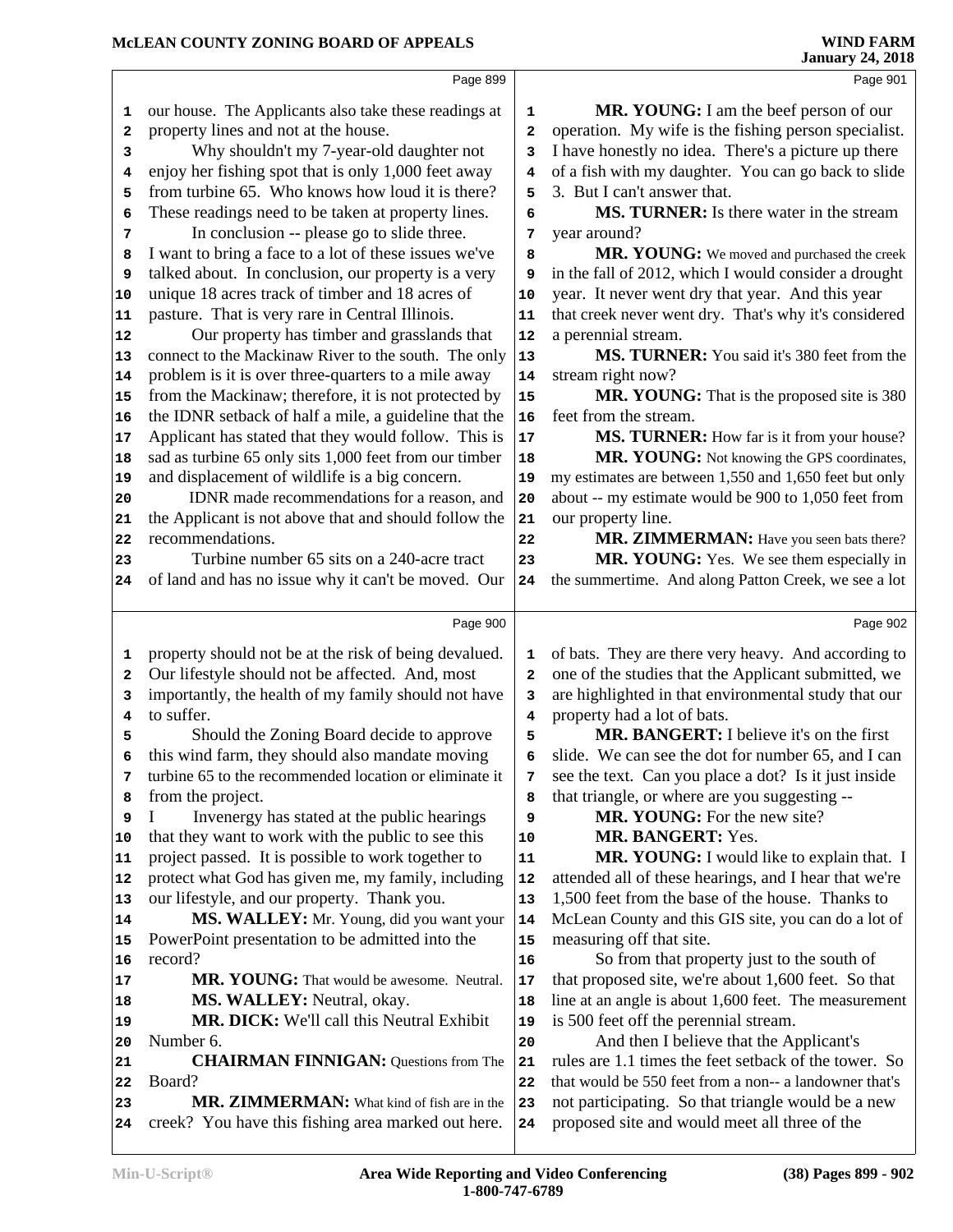|              | Page 903                                              |                         | Page 905                                              |  |
|--------------|-------------------------------------------------------|-------------------------|-------------------------------------------------------|--|
| 1            | requirements.                                         | 1                       | Madison Street, Chicago, Illinois, 60602.             |  |
| $\mathbf{2}$ | MS. TURNER: I agree it would meet all of              | $\overline{\mathbf{2}}$ | I'm looking at your Neutral Exhibit 6.                |  |
| з            | those requirements. Are you also aware that the       | 3                       | You've got 65 there shown as a dot and then your      |  |
| 4            | location of the turbines is -- you know, they're in a | $\overline{\mathbf{4}}$ | property line.                                        |  |
| 5            | pattern where they have to be so many feet away from  | 5                       | MR. YOUNG: Correct.                                   |  |
| 6            | each other. And they have other things that --        | 6                       | MR. GRIFFIN: Your estimate on distance, did           |  |
| 7            | MR. YOUNG: Correct. And I researched that.            | 7                       | you look at the scale at the bottom and use that? I   |  |
| 8            | And that would be pretty close to straight north of   | 8                       | ask that because, when I eyeball it, it seems longer  |  |
| 9            | another turbine. There is a lot of turbines in this   | 9                       | than the estimate.                                    |  |
| 10           | pattern, by studying the map, that are straight north | 10                      | MR. YOUNG: Mr. Griffin, what I did -- I               |  |
| 11           | and south of each other.                              | 11                      | don't know if you've ever been on the McLean County   |  |
| 12           | So, yes, I did study that, and it would be            | 12                      | GIS page. There is a distance-measuring tool. So,     |  |
| 13           | lined up with some others in the area.                | 13                      | yes, I did use that tool, and that is where my        |  |
| 14           | MR. BANGERT: Have you contacted Invenergy             | 14                      | estimates that I stated earlier are from, from McLean |  |
| 15           | to talk about that?                                   | 15                      | County's own website.                                 |  |
| 16           | MR. YOUNG: You bet. Back in September --              | 16                      | MR. GRIFFIN: Okay. All right. I was just              |  |
| 17           | so I try to be educated on everything I do before I   | 17                      | looking at the scale. All right. You've explained     |  |
| 18           | get up and speak.                                     | 18                      | how you came up with it.                              |  |
| 19           | Back in September, I walked into the                  | 19                      | MR. YOUNG: That's how I came up with it.              |  |
| 20           | Lexington office, and there's a young lady working    | 20                      | <b>CHAIRMAN FINNIGAN:</b> Would anyone in the         |  |
| 21           | there. I apologize, I don't know her name. She let    | 21                      | audience like to ask questions of this witness?       |  |
| 22           | me take pictures of the property that was signed up.  | 22                      | (No response.)                                        |  |
| 23           | They did not have any turbine sites at the time. They | 23                      | <b>CHAIRMAN FINNIGAN:</b> You are lucky. You are      |  |
| 24           | just had the maps of the locations. So that was my    | 24                      | off the hook.                                         |  |
|              |                                                       |                         |                                                       |  |
|              | Page 904                                              |                         | Page 906                                              |  |
| 1            | first attempt.                                        | 1                       | MR. YOUNG: Thank you. Thank you, Board                |  |
| 2            | Then my second attempt was, like I said in            | $\overline{a}$          | Members.                                              |  |
| з            | my little deal here, was about two and a half weeks   | 3                       | <b>CHAIRMAN FINNIGAN:</b> Well, it's five 'til; so    |  |
| 4            | ago. I stopped by and talked to -- I think his name   | 4                       | I think we're going to recess -- reconvene tomorrow   |  |
| 5            | was Mr. Andrew Downey. We talked for about ten        | 5                       | night, the 25th, at 6:00 in this room. We'll see you  |  |
| 6            | minutes. He said he was going to get back with me,    | 6                       | then.                                                 |  |
| 7            | and I have not heard from him since -- about moving   | 7                       |                                                       |  |
| 8            | this site.                                            | 8                       | (Proceedings adjourned at 9:55 p.m.)                  |  |
| 9            | MR. BANGERT: Thank you.                               | 9                       |                                                       |  |
| 10           | MR. YOUNG: You're welcome.                            | 10                      |                                                       |  |
| 11           | <b>MR. DEAN:</b> There's no neighbors or anything     | 11                      |                                                       |  |
| 12           | to the east of this?                                  | 12                      |                                                       |  |
| 13           | MR. YOUNG: No. There would be another 240             | 13                      |                                                       |  |
| 14           | acres. There's no house east of that for another,     | 14                      |                                                       |  |
| 15           | wow, probably two miles to the east.                  | 15                      |                                                       |  |
| 16           | MR. DEAN: Thank you.                                  | 16                      |                                                       |  |
| 17           | MR. YOUNG: Thank you.                                 | 17                      |                                                       |  |
| 18           | <b>CHAIRMAN FINNIGAN: Would staff have</b>            | 18                      |                                                       |  |
| 19           | questions?                                            | 19                      |                                                       |  |
| 20           | MR. DICK: No.                                         | 20                      |                                                       |  |
| 21           | <b>CHAIRMAN FINNIGAN:</b> Would the Applicant have    | 21                      |                                                       |  |
| 22           | questions?                                            | 22                      |                                                       |  |
| 23           | MR. GRIFFIN: Briefly. Mr. Young, Jim                  | 23                      |                                                       |  |
| 24           | Griffin with the law firm of Schain Banks, 70 West    | 24                      |                                                       |  |
|              |                                                       |                         |                                                       |  |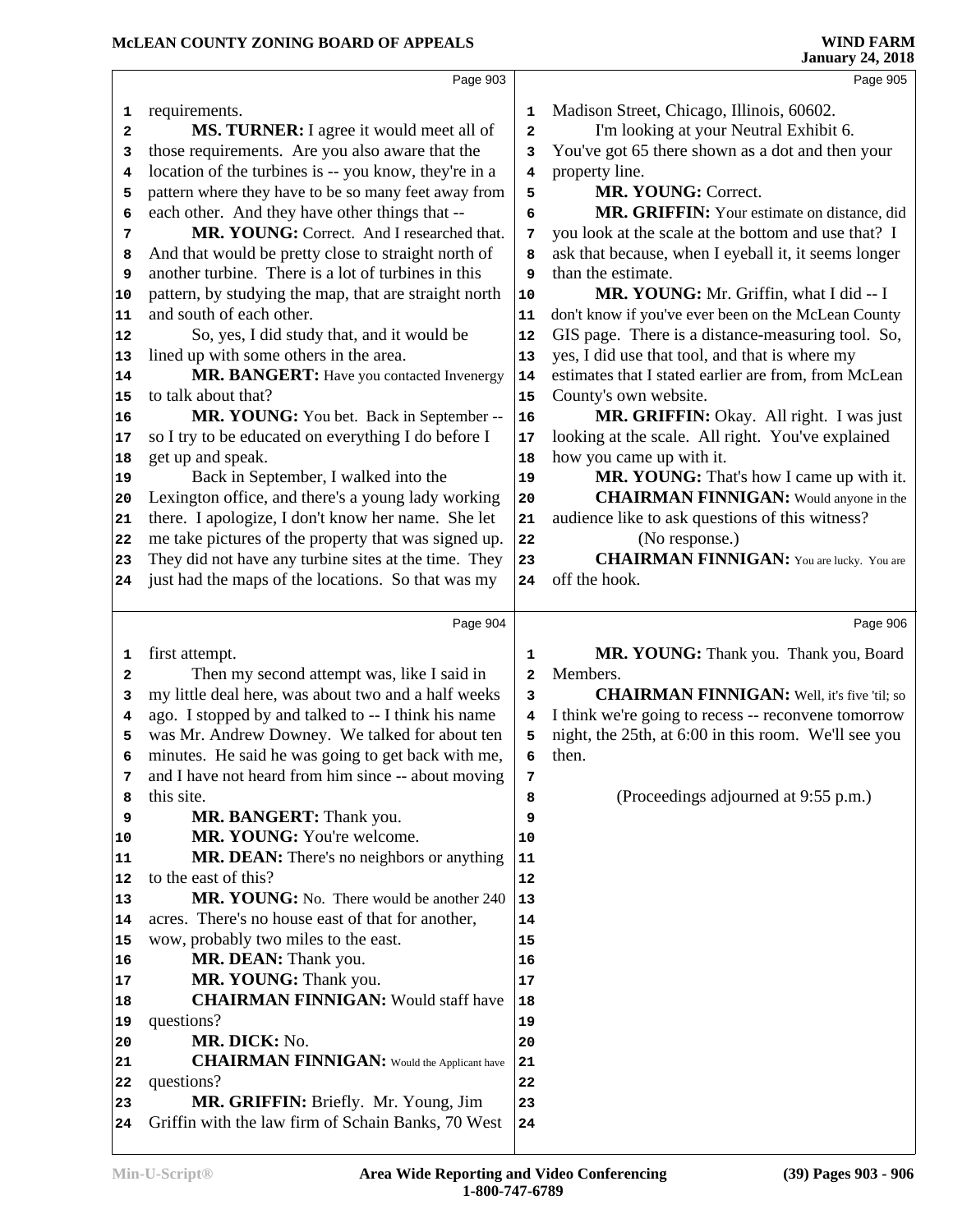|    | Page 907                                                                                                                                                      |  |
|----|---------------------------------------------------------------------------------------------------------------------------------------------------------------|--|
| 1  | STATE OF ILLINOIS<br>)                                                                                                                                        |  |
| 2  | SS<br>)<br>COUNTY OF DeWITT<br>$\lambda$                                                                                                                      |  |
| 3  |                                                                                                                                                               |  |
| 4  | I, BRENDA ZEITLER, CRR, RPR, and CSR,                                                                                                                         |  |
| 5  | License No. 084-004062, in and for the state of<br>Illinois, do hereby certify that the foregoing meeting                                                     |  |
| 6  | was taken on the 24th day of January, 2018, before the McLean County Zoning Board of Appeals and that said                                                    |  |
| 7  | meeting was taken down in stenograph notes, afterwards<br>reduced to typewriting by me, and that this transcript                                              |  |
| 8  | is a true and accurate transcription of the testimony.                                                                                                        |  |
| 9  | I do hereby certify that I am a<br>disinterested person in this cause of action, that I                                                                       |  |
| 10 | am not a relative of any party or any attorney of<br>record in this cause or an attorney for any party<br>herein or otherwise interested in the event of this |  |
| 11 | action, and that I am not in the employ of the                                                                                                                |  |
| 12 | attorneys for either party.                                                                                                                                   |  |
| 13 | IN WITNESS WHEREOF, I have hereunto set my hand<br>this 11th day of February, 2018.                                                                           |  |
| 14 |                                                                                                                                                               |  |
| 15 |                                                                                                                                                               |  |
| 16 | Brenda Zeitler, RPR, CRR, CSR                                                                                                                                 |  |
| 17 |                                                                                                                                                               |  |
| 18 |                                                                                                                                                               |  |
| 19 |                                                                                                                                                               |  |
| 20 |                                                                                                                                                               |  |
| 21 |                                                                                                                                                               |  |
| 22 |                                                                                                                                                               |  |
| 23 |                                                                                                                                                               |  |
| 24 |                                                                                                                                                               |  |
|    |                                                                                                                                                               |  |
|    |                                                                                                                                                               |  |
|    |                                                                                                                                                               |  |
|    |                                                                                                                                                               |  |
|    |                                                                                                                                                               |  |
|    |                                                                                                                                                               |  |
|    |                                                                                                                                                               |  |
|    |                                                                                                                                                               |  |
|    |                                                                                                                                                               |  |
|    |                                                                                                                                                               |  |
|    |                                                                                                                                                               |  |
|    |                                                                                                                                                               |  |
|    |                                                                                                                                                               |  |
|    |                                                                                                                                                               |  |
|    |                                                                                                                                                               |  |
|    |                                                                                                                                                               |  |
|    |                                                                                                                                                               |  |
|    |                                                                                                                                                               |  |
|    |                                                                                                                                                               |  |
|    |                                                                                                                                                               |  |
|    |                                                                                                                                                               |  |
|    |                                                                                                                                                               |  |
|    |                                                                                                                                                               |  |
|    |                                                                                                                                                               |  |
|    |                                                                                                                                                               |  |
|    |                                                                                                                                                               |  |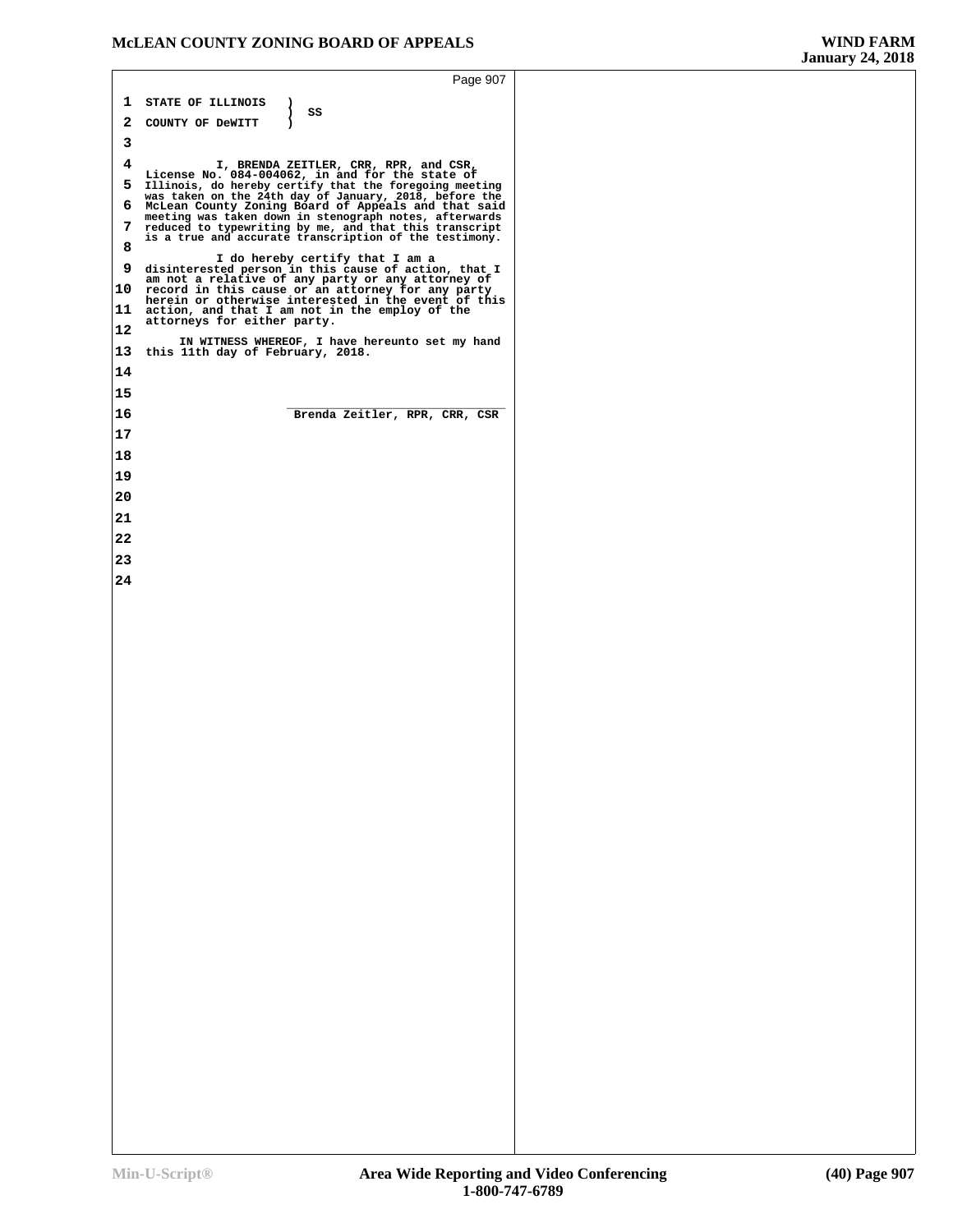|                       | 800:21;865:20,23        | 819:23;892:17;      | 850:16,17;851:2;        | along $(4)$              |
|-----------------------|-------------------------|---------------------|-------------------------|--------------------------|
| \$                    | acoustically (1)        | 893:11              | 857:6;858:5;862:18;     | 774:10;855:2;            |
|                       | 789:7                   | adequately (1)      | 865:5;867:8;868:13;     | 866:22;901:24            |
| \$36,977(1)           | acoustician (8)         | 777:3               | 874:11;880:23;884:9;    | always $(8)$             |
| 882:2                 | 770:12,14,23;771:3;     | adjourned (1)       | 890:22                  | 785:13;790:11;           |
|                       | 804:19;818:1;842:23;    | 906:8               | against $(7)$           | 817:12;820:24;864:5;     |
| \$5,020,000(1)        | 849:4                   | adjust $(1)$        | 765:1;792:20;           | 868:13;871:2;876:10      |
| 881:23                | acousticians (2)        | 876:22              | 818:20;825:21;826:2,    | amendment (2)            |
| \$5,280,000 (1)       | 784:22;813:16           | adjustment (8)      | 9;893:3                 | 825:24;826:3             |
| 880:6                 | acoustics(5)            | 821:10,11,13;       | agency $(1)$            | America (2)              |
| \$52,800(1)           | 774:3,5;780:20;         | 822:14,20;863:13;   | 893:13                  | 772:18,22                |
| 880:6                 | 801:24;878:13           | 864:13,15           | aggressive $(1)$        | American (3)             |
|                       | acre(4)                 | adjustments (3)     | 801:8                   | 776:22;782:15;           |
| $\mathbf A$           | 821:6;853:24;           | 863:7,8;864:10      |                         | 783:23                   |
|                       | 859:11,11               | Adm(1)              | ago(5)<br>776:19;788:5; | among (3)                |
| $\mathbf{A}'(1)$      | acres(8)                | 846:14              | 795:13;894:18;904:4     | 833:22;865:22;895:5      |
| 852:4                 |                         |                     |                         |                          |
| abate $(1)$           | 821:1,2,3;854:1;        | Admin(1)            | AGR(1)                  | amortize $(1)$<br>880:19 |
| 876:15                | 894:2;899:10,10;        | 849:9               | 896:20                  |                          |
| ability $(2)$         | 904:14                  | admit(1)            | agree $(15)$            | amount $(2)$             |
| 876:20;898:7          | across(4)               | 829:18              | 781:9;784:22;           | 799:3;875:4              |
| able $(9)$            | 778:19,24;802:11;       | admitted (4)        | 785:22;786:19;804:21,   | amplitude (1)            |
| 763:21;788:23;        | 884:8                   | 829:13,17;890:11;   | 23;807:6;832:20;        | 873:1                    |
| 789:3,5,5;790:19;     | Act(1)                  | 900:15              | 841:12;847:5;851:21,    | Amy $(1)$                |
| 862:15;875:21;898:21  | 845:13                  | adopt(1)            | 23;868:2;882:15;903:2   | 767:3                    |
| above $(5)$           | activities (3)          | 800:18              | agreed $(1)$            | analysis (13)            |
| 775:20;821:2;869:9;   | 776:4;892:2;895:11      | adopted $(1)$       | 876:13                  | 762:10;787:13;           |
| 893:10;899:21         | $\text{activity} (1)$   | 806:6               | agreeing $(1)$          | 817:4,15;818:13,14;      |
| absolute $(1)$        | 846:4                   | adopting $(1)$      | 805:17                  | 821:13,14;822:20;        |
| 844:2                 | actual(8)               | 807:23              | agreement $(1)$         | 827:4;830:23;862:14,     |
| Absolutely (3)        | 777:22;778:14;          | advantage $(1)$     | 831:18                  | 15                       |
| 862:23;872:8;877:16   | 796:14;847:7;848:22;    | 795:10              | agrees $(2)$            | and/or $(1)$             |
| absorbed (2)          | 849:1;850:18;857:8      | adverse $(3)$       | 785:23;874:4            | 829:9                    |
| 866:22;872:3          | actually (13)           | 816:11,16;883:9     | Agriculture (1)         | Andrew (2)               |
| absorber $(1)$        | 760:18;763:22;          | advise $(1)$        | 887:10                  | 891:6;904:5              |
| 795:8                 | 802:10;808:14;810:20,   | 785:5               | ahead (7)               | angle $(1)$              |
| absorbing $(1)$       | 22;825:24;851:9;        | advisement (2)      | 757:9;771:22;           | 902:18                   |
| 795:6                 | 858:11;864:8;874:3;     | 889:19;890:24       | 779:10;783:19;785:8;    | annoyance (20)           |
| absorbs $(1)$         | 882:22;885:5            | advocate (1)        | 808:16;865:14           | 780:20,20,22,22;         |
| 864:21                | acute(1)                | 786:10              | AIMA(2)                 | 781:3,17,17,21;782:11;   |
| absorption $(6)$      | 816:9                   | advocating $(3)$    | 884:13;887:9            | 784:7;816:2,3,20;        |
| 873:5,7,9,17;874:1,4  | Adams $(10)$            | 810:8,11,12         | air(10)                 | 822:7;824:24,24;         |
| accentuates (1)       | 764:20,20,24;765:5,     | aerodynamic (1)     | 776:17;784:14;          | 825:1,2,7;874:13         |
| 795:2                 | 9, 15, 17; 766: 14, 20; | 872:22              | 866:21;872:11;873:4,    | annoyed $(5)$            |
| acceptable(2)         | 767:1                   | aerodynamics (1)    | 7,9,17;874:1;877:1      | 781:8,23;782:2;          |
| 773:20;801:1          | add(4)                  | 793:10              | airports $(1)$          | 784:3;877:9              |
| accordance(1)         | 833:11;839:5;           | affect $(5)$        | 781:6                   | ANSI(2)                  |
| 884:13                | 863:24;893:5            | 787:3;803:5,7;      | all-consuming (1)       | 781:10:801:3             |
| According $(3)$       | added $(4)$             | 816:11;834:1        | 780:24                  | answered (4)             |
| 848:14;882:1;902:1    | 838:3,8;863:18;         | affected (8)        | allow $(8)$             | 808:7;812:8;813:1;       |
| Accordingly (1)       | 896:5                   | 786:15;787:18,18;   | 766:11;777:5;           | 857:19                   |
| 835:18                | additional (1)          | 789:19,19;790:2,3;  | 820:10;824:11;831:14;   | anticipate $(3)$         |
| accounted(2)          | 789:4                   | 900:2               | 845:11,18;853:7         | 824:15,20,23             |
| 875:10,16             | <b>Additionally (1)</b> | affects $(2)$       | allowable (3)           | anticipated $(1)$        |
| accurate(1)           | 889:11                  | 794:20;797:2        | 798:11;814:23;          | 850:19                   |
| 820:2                 | address $(9)$           | afforded $(1)$      | 853:10                  | anti-wind $(1)$          |
| accurately (1)        | 759:6,8;764:19;         | 859:12              | allowed (2)             | 786:10                   |
| 835:8                 | 767:5;772:1;816:22;     | afraid $(1)$        | 771:11;881:2            | apart $(2)$              |
| acknowledge (1)       | 828:23;879:16;891:17    | 898:18              | allows $(1)$            | 766:3;798:18             |
| 844:23                | addressed (1)           | afterwards $(1)$    | 766:10                  | apologize $(5)$          |
| acoustic(1)           | 761:17                  | 862:11              | alluded $(1)$           | 826:14;837:11;           |
| 791:24                | addresses (1)           | again $(19)$        | 875:6                   | 852:12;856:14;903:21     |
| <b>Acoustical</b> (6) | 771:21                  | 757:6;783:20;827:2; | Almost (3)              | apology $(1)$            |
| 772:17,21;774:7;      | adequate $(3)$          | 835:3;848:10,17;    | 762:14;854:23,24        | 773:12                   |
|                       |                         |                     |                         |                          |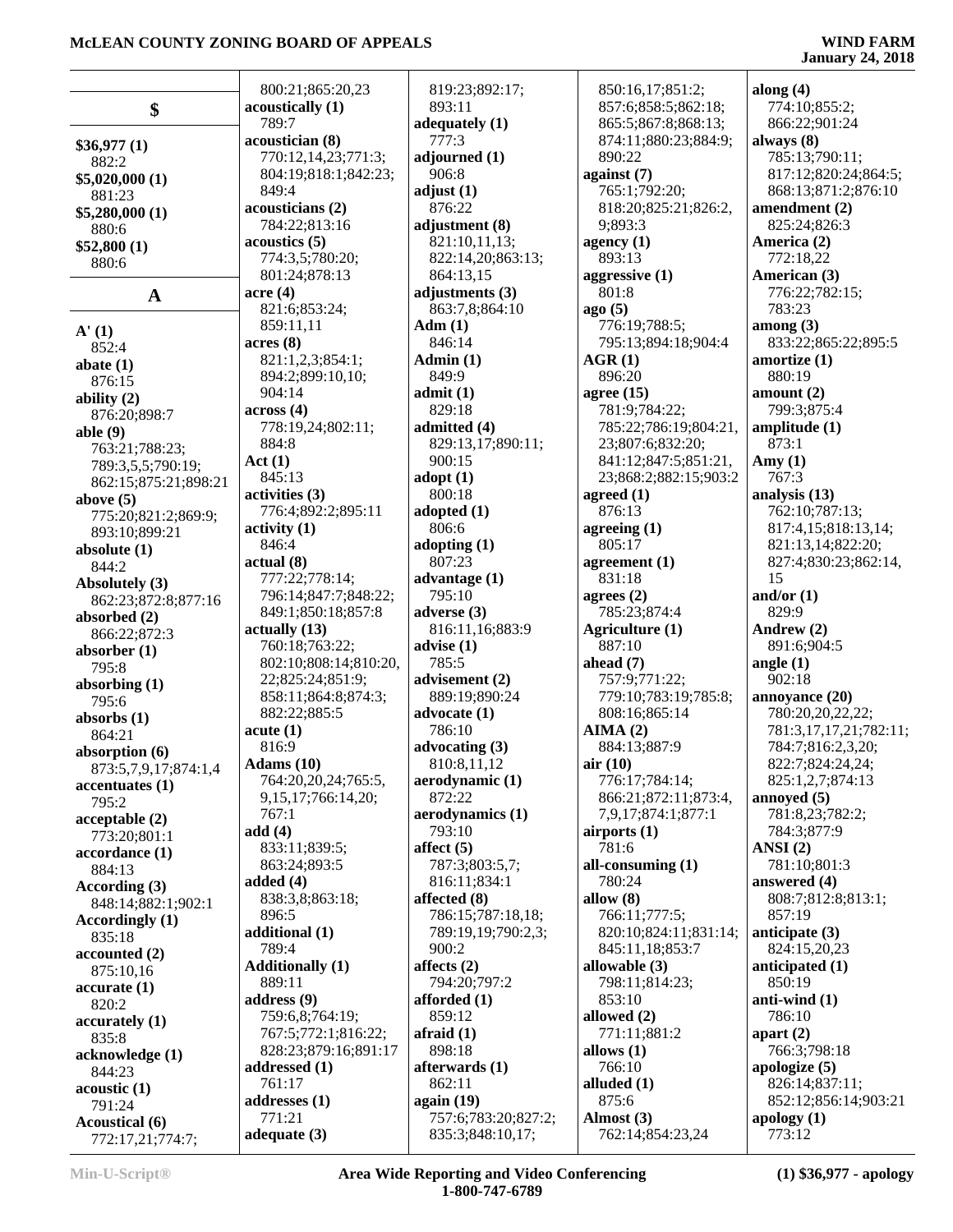| appear $(1)$<br>889:13                   | 792:4;795:14;800:9;<br>821:3;858:2,7,22; | Audubon (1)<br>767:14 | ballpark (2)<br>885:23;886:7 | beforehand (1)<br>797:12 |
|------------------------------------------|------------------------------------------|-----------------------|------------------------------|--------------------------|
| Appendix (4)                             | 864:19;885:1;901:7                       | aural(1)              | band $(8)$                   | begin $(2)$              |
| 847:11,17;859:16;                        | arrive(1)                                | 835:5                 | 778:16;779:1;832:2;          | 821:18;854:9             |
| 861:2                                    | 763:20                                   | $a-u-r-a-l(1)$        |                              |                          |
|                                          |                                          |                       | 836:2,21;839:17;             | beginning $(1)$          |
| Applicant (21)                           | arrowheads (1)                           | 835:6                 | 840:23;853:10                | 829:18                   |
| 756:6;770:18;                            | 897:8                                    | Australian (1)        | bandwidth (2)                | behalf $(5)$             |
| 803:17;804:3;829:16;                     | art(3)                                   | 801:17                | 836:23;839:8                 | 774:16,19;778:2;         |
| 830:12;879:20;892:8,                     | 762:1;776:21;780:10                      | authority $(1)$       | bandwidths (1)               | 825:18;881:4             |
| 20;893:1,15,18,22;                       | aspects $(1)$                            | 762:9                 | 794:20                       | behind $(1)$             |
| 894:17,20;895:1;                         | 843:11                                   | authors $(1)$         | <b>Bangert</b> (16)          | 756:17                   |
| 898:4;899:17,21;                         | assembled (1)                            | 872:17                | 755:6,7;794:17;              | behooves (1)             |
| 902:2;904:21                             | 763:22                                   | available (1)         | 795:1,19;796:10,20;          | 757:14                   |
| Applicants (2)                           | assess $(2)$                             | 818:22                | 869:2;877:13,17;             | beings $(1)$             |
| 764:14;899:1                             | 796:5;859:24                             | Avenue (2)            | 878:1,9;902:5,10;            | 816:4                    |
| Applicant's (3)                          | assessed $(2)$                           | 816:22;829:1          | 903:14;904:9                 | belong $(1)$             |
| 777:20;893:4;902:20                      | 781:7;782:1                              | average (9)           | Banks (5)                    | 800:16                   |
|                                          | assignment $(1)$                         | 777:5;778:14;         | 757:22;803:24;               | below $(3)$              |
| application $(9)$<br>805:3;837:10;842:7; |                                          |                       |                              | 778:15;794:1;842:10      |
|                                          | 880:11                                   | 779:15;783:12;802:4;  | 861:12;895:13;904:24         |                          |
| 880:4,21;881:13;                         | assist $(2)$                             | 831:9,14;836:1;873:23 | bar(1)                       | bend $(3)$               |
| 892:24;897:20;898:12                     | 849:8,14                                 | averaged $(1)$        | 844:2                        | 792:15,15,20             |
| applied $(1)$                            | <b>Association (2)</b>                   | 882:1                 | barely $(1)$                 | bending $(2)$            |
| 822:13                                   | 833:10;835:13                            | averages (2)          | 869:11                       | 792:17,21                |
| apply $(2)$                              | associations (1)                         | 797:4;831:5           | $\rm {barn}$ (1)             | beneficiary $(2)$        |
| 816:8;860:2                              | 800:22                                   | avoid $(5)$           | 896:5                        | 884:18,22                |
| applying $(1)$                           | assume $(6)$                             | 758:7;781:20;         | barnyard (1)                 | benefits $(2)$           |
| 782:14                                   | 770:22;814:10;                           | 782:10;876:15;892:8   | 896:6                        | 768:13;889:8             |
| appreciate $(4)$                         | 836:11;837:6;858:5;                      | Award $(3)$           | base $(1)$                   | <b>BENJAMIN</b> (6)      |
| 758:11;828:5;829:3;                      | 872:5                                    | 774:7,8,9             | 902:13                       | 768:21,21;769:2,5,       |
| 878:21                                   | assuming $(2)$                           | aware $(11)$          | based $(19)$                 | 10,14                    |
| appreciated (1)                          | 866:24;867:2                             | 767:23;773:21;        | 758:4;783:7;818:1;           | besides $(1)$            |
|                                          |                                          |                       |                              |                          |
| 890:3                                    | atmosphere (3)                           | 794:12,15;800:10,11;  | 831:5,8;832:2,4;839:9;       | 809:2                    |
| appropriate (6)                          | 864:21;873:14,21                         | 806:6;809:13;862:21;  | 847:7;850:21;853:18;         | best $(3)$               |
| 776:6;807:22;                            | atmospheric (1)                          | 863:1;903:3           | 857:8;859:15;864:4;          | 763:6;828:12;840:10      |
| 817:23;827:20;843:2;                     | 874:4                                    | away $(12)$           | 870:15;871:21,21;            | bet(2)                   |
| 862:1                                    | attempt $(4)$                            | 799:1,1,7,11,12,13,   | 880:18;881:21                | 891:19;903:16            |
| approve (1)                              | 849:13;856:20;                           | 14;864:23;878:1;      | basic $(1)$                  | Beth $(1)$               |
| 900:5                                    | 904:1,2                                  | 899:4,14;903:5        | 775:5                        | 755:20                   |
| approximately (4)                        | attendance (1)                           | A-weighted (3)        | basically (3)                | better $(4)$             |
| 807:4;837:1;880:6;                       | 888:24                                   | 780:11;782:9;784:4    | 762:3,11;763:15              | 769:18;778:10;           |
| 896:2                                    | attended (1)                             | A-weighting (1)       | basis $(10)$                 | 794:23;795:10            |
| April $(1)$                              | 902:12                                   | 780:13                | 784:6;810:9;841:2;           | beyond $(8)$             |
| 854:16                                   | attention $(1)$                          | awesome (1)           | 842:24;859:22;880:18;        | 809:16;816:14;           |
|                                          | 833:12                                   | 900:17                |                              | 825:6;845:11,19;         |
| aquatic $(2)$                            |                                          |                       | 882:13;884:10;889:16;        |                          |
| 892:12;893:17                            | attenuate $(3)$                          |                       | 893:8                        | 865:11;873:22;898:22     |
| area(14)                                 | 795:6,15;799:6                           | $\bf{B}$              | bat(1)                       | big(4)                   |
| 761:21;782:5;786:2;                      | attenuated (2)                           |                       | 866:4                        | 788:10;803:12;           |
| 803:6,7;812:5;858:2,7,                   | 873:4,8                                  | baby $(1)$            | bats(7)                      | 869:14;899:19            |
| 22;867:4;897:14;                         | attenuates $(2)$                         | 897:13                | 793:22;794:4;                | bigger $(3)$             |
| 898:1;900:24;903:13                      | 873:14;874:1                             | back $(35)$           | 876:12,14;901:22;            | 776:17;796:14;           |
| areas(1)                                 | attitudinal (1)                          | 756:12;793:7;801:9;   | 902:1,4                      | 875:14                   |
| 857:9                                    | 821:20                                   | 806:18;838:11;839:5;  | battened (1)                 | biggest $(1)$            |
| argue(1)                                 | Attorney (2)                             | 841:14;845:5,24;      | 776:2                        | 895:16                   |
| 874:3                                    | 778:3;804:3                              | 846:7,8;847:10;851:4, | beads $(1)$                  | bird(1)                  |
| argument (1)                             | attribute $(1)$                          | 9;852:11,12;853:4;    | 897:8                        | 767:10                   |
| 889:5                                    | 873:19                                   | 859:16;864:3;870:7,   | bearings $(3)$               | Bishop $(1)$             |
|                                          |                                          |                       |                              |                          |
| argumentative (1)                        | audible $(3)$                            | 21, 22; 871: 7, 10;   | 769:7,9,10                   | 761:1                    |
| 860:16                                   | 795:14;816:3,10                          | 882:16;883:5,17;      | becoming $(1)$               | bit $(2)$                |
| Army $(2)$                               | audience (5)                             | 885:22;886:4;889:20;  | 791:16                       | 805:23;806:18            |
| 774:9,10                                 | 764:18;765:4;                            | 897:16;901:4;903:16,  | beds(1)                      | blade $(7)$              |
| around (15)                              | 815:19;826:16;905:21                     | 19;904:6              | 893:17                       | 792:8;793:2;803:6,7;     |
| 761:18;783:12;                           | audio $(2)$                              | bad(2)                | beef $(1)$                   | 875:11,11;876:23         |
| 784:7;785:22;786:23;                     | 828:15;862:10                            | 769:10;773:12         | 901:1                        | blade-passing $(1)$      |
|                                          |                                          |                       |                              |                          |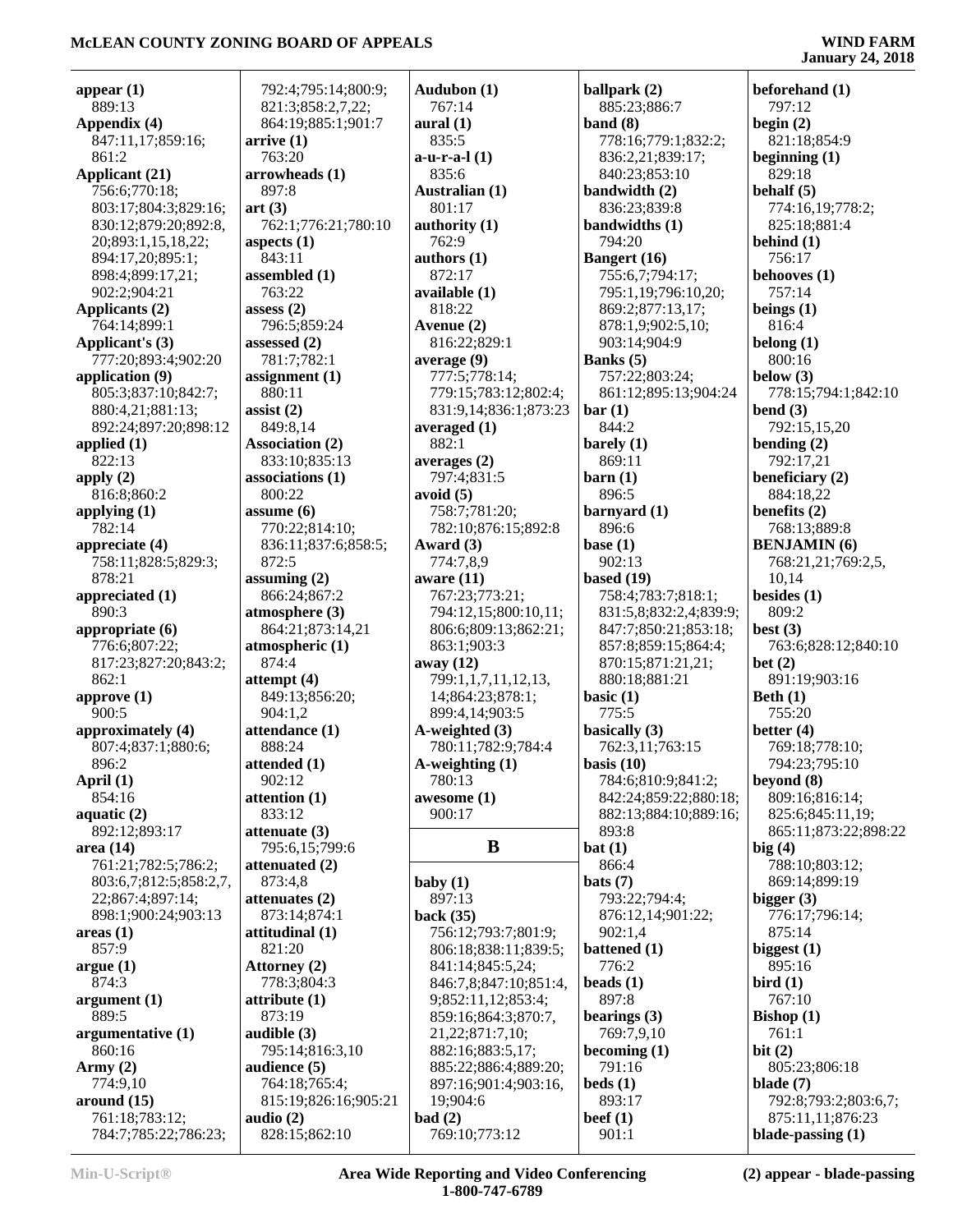872:23 **blades (16)** 763:24;769:2,11,15; 792:3,5,12,15,20; 793:6,13;842:8;876:2, 4,6;877:4 **Blazer (1)** 778:3 **Bloomington (2)** 759:8;760:11 **blow (1)** 792:15 **blue (4)** 759:21;762:7,13; 802:3 **Board (52)** 755:2;757:11;758:1; 763:9;773:24;775:1; 777:7;778:19,24; 780:7;785:5;791:8,9; 794:12;798:10;800:14; 802:11;806:7;810:6; 814:18;815:6,11; 823:15;824:3;825:12; 841:13,21;843:24; 844:9;845:1;848:7; 849:6,14;857:23; 859:17;863:5;867:12, 16,19;868:8,10,24; 883:12,23,24;888:20; 889:10;893:21;895:7; 900:5,22;906:1 **boards (6)** 797:23;800:17,18, 24;889:12,14 **Boards' (1)** 798:3 **bolstering (1)** 756:22 **bond (2)** 884:19,19 **bonding (1)** 884:20 **bonds (1)** 884:15 **book (1)** 865:23 **boost (1)** 866:11 **Boston (1)** 801:24 **both (8)** 771:17;773:7; 774:19;784:15;808:14; 883:2;896:11;898:19 **bothered (3)** 784:5;787:22;788:2 **bottom (5)** 762:21;833:15; 848:10;872:22;905:7 **bought (1)** 790:4

 872:2 **boundaries (3)** 845:12,16,19 **breadth (1)** 862:7 **break (3)** 777:8;807:20;861:9 **Brian (1)** 755:6 **Bridgewater (2)** 788:5;790:24 **briefly (2)** 773:24;904:23 **bring (9)** 755:1;761:4,24; 801:2;827:19;883:7, 17;888:1;899:8 **bringing (2)** 775:6;833:12 **British (1)** 802:8 **broke (2)** 808:10,11 **brought (5)** 758:10;810:1,15; 828:2;883:5 **brown (2)** 759:21;762:24 **Bruce (4)** 785:11;786:1; 790:14,15 **Brunswick (1)** 802:7 **build (2)** 795:16;808:3 **building (5)** 761:14;794:19,21; 795:2;859:18 **building-based (1)** 847:23 **built (4)** 787:1;808:1;887:16; 896:6 **bull (1)** 877:2 **Bureau (2)** 761:1;886:3 **Burns (1)** 880:1 **business (2)** 846:4;895:21 **buzzer (1)** 756:18 **C C' (1)** 851:20 **cage (1)** 763:19 **Cal (4)** 823:23;832:17;

861:18;863:22

| calculating $(2)$        | captu  |
|--------------------------|--------|
| 849:8,15                 | 86.    |
| California (17)          | car (1 |
| 777:14,17;778:12,        | 78     |
| 15,23;801:16;809:2;      | carb   |
| 823:14,19;824:3,8;       | 76     |
| 832:8,14;836:21;         | care   |
| 839:10;840:12,19         | 76     |
| call (16)                | caree  |
| 755:2;757:8;759:22;      | 77.    |
| 760:1;769:6,23;          | cares  |
| 793:13;823:3;828:7;      | 89′    |
| 866:2;878:3,3;883:9;     | carin  |
| 896:14;898:3;900:19      | 76     |
| called (11)              | Carl   |
| 756:11;772:7;            | 76     |
| 784:11;807:1;830:12;     | Carl   |
| 871:1;874:7;876:3;       | 75.    |
| 877:6,13;879:20          | Carr   |
| calls (1)                | 84     |
| 842:20                   | Case   |
| calves (1)               | 75.    |
| 897:13                   | 81.    |
| came (10)                | 82     |
| 762:20;782:14;           | 84     |
| 783:24;784:7,16;         | 87     |
| 839:24;849:13;885:22;    | 88.    |
| 905:18,19                | cases  |
| Can (91)                 | 86     |
| 765:10,15;767:13;        | catch  |
| 770:17;771:4;775:16;     | 83.    |
| 776:3,9;777:11;778:8,    | categ  |
| 9;780:12;783:17;         | 82     |
| 784:12;786:15;787:3,     | categ  |
| 7,24;789:13;792:16;      | 77     |
| 794:20;795:7,17;         | Cattl  |
| 797:3,13;802:4,8,9,10;   | 89     |
| 806:13;808:8;811:6,      | cause  |
| 18,21,23;812:14;         | 79.    |
| 813:1;815:2;820:23;      | 84.    |
| 824:6;825:19;828:4,      | caus   |
| 12, 14, 16; 829: 16, 18; | 791    |
| 834:23;838:10;840:6;     | cause  |
| 841:1;842:17;843:4,8;    | 78     |
| 844:7,18;854:19;         | causi  |
| 855:7;856:10;858:4;      | 79.    |
| 860:17;861:9;862:11;     | cavea  |
| 864:15;865:14;867:14;    | 87     |
| 868:8;870:4,5;873:13;    | cavea  |
| 874:13;876:23;877:3,     | 79     |
| 7;883:1,2;884:7;887:3;   | cente  |
| 888:6,23;893:18;         | 85.    |
| 894:12;895:18;896:24;    | Cent   |
| 897:15;898:5;901:4;      | 761    |
| 902:6,6,7,14             | centu  |
| capacity (7)             | 77     |
| 762:20;780:15;           | certa  |
| 841:23;862:1;869:9;      | 76     |
| 870:2,2                  | 79.    |
| Capasso (1)              | 84.    |
| 888:14                   | certa  |
| Cape $(2)$               | 77     |

**capture (1)** 862:7 **car (2)** 784:14;862:15 **bon** (1) 766:15 **c** (3) 761:12,14;811:22 **cer** (1) 774:11 **cs** (1) 897:13 **caring (1)**  $761:10$ **Carlock (1)** '60:24 **Carlton (2)** 755:18,19 **Carry (1)** 844:13 **Case (18)** 755:23;756:6;794:5; 815:10,13;820:16; 822:14;835:21;839:1; 843:3,14;844:20; 871:15,16;876:15; 883:8,9;893:19 **es** (1) 868:3 ch (1) 835:2 **cgorize** (2) 822:19,21 **egory** (1) 776:14 **Cattle (1)** 896:1 **cause (7)** 793:3;821:12;843:5; 845:11,13,18;853:6 **cause-and-effect (1)** 790:12 **cause** (1) 786:21  $\sin g(3)$  792:12,24,24 **cat** (1) 876:10 **cats** (1) 798:23 **ter** (1)  $35:6$  $n$ **tral**  $(2)$  760:12;899:11  $\tt{tury (1)}$  776:20 **certain (7)** 763:3;782:5;784:5; 793:22;794:9;819:22; 842:9 **certainly (4)** 771:11,13;787:10; 791:14

**certainty (1)** 758:7 **cetera (5)** 770:7;773:6,6;840:8; 885:15 **CHAIRMAN (99)** 755:1,17,22;756:21; 757:10,21,24;758:11; 763:8;764:4,9,12,14, 17;765:6;767:2;768:2, 17,20;769:17;771:4,14, 17,20;772:21,23; 773:5;778:8;783:16; 791:9;800:13,23; 802:21;803:17,21; 805:22;806:12;808:8, 15;809:18;810:3,18; 811:1,8,10,20;812:4,8; 813:4,11;815:14,17; 816:14,18;820:14; 822:24;823:5,17,21; 824:1;826:15,19; 828:3,17,22;829:3,9; 830:1;854:20;855:1; 857:21;860:15;861:8; 865:13;868:24;878:20; 879:5,9,12,15;882:15, 23;883:3,16,22; 886:13;887:12;888:6, 19;889:18;890:23; 891:13,16;900:21; 904:18,21;905:20,23; 906:3 **challenging (1)** 757:1 **Champaign (1)** 772:1 **chance (3)** 756:13;864:7;884:1 **change (21)** 779:16,17;791:12, 13;801:1;803:11,12; 810:9,12;811:7; 821:15;822:6,7;826:4; 854:7,10;855:7; 870:14,19;877:7; 881:23 **changed (2)** 797:24;885:22 **changes (1)** 800:16 **chart (5)** 837:17;847:12,13, 14;874:18 **Charter (3)** 833:9;835:13,21 **chased (1)** 838:18 **Cheryl (1)** 758:12 **Chicago (5)** 757:23;804:1;

**bounces (1)**

788:5;790:24

861:13;879:18;905:1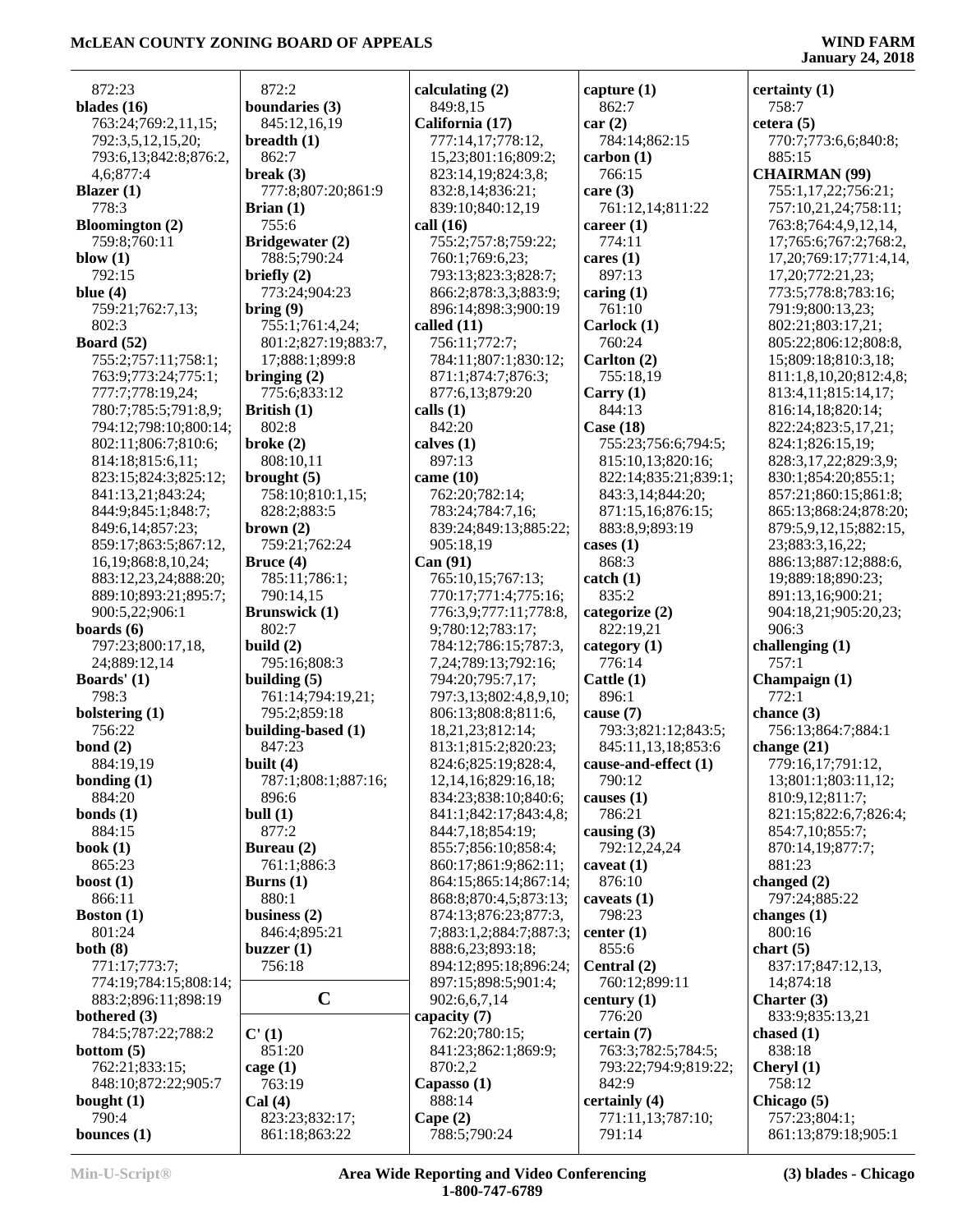| Chief $(2)$           | 756:17;783:17,18     | 761:9;774:12,14;     | 787:15;805:14,21;     | 894:24;903:14         |
|-----------------------|----------------------|----------------------|-----------------------|-----------------------|
| 883:8,10              | close $(4)$          | 780:1;809:7;844:13   | 839:16;842:20;849:23; | contemplated (1)      |
| child(2)              | 798:18;852:20;       | company $(5)$        | 899:7,9               | 776:10                |
|                       |                      |                      |                       |                       |
| 790:1,3               | 874:23;903:8         | 764:10;809:5;878:3;  | Conclusions (2)       | continuation (1)      |
| children (2)          | closer $(3)$         | 881:12;896:1         | 778:13;805:19         | 755:23                |
| 895:24;897:5          | 775:17;778:9;854:5   | comparable (1)       | concrete $(6)$        | continue (5)          |
|                       |                      |                      |                       |                       |
| choose $(1)$          | closing $(2)$        | 798:14               | 763:18;795:17;        | 766:11;781:4;782:3,   |
| 873:13                | 860:17;890:22        | compare (6)          | 819:5,5,12,17         | 24;888:4              |
| chores $(1)$          | $\text{coal}(1)$     | 786:5,7;798:9;       | conditions (8)        | continues (1)         |
|                       |                      |                      |                       |                       |
| 897:7                 | 762:17               | 801:11;840:9,15      | 766:10;784:13;        | 791:17                |
| chose $(1)$           | code(4)              | compared (4)         | 834:1;835:7,8;840:7;  | contour(4)            |
| 840:10                | 843:10;846:14;       | 784:4,15;870:23,24   | 862:1,7               | 797:17,17;817:11;     |
|                       |                      |                      |                       |                       |
| chosen $(1)$          | 849:9;889:12         | comparing $(1)$      | conducted (2)         | 821:16                |
| 818:17                | coded(1)             | 864:6                | 808:24;832:5          | contours (2)          |
| Christ (1)            | 759:20               | competent $(1)$      | confidence (1)        | 779:5;796:4           |
| 755:18                | coefficients (1)     | 804:18               | 822:4                 |                       |
|                       |                      |                      |                       | contractor $(1)$      |
| circle(1)             | 873:13               | complainants (1)     | configured $(1)$      | 885:18                |
| 756:12                | co-extensive (1)     | 844:15               | 792:6                 | contractors (1)       |
| cite (1)              | 851:18               | complainants' (1)    | confirm $(2)$         | 884:24                |
|                       |                      |                      |                       |                       |
| 833:11                | cognizant(1)         | 845:3                | 805:13;825:19         | contrary $(1)$        |
| cites(1)              | 828:16               | complained (1)       | conflict $(1)$        | 858:18                |
| 834:4                 | cold(1)              | 810:7                | 826:8                 |                       |
|                       |                      |                      |                       | contribute (1)        |
| citizens (2)          | 888:5                | complaint $(1)$      | conform(1)            | 799:2                 |
| 819:24;821:12         | Colfax $(2)$         | 820:20               | 892:14                | control (20)          |
|                       | 767:8;815:22         | complaints (11)      | confused (1)          | 758:10;775:1;         |
| city(2)               |                      |                      |                       |                       |
| 814:10;821:5          | collaborated (2)     | 808:19;809:14,22;    | 772:15                | 794:12;797:23;798:3,  |
| Civilian (1)          | 804:12,15            | 812:13,21;824:21;    | connect $(2)$         | 10;806:7;814:18;      |
| 774:8                 | colleagues $(1)$     | 870:8,9;877:14,14;   | 761:3;899:13          | 815:6,11;831:7;849:6, |
|                       |                      |                      |                       |                       |
| claim $(2)$           | 791:21               | 878:1                | connected (1)         | 14;857:23;859:17;     |
| 787:24;854:19         | collecting $(1)$     | completed (1)        | 887:23                | 863:5;867:12,16,19;   |
| clarification (4)     | 897:2                | 756:11               | connection $(1)$      | 868:10                |
|                       |                      |                      |                       |                       |
| 757:11;802:16;        | color(1)             | completely (2)       | 887:24                | conversation (1)      |
| 817:2;825:12          | 759:20               | 872:1;898:20         | conservative (5)      | 765:5                 |
| clarify $(2)$         | Columbia (1)         | compliance (10)      | 863:19;865:5,9;       | conversations (1)     |
|                       |                      |                      |                       |                       |
| 800:20;889:23         | 802:8                | 805:12;832:14;       | 867:9;870:17          | 813:1                 |
| clarifying $(2)$      | column (1)           | 844:1;859:24;863:4;  | consider (9)          | conversing $(1)$      |
| 805:18;813:18         | 872:21               | 867:21;868:1;873:23; | 761:21;780:14;        | 844:12                |
|                       |                      |                      |                       |                       |
| Class (11)            | combination (1)      | 877:23;878:7         | 781:14;788:13;830:1;  | conversion (3)        |
| 836:4,11,14;850:8,    | 825:17               | complicated (2)      | 889:10;892:7,21;901:9 | 806:8,20,23           |
| 12;851:1;853:9,9,12;  | comfortable (1)      | 822:9;866:18         | considerate (1)       | convinced (5)         |
|                       |                      |                      |                       |                       |
| 858:1;896:21          | 871:3                | comply $(3)$         | 829:6                 | 790:9,11,13,13,14     |
| classification (12)   | coming $(7)$         | 835:18;868:9;875:19  | consideration (1)     | convincing $(1)$      |
| 814:22,24;815:3;      | 783:5;794:13;828:5;  | compulsive $(1)$     | 758:6                 | 789:23                |
|                       |                      |                      |                       |                       |
| 847:6,20;848:1,14,17, | 829:4;866:10;878:21; | 776:15               | considered (5)        | $\cosh(\omega t)$     |
| 18,22;850:18;851:24   | 888:8                | computer $(5)$       | 757:5;776:10;         | 896:22                |
| classifications (1)   | comment $(1)$        | 797:12;821:15,21,    | 829:19;840:2;901:11   | cooperation (1)       |
| 850:21                | 794:21               | 23;822:3             | considering $(1)$     | 761:8                 |
|                       |                      |                      |                       |                       |
| classified (3)        | comments (1)         | computers $(1)$      | 781:15                | Cooper's $(1)$        |
| 851:20;852:1,4        | 893:6                | 890:2                | consisted (1)         | 788:4                 |
| clean $(3)$           | commercially (1)     | concern $(4)$        | 762:17                | coordinates (1)       |
|                       |                      |                      |                       |                       |
| 801:19;836:18;        | 818:22               | 780:15;859:4;865:3;  | constant (2)          | 901:18                |
| 846:24                | Committee (1)        | 899:19               | 791:17;864:4          | copy(1)               |
| clear(7)              | 772:22               | concerned (4)        | constantly $(3)$      | 772:13                |
|                       |                      |                      |                       |                       |
| 786:14;791:24;        | common $(2)$         | 766:15,21;865:6;     | 833:4;876:21,22       | corner $(2)$          |
| 802:6;825:18;826:6,   | 774:20,21            | 892:4                | constitute $(1)$      | 848:11;872:16         |
| 11;831:17             | communities (7)      | concerning $(5)$     | 844:14                | correction $(1)$      |
|                       |                      |                      |                       |                       |
| Clearly $(2)$         | 798:5;802:3;809:6,6, | 805:9;809:1;813:14;  | Construction (2)      | 806:5                 |
| 783:13;888:16         | 7;811:7,17           | 873:17;882:9         | 773:6;884:11          | correctly $(2)$       |
| client $(1)$          | community (6)        | concerns $(1)$       | consultant $(2)$      | 851:15;856:7          |
|                       |                      |                      |                       |                       |
| 778:5                 | 756:7;767:14;        | 761:17               | 775:5;865:24          | corroborate (1)       |
| clients $(1)$         | 784:11;800:9;811:6;  | conclude $(1)$       | consultants (1)       | 767:13                |
| 889:2                 | 896:16               | 895:6                | 865:20                | cost(5)               |
|                       |                      |                      |                       |                       |
| clock(3)              | companies (6)        | conclusion (8)       | contacted (2)         | 880:5;884:11,12;      |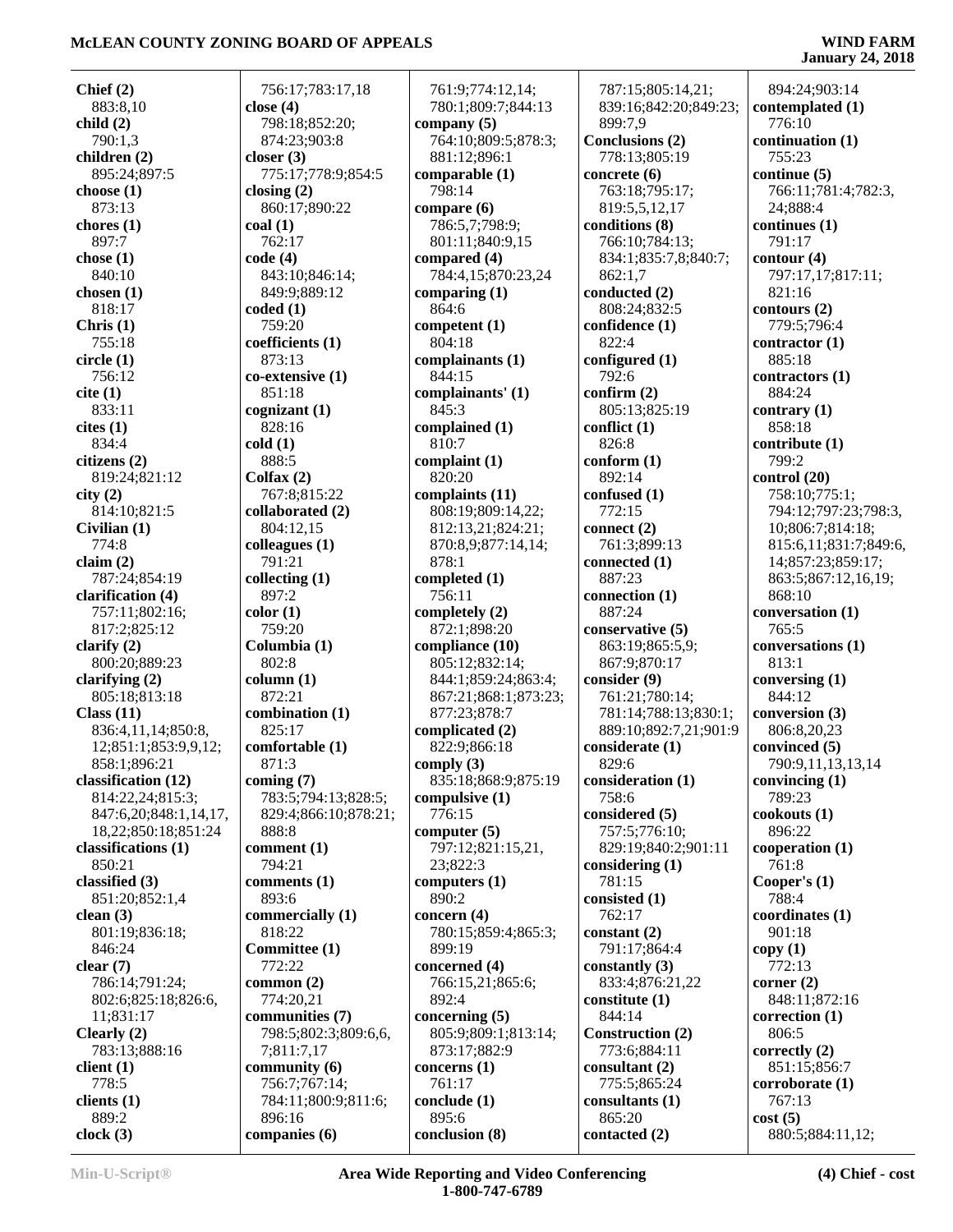| 886:6,8                                    | criteria (2)           | 802:5;806:2;807:23;      | 897:1,5             | 900:1                        |
|--------------------------------------------|------------------------|--------------------------|---------------------|------------------------------|
| costs(3)                                   | 796:6,19               | 808:11;822:4,6;          | defending $(1)$     | developed $(3)$              |
|                                            |                        |                          |                     |                              |
| 880:19;882:22;885:2                        | critical (2)           | 836:22;839:21,22,24;     | 775:6               | 779:19;782:17;               |
| counsel $(4)$                              | 864:14;887:20          | 852:22;854:10;866:12;    | deferring $(1)$     | 807:19                       |
| 755:24;758:13,16;                          | criticized (1)         | 876:11;877:9,10,21       | 758:23              | development (1)              |
| 890:23                                     | 865:17                 | dBA(12)                  | defined $(2)$       | 776:8                        |
| count(2)                                   | crops(1)               | 782:9;786:3,4,6,7;       | 845:12;874:10       | devised $(1)$                |
| 838:5,5                                    | 867:7                  | 802:18;803:3;807:4;      | defines $(1)$       | 862:6                        |
| counted (2)                                | cross-examination (16) | 860:19,20,21;861:5       | 846:1               | Diane $(1)$                  |
| 838:2;839:1                                | 756:20,22,23;757:6;    | dBAs(1)                  | definition $(1)$    | 768:21                       |
|                                            |                        |                          |                     |                              |
| counties $(1)$                             | 758:3,8;804:5;810:1,   | 860:18                   | 781:16              | DICK(32)                     |
| 842:24                                     | 15;830:15;861:15;      | deadlines(3)             | degree $(1)$        | 755:4,6,8,10,12,14,          |
| countless $(2)$                            | 879:23;883:4,7,10,17   | 894:22,23;895:3          | 784:5               | 16, 18, 20; 758: 12, 15, 24; |
| 897:12,18                                  | cross-examined (2)     | deal(2)                  | Delegation (1)      | 759:3,5,22;760:1;            |
| countries $(3)$                            | 827:21;854:15          | 786:9;904:3              | 773:2               | 767:5;769:20;772:3;          |
| 780:21;783:10,11                           | CTL(1)                 | dealing $(4)$            | Delevan (1)         | 802:23;803:16;815:23;        |
| country $(5)$                              | 784:11                 | 767:22;779:4;            | 760:22              | 856:21;875:1,17,24;          |
| 780:21;865:20;                             | curious $(2)$          | 792:23;821:5             | deliberation (1)    | 887:6,14;891:6,8;            |
|                                            | 767:9,24               | deals $(1)$              | 757:19              | 900:19:904:20                |
| 866:8;872:6;885:1                          |                        |                          |                     |                              |
| County $(50)$                              | current $(3)$          | 842:23                   | Dennis (3)          | difference (6)               |
| 761:1;806:6,19,24;                         | 773:7;777:2;817:23     | dealt(1)                 | 759:3,4,7           | 784:12,14;795:22;            |
| 809:15;810:23;811:13;                      | Currently (1)          | 814:6                    | D-e-n-n-i-s $(1)$   | 797:1;803:14;875:1           |
| 817:3,9,17,22;818:7;                       | 760:13                 | Dean $(11)$              | 759:7               | differences (2)              |
| 819:24;823:8,14,24;                        | curtail $(1)$          | 755:10,11;796:24;        | denotes $(1)$       | 794:21;795:20                |
| 824:1,3,13,16,22;                          | 793:24                 | 874:6,13,24;878:10;      | 763:4               | different (20)               |
| 825:20,22;826:4;                           | curtailed (1)          | 884:2,14;904:11,16       | deny $(1)$          | 765:22;776:13;               |
|                                            |                        |                          |                     |                              |
| 827:4;830:18,21;                           | 794:6                  | decade(2)                | 805:13              | 783:10;784:13;791:3;         |
| 839:18;841:13;842:7,                       | cut(4)                 | 762:15;776:20            | Department (6)      | 794:5,19;799:17;             |
| 8;854:15;871:6;                            | 793:20;825:4,5;        | decibel (14)             | 774:8;793:23;887:9; | 808:23;811:3;824:18;         |
| 880:24;881:5;882:5,9,                      | 876:6                  | 784:12;796:4;            | 892:7,17;893:11     | 825:17;831:9;832:16;         |
| 11, 16, 21; 884: 3, 18, 21;                | cutoff(1)              | 798:19;814:22,23;        | depend $(1)$        | 858:11;865:21;872:16;        |
| 892:7;893:21,24;                           | 869:10                 | 822:13,19;854:7;         | 855:19              | 877:8;884:5,8                |
| 895:7;896:9;902:14;                        | CV(4)                  | 855:7;863:18,24;         | dependent $(3)$     | differentiate (1)            |
| 905:11                                     | 770:7;771:6,9;830:5    | 865:17;877:7,18          | 848:22;850:18;876:9 | 803:3                        |
|                                            |                        | decibels (25)            |                     |                              |
| County's $(2)$                             |                        |                          | depending $(2)$     | dig(1)                       |
| 889:12;905:15                              | D                      | 778:15,19,24;            | 766:10;787:8        | 763:16                       |
| couple $(7)$                               |                        | 791:12,13,14;798:11;     | depends $(4)$       | dimensions $(2)$             |
| 772:14;785:24;                             | damaged (1)            | 799:4,5;803:13;832:1;    | 792:5;854:8,12;     | 803:4,4                      |
| 788:5;816:24;821:10;                       | 761:7                  | 836:2,20;838:3,8;        | 876:8               | diminish $(1)$               |
| 857:20;877:21                              | dandy $(1)$            | 839:5,9,17;841:2;        | depth(1)            | 897:24                       |
| couples $(1)$                              | 756:17                 | 850:13;854:11;855:23;    | 886:2               | DIRECT <sup>(9)</sup>        |
| 789:14                                     | data(13)               | 865:18;876:7;898:24      | deserves $(1)$      | 772:10;784:12;               |
|                                            |                        |                          |                     |                              |
| course (4)                                 | 784:21;790:20;         | decide(1)                | 785:20              | 791:18;810:2;832:11;         |
| 763:17;804:2;867:6;                        | 791:15;834:2;840:6,    | 900:5                    | detailed (2)        | 861:23;879:8;882:11;         |
| 877:10                                     | 11;869:4,4,5,6,7,15,17 | decision(6)              | 815:1;873:22        | 893:16                       |
| cov(1)                                     | date(3)                | 815:7;833:9,13;          | details(2)          | direction $(5)$              |
| 897:12                                     | 771:7,9;855:5          | 843:19;844:11,13         | 784:10;790:22       | 795:20,21;843:22;            |
| Crane $(2)$                                | dates(1)               | decisions (5)            | determinant (1)     | 863:17;866:14                |
| 763:13,16                                  | 854:17                 | 815:9;838:1;857:16;      | 875:11              | directly $(3)$               |
| cranes $(1)$                               | daughter $(3)$         | 862:24;867:12            | determination (1)   | 760:19;783:7;792:4           |
|                                            |                        |                          | 878:11              |                              |
| 760:14                                     | 898:16;899:3;901:4     | $\Delta$ declining $(1)$ |                     | Director $(2)$               |
| create $(1)$                               | day(1)                 | 758:22                   | determine (2)       | 772:17,19                    |
| 780:15                                     | 894:24                 | decommission (1)         | 857:14;868:7        | disagree $(5)$               |
| credibility $(1)$                          | days $(1)$             | 887:11                   | determined (4)      | 806:2,3,4,4;838:17           |
| 757:16                                     | 854:16                 | decommissioned (2)       | 844:9;876:1;886:15, | disagreed $(3)$              |
| $\bf{c}$ redible $(2)$                     | daytime $(5)$          | 886:18;887:17            | 17                  | 823:16;824:4,10              |
|                                            |                        | decommissioning (12)     | determines (2)      | disagreements $(1)$          |
|                                            |                        |                          |                     |                              |
| 893:2,9                                    | 842:14;852:15,20,      |                          |                     |                              |
|                                            | 22;860:2               | 880:2,5;881:3,17;        | 814:22;878:7        | 824:6                        |
| 785:20                                     | dB(31)                 | 882:5,7;884:3,11,15;     | detrimental (1)     | disappointing $(1)$          |
| Creek(12)                                  | 779:12,14;780:2;       | 885:2;886:12,15          | 898:14              | 785:9                        |
| 894:4,8,11;895:9,12,                       | 782:12;783:12,13,14;   | deep $(1)$               | detrimentally (1)   | discretion $(3)$             |
| $\text{credit}(1)$<br>14;897:10,11;900:24; | 784:1,8,17;785:24;     | 895:13                   | 787:18              | 757:13,16;810:4              |
| 901:8,11,24                                | 796:18;799:14;801:1;   | deer(2)                  | devalued (1)        | discuss(2)                   |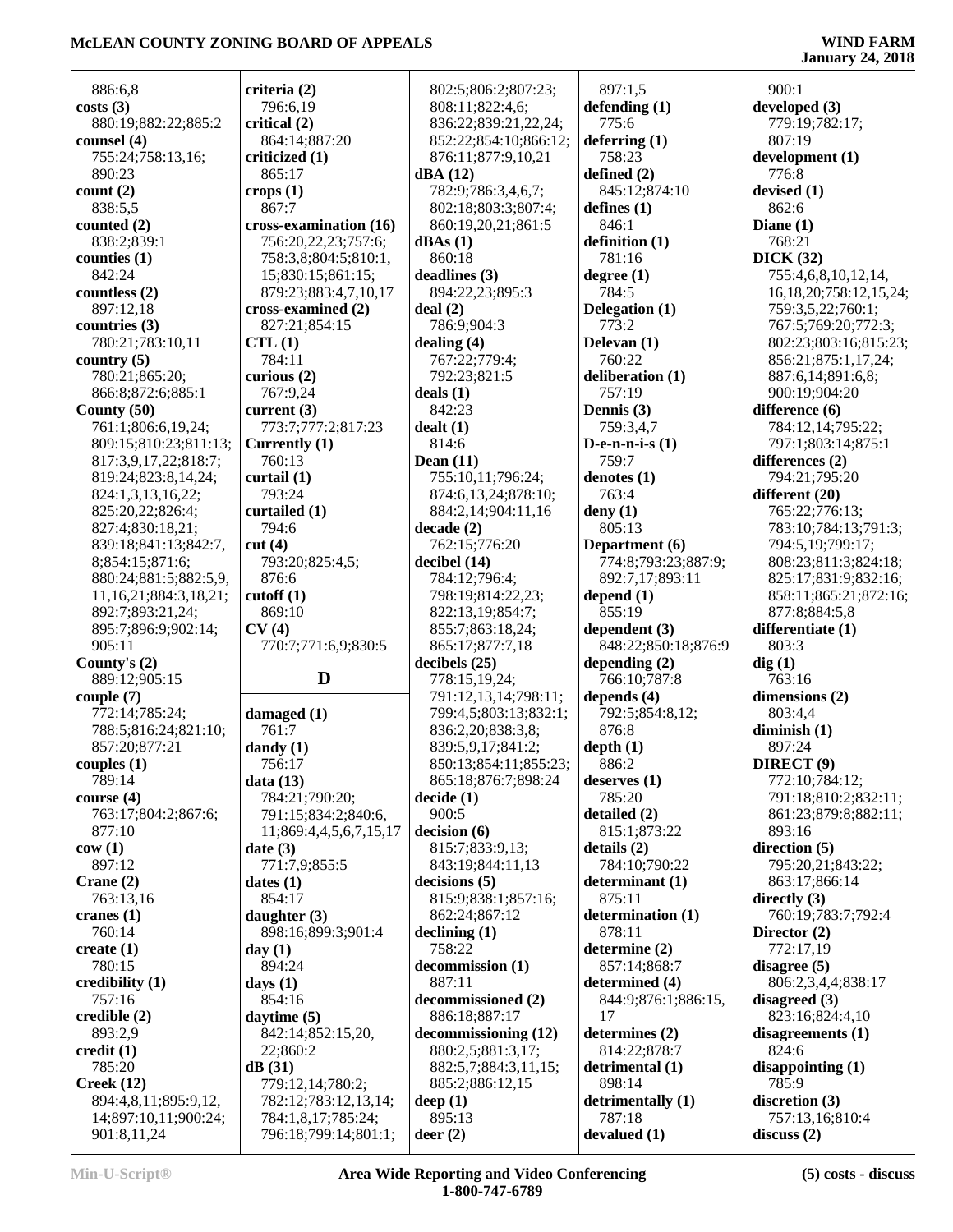| 756:21;771:12           | 829:4;838:18;839:21;         | 758:24               | 892:11,18;893:12;     | 816:13;832:13;838:21     |
|-------------------------|------------------------------|----------------------|-----------------------|--------------------------|
| discussed (1)           | 852:18;869:22,24;            |                      | 900:7                 | enter $(1)$              |
| 861:15                  | 874:20;877:10;878:21;        | E                    | eliminating $(1)$     | 879:3                    |
| discusses (1)           | 885:13,17;886:5;             |                      | 869:13                | entered $(2)$            |
| 778:13                  | 897:11;898:19                | ear(1)               | Ellsworth (2)         | 830:2;879:9              |
| discussing $(3)$        | Downey (1)                   | 874:15               | 768:22,24             | entertain $(1)$          |
| 809:22;812:21;850:5     | 904:5                        | earlier $(8)$        | else $(11)$           | 776:4                    |
| Discussion (1)          | download (1)                 | 810:16;818:18;       | 766:24;779:14;        | entertainment (1)        |
| 843:21                  | 869:6                        | 819:4;843:17;847:17; | 789:10;823:22;825:7;  | 897:18                   |
| displacement (1)        | downstream (1)               | 884:9;890:21;905:14  | 826:14;833:4;834:7;   | entire $(4)$             |
| 899:19                  | 793:3                        | earth $(1)$          | 871:10;883:13;891:3   | 853:24;858:2;            |
| dispute $(2)$           | Downwind (1)                 | 867:6                | elsewhere (2)         | 861:20,21                |
| 805:19,21               | 795:23                       | easier $(2)$         | 788:20;809:9          | entirely $(1)$           |
| disrupt(1)              | Downy $(1)$                  | 836:9,10             | Emeritus (2)          | 854:1                    |
| 795:10                  | 891:6                        | easiest $(1)$        | 772:18,23             | entitled (1)             |
| distance (11)           | dozen(1)                     | 777:24               | emission (5)          | 833:9                    |
| 796:5,12,18;799:9;      | 791:3                        | East $(11)$          | 832:16;845:11,19;     | environment (1)          |
| 818:5;854:8;855:20,     | Dr(87)                       | 758:24;767:8;        | 846:2;853:7           | 766:21                   |
| 20;892:16,19;905:6      | 769:23;770:2,19;             | 768:21,23;769:21;    | emissions (7)         | <b>Environmental</b> (3) |
| distance-measuring (1)  | 771:22,24;772:12;            | 815:21;829:1;891:20; | 842:13,16;845:2;      | 776:23;783:23;902:3      |
| 905:12                  | 773:22;777:24;782:8;         | 904:12,14,15         | 849:9,15;850:5;890:17 | environments (1)         |
| distances $(3)$         | 783:21;785:3;791:7,          | easy $(3)$           | emitted (1)           | 784:13                   |
| 796:15;818:6,17         | 13,23;792:13;793:2,9,        | 762:7;797:19;834:16  | 850:8                 | epidemiologist (1)       |
| Distinguished (1)       | 16;794:8,15,23;795:4;        | EC(1)                | emitting (1)          | 787:14                   |
| 774:6                   | 796:3,16,21;797:2,16;        | 801:7                | 836:11                | equal $(1)$              |
| $\text{ditch}(1)$       | 798:4,12,14,22;799:8,        | economic $(1)$       | employed (1)          | 779:24                   |
| 895:12                  | 13, 19; 800: 3, 7, 11, 19;   | 889:6                | 761:23                | equated $(1)$            |
| doctor(4)               | 801:3,12;802:2,12;           | economics (2)        | enacted $(2)$         | 784:6                    |
| 770:13;787:13,24;       | 811:23;812:6;813:10;         | 775:8;888:15         | 849:7,12              | equipment $(3)$          |
| 816:1                   | 816:6,12;817:2,6,11,         | edge $(3)$           | encourage (1)         | 861:19,21;869:3          |
| document(10)            | 19;818:4,10,16,24;           | 846:18;876:4,6       | 757:7                 | erect (2)                |
| 762:13,18;763:1;        | 819:9,14,19;820:2,6,         | educated (1)         | end $(13)$            | 797:14;885:1             |
| 785:2,6,7;846:1;        | 21;821:14;822:15,22;         | 903:17               | 773:11;793:7,14,17,   | erects $(1)$             |
| 849:22;850:3;884:13     | 823:4,12;824:9,14,18,        | effect $(2)$         | 18,21;794:5;829:18;   | 885:14                   |
| documents (1)           | 23;825:6,18,19,20,23;        | 770:24;796:14        | 866:23;883:7;885:16;  | especially $(1)$         |
| 762:8                   | 826:5,7,23;827:17;           | effective $(1)$      | 886:16;887:22         | 901:23                   |
| done $(35)$             | 830:5;843:16;862:21;         | 793:19               | endanger $(1)$        | essence $(2)$            |
| 756:19;763:14,15,       | 863:2;865:3;874:6;           | effects $(10)$       | 898:14                | 782:1;891:2              |
| 18, 19, 22, 23; 764: 3; | 875:6;879:8                  | 789:21;816:4,17;     | energy $(16)$         | essentially (2)          |
| 779:11;788:5,17;        | drainage $(1)$               | 872:15;892:12,13,18, | 760:16;762:2,10;      | 866:18;884:19            |
| 789:1;797:11;805:8,     | 895:12                       | 18,22;893:12         | 805:9;806:8,20,23;    | establish $(3)$          |
| 13,16;806:1;819:3;      | Drake $(1)$                  | efficiency $(1)$     | 807:18,24;809:1;      | 817:17;818:8;846:14      |
| 822:2,10,10;826:3;      | 755:14                       | 766:16               | 812:10,22;864:18,22;  | established (1)          |
| 854:23,24;856:13;       | drink(2)                     | efficient $(1)$      | 878:3;886:22          | 762:10                   |
| 862:22;871:12;880:17;   | 783:17,19                    | 761:19               | engineer $(4)$        | estimate $(4)$           |
| 883:18;884:3;885:5;     | Drive $(3)$                  | effort(1)            | 769:12:880:2:         | 868:15;901:20;           |
| 889:19,22;894:22;       | 759:8;772:1;879:18           | 895:1                | 882:18,21             | 905:6,9                  |
| 898:8                   | droning $(1)$                | EIA(1)               | engineering $(3)$     | estimated (2)            |
| door(1)                 | 898:7                        | 762:9                | 884:6;885:7,8         | 880:5;882:22             |
| 897:16                  | drops(1)                     | eight $(2)$          | engineers (1)         | estimates (4)            |
| dot(3)                  | 864:19                       | 845:7;870:13         | 885:3                 | 885:2,19;901:19;         |
| 902:6,7;905:3           | drought(1)                   | either $(2)$         | engines $(1)$         | 905:14                   |
| double(4)               | 901:9                        | 784:14;819:2         | 787:2                 | et(5)                    |
| 803:7,8,10;819:10       | $\mathbf{dry}\left(2\right)$ | electricity (4)      | enjoy $(5)$           | 770:7;773:6,6;840:7;     |
| doubling $(4)$          | 901:10,11                    | 762:3;876:24;        | 896:12;897:15;        | 885:15                   |
| 799:4;803:11,12;        | due $(4)$                    | 877:11;887:21        | 898:8,18;899:4        | Europe $(1)$             |
| 892:15                  | 824:16,22;870:8;             | elements $(1)$       | enjoying $(1)$        | 801:7                    |
| doubt(1)                | 895:3                        | 843:11               | 897:6                 | European (3)             |
| 855:13                  | duly $(1)$                   | elevations (1)       | enjoyment (5)         | 801:10,13;802:1          |
| down $(23)$             | 772:8                        | 796:13               | 844:19;845:3;846:3;   | even $(6)$               |
| 757:18;762:21;          | during $(2)$                 | eleven $(1)$         | 897:22,22             | 776:17;807:6;            |
| 772:16;773:5;779:13;    | 794:2;853:7                  | 837:24               | enough $(5)$          | 852:20;853:24;874:22;    |
| 795:8;797:7,8;807:20;   | Dwight $(1)$                 | eliminate (4)        | 765:17;786:9;         | 893:20                   |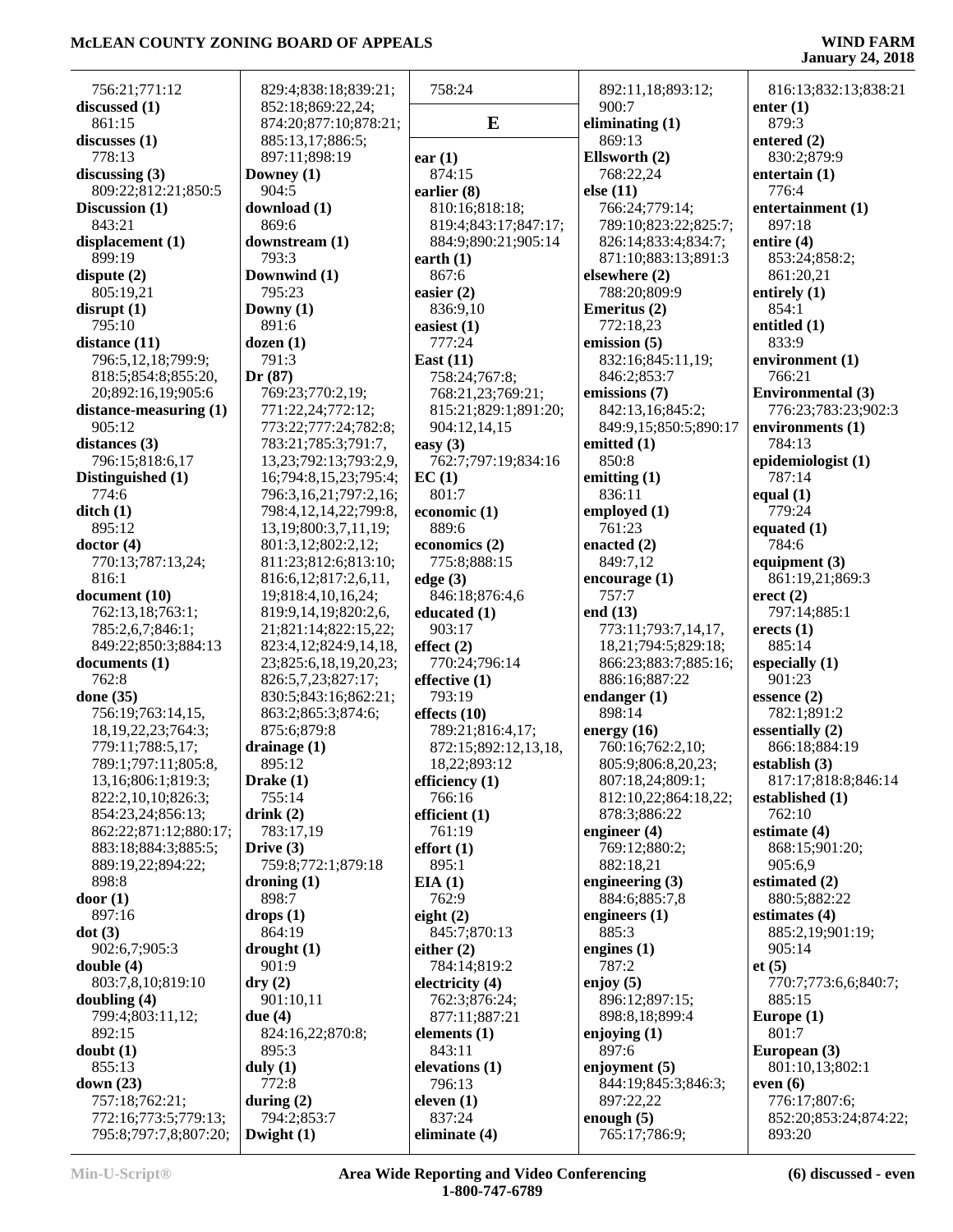**January 24, 2018**

| evening (4)                                  | 823:            |
|----------------------------------------------|-----------------|
| 756:3,24;758:1;                              | experi          |
| 891:23                                       | 789:            |
| everybody (5)                                | expert          |
| 766:24;777:24;                               | 756:            |
| 801:21;833:13;890:6                          | 759:            |
| Everyone (2)                                 | 882:            |
| 866:11;874:3                                 | expert          |
| evidence (9)                                 | 770:            |
| 757:13;793:22;<br>829:10,13,24;832:11;       | Exper<br>756:   |
| 890:11:893:3.9                               | 817:            |
| exact(2)                                     | explair         |
| 841:23;887:1                                 | 875:            |
| exactly (4)                                  | explair         |
| 764:5;785:23;                                | 861:            |
| 838:24;858:9                                 | explair         |
| <b>EXAMINATION (4)</b>                       | 849:            |
| 772:10;826:21;                               | explair         |
| 861:16;882:12                                | 782:            |
| examined (3)                                 | explor          |
| 772:8;830:13;879:21                          | 897:            |
| example (4)                                  | expres          |
| 831:12;839:20;<br>851:18;878:16              | 889:            |
| excedence (2)                                | extens<br>799:  |
| 871:6;877:21                                 | extent          |
| exceed (8)                                   | 844:            |
| 831:11,11,12;838:9;                          | extern          |
| 842:13,17;843:5;860:7                        | 775:            |
| exceeding (2)                                | extra (         |
| 843:12,12                                    | 822:            |
| exceeds (1)                                  | extrac          |
| 853:10                                       | 876:            |
| except (4)                                   | extran          |
| 760:12;764:1;                                | 833:            |
| 795:16;878:17                                | eyebal          |
| excess(2)<br>783:13;818:15                   | 905:            |
| excessive (1)                                |                 |
| 823:11                                       |                 |
| excuse(3)                                    | FAA(            |
| 761:13;839:10;864:2                          | 894:            |
| exhibit (34)                                 | face (1         |
| 759:14,23;760:2;                             | 899:            |
| 772:12;777:17,20;                            | faciliti        |
| 782:21;785:2;788:8,                          | 896:            |
| 10;802:2;833:8;                              | facility        |
| 834:12;845:5;847:10;                         | 762:            |
| 848:6,13;850:16;                             | facing          |
| 851:1,4,12;852:11;<br>867:12,12,13,13;872:9, | 876:<br>fact (1 |
| 9;881:10;890:10,15,                          | 758:            |
| 16;900:19;905:2                              | 778:            |
| exhibits (10)                                | 825:            |
| 759:18,23;829:10,                            | 847:            |
| 13, 17, 23; 867: 15, 15;                     | 862:            |
| 879:3,3                                      | 866:            |
| exist(1)                                     | factor          |
| 776:5                                        | 865:            |
| expand $(1)$                                 | 873:            |
| 864:15                                       | factori         |
| expect(1)                                    | 781:            |

| 823:6                           | factor            |
|---------------------------------|-------------------|
| experience (2)                  | 762               |
| 789:18;863:21                   | fair (8           |
| expert (10)                     | 765:              |
| 756:15;757:15,19;               | 821:              |
| 759:12;770:2,15;                | 838:              |
| 882:6;890:2,4;891:10            | Fairbı            |
| expertise (2)                   | 817:              |
| 770:19;771:3                    | fairly            |
| Experts (5)                     | 791:              |
| 756:15;757:14;                  | fall $(3)$        |
| 817:15;831:1;890:2              | 769:              |
| explain (2)                     | famili            |
| 875:1;902:11                    | 766               |
| explained (2)                   | 775:              |
| 861:23;905:17                   | 815               |
| explaining (2)                  | 849:              |
| 849:8,15                        | <b>famili</b>     |
| explains (1)                    | 789:              |
| 782:6                           | family            |
| explore (1)                     | 790:              |
| 897:1                           | 895:              |
| expressly (1)                   | 16,1              |
| 889:13                          | 898:              |
| extensively (2)                 | family            |
| 799:20,23                       | 896:              |
| extent (3)                      | fan $(1)$         |
| 844:22;858:2;889:1              | 792:              |
| external (1)<br>775:18          | fans (2           |
| extra (1)                       | 776:<br>far $(1)$ |
| 822:4                           | 767:              |
| extract (1)                     | 831:              |
| 876:24                          |                   |
|                                 |                   |
|                                 | 16;8              |
| extraneous (2)                  | 897:              |
| 833:24;835:6                    | farm (            |
| eyeball (1)                     | 760:              |
| 905:8                           | 784:              |
| F                               | 788<br>820:       |
|                                 | 886               |
| FAA(1)                          | 895               |
| 894:21                          | farme             |
| face $(1)$                      | 851:              |
| 899:8                           | farmh             |
| facilities (1)                  | 852               |
| 896:8                           | farmla            |
| facility (3)                    | 851:              |
| 762:2;887:20,24                 | 857               |
| facing (1)                      | farms             |
| 876:22                          | 760:              |
| fact $(18)$                     | 764:              |
| 758:4;766:6;773:16;             | 776:              |
| 778:13;792:2;805:24;            | 16;7              |
| 825:21;829:10;845:10;           | 790:              |
| 847:16;850:7,24;                | 870:              |
| 862:9,20;863:17;                | farmst            |
| 866:12;887:23;888:19            | 852:              |
|                                 | fashio            |
| factor (6)<br>865:22;866:15,16; | 787:              |
| 873:5,7,9                       | fast (5           |
| factories (2)<br>781:6;786:24   | 792:<br>876:      |

*f* (3) 1:776:14.15 **fair (8)** 765:17;786:8; 821:12;832:13,23; 838:21;884:4,7 **Fairbury (1)** 817:5 **fairly (2)** :16;843:10 **fall (3)** 769:11;880:13;901:9 **familiar (13)** 766:12;774:23; 775:13;788:4;807:1; 815:5,8,9,13;843:13; 849:3,5;851:12 **families (2)** 789:24;896:20 **family (18)** 790:6;799:24;824:8; 895:9,16,18,19;896:15, 8,23;897:3,18; 898:2,5,8;900:3,12 **f**s (1) :3 **fan (1)**  $:14$ **fans (2)** 776:16,17 **far (11)** 767:23;826:13; 831:19;854:12;874:16, 16;875:4,4;877:18; 897:15;901:17 **farm (19)** 760:20,23,24; 784:16,20;785:17; 788:17;798:6;807:4; 820:7;821:8;875:17; 886:3,20;892:2,4; 895:18;896:19;900:6 **farmer's (1)** 851:19 **fouse** (2) 852:6,9 **farmland (6)** 851:20,24;852:1; 857:10,14;894:2 **farms (17)** 15;763:11; 764:22;774:17,20; 776:9;783:6,7,9;784:3, 16;787:20;788:2; 790:18;799:18,21; 870:8 **fead** (4) 852:3,6,8;857:15 *f* (1) 787:1 **fast (5)** 8:827:8,9; 876:23;877:4

**faster (2)** 791:12,12 **faulty (1)** 769:6 **feathered (1)** 876:2 **feathering (3)** 793:6,6,14 **federal (1)** 762:9 **feedback (2)** 864:5;868:13 **feel (12)** 757:17;765:12; 766:1;770:8;771:12; 780:10;789:8;820:2,4; 836:18;838:5;864:1 **feeling (3)** 787:5;789:9;803:6 **feels (1)** 806:13 **feet (33)** 775:18;796:9,23; 802:24;824:12;854:5, 10;855:7,18;857:2; 875:22;892:9,17; 893:7,11;894:10,13,14, 14,20;899:4,18;901:13, 16,19,20;902:13,17,18, 19,21,22;903:5 **Fehr (2)** 758:15,17 **fell (2)** 769:2,15 **fence (1)** 896:6 **few (16)** 761:19;766:4; 774:15;783:13;795:13; 796:23;798:4;799:19; 803:13;804:4;834:10, 16;840:14;861:14; 889:1;897:15 **field (4)** 781:9;793:11;831:2; 896:18 **figure (3)** 784:20;828:19; 840:18 **finalize (1)** 880:13 **finally (1)** 762:24 **financial (1)** 884:17 **find (18)** 765:20;767:16; 821:16,20;833:14; 834:17;840:16;850:7; 860:18;868:16;871:13; 872:10;873:24;877:23; 886:11;887:1,3,8 **finding (2)**

 767:10;844:2 **findings (2)** 877:17,19 **finds (1)** 845:1 **fine (3)** 771:13;812:9;828:3 **fingertips (1)** 887:3 **finished (1)** 880:14 **finishing (1)** 825:5 **FINNIGAN (90)** 755:1,16,17,22; 757:10;758:11;763:8; 764:4,9,12,14,17; 765:6;767:2;768:2,17, 20;769:17;771:4,14,17, 20;778:8;783:16; 791:9;800:13;802:21; 803:17,21;805:22; 806:12;808:8,15; 809:18;810:3,18; 811:1,8,20;812:4,8; 813:4,11;815:14,17; 816:14,18;820:14; 822:24;823:5,17,21; 824:1;826:15,19; 828:3,17,22;829:3; 830:1;854:20;855:1; 857:21;860:15;861:8; 865:13;868:24;878:20; 879:5,9,12,15;882:15, 23;883:3,16,22; 886:13;887:12;888:6; 889:18;890:23;891:13, 16;900:21;904:18,21; 905:20,23;906:3 **firing (1)** 781:6 **firm (6)** 803:24;861:12; 884:6,20;885:8;904:24 **first (18)** 756:9;760:21;772:8; 780:19;783:8;796:3; 798:23;806:9;808:13; 838:18;869:7,10; 885:24;888:24;891:14; 894:9;902:5;904:1 **firsthand (1)** 760:18 **Fish (4)** 893:1;897:11; 900:23;901:4 **fishing (3)** 899:4;900:24;901:2 **fit (1)** 829:21 **five (13)** 775:11;821:1,2,3; 832:16,19,22,22;846:7;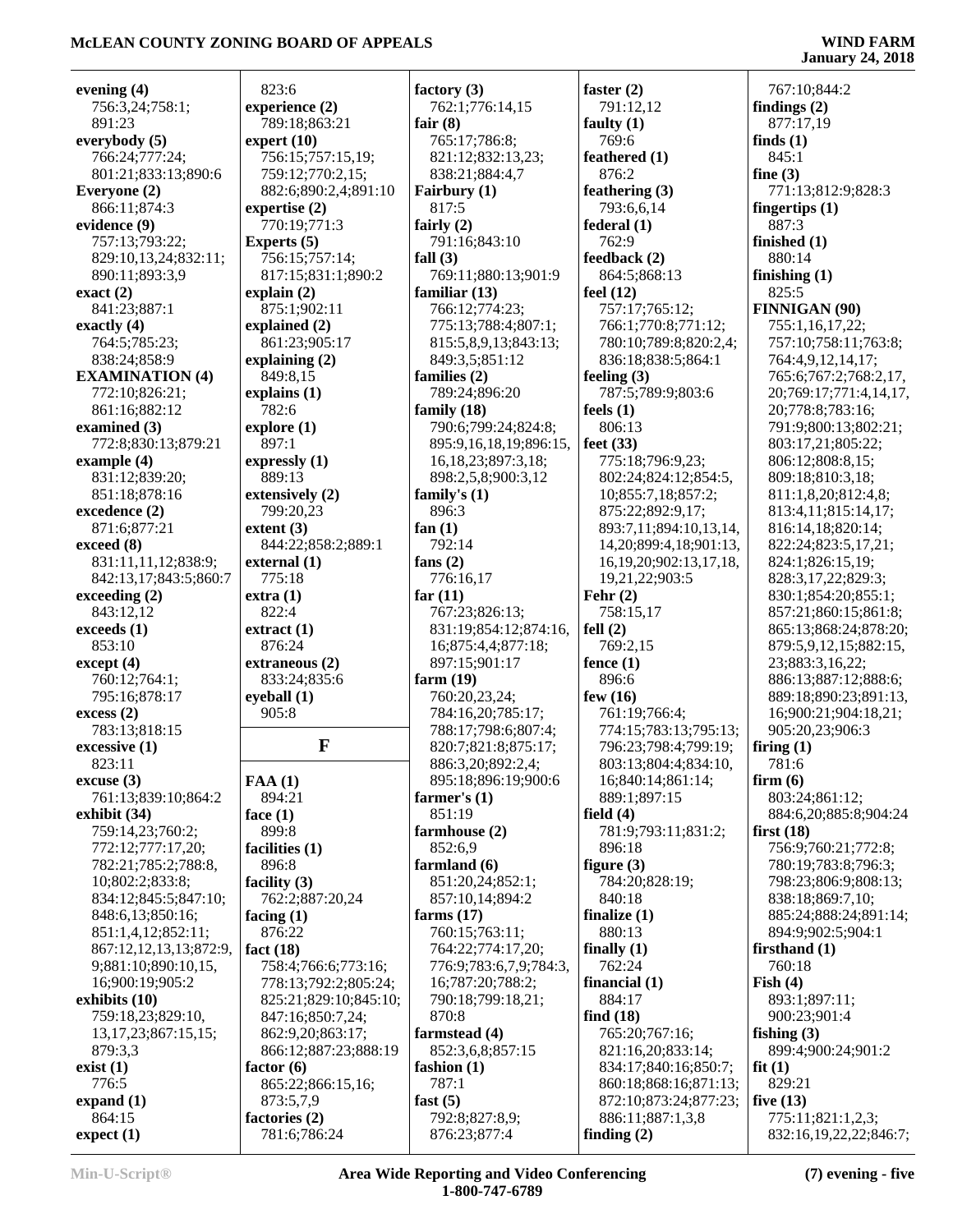| 854:1;893:5;898:9;<br>906:3<br>826:11;888:7<br>God(1)<br>ground(16)<br>803:9;838:3;839:1;<br>900:12<br>five-minute $(1)$<br>796:13,22;841:9;<br>843:24;863:20,21;<br>G<br>Goeff $(2)$<br>803:19<br>871:7;897:8<br>865:21;866:4,9,15,19;<br>foundation (5)<br>785:14;872:17<br>five-page $(1)$<br>869:17,19;870:3,17;<br>893:5<br>763:17;770:5,7;<br>871:22,23,23;873:21<br>garage (1)<br>$G-0-e-f-f(1)$<br>fixed $(1)$<br>886:5;890:13<br>785:14<br>859:21<br>group(3)<br>880:19<br>Four $(19)$<br>775:7;785:11;813:19<br>goes(7)<br>gas(1)<br>fixture $(1)$<br>759:20,23;775:7;<br>756:18;781:24;<br>787:1<br>groups (4)<br>763:24<br>782:19;783:1,5;<br>800:15;809:4;<br>799:7;844:8;848:21;<br>gatherings (1)<br>flat $(1)$<br>896:22<br>852:3;858:16<br>817:12;827:9<br>784:18;785:18;791:21;<br>796:22<br>813:24;832:22;833:1;<br>gave $(2)$<br>Good (15)<br>Groves (2)<br>756:3;761:15;<br>760:21;766:8<br>flatter $(2)$<br>862:3,5;867:14;<br>837:11,16<br>871:21,24<br>764:10;768:12;793:4;<br>guess $(10)$<br>872:16;882:19;891:23;<br>gee(2)<br>893:5<br>765:21;791:18;<br>flicker $(3)$<br>780:23;881:20<br>797:14,16,18;818:12;<br>four-cylinder $(1)$<br>881:13;892:13,23<br>828:21;831:23;837:13;<br>802:5;824:10;825:11;<br>general (8)<br>766:19<br>folks $(1)$<br>763:2;787:5;793:11;<br>851:18;870:4;885:4<br>827:12;829:14;843:20;<br>893:21<br>four-month $(2)$<br>797:5;801:3;803:6;<br>$go-to(1)$<br>858:20;889:24<br>785:16<br>follow $(7)$<br>832:2,6<br>844:3,6<br>quideline(1)<br>899:16<br>873:12,12;893:22;<br>fourth $(1)$<br>generally (5)<br>governing $(3)$<br>784:9<br>894:6;895:2;899:17,21<br>800:17,17,24<br>guy(2)<br>873:24;874:9,15;<br>Fowler $(1)$<br>885:6;892:14<br>government (1)<br>878:6;890:3<br>following $(1)$<br>761:2<br>853:11<br>762:9<br>generate $(1)$<br>H<br>frames $(1)$<br>792:15<br>GPS(1)<br>follows $(3)$<br>772:9;830:14;879:22<br>887:10<br>901:18<br>generated (1)<br>fool $(1)$<br>free $(3)$<br>875:2<br>graduate(1)<br>habitats (1)<br>878:6<br>770:8;836:18;838:6<br>775:8<br>892:12<br>generating $(3)$<br>half $(12)$<br>foot $(1)$<br>frequencies (8)<br>792:19;886:22;<br>grand(1)<br>886:9<br>817:3<br>786:23;787:2;795:8,<br>887:20<br>762:19,19,22;<br>776:20;808:12;821:5;<br>footprint $(2)$<br>12;819:20;864:24;<br>generation (7)<br>graph(2)<br>865:7;873:2<br>840:22;841:3<br>766:15;808:21<br>788:18,22;790:20,<br>862:3,5;894:3,18;<br>force $(2)$<br>frequency (14)<br>22;792:5,6,8<br>grass(3)<br>899:16;904:3<br>867:2;871:22;872:7<br>792:18,20<br>795:4;818:21;819:8;<br>generator $(1)$<br>Hall $(3)$<br>792:11<br>forced $(2)$<br>840:7;862:14;865:2,4,<br>grasslands(1)<br>833:9;835:13,21<br>764:24;765:2<br>899:12<br>6;870:5;872:24;<br>hammering $(1)$<br>generators (1)<br>776:16<br>forces $(1)$<br>793:4<br>874:11,16;876:8,9<br>gravel(1)<br>761:10<br>gentleman (1)<br>896:5<br>hand $(4)$<br>friendly $(2)$<br>foreign $(1)$<br>886:3<br>771:7;777:23;<br>756:20,21<br>$gr(2)$<br>783:10<br>887:4;897:6<br>friends $(1)$<br>834:10;856:20<br>gentlemen $(2)$<br>896:16<br>Forever $(1)$<br>756:4;767:13<br>green(4)<br>handbook (1)<br>827:13<br>759:21;762:18;<br>fringe $(1)$<br>Geoff(1)<br>865:22<br>828:11;895:14<br>787:6<br>forget $(6)$<br>878:17<br>handed $(3)$<br>779:6;785:13;<br>frolic $(1)$<br>George (7)<br>$\text{grew} \left( 1 \right)$<br>772:12;812:11;<br>787:16;811:24;829:24;<br>897:13<br>785:7,8,19,24;<br>760:11<br>829:11<br>863:16<br>handle $(2)$<br>front $(3)$<br>790:13,15;872:17<br>grid(1)<br>Forgive (2)<br>887:21<br>801:20;866:6;880:8<br>Germany (1)<br>827:6;830:9<br>802:6<br><b>GRIFFIN</b> (48)<br>816:24;819:21<br>fuels $(2)$<br>handouts $(1)$<br>form $(4)$<br>762:16;766:21<br>gets(3)<br>757:21,21;764:16;<br>762:6<br>760:16;763:18;<br>full $(6)$<br>761:6;770:12;866:22<br>770:10;773:21;783:3;<br>handy $(2)$<br>789:8;812:24<br>777:22;833:17;<br>787:11;791:7;803:19,<br>756:17;839:11<br>$\boldsymbol{\mathrm{grils}}$ (1)<br>897:7<br>23, 23; 804: 3, 6; 806: 15;<br>forms $(1)$<br>843:19;861:24;870:2,2<br>Hankard (60)<br>892:13<br>GIS(2)<br>808:10;809:21;810:6,<br>758:3,8;777:14;<br>fully $(2)$<br>863:1;871:24<br>902:14;905:12<br>15;811:10;813:13;<br>804:7,12,16,18,23;<br>Forrest $(1)$<br>817:5<br>815:15;841:13,20;<br>function $(1)$<br>given $(6)$<br>805:3,11,20;821:9,11;<br>784:3<br>forth $(2)$<br>756:16;796:22;<br>842:5,19;843:16;<br>822:13;823:13;824:4;<br>852:12;853:4<br>further $(13)$<br>844:21;847:16;849:17,<br>858:19;859:1;880:10;<br>826:23;827:21;828:2,<br>758:2,6;791:6;825:9;<br>fortunate $(1)$<br>900:12<br>21;851:11;856:13;<br>7, 21, 24, 24; 830: 11, 17;<br>895:21<br>827:15;851:13;858:17;<br>857:18;858:16;860:9;<br>gives $(3)$<br>837:6,13;840:21;<br>forward $(4)$<br>774:10;822:4;890:20<br>861:7;864:16,23,23;<br>861:11,11,17;868:18;<br>844:23;856:10,15;<br>756:9;775:7;776:22;<br>875:18;883:20<br>882:8;883:11;887:9;<br>858:15;861:14;869:5;<br>giving (7)<br>826:17<br>fusion $(1)$<br>788:18;855:5,11,16;<br>888:23;904:23,24;<br>870:10,12,16,24;<br>888:5<br>fossil $(2)$<br>856:2;857:1;872:24<br>905:6,10,16<br>871:12,15,19;872:1,8,<br>future $(4)$<br>762:15;766:20<br>glass $(1)$<br>Griffin's $(1)$<br>14, 19; 873: 11, 18; 874: 2, |             |               |       |        |
|--------------------------------------------------------------------------------------------------------------------------------------------------------------------------------------------------------------------------------------------------------------------------------------------------------------------------------------------------------------------------------------------------------------------------------------------------------------------------------------------------------------------------------------------------------------------------------------------------------------------------------------------------------------------------------------------------------------------------------------------------------------------------------------------------------------------------------------------------------------------------------------------------------------------------------------------------------------------------------------------------------------------------------------------------------------------------------------------------------------------------------------------------------------------------------------------------------------------------------------------------------------------------------------------------------------------------------------------------------------------------------------------------------------------------------------------------------------------------------------------------------------------------------------------------------------------------------------------------------------------------------------------------------------------------------------------------------------------------------------------------------------------------------------------------------------------------------------------------------------------------------------------------------------------------------------------------------------------------------------------------------------------------------------------------------------------------------------------------------------------------------------------------------------------------------------------------------------------------------------------------------------------------------------------------------------------------------------------------------------------------------------------------------------------------------------------------------------------------------------------------------------------------------------------------------------------------------------------------------------------------------------------------------------------------------------------------------------------------------------------------------------------------------------------------------------------------------------------------------------------------------------------------------------------------------------------------------------------------------------------------------------------------------------------------------------------------------------------------------------------------------------------------------------------------------------------------------------------------------------------------------------------------------------------------------------------------------------------------------------------------------------------------------------------------------------------------------------------------------------------------------------------------------------------------------------------------------------------------------------------------------------------------------------------------------------------------------------------------------------------------------------------------------------------------------------------------------------------------------------------------------------------------------------------------------------------------------------------------------------------------------------------------------------------------------------------------------------------------------------------------------------------------------------------------------------------------------------------------------------------------------------------------------------------------------------------------------------------------------------------------------------------------------------------------------------------------------------------------------------------------------------------------------------------------------------------------------------------------------------------------------------------------------------------------------------------------------------------------------------------------------------------------------------------------------------------------------------------------------------------------------------------------------------------------------------------------------------------------------------------------------------------------------------------------------------------------------------------------------------------------------------------------------------------------------------------------------------------------------------------------------------------------|-------------|---------------|-------|--------|
|                                                                                                                                                                                                                                                                                                                                                                                                                                                                                                                                                                                                                                                                                                                                                                                                                                                                                                                                                                                                                                                                                                                                                                                                                                                                                                                                                                                                                                                                                                                                                                                                                                                                                                                                                                                                                                                                                                                                                                                                                                                                                                                                                                                                                                                                                                                                                                                                                                                                                                                                                                                                                                                                                                                                                                                                                                                                                                                                                                                                                                                                                                                                                                                                                                                                                                                                                                                                                                                                                                                                                                                                                                                                                                                                                                                                                                                                                                                                                                                                                                                                                                                                                                                                                                                                                                                                                                                                                                                                                                                                                                                                                                                                                                                                                                                                                                                                                                                                                                                                                                                                                                                                                                                                                                                                          | found $(8)$ | 794:14;808:1; | 802:5 | 808:13 |
|                                                                                                                                                                                                                                                                                                                                                                                                                                                                                                                                                                                                                                                                                                                                                                                                                                                                                                                                                                                                                                                                                                                                                                                                                                                                                                                                                                                                                                                                                                                                                                                                                                                                                                                                                                                                                                                                                                                                                                                                                                                                                                                                                                                                                                                                                                                                                                                                                                                                                                                                                                                                                                                                                                                                                                                                                                                                                                                                                                                                                                                                                                                                                                                                                                                                                                                                                                                                                                                                                                                                                                                                                                                                                                                                                                                                                                                                                                                                                                                                                                                                                                                                                                                                                                                                                                                                                                                                                                                                                                                                                                                                                                                                                                                                                                                                                                                                                                                                                                                                                                                                                                                                                                                                                                                                          |             |               |       |        |
|                                                                                                                                                                                                                                                                                                                                                                                                                                                                                                                                                                                                                                                                                                                                                                                                                                                                                                                                                                                                                                                                                                                                                                                                                                                                                                                                                                                                                                                                                                                                                                                                                                                                                                                                                                                                                                                                                                                                                                                                                                                                                                                                                                                                                                                                                                                                                                                                                                                                                                                                                                                                                                                                                                                                                                                                                                                                                                                                                                                                                                                                                                                                                                                                                                                                                                                                                                                                                                                                                                                                                                                                                                                                                                                                                                                                                                                                                                                                                                                                                                                                                                                                                                                                                                                                                                                                                                                                                                                                                                                                                                                                                                                                                                                                                                                                                                                                                                                                                                                                                                                                                                                                                                                                                                                                          |             |               |       |        |
|                                                                                                                                                                                                                                                                                                                                                                                                                                                                                                                                                                                                                                                                                                                                                                                                                                                                                                                                                                                                                                                                                                                                                                                                                                                                                                                                                                                                                                                                                                                                                                                                                                                                                                                                                                                                                                                                                                                                                                                                                                                                                                                                                                                                                                                                                                                                                                                                                                                                                                                                                                                                                                                                                                                                                                                                                                                                                                                                                                                                                                                                                                                                                                                                                                                                                                                                                                                                                                                                                                                                                                                                                                                                                                                                                                                                                                                                                                                                                                                                                                                                                                                                                                                                                                                                                                                                                                                                                                                                                                                                                                                                                                                                                                                                                                                                                                                                                                                                                                                                                                                                                                                                                                                                                                                                          |             |               |       |        |
|                                                                                                                                                                                                                                                                                                                                                                                                                                                                                                                                                                                                                                                                                                                                                                                                                                                                                                                                                                                                                                                                                                                                                                                                                                                                                                                                                                                                                                                                                                                                                                                                                                                                                                                                                                                                                                                                                                                                                                                                                                                                                                                                                                                                                                                                                                                                                                                                                                                                                                                                                                                                                                                                                                                                                                                                                                                                                                                                                                                                                                                                                                                                                                                                                                                                                                                                                                                                                                                                                                                                                                                                                                                                                                                                                                                                                                                                                                                                                                                                                                                                                                                                                                                                                                                                                                                                                                                                                                                                                                                                                                                                                                                                                                                                                                                                                                                                                                                                                                                                                                                                                                                                                                                                                                                                          |             |               |       |        |
|                                                                                                                                                                                                                                                                                                                                                                                                                                                                                                                                                                                                                                                                                                                                                                                                                                                                                                                                                                                                                                                                                                                                                                                                                                                                                                                                                                                                                                                                                                                                                                                                                                                                                                                                                                                                                                                                                                                                                                                                                                                                                                                                                                                                                                                                                                                                                                                                                                                                                                                                                                                                                                                                                                                                                                                                                                                                                                                                                                                                                                                                                                                                                                                                                                                                                                                                                                                                                                                                                                                                                                                                                                                                                                                                                                                                                                                                                                                                                                                                                                                                                                                                                                                                                                                                                                                                                                                                                                                                                                                                                                                                                                                                                                                                                                                                                                                                                                                                                                                                                                                                                                                                                                                                                                                                          |             |               |       |        |
|                                                                                                                                                                                                                                                                                                                                                                                                                                                                                                                                                                                                                                                                                                                                                                                                                                                                                                                                                                                                                                                                                                                                                                                                                                                                                                                                                                                                                                                                                                                                                                                                                                                                                                                                                                                                                                                                                                                                                                                                                                                                                                                                                                                                                                                                                                                                                                                                                                                                                                                                                                                                                                                                                                                                                                                                                                                                                                                                                                                                                                                                                                                                                                                                                                                                                                                                                                                                                                                                                                                                                                                                                                                                                                                                                                                                                                                                                                                                                                                                                                                                                                                                                                                                                                                                                                                                                                                                                                                                                                                                                                                                                                                                                                                                                                                                                                                                                                                                                                                                                                                                                                                                                                                                                                                                          |             |               |       |        |
|                                                                                                                                                                                                                                                                                                                                                                                                                                                                                                                                                                                                                                                                                                                                                                                                                                                                                                                                                                                                                                                                                                                                                                                                                                                                                                                                                                                                                                                                                                                                                                                                                                                                                                                                                                                                                                                                                                                                                                                                                                                                                                                                                                                                                                                                                                                                                                                                                                                                                                                                                                                                                                                                                                                                                                                                                                                                                                                                                                                                                                                                                                                                                                                                                                                                                                                                                                                                                                                                                                                                                                                                                                                                                                                                                                                                                                                                                                                                                                                                                                                                                                                                                                                                                                                                                                                                                                                                                                                                                                                                                                                                                                                                                                                                                                                                                                                                                                                                                                                                                                                                                                                                                                                                                                                                          |             |               |       |        |
|                                                                                                                                                                                                                                                                                                                                                                                                                                                                                                                                                                                                                                                                                                                                                                                                                                                                                                                                                                                                                                                                                                                                                                                                                                                                                                                                                                                                                                                                                                                                                                                                                                                                                                                                                                                                                                                                                                                                                                                                                                                                                                                                                                                                                                                                                                                                                                                                                                                                                                                                                                                                                                                                                                                                                                                                                                                                                                                                                                                                                                                                                                                                                                                                                                                                                                                                                                                                                                                                                                                                                                                                                                                                                                                                                                                                                                                                                                                                                                                                                                                                                                                                                                                                                                                                                                                                                                                                                                                                                                                                                                                                                                                                                                                                                                                                                                                                                                                                                                                                                                                                                                                                                                                                                                                                          |             |               |       |        |
|                                                                                                                                                                                                                                                                                                                                                                                                                                                                                                                                                                                                                                                                                                                                                                                                                                                                                                                                                                                                                                                                                                                                                                                                                                                                                                                                                                                                                                                                                                                                                                                                                                                                                                                                                                                                                                                                                                                                                                                                                                                                                                                                                                                                                                                                                                                                                                                                                                                                                                                                                                                                                                                                                                                                                                                                                                                                                                                                                                                                                                                                                                                                                                                                                                                                                                                                                                                                                                                                                                                                                                                                                                                                                                                                                                                                                                                                                                                                                                                                                                                                                                                                                                                                                                                                                                                                                                                                                                                                                                                                                                                                                                                                                                                                                                                                                                                                                                                                                                                                                                                                                                                                                                                                                                                                          |             |               |       |        |
|                                                                                                                                                                                                                                                                                                                                                                                                                                                                                                                                                                                                                                                                                                                                                                                                                                                                                                                                                                                                                                                                                                                                                                                                                                                                                                                                                                                                                                                                                                                                                                                                                                                                                                                                                                                                                                                                                                                                                                                                                                                                                                                                                                                                                                                                                                                                                                                                                                                                                                                                                                                                                                                                                                                                                                                                                                                                                                                                                                                                                                                                                                                                                                                                                                                                                                                                                                                                                                                                                                                                                                                                                                                                                                                                                                                                                                                                                                                                                                                                                                                                                                                                                                                                                                                                                                                                                                                                                                                                                                                                                                                                                                                                                                                                                                                                                                                                                                                                                                                                                                                                                                                                                                                                                                                                          |             |               |       |        |
|                                                                                                                                                                                                                                                                                                                                                                                                                                                                                                                                                                                                                                                                                                                                                                                                                                                                                                                                                                                                                                                                                                                                                                                                                                                                                                                                                                                                                                                                                                                                                                                                                                                                                                                                                                                                                                                                                                                                                                                                                                                                                                                                                                                                                                                                                                                                                                                                                                                                                                                                                                                                                                                                                                                                                                                                                                                                                                                                                                                                                                                                                                                                                                                                                                                                                                                                                                                                                                                                                                                                                                                                                                                                                                                                                                                                                                                                                                                                                                                                                                                                                                                                                                                                                                                                                                                                                                                                                                                                                                                                                                                                                                                                                                                                                                                                                                                                                                                                                                                                                                                                                                                                                                                                                                                                          |             |               |       |        |
|                                                                                                                                                                                                                                                                                                                                                                                                                                                                                                                                                                                                                                                                                                                                                                                                                                                                                                                                                                                                                                                                                                                                                                                                                                                                                                                                                                                                                                                                                                                                                                                                                                                                                                                                                                                                                                                                                                                                                                                                                                                                                                                                                                                                                                                                                                                                                                                                                                                                                                                                                                                                                                                                                                                                                                                                                                                                                                                                                                                                                                                                                                                                                                                                                                                                                                                                                                                                                                                                                                                                                                                                                                                                                                                                                                                                                                                                                                                                                                                                                                                                                                                                                                                                                                                                                                                                                                                                                                                                                                                                                                                                                                                                                                                                                                                                                                                                                                                                                                                                                                                                                                                                                                                                                                                                          |             |               |       |        |
|                                                                                                                                                                                                                                                                                                                                                                                                                                                                                                                                                                                                                                                                                                                                                                                                                                                                                                                                                                                                                                                                                                                                                                                                                                                                                                                                                                                                                                                                                                                                                                                                                                                                                                                                                                                                                                                                                                                                                                                                                                                                                                                                                                                                                                                                                                                                                                                                                                                                                                                                                                                                                                                                                                                                                                                                                                                                                                                                                                                                                                                                                                                                                                                                                                                                                                                                                                                                                                                                                                                                                                                                                                                                                                                                                                                                                                                                                                                                                                                                                                                                                                                                                                                                                                                                                                                                                                                                                                                                                                                                                                                                                                                                                                                                                                                                                                                                                                                                                                                                                                                                                                                                                                                                                                                                          |             |               |       |        |
|                                                                                                                                                                                                                                                                                                                                                                                                                                                                                                                                                                                                                                                                                                                                                                                                                                                                                                                                                                                                                                                                                                                                                                                                                                                                                                                                                                                                                                                                                                                                                                                                                                                                                                                                                                                                                                                                                                                                                                                                                                                                                                                                                                                                                                                                                                                                                                                                                                                                                                                                                                                                                                                                                                                                                                                                                                                                                                                                                                                                                                                                                                                                                                                                                                                                                                                                                                                                                                                                                                                                                                                                                                                                                                                                                                                                                                                                                                                                                                                                                                                                                                                                                                                                                                                                                                                                                                                                                                                                                                                                                                                                                                                                                                                                                                                                                                                                                                                                                                                                                                                                                                                                                                                                                                                                          |             |               |       |        |
|                                                                                                                                                                                                                                                                                                                                                                                                                                                                                                                                                                                                                                                                                                                                                                                                                                                                                                                                                                                                                                                                                                                                                                                                                                                                                                                                                                                                                                                                                                                                                                                                                                                                                                                                                                                                                                                                                                                                                                                                                                                                                                                                                                                                                                                                                                                                                                                                                                                                                                                                                                                                                                                                                                                                                                                                                                                                                                                                                                                                                                                                                                                                                                                                                                                                                                                                                                                                                                                                                                                                                                                                                                                                                                                                                                                                                                                                                                                                                                                                                                                                                                                                                                                                                                                                                                                                                                                                                                                                                                                                                                                                                                                                                                                                                                                                                                                                                                                                                                                                                                                                                                                                                                                                                                                                          |             |               |       |        |
|                                                                                                                                                                                                                                                                                                                                                                                                                                                                                                                                                                                                                                                                                                                                                                                                                                                                                                                                                                                                                                                                                                                                                                                                                                                                                                                                                                                                                                                                                                                                                                                                                                                                                                                                                                                                                                                                                                                                                                                                                                                                                                                                                                                                                                                                                                                                                                                                                                                                                                                                                                                                                                                                                                                                                                                                                                                                                                                                                                                                                                                                                                                                                                                                                                                                                                                                                                                                                                                                                                                                                                                                                                                                                                                                                                                                                                                                                                                                                                                                                                                                                                                                                                                                                                                                                                                                                                                                                                                                                                                                                                                                                                                                                                                                                                                                                                                                                                                                                                                                                                                                                                                                                                                                                                                                          |             |               |       |        |
|                                                                                                                                                                                                                                                                                                                                                                                                                                                                                                                                                                                                                                                                                                                                                                                                                                                                                                                                                                                                                                                                                                                                                                                                                                                                                                                                                                                                                                                                                                                                                                                                                                                                                                                                                                                                                                                                                                                                                                                                                                                                                                                                                                                                                                                                                                                                                                                                                                                                                                                                                                                                                                                                                                                                                                                                                                                                                                                                                                                                                                                                                                                                                                                                                                                                                                                                                                                                                                                                                                                                                                                                                                                                                                                                                                                                                                                                                                                                                                                                                                                                                                                                                                                                                                                                                                                                                                                                                                                                                                                                                                                                                                                                                                                                                                                                                                                                                                                                                                                                                                                                                                                                                                                                                                                                          |             |               |       |        |
|                                                                                                                                                                                                                                                                                                                                                                                                                                                                                                                                                                                                                                                                                                                                                                                                                                                                                                                                                                                                                                                                                                                                                                                                                                                                                                                                                                                                                                                                                                                                                                                                                                                                                                                                                                                                                                                                                                                                                                                                                                                                                                                                                                                                                                                                                                                                                                                                                                                                                                                                                                                                                                                                                                                                                                                                                                                                                                                                                                                                                                                                                                                                                                                                                                                                                                                                                                                                                                                                                                                                                                                                                                                                                                                                                                                                                                                                                                                                                                                                                                                                                                                                                                                                                                                                                                                                                                                                                                                                                                                                                                                                                                                                                                                                                                                                                                                                                                                                                                                                                                                                                                                                                                                                                                                                          |             |               |       |        |
|                                                                                                                                                                                                                                                                                                                                                                                                                                                                                                                                                                                                                                                                                                                                                                                                                                                                                                                                                                                                                                                                                                                                                                                                                                                                                                                                                                                                                                                                                                                                                                                                                                                                                                                                                                                                                                                                                                                                                                                                                                                                                                                                                                                                                                                                                                                                                                                                                                                                                                                                                                                                                                                                                                                                                                                                                                                                                                                                                                                                                                                                                                                                                                                                                                                                                                                                                                                                                                                                                                                                                                                                                                                                                                                                                                                                                                                                                                                                                                                                                                                                                                                                                                                                                                                                                                                                                                                                                                                                                                                                                                                                                                                                                                                                                                                                                                                                                                                                                                                                                                                                                                                                                                                                                                                                          |             |               |       |        |
|                                                                                                                                                                                                                                                                                                                                                                                                                                                                                                                                                                                                                                                                                                                                                                                                                                                                                                                                                                                                                                                                                                                                                                                                                                                                                                                                                                                                                                                                                                                                                                                                                                                                                                                                                                                                                                                                                                                                                                                                                                                                                                                                                                                                                                                                                                                                                                                                                                                                                                                                                                                                                                                                                                                                                                                                                                                                                                                                                                                                                                                                                                                                                                                                                                                                                                                                                                                                                                                                                                                                                                                                                                                                                                                                                                                                                                                                                                                                                                                                                                                                                                                                                                                                                                                                                                                                                                                                                                                                                                                                                                                                                                                                                                                                                                                                                                                                                                                                                                                                                                                                                                                                                                                                                                                                          |             |               |       |        |
|                                                                                                                                                                                                                                                                                                                                                                                                                                                                                                                                                                                                                                                                                                                                                                                                                                                                                                                                                                                                                                                                                                                                                                                                                                                                                                                                                                                                                                                                                                                                                                                                                                                                                                                                                                                                                                                                                                                                                                                                                                                                                                                                                                                                                                                                                                                                                                                                                                                                                                                                                                                                                                                                                                                                                                                                                                                                                                                                                                                                                                                                                                                                                                                                                                                                                                                                                                                                                                                                                                                                                                                                                                                                                                                                                                                                                                                                                                                                                                                                                                                                                                                                                                                                                                                                                                                                                                                                                                                                                                                                                                                                                                                                                                                                                                                                                                                                                                                                                                                                                                                                                                                                                                                                                                                                          |             |               |       |        |
|                                                                                                                                                                                                                                                                                                                                                                                                                                                                                                                                                                                                                                                                                                                                                                                                                                                                                                                                                                                                                                                                                                                                                                                                                                                                                                                                                                                                                                                                                                                                                                                                                                                                                                                                                                                                                                                                                                                                                                                                                                                                                                                                                                                                                                                                                                                                                                                                                                                                                                                                                                                                                                                                                                                                                                                                                                                                                                                                                                                                                                                                                                                                                                                                                                                                                                                                                                                                                                                                                                                                                                                                                                                                                                                                                                                                                                                                                                                                                                                                                                                                                                                                                                                                                                                                                                                                                                                                                                                                                                                                                                                                                                                                                                                                                                                                                                                                                                                                                                                                                                                                                                                                                                                                                                                                          |             |               |       |        |
|                                                                                                                                                                                                                                                                                                                                                                                                                                                                                                                                                                                                                                                                                                                                                                                                                                                                                                                                                                                                                                                                                                                                                                                                                                                                                                                                                                                                                                                                                                                                                                                                                                                                                                                                                                                                                                                                                                                                                                                                                                                                                                                                                                                                                                                                                                                                                                                                                                                                                                                                                                                                                                                                                                                                                                                                                                                                                                                                                                                                                                                                                                                                                                                                                                                                                                                                                                                                                                                                                                                                                                                                                                                                                                                                                                                                                                                                                                                                                                                                                                                                                                                                                                                                                                                                                                                                                                                                                                                                                                                                                                                                                                                                                                                                                                                                                                                                                                                                                                                                                                                                                                                                                                                                                                                                          |             |               |       |        |
|                                                                                                                                                                                                                                                                                                                                                                                                                                                                                                                                                                                                                                                                                                                                                                                                                                                                                                                                                                                                                                                                                                                                                                                                                                                                                                                                                                                                                                                                                                                                                                                                                                                                                                                                                                                                                                                                                                                                                                                                                                                                                                                                                                                                                                                                                                                                                                                                                                                                                                                                                                                                                                                                                                                                                                                                                                                                                                                                                                                                                                                                                                                                                                                                                                                                                                                                                                                                                                                                                                                                                                                                                                                                                                                                                                                                                                                                                                                                                                                                                                                                                                                                                                                                                                                                                                                                                                                                                                                                                                                                                                                                                                                                                                                                                                                                                                                                                                                                                                                                                                                                                                                                                                                                                                                                          |             |               |       |        |
|                                                                                                                                                                                                                                                                                                                                                                                                                                                                                                                                                                                                                                                                                                                                                                                                                                                                                                                                                                                                                                                                                                                                                                                                                                                                                                                                                                                                                                                                                                                                                                                                                                                                                                                                                                                                                                                                                                                                                                                                                                                                                                                                                                                                                                                                                                                                                                                                                                                                                                                                                                                                                                                                                                                                                                                                                                                                                                                                                                                                                                                                                                                                                                                                                                                                                                                                                                                                                                                                                                                                                                                                                                                                                                                                                                                                                                                                                                                                                                                                                                                                                                                                                                                                                                                                                                                                                                                                                                                                                                                                                                                                                                                                                                                                                                                                                                                                                                                                                                                                                                                                                                                                                                                                                                                                          |             |               |       |        |
|                                                                                                                                                                                                                                                                                                                                                                                                                                                                                                                                                                                                                                                                                                                                                                                                                                                                                                                                                                                                                                                                                                                                                                                                                                                                                                                                                                                                                                                                                                                                                                                                                                                                                                                                                                                                                                                                                                                                                                                                                                                                                                                                                                                                                                                                                                                                                                                                                                                                                                                                                                                                                                                                                                                                                                                                                                                                                                                                                                                                                                                                                                                                                                                                                                                                                                                                                                                                                                                                                                                                                                                                                                                                                                                                                                                                                                                                                                                                                                                                                                                                                                                                                                                                                                                                                                                                                                                                                                                                                                                                                                                                                                                                                                                                                                                                                                                                                                                                                                                                                                                                                                                                                                                                                                                                          |             |               |       |        |
|                                                                                                                                                                                                                                                                                                                                                                                                                                                                                                                                                                                                                                                                                                                                                                                                                                                                                                                                                                                                                                                                                                                                                                                                                                                                                                                                                                                                                                                                                                                                                                                                                                                                                                                                                                                                                                                                                                                                                                                                                                                                                                                                                                                                                                                                                                                                                                                                                                                                                                                                                                                                                                                                                                                                                                                                                                                                                                                                                                                                                                                                                                                                                                                                                                                                                                                                                                                                                                                                                                                                                                                                                                                                                                                                                                                                                                                                                                                                                                                                                                                                                                                                                                                                                                                                                                                                                                                                                                                                                                                                                                                                                                                                                                                                                                                                                                                                                                                                                                                                                                                                                                                                                                                                                                                                          |             |               |       |        |
|                                                                                                                                                                                                                                                                                                                                                                                                                                                                                                                                                                                                                                                                                                                                                                                                                                                                                                                                                                                                                                                                                                                                                                                                                                                                                                                                                                                                                                                                                                                                                                                                                                                                                                                                                                                                                                                                                                                                                                                                                                                                                                                                                                                                                                                                                                                                                                                                                                                                                                                                                                                                                                                                                                                                                                                                                                                                                                                                                                                                                                                                                                                                                                                                                                                                                                                                                                                                                                                                                                                                                                                                                                                                                                                                                                                                                                                                                                                                                                                                                                                                                                                                                                                                                                                                                                                                                                                                                                                                                                                                                                                                                                                                                                                                                                                                                                                                                                                                                                                                                                                                                                                                                                                                                                                                          |             |               |       |        |
|                                                                                                                                                                                                                                                                                                                                                                                                                                                                                                                                                                                                                                                                                                                                                                                                                                                                                                                                                                                                                                                                                                                                                                                                                                                                                                                                                                                                                                                                                                                                                                                                                                                                                                                                                                                                                                                                                                                                                                                                                                                                                                                                                                                                                                                                                                                                                                                                                                                                                                                                                                                                                                                                                                                                                                                                                                                                                                                                                                                                                                                                                                                                                                                                                                                                                                                                                                                                                                                                                                                                                                                                                                                                                                                                                                                                                                                                                                                                                                                                                                                                                                                                                                                                                                                                                                                                                                                                                                                                                                                                                                                                                                                                                                                                                                                                                                                                                                                                                                                                                                                                                                                                                                                                                                                                          |             |               |       |        |
|                                                                                                                                                                                                                                                                                                                                                                                                                                                                                                                                                                                                                                                                                                                                                                                                                                                                                                                                                                                                                                                                                                                                                                                                                                                                                                                                                                                                                                                                                                                                                                                                                                                                                                                                                                                                                                                                                                                                                                                                                                                                                                                                                                                                                                                                                                                                                                                                                                                                                                                                                                                                                                                                                                                                                                                                                                                                                                                                                                                                                                                                                                                                                                                                                                                                                                                                                                                                                                                                                                                                                                                                                                                                                                                                                                                                                                                                                                                                                                                                                                                                                                                                                                                                                                                                                                                                                                                                                                                                                                                                                                                                                                                                                                                                                                                                                                                                                                                                                                                                                                                                                                                                                                                                                                                                          |             |               |       |        |
|                                                                                                                                                                                                                                                                                                                                                                                                                                                                                                                                                                                                                                                                                                                                                                                                                                                                                                                                                                                                                                                                                                                                                                                                                                                                                                                                                                                                                                                                                                                                                                                                                                                                                                                                                                                                                                                                                                                                                                                                                                                                                                                                                                                                                                                                                                                                                                                                                                                                                                                                                                                                                                                                                                                                                                                                                                                                                                                                                                                                                                                                                                                                                                                                                                                                                                                                                                                                                                                                                                                                                                                                                                                                                                                                                                                                                                                                                                                                                                                                                                                                                                                                                                                                                                                                                                                                                                                                                                                                                                                                                                                                                                                                                                                                                                                                                                                                                                                                                                                                                                                                                                                                                                                                                                                                          |             |               |       |        |
|                                                                                                                                                                                                                                                                                                                                                                                                                                                                                                                                                                                                                                                                                                                                                                                                                                                                                                                                                                                                                                                                                                                                                                                                                                                                                                                                                                                                                                                                                                                                                                                                                                                                                                                                                                                                                                                                                                                                                                                                                                                                                                                                                                                                                                                                                                                                                                                                                                                                                                                                                                                                                                                                                                                                                                                                                                                                                                                                                                                                                                                                                                                                                                                                                                                                                                                                                                                                                                                                                                                                                                                                                                                                                                                                                                                                                                                                                                                                                                                                                                                                                                                                                                                                                                                                                                                                                                                                                                                                                                                                                                                                                                                                                                                                                                                                                                                                                                                                                                                                                                                                                                                                                                                                                                                                          |             |               |       |        |
|                                                                                                                                                                                                                                                                                                                                                                                                                                                                                                                                                                                                                                                                                                                                                                                                                                                                                                                                                                                                                                                                                                                                                                                                                                                                                                                                                                                                                                                                                                                                                                                                                                                                                                                                                                                                                                                                                                                                                                                                                                                                                                                                                                                                                                                                                                                                                                                                                                                                                                                                                                                                                                                                                                                                                                                                                                                                                                                                                                                                                                                                                                                                                                                                                                                                                                                                                                                                                                                                                                                                                                                                                                                                                                                                                                                                                                                                                                                                                                                                                                                                                                                                                                                                                                                                                                                                                                                                                                                                                                                                                                                                                                                                                                                                                                                                                                                                                                                                                                                                                                                                                                                                                                                                                                                                          |             |               |       |        |
|                                                                                                                                                                                                                                                                                                                                                                                                                                                                                                                                                                                                                                                                                                                                                                                                                                                                                                                                                                                                                                                                                                                                                                                                                                                                                                                                                                                                                                                                                                                                                                                                                                                                                                                                                                                                                                                                                                                                                                                                                                                                                                                                                                                                                                                                                                                                                                                                                                                                                                                                                                                                                                                                                                                                                                                                                                                                                                                                                                                                                                                                                                                                                                                                                                                                                                                                                                                                                                                                                                                                                                                                                                                                                                                                                                                                                                                                                                                                                                                                                                                                                                                                                                                                                                                                                                                                                                                                                                                                                                                                                                                                                                                                                                                                                                                                                                                                                                                                                                                                                                                                                                                                                                                                                                                                          |             |               |       |        |
|                                                                                                                                                                                                                                                                                                                                                                                                                                                                                                                                                                                                                                                                                                                                                                                                                                                                                                                                                                                                                                                                                                                                                                                                                                                                                                                                                                                                                                                                                                                                                                                                                                                                                                                                                                                                                                                                                                                                                                                                                                                                                                                                                                                                                                                                                                                                                                                                                                                                                                                                                                                                                                                                                                                                                                                                                                                                                                                                                                                                                                                                                                                                                                                                                                                                                                                                                                                                                                                                                                                                                                                                                                                                                                                                                                                                                                                                                                                                                                                                                                                                                                                                                                                                                                                                                                                                                                                                                                                                                                                                                                                                                                                                                                                                                                                                                                                                                                                                                                                                                                                                                                                                                                                                                                                                          |             |               |       |        |
|                                                                                                                                                                                                                                                                                                                                                                                                                                                                                                                                                                                                                                                                                                                                                                                                                                                                                                                                                                                                                                                                                                                                                                                                                                                                                                                                                                                                                                                                                                                                                                                                                                                                                                                                                                                                                                                                                                                                                                                                                                                                                                                                                                                                                                                                                                                                                                                                                                                                                                                                                                                                                                                                                                                                                                                                                                                                                                                                                                                                                                                                                                                                                                                                                                                                                                                                                                                                                                                                                                                                                                                                                                                                                                                                                                                                                                                                                                                                                                                                                                                                                                                                                                                                                                                                                                                                                                                                                                                                                                                                                                                                                                                                                                                                                                                                                                                                                                                                                                                                                                                                                                                                                                                                                                                                          |             |               |       |        |
|                                                                                                                                                                                                                                                                                                                                                                                                                                                                                                                                                                                                                                                                                                                                                                                                                                                                                                                                                                                                                                                                                                                                                                                                                                                                                                                                                                                                                                                                                                                                                                                                                                                                                                                                                                                                                                                                                                                                                                                                                                                                                                                                                                                                                                                                                                                                                                                                                                                                                                                                                                                                                                                                                                                                                                                                                                                                                                                                                                                                                                                                                                                                                                                                                                                                                                                                                                                                                                                                                                                                                                                                                                                                                                                                                                                                                                                                                                                                                                                                                                                                                                                                                                                                                                                                                                                                                                                                                                                                                                                                                                                                                                                                                                                                                                                                                                                                                                                                                                                                                                                                                                                                                                                                                                                                          |             |               |       |        |
|                                                                                                                                                                                                                                                                                                                                                                                                                                                                                                                                                                                                                                                                                                                                                                                                                                                                                                                                                                                                                                                                                                                                                                                                                                                                                                                                                                                                                                                                                                                                                                                                                                                                                                                                                                                                                                                                                                                                                                                                                                                                                                                                                                                                                                                                                                                                                                                                                                                                                                                                                                                                                                                                                                                                                                                                                                                                                                                                                                                                                                                                                                                                                                                                                                                                                                                                                                                                                                                                                                                                                                                                                                                                                                                                                                                                                                                                                                                                                                                                                                                                                                                                                                                                                                                                                                                                                                                                                                                                                                                                                                                                                                                                                                                                                                                                                                                                                                                                                                                                                                                                                                                                                                                                                                                                          |             |               |       |        |
|                                                                                                                                                                                                                                                                                                                                                                                                                                                                                                                                                                                                                                                                                                                                                                                                                                                                                                                                                                                                                                                                                                                                                                                                                                                                                                                                                                                                                                                                                                                                                                                                                                                                                                                                                                                                                                                                                                                                                                                                                                                                                                                                                                                                                                                                                                                                                                                                                                                                                                                                                                                                                                                                                                                                                                                                                                                                                                                                                                                                                                                                                                                                                                                                                                                                                                                                                                                                                                                                                                                                                                                                                                                                                                                                                                                                                                                                                                                                                                                                                                                                                                                                                                                                                                                                                                                                                                                                                                                                                                                                                                                                                                                                                                                                                                                                                                                                                                                                                                                                                                                                                                                                                                                                                                                                          |             |               |       |        |
|                                                                                                                                                                                                                                                                                                                                                                                                                                                                                                                                                                                                                                                                                                                                                                                                                                                                                                                                                                                                                                                                                                                                                                                                                                                                                                                                                                                                                                                                                                                                                                                                                                                                                                                                                                                                                                                                                                                                                                                                                                                                                                                                                                                                                                                                                                                                                                                                                                                                                                                                                                                                                                                                                                                                                                                                                                                                                                                                                                                                                                                                                                                                                                                                                                                                                                                                                                                                                                                                                                                                                                                                                                                                                                                                                                                                                                                                                                                                                                                                                                                                                                                                                                                                                                                                                                                                                                                                                                                                                                                                                                                                                                                                                                                                                                                                                                                                                                                                                                                                                                                                                                                                                                                                                                                                          |             |               |       |        |
|                                                                                                                                                                                                                                                                                                                                                                                                                                                                                                                                                                                                                                                                                                                                                                                                                                                                                                                                                                                                                                                                                                                                                                                                                                                                                                                                                                                                                                                                                                                                                                                                                                                                                                                                                                                                                                                                                                                                                                                                                                                                                                                                                                                                                                                                                                                                                                                                                                                                                                                                                                                                                                                                                                                                                                                                                                                                                                                                                                                                                                                                                                                                                                                                                                                                                                                                                                                                                                                                                                                                                                                                                                                                                                                                                                                                                                                                                                                                                                                                                                                                                                                                                                                                                                                                                                                                                                                                                                                                                                                                                                                                                                                                                                                                                                                                                                                                                                                                                                                                                                                                                                                                                                                                                                                                          |             |               |       |        |
|                                                                                                                                                                                                                                                                                                                                                                                                                                                                                                                                                                                                                                                                                                                                                                                                                                                                                                                                                                                                                                                                                                                                                                                                                                                                                                                                                                                                                                                                                                                                                                                                                                                                                                                                                                                                                                                                                                                                                                                                                                                                                                                                                                                                                                                                                                                                                                                                                                                                                                                                                                                                                                                                                                                                                                                                                                                                                                                                                                                                                                                                                                                                                                                                                                                                                                                                                                                                                                                                                                                                                                                                                                                                                                                                                                                                                                                                                                                                                                                                                                                                                                                                                                                                                                                                                                                                                                                                                                                                                                                                                                                                                                                                                                                                                                                                                                                                                                                                                                                                                                                                                                                                                                                                                                                                          |             |               |       |        |
|                                                                                                                                                                                                                                                                                                                                                                                                                                                                                                                                                                                                                                                                                                                                                                                                                                                                                                                                                                                                                                                                                                                                                                                                                                                                                                                                                                                                                                                                                                                                                                                                                                                                                                                                                                                                                                                                                                                                                                                                                                                                                                                                                                                                                                                                                                                                                                                                                                                                                                                                                                                                                                                                                                                                                                                                                                                                                                                                                                                                                                                                                                                                                                                                                                                                                                                                                                                                                                                                                                                                                                                                                                                                                                                                                                                                                                                                                                                                                                                                                                                                                                                                                                                                                                                                                                                                                                                                                                                                                                                                                                                                                                                                                                                                                                                                                                                                                                                                                                                                                                                                                                                                                                                                                                                                          |             |               |       |        |
|                                                                                                                                                                                                                                                                                                                                                                                                                                                                                                                                                                                                                                                                                                                                                                                                                                                                                                                                                                                                                                                                                                                                                                                                                                                                                                                                                                                                                                                                                                                                                                                                                                                                                                                                                                                                                                                                                                                                                                                                                                                                                                                                                                                                                                                                                                                                                                                                                                                                                                                                                                                                                                                                                                                                                                                                                                                                                                                                                                                                                                                                                                                                                                                                                                                                                                                                                                                                                                                                                                                                                                                                                                                                                                                                                                                                                                                                                                                                                                                                                                                                                                                                                                                                                                                                                                                                                                                                                                                                                                                                                                                                                                                                                                                                                                                                                                                                                                                                                                                                                                                                                                                                                                                                                                                                          |             |               |       |        |
|                                                                                                                                                                                                                                                                                                                                                                                                                                                                                                                                                                                                                                                                                                                                                                                                                                                                                                                                                                                                                                                                                                                                                                                                                                                                                                                                                                                                                                                                                                                                                                                                                                                                                                                                                                                                                                                                                                                                                                                                                                                                                                                                                                                                                                                                                                                                                                                                                                                                                                                                                                                                                                                                                                                                                                                                                                                                                                                                                                                                                                                                                                                                                                                                                                                                                                                                                                                                                                                                                                                                                                                                                                                                                                                                                                                                                                                                                                                                                                                                                                                                                                                                                                                                                                                                                                                                                                                                                                                                                                                                                                                                                                                                                                                                                                                                                                                                                                                                                                                                                                                                                                                                                                                                                                                                          |             |               |       |        |
|                                                                                                                                                                                                                                                                                                                                                                                                                                                                                                                                                                                                                                                                                                                                                                                                                                                                                                                                                                                                                                                                                                                                                                                                                                                                                                                                                                                                                                                                                                                                                                                                                                                                                                                                                                                                                                                                                                                                                                                                                                                                                                                                                                                                                                                                                                                                                                                                                                                                                                                                                                                                                                                                                                                                                                                                                                                                                                                                                                                                                                                                                                                                                                                                                                                                                                                                                                                                                                                                                                                                                                                                                                                                                                                                                                                                                                                                                                                                                                                                                                                                                                                                                                                                                                                                                                                                                                                                                                                                                                                                                                                                                                                                                                                                                                                                                                                                                                                                                                                                                                                                                                                                                                                                                                                                          |             |               |       |        |
|                                                                                                                                                                                                                                                                                                                                                                                                                                                                                                                                                                                                                                                                                                                                                                                                                                                                                                                                                                                                                                                                                                                                                                                                                                                                                                                                                                                                                                                                                                                                                                                                                                                                                                                                                                                                                                                                                                                                                                                                                                                                                                                                                                                                                                                                                                                                                                                                                                                                                                                                                                                                                                                                                                                                                                                                                                                                                                                                                                                                                                                                                                                                                                                                                                                                                                                                                                                                                                                                                                                                                                                                                                                                                                                                                                                                                                                                                                                                                                                                                                                                                                                                                                                                                                                                                                                                                                                                                                                                                                                                                                                                                                                                                                                                                                                                                                                                                                                                                                                                                                                                                                                                                                                                                                                                          |             |               |       |        |
|                                                                                                                                                                                                                                                                                                                                                                                                                                                                                                                                                                                                                                                                                                                                                                                                                                                                                                                                                                                                                                                                                                                                                                                                                                                                                                                                                                                                                                                                                                                                                                                                                                                                                                                                                                                                                                                                                                                                                                                                                                                                                                                                                                                                                                                                                                                                                                                                                                                                                                                                                                                                                                                                                                                                                                                                                                                                                                                                                                                                                                                                                                                                                                                                                                                                                                                                                                                                                                                                                                                                                                                                                                                                                                                                                                                                                                                                                                                                                                                                                                                                                                                                                                                                                                                                                                                                                                                                                                                                                                                                                                                                                                                                                                                                                                                                                                                                                                                                                                                                                                                                                                                                                                                                                                                                          |             |               |       |        |
|                                                                                                                                                                                                                                                                                                                                                                                                                                                                                                                                                                                                                                                                                                                                                                                                                                                                                                                                                                                                                                                                                                                                                                                                                                                                                                                                                                                                                                                                                                                                                                                                                                                                                                                                                                                                                                                                                                                                                                                                                                                                                                                                                                                                                                                                                                                                                                                                                                                                                                                                                                                                                                                                                                                                                                                                                                                                                                                                                                                                                                                                                                                                                                                                                                                                                                                                                                                                                                                                                                                                                                                                                                                                                                                                                                                                                                                                                                                                                                                                                                                                                                                                                                                                                                                                                                                                                                                                                                                                                                                                                                                                                                                                                                                                                                                                                                                                                                                                                                                                                                                                                                                                                                                                                                                                          |             |               |       |        |
|                                                                                                                                                                                                                                                                                                                                                                                                                                                                                                                                                                                                                                                                                                                                                                                                                                                                                                                                                                                                                                                                                                                                                                                                                                                                                                                                                                                                                                                                                                                                                                                                                                                                                                                                                                                                                                                                                                                                                                                                                                                                                                                                                                                                                                                                                                                                                                                                                                                                                                                                                                                                                                                                                                                                                                                                                                                                                                                                                                                                                                                                                                                                                                                                                                                                                                                                                                                                                                                                                                                                                                                                                                                                                                                                                                                                                                                                                                                                                                                                                                                                                                                                                                                                                                                                                                                                                                                                                                                                                                                                                                                                                                                                                                                                                                                                                                                                                                                                                                                                                                                                                                                                                                                                                                                                          |             |               |       |        |
|                                                                                                                                                                                                                                                                                                                                                                                                                                                                                                                                                                                                                                                                                                                                                                                                                                                                                                                                                                                                                                                                                                                                                                                                                                                                                                                                                                                                                                                                                                                                                                                                                                                                                                                                                                                                                                                                                                                                                                                                                                                                                                                                                                                                                                                                                                                                                                                                                                                                                                                                                                                                                                                                                                                                                                                                                                                                                                                                                                                                                                                                                                                                                                                                                                                                                                                                                                                                                                                                                                                                                                                                                                                                                                                                                                                                                                                                                                                                                                                                                                                                                                                                                                                                                                                                                                                                                                                                                                                                                                                                                                                                                                                                                                                                                                                                                                                                                                                                                                                                                                                                                                                                                                                                                                                                          |             |               |       |        |
|                                                                                                                                                                                                                                                                                                                                                                                                                                                                                                                                                                                                                                                                                                                                                                                                                                                                                                                                                                                                                                                                                                                                                                                                                                                                                                                                                                                                                                                                                                                                                                                                                                                                                                                                                                                                                                                                                                                                                                                                                                                                                                                                                                                                                                                                                                                                                                                                                                                                                                                                                                                                                                                                                                                                                                                                                                                                                                                                                                                                                                                                                                                                                                                                                                                                                                                                                                                                                                                                                                                                                                                                                                                                                                                                                                                                                                                                                                                                                                                                                                                                                                                                                                                                                                                                                                                                                                                                                                                                                                                                                                                                                                                                                                                                                                                                                                                                                                                                                                                                                                                                                                                                                                                                                                                                          |             |               |       |        |
|                                                                                                                                                                                                                                                                                                                                                                                                                                                                                                                                                                                                                                                                                                                                                                                                                                                                                                                                                                                                                                                                                                                                                                                                                                                                                                                                                                                                                                                                                                                                                                                                                                                                                                                                                                                                                                                                                                                                                                                                                                                                                                                                                                                                                                                                                                                                                                                                                                                                                                                                                                                                                                                                                                                                                                                                                                                                                                                                                                                                                                                                                                                                                                                                                                                                                                                                                                                                                                                                                                                                                                                                                                                                                                                                                                                                                                                                                                                                                                                                                                                                                                                                                                                                                                                                                                                                                                                                                                                                                                                                                                                                                                                                                                                                                                                                                                                                                                                                                                                                                                                                                                                                                                                                                                                                          |             |               |       |        |
|                                                                                                                                                                                                                                                                                                                                                                                                                                                                                                                                                                                                                                                                                                                                                                                                                                                                                                                                                                                                                                                                                                                                                                                                                                                                                                                                                                                                                                                                                                                                                                                                                                                                                                                                                                                                                                                                                                                                                                                                                                                                                                                                                                                                                                                                                                                                                                                                                                                                                                                                                                                                                                                                                                                                                                                                                                                                                                                                                                                                                                                                                                                                                                                                                                                                                                                                                                                                                                                                                                                                                                                                                                                                                                                                                                                                                                                                                                                                                                                                                                                                                                                                                                                                                                                                                                                                                                                                                                                                                                                                                                                                                                                                                                                                                                                                                                                                                                                                                                                                                                                                                                                                                                                                                                                                          |             |               |       |        |
|                                                                                                                                                                                                                                                                                                                                                                                                                                                                                                                                                                                                                                                                                                                                                                                                                                                                                                                                                                                                                                                                                                                                                                                                                                                                                                                                                                                                                                                                                                                                                                                                                                                                                                                                                                                                                                                                                                                                                                                                                                                                                                                                                                                                                                                                                                                                                                                                                                                                                                                                                                                                                                                                                                                                                                                                                                                                                                                                                                                                                                                                                                                                                                                                                                                                                                                                                                                                                                                                                                                                                                                                                                                                                                                                                                                                                                                                                                                                                                                                                                                                                                                                                                                                                                                                                                                                                                                                                                                                                                                                                                                                                                                                                                                                                                                                                                                                                                                                                                                                                                                                                                                                                                                                                                                                          |             |               |       |        |
|                                                                                                                                                                                                                                                                                                                                                                                                                                                                                                                                                                                                                                                                                                                                                                                                                                                                                                                                                                                                                                                                                                                                                                                                                                                                                                                                                                                                                                                                                                                                                                                                                                                                                                                                                                                                                                                                                                                                                                                                                                                                                                                                                                                                                                                                                                                                                                                                                                                                                                                                                                                                                                                                                                                                                                                                                                                                                                                                                                                                                                                                                                                                                                                                                                                                                                                                                                                                                                                                                                                                                                                                                                                                                                                                                                                                                                                                                                                                                                                                                                                                                                                                                                                                                                                                                                                                                                                                                                                                                                                                                                                                                                                                                                                                                                                                                                                                                                                                                                                                                                                                                                                                                                                                                                                                          |             |               |       |        |
|                                                                                                                                                                                                                                                                                                                                                                                                                                                                                                                                                                                                                                                                                                                                                                                                                                                                                                                                                                                                                                                                                                                                                                                                                                                                                                                                                                                                                                                                                                                                                                                                                                                                                                                                                                                                                                                                                                                                                                                                                                                                                                                                                                                                                                                                                                                                                                                                                                                                                                                                                                                                                                                                                                                                                                                                                                                                                                                                                                                                                                                                                                                                                                                                                                                                                                                                                                                                                                                                                                                                                                                                                                                                                                                                                                                                                                                                                                                                                                                                                                                                                                                                                                                                                                                                                                                                                                                                                                                                                                                                                                                                                                                                                                                                                                                                                                                                                                                                                                                                                                                                                                                                                                                                                                                                          |             |               |       |        |
|                                                                                                                                                                                                                                                                                                                                                                                                                                                                                                                                                                                                                                                                                                                                                                                                                                                                                                                                                                                                                                                                                                                                                                                                                                                                                                                                                                                                                                                                                                                                                                                                                                                                                                                                                                                                                                                                                                                                                                                                                                                                                                                                                                                                                                                                                                                                                                                                                                                                                                                                                                                                                                                                                                                                                                                                                                                                                                                                                                                                                                                                                                                                                                                                                                                                                                                                                                                                                                                                                                                                                                                                                                                                                                                                                                                                                                                                                                                                                                                                                                                                                                                                                                                                                                                                                                                                                                                                                                                                                                                                                                                                                                                                                                                                                                                                                                                                                                                                                                                                                                                                                                                                                                                                                                                                          |             |               |       |        |
|                                                                                                                                                                                                                                                                                                                                                                                                                                                                                                                                                                                                                                                                                                                                                                                                                                                                                                                                                                                                                                                                                                                                                                                                                                                                                                                                                                                                                                                                                                                                                                                                                                                                                                                                                                                                                                                                                                                                                                                                                                                                                                                                                                                                                                                                                                                                                                                                                                                                                                                                                                                                                                                                                                                                                                                                                                                                                                                                                                                                                                                                                                                                                                                                                                                                                                                                                                                                                                                                                                                                                                                                                                                                                                                                                                                                                                                                                                                                                                                                                                                                                                                                                                                                                                                                                                                                                                                                                                                                                                                                                                                                                                                                                                                                                                                                                                                                                                                                                                                                                                                                                                                                                                                                                                                                          |             |               |       |        |
|                                                                                                                                                                                                                                                                                                                                                                                                                                                                                                                                                                                                                                                                                                                                                                                                                                                                                                                                                                                                                                                                                                                                                                                                                                                                                                                                                                                                                                                                                                                                                                                                                                                                                                                                                                                                                                                                                                                                                                                                                                                                                                                                                                                                                                                                                                                                                                                                                                                                                                                                                                                                                                                                                                                                                                                                                                                                                                                                                                                                                                                                                                                                                                                                                                                                                                                                                                                                                                                                                                                                                                                                                                                                                                                                                                                                                                                                                                                                                                                                                                                                                                                                                                                                                                                                                                                                                                                                                                                                                                                                                                                                                                                                                                                                                                                                                                                                                                                                                                                                                                                                                                                                                                                                                                                                          |             |               |       |        |
|                                                                                                                                                                                                                                                                                                                                                                                                                                                                                                                                                                                                                                                                                                                                                                                                                                                                                                                                                                                                                                                                                                                                                                                                                                                                                                                                                                                                                                                                                                                                                                                                                                                                                                                                                                                                                                                                                                                                                                                                                                                                                                                                                                                                                                                                                                                                                                                                                                                                                                                                                                                                                                                                                                                                                                                                                                                                                                                                                                                                                                                                                                                                                                                                                                                                                                                                                                                                                                                                                                                                                                                                                                                                                                                                                                                                                                                                                                                                                                                                                                                                                                                                                                                                                                                                                                                                                                                                                                                                                                                                                                                                                                                                                                                                                                                                                                                                                                                                                                                                                                                                                                                                                                                                                                                                          |             |               |       |        |
|                                                                                                                                                                                                                                                                                                                                                                                                                                                                                                                                                                                                                                                                                                                                                                                                                                                                                                                                                                                                                                                                                                                                                                                                                                                                                                                                                                                                                                                                                                                                                                                                                                                                                                                                                                                                                                                                                                                                                                                                                                                                                                                                                                                                                                                                                                                                                                                                                                                                                                                                                                                                                                                                                                                                                                                                                                                                                                                                                                                                                                                                                                                                                                                                                                                                                                                                                                                                                                                                                                                                                                                                                                                                                                                                                                                                                                                                                                                                                                                                                                                                                                                                                                                                                                                                                                                                                                                                                                                                                                                                                                                                                                                                                                                                                                                                                                                                                                                                                                                                                                                                                                                                                                                                                                                                          |             |               |       |        |
|                                                                                                                                                                                                                                                                                                                                                                                                                                                                                                                                                                                                                                                                                                                                                                                                                                                                                                                                                                                                                                                                                                                                                                                                                                                                                                                                                                                                                                                                                                                                                                                                                                                                                                                                                                                                                                                                                                                                                                                                                                                                                                                                                                                                                                                                                                                                                                                                                                                                                                                                                                                                                                                                                                                                                                                                                                                                                                                                                                                                                                                                                                                                                                                                                                                                                                                                                                                                                                                                                                                                                                                                                                                                                                                                                                                                                                                                                                                                                                                                                                                                                                                                                                                                                                                                                                                                                                                                                                                                                                                                                                                                                                                                                                                                                                                                                                                                                                                                                                                                                                                                                                                                                                                                                                                                          |             |               |       |        |
|                                                                                                                                                                                                                                                                                                                                                                                                                                                                                                                                                                                                                                                                                                                                                                                                                                                                                                                                                                                                                                                                                                                                                                                                                                                                                                                                                                                                                                                                                                                                                                                                                                                                                                                                                                                                                                                                                                                                                                                                                                                                                                                                                                                                                                                                                                                                                                                                                                                                                                                                                                                                                                                                                                                                                                                                                                                                                                                                                                                                                                                                                                                                                                                                                                                                                                                                                                                                                                                                                                                                                                                                                                                                                                                                                                                                                                                                                                                                                                                                                                                                                                                                                                                                                                                                                                                                                                                                                                                                                                                                                                                                                                                                                                                                                                                                                                                                                                                                                                                                                                                                                                                                                                                                                                                                          |             |               |       |        |
|                                                                                                                                                                                                                                                                                                                                                                                                                                                                                                                                                                                                                                                                                                                                                                                                                                                                                                                                                                                                                                                                                                                                                                                                                                                                                                                                                                                                                                                                                                                                                                                                                                                                                                                                                                                                                                                                                                                                                                                                                                                                                                                                                                                                                                                                                                                                                                                                                                                                                                                                                                                                                                                                                                                                                                                                                                                                                                                                                                                                                                                                                                                                                                                                                                                                                                                                                                                                                                                                                                                                                                                                                                                                                                                                                                                                                                                                                                                                                                                                                                                                                                                                                                                                                                                                                                                                                                                                                                                                                                                                                                                                                                                                                                                                                                                                                                                                                                                                                                                                                                                                                                                                                                                                                                                                          |             |               |       |        |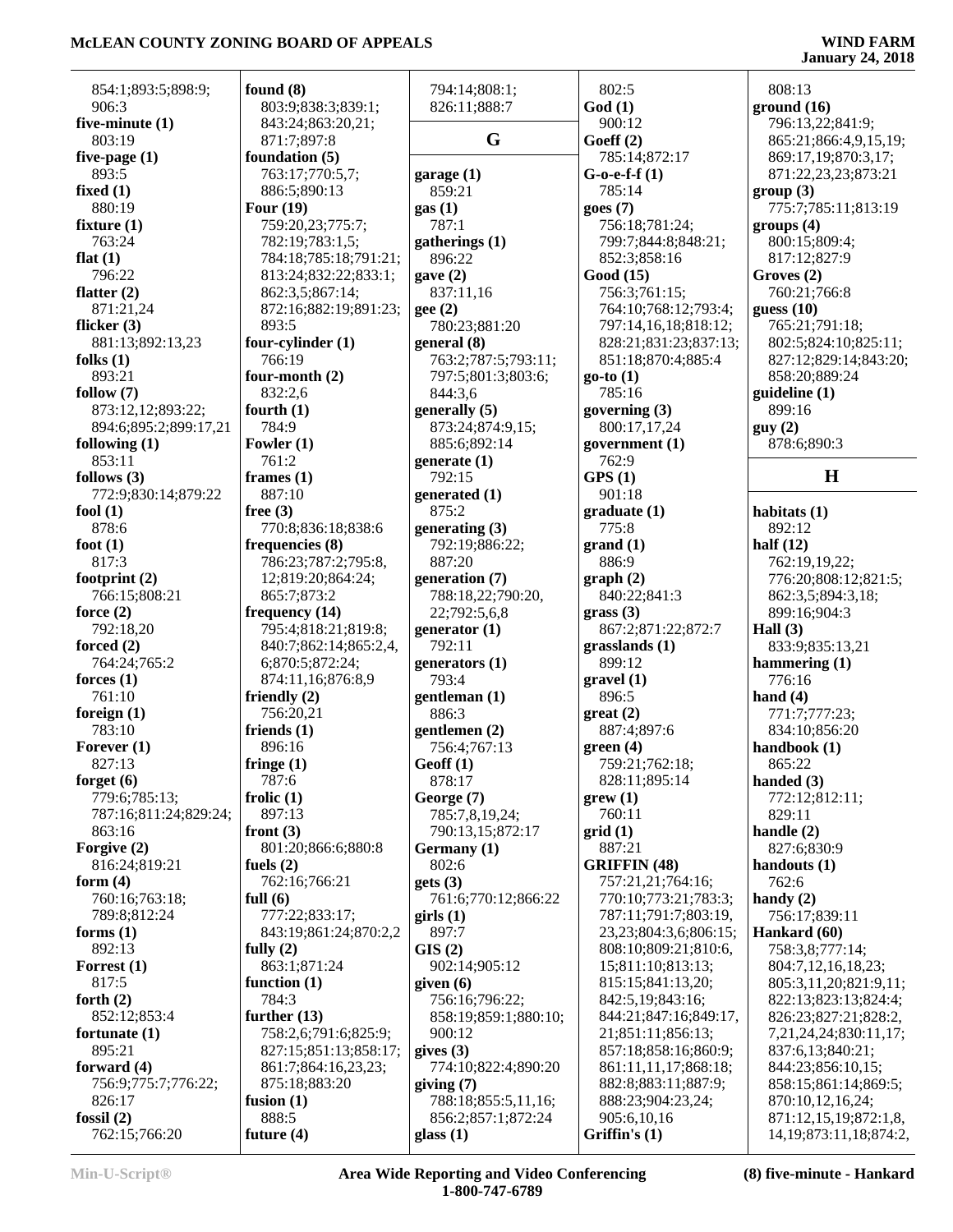| 9,15;875:6,20;876:3,8,     | heavy $(2)$                                  | 763:13;764:7,11,23;          | 763:24;764:2                  | 798:2                  |
|----------------------------|----------------------------------------------|------------------------------|-------------------------------|------------------------|
| 19;877:16,20;878:2,12,     | 778:1;902:1                                  | 765:2,13,16;766:2,18,        | huge $(1)$                    | impacting $(1)$        |
| 22                         | heel $(1)$                                   | 23;767:12,19,23;768:6,       | 786:18                        | 844:11                 |
| $H-a-n-k-a-r-d(1)$         | 877:3                                        | 8, 11, 14; 769: 1, 4, 8, 12, | human $(3)$                   | impacts $(2)$          |
| 829:1                      | height $(3)$                                 | 19                           | 780:15;816:4;874:15           | 844:15;889:14          |
| Hankard's (3)              | 875:7,9,10                                   | $H$ -o-f-f $(1)$             | hundred (2)                   | impeach $(1)$          |
|                            |                                              | 759:8                        | 787:7;796:23                  | 858:19                 |
| 818:13;822:19;827:3        | helicopters (1)                              |                              |                               |                        |
| happen $(1)$               | 803:9                                        | Hoffman (1)                  | hunting $(1)$                 | impeaching $(1)$       |
| 825:8                      | help(6)                                      | 844:10                       | 897:2                         | 858:17                 |
| happening $(1)$            | 812:16,18;817:15;                            | hold(2)                      | hurt $(1)$                    | implement (1)          |
| 798:16                     | 819:18;874:7;884:14                          | 883:3,22                     | 761:6                         | 893:1                  |
| hard $(6)$                 | helped $(1)$                                 | hole $(1)$                   | husband $(2)$                 | important $(8)$        |
| 797:20;834:17;             | 798:4                                        | 763:16                       | 790:1,2                       | 762:12;788:13,21;      |
| 862:4;872:1;887:18;        | herd $(1)$                                   | home $(8)$                   | hydraulic (2)                 | 789:1;811:2;851:16;    |
|                            | 897:12                                       |                              | 760:14;763:16                 |                        |
| 896:7                      |                                              | 819:6;820:11;824:8;          |                               | 864:14;898:11          |
| hardest $(1)$              | hertz $(41)$                                 | 896:12,12,14;898:4,21        |                               | importantly $(1)$      |
| 795:5                      | 778:16;779:1;786:6,                          | Homeowner's (2)              | $\mathbf I$                   | 900:3                  |
| harm $(1)$                 | 7;795:14,15;802:11,                          | 833:10;835:13                |                               | imposing $(1)$         |
| 821:12                     | 17;831:12,12,19;                             | homes $(5)$                  | idea $(6)$                    | 892:8                  |
| Harmon (3)                 | 832:2;836:2,21,23;                           | 794:22;796:2;817:8;          | 823:12;826:24;                | improper $(4)$         |
| 835:15,16,21               | 838:8;839:8,17,21,22;                        | 818:3;875:19                 | 856:18;880:12;882:24;         | 820:5;822:14,15,16     |
|                            |                                              |                              | 901:3                         |                        |
| harps $(1)$                | 840:16,17;850:13,14,                         | honestly $(1)$               |                               | improves(1)            |
| 866:11                     | 15, 15; 852: 21; 863: 10,                    | 901:3                        | identified (2)                | 888:3                  |
| Hartke (32)                | 11, 14, 14, 16, 18, 23;                      | hook $(1)$                   | 829:20:864:13                 | inaccurate (3)         |
| 816:21,21;817:7,14,        | 864:3,15,19,20;866:12;                       | 905:24                       | identify (4)                  | 822:23;823:2,4         |
| 22;818:6,12,18;819:4,      | 874:10,17                                    | hooks $(1)$                  | 809:23;811:12;                | inadequate $(1)$       |
| 12, 16, 21; 820: 4, 8, 18; | Hessler (4)                                  | 780:12                       | 812:12;862:15                 | 777:4                  |
| 821:9;822:11,18;           | 785:8;786:10;                                | hope $(1)$                   | IDNR $(8)$                    | inches $(2)$           |
|                            |                                              | 797:4                        |                               |                        |
| 823:2,6,13,19,23;          | 790:15;872:17                                |                              | 891:24;892:6,20;              | 886:2,5                |
| 824:2,7,11,15,20;          | high $(17)$                                  | Hopefully $(2)$              | 893:10,22;895:2;              | include $(1)$          |
| 825:3,9,16,23              | 780:20,22;781:2,17,                          | 776:3;830:6                  | 899:16,20                     | 872:11                 |
| $H-a-r-t-k-e(1)$           | 20;782:10;783:14;                            | horned $(1)$                 | IDNR/US $(1)$                 | included $(1)$         |
|                            |                                              |                              |                               |                        |
| 816:22                     | 789:17;793:17,18,21;                         | 897:6                        | 893:1                         | 821:13                 |
|                            |                                              |                              |                               |                        |
| Head $(2)$                 | 794:5;797:6,7;852:23;                        | host $(1)$                   | Illinois $(57)$               | includes $(1)$         |
| 773:1;868:22               | 866:11;874:13                                | 896:21                       | 757:23;759:9;                 | 781:17                 |
| heads-up $(1)$             | higher $(12)$                                | hosted $(1)$                 | 760:12,23;764:21;             | including $(4)$        |
| 890:21                     | 781:23;787:4;                                | 896:16                       | 768:5;769:22;772:2;           | 843:3;866:8;896:5;     |
| health $(13)$              | 791:22;798:10;824:24;                        | hot(1)                       | 775:16;777:1,2;               | 900:12                 |
| 770:12,20;780:15;          | 825:1;865:6;866:5;                           | 828:5                        | 793:24;794:12;798:12;         | income $(1)$           |
| 781:13,15,16,17;           | 873:2,3;876:14,18                            | hour $(5)$                   | 804:1;806:7;807:8,14,         | 896:3                  |
|                            | highest $(2)$                                |                              |                               |                        |
| 786:15;810:13;872:15;      |                                              | 777:9;790:23;831:8,          | 19;808:4,20;809:2,8,9,        | incomplete $(1)$       |
| 889:7;898:14;900:3         | 774:9;837:20                                 | 13,13                        | 11;810:7;811:14,16;           | 806:10                 |
| hear $(9)$                 | highlighted $(5)$                            | hourly $(1)$                 | 812:11,22,23;813:6;           | inconclusive (1)       |
| 757:11;766:1;              | 762:11,16,22;                                | 836:1                        | 814:5,13,18;815:6,11;         | 877:22                 |
| 778:10;780:23;789:7;       | 895:14;902:3                                 | hours $(10)$                 | 816:23;820:22;831:7;          | inconvenience (1)      |
| 838:12;865:15;890:22;      | highly $(5)$                                 | 766:4,9;777:11;              | 835:14;845:14;846:14;         | 828:6                  |
| 902:12                     | 781:7,23;782:2;                              | 831:6,9,15;853:7;            | 849:5,9,14;859:16;            | increase $(1)$         |
| heard $(8)$                | 784:3;804:21                                 | 896:7;897:10,12              | 861:13;863:5;866:9;           | 886:8                  |
| 788:1;795:19;              | highway $(1)$                                | house $(23)$                 | 867:11,16,18;868:10;          | increased (2)          |
|                            | 784:5                                        | 780:1;790:4,4,5,8;           |                               |                        |
| 818:23;838:14;843:16;      |                                              |                              | 889:12;899:11;905:1           | 799:4;886:6            |
| 865:3;890:21;904:7         | highways (1)                                 | 795:17;798:24;799:2;         | Illinois's (1)                | indeed $(1)$           |
| hearing $(7)$              | 781:6                                        | 821:3;855:6;857:16;          | 798:9                         | 871:19                 |
| 756:9;826:1,1,3;           | Hill(1)                                      | 858:2,7,23;859:11,11,        | illness $(1)$                 | indefinitely $(1)$     |
| 841:14;874:19,20           | 761:1                                        | 14,21;899:1,2;901:17;        | 787:23                        | 887:16                 |
| hearings $(4)$             | hired $(1)$                                  | 902:13;904:14                | imagine $(1)$                 | independent (4)        |
| 818:8;883:2;900:9;         | 882:5                                        | household (2)                | 880:12                        | 782:19;783:1;          |
| 902:12                     | history $(1)$                                | 763:2;898:24                 | immediate $(3)$               | 784:19;882:6           |
|                            | 774:1                                        |                              |                               |                        |
| Heartland (1)              |                                              | households (2)               | 897:23;898:1,10               | Indian $(1)$           |
| 767:14                     | hits $(1)$                                   | 814:7,8                      | impact $(9)$                  | 897:9                  |
| heaven $(1)$               | 872:2                                        | houses $(5)$                 | 798:19,21;889:6;              | Indiana $(1)$          |
| 897:17                     | Hoff $(35)$                                  | 776:3;788:20;790:9;          | 892:2,16;893:16;              | 761:2                  |
| heavily $(2)$<br>873:4,8   | 759:3,4,7,7,10,13,17,<br>19,20,24;760:3,5,9; | 800:1;813:23<br>hub $(2)$    | 895:5,9;898:7<br>impacted (1) | Indians $(1)$<br>897:8 |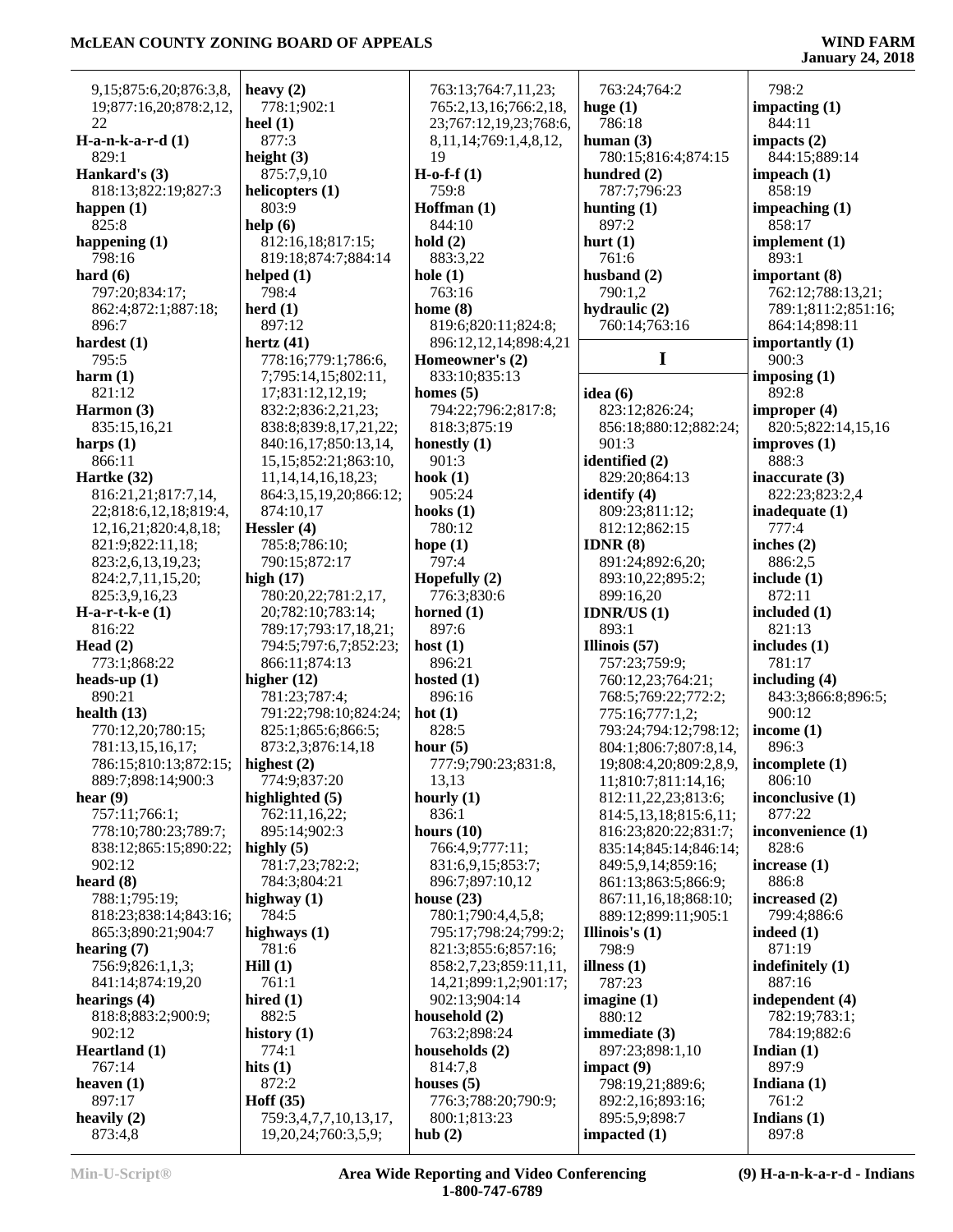| indicated (1)        | International (1)      | 873:11               | 879:17,19                 | 2,17,20;853:9,9,12,16, |
|----------------------|------------------------|----------------------|---------------------------|------------------------|
| 756:23               | 776:23                 | isobars $(1)$        | key(3)                    | 20;854:3;857:9,10;     |
| indication $(1)$     | interrupt $(1)$        | 779:5                | 776:8;790:22;792:8        | 858:1,3;859:10,12,13;  |
| 785:21               | 778:8                  | issue(8)             | keyboard (1)              | 860:5,7,14;899:24      |
| individuals (1)      | interrupted (1)        | 774:13;781:14,18;    | 874:12                    | Land-Based (2)         |
| 895:5                | 897:17                 | 793:8;852:20;857:23; | Kickapoo (1)              | 847:20;848:1           |
| industry $(5)$       | intervening $(1)$      | 859:2;899:24         | 897:8                     | landowner $(2)$        |
| 774:20;785:10,17;    | 789:1                  | issues $(4)$         | kids(2)                   | 894:12;902:22          |
| 786:13;884:8         | interviewed (1)        | 770:12;780:4;895:2;  | 896:19;897:10             | landowners (1)         |
|                      | 787:21                 | 899:8                | kills(1)                  | 761:9                  |
| influence (1)        |                        |                      |                           |                        |
| 796:11               | into $(25)$            | Itasca (1)           | 767:11                    | landownership (1)      |
| influenced (1)       | 770:12,20;782:21;      | 769:22               | kilohertz (1)             | 851:18                 |
| 797:22               | 784:10;790:22;792:21;  | items $(3)$          | 873:2                     | landscape $(1)$        |
| information (8)      | 797:8;803:5;808:10;    | 824:5;827:18;865:8   | kilometer (7)             | 797:1                  |
| 769:4;780:12;        | 810:3;813:4;822:24;    |                      | 796:8,8;798:17,18;        | landscapes $(1)$       |
| 788:18;789:4;860:23; | 829:10,13,24;832:10;   | ${\bf J}$            | 799:1,11,13               | 897:14                 |
| 864:9,10;888:16      | 865:16;873:9;879:10;   |                      | kilowatt $(1)$            | language $(2)$         |
| infrasound (5)       | 890:11;893:12;896:7;   | January (2)          | 763:1                     | 836:12;839:9           |
| 818:21;874:7,9,14,   | 898:3;900:15;903:19    | 756:8;858:13         | $\operatorname{kind}(21)$ | large $(2)$            |
| 20                   | introduce (1)          | Jim(8)               | 761:13;766:15;            | 788:3;877:23           |
| infrastructure (2)   | 829:10                 | 755:16;757:21;       | 768:17;773:11;785:22;     | largely $(2)$          |
| 888:1,3              | introduced (1)         | 803:23;804:2;815:21; | 790:12;797:7;801:7;       | 867:6,7                |
|                      | 829:24                 |                      |                           |                        |
| inhabited (1)        |                        | 835:2;861:11;904:23  | 818:19;821:16;825:16;     | larger $(3)$           |
| 897:9                | <b>Invenergy</b> (20)  | job(1)               | 838:2;839:1;847:13;       | 799:11;830:17;         |
| initially $(1)$      | 758:7;764:5,8;778:6,   | 893:13               | 854:21,22;855:1;          | 875:23                 |
| 869:6                | 7;817:10;819:24;       | jobs $(1)$           | 864:9;869:16;889:24;      | last $(17)$            |
| injurious (1)        | 825:21,22;826:1,2,7,9, | 888:16               | 900:23                    | 755:23;756:23;         |
| 897:21               | 10;881:4,8,18;894:19;  | John(1)              | knew $(1)$                | 763:11;766:6;769:3;    |
| inside $(5)$         | 900:9;903:14           | 889:24               | 789:17                    | 771:15;772:3;782:18,   |
| 794:22;811:24;       | Invenergy's (6)        | Jolly(2)             | knowing $(1)$             | 18;815:23;820:17;      |
| 820:11;898:17;902:7  | 817:4,23;823:8;        | 758:12,14            | 901:18                    | 833:17;834:19;883:16;  |
| installed (1)        | 824:12,21;841:14       | journal (1)          | knowledge (2)             | 890:1;891:17;898:8     |
| 762:20               | $inverse-square(1)$    | 773:10               | 788:16;810:8              | lastly $(1)$           |
| installing (1)       | 892:15                 | Judd(1)              | knowledgeable (2)         | 761:2                  |
|                      |                        |                      |                           |                        |
| 763:14               | invested (1)           | 755:4                | 761:20;804:23             | late $(1)$             |
| instead $(2)$        | 898:2                  | judge(1)             | known $(3)$               | 885:5                  |
| 787:16;885:2         | investigated (1)       | 780:7                | 785:10,12;835:8           | later $(3)$            |
| instill $(1)$        | 808:19                 | judging (1)          | knows $(4)$               | 786:9;802:19;826:3     |
| 895:18               | investigation (1)      | 896:17               | 811:4;849:24;             | law(10)                |
| instrument (1)       | 808:24                 | judgment $(1)$       | 885:12;899:5              | 775:8;803:23;          |
| 884:17               | investigations (1)     | 866:2                | Knox(2)                   | 820:22;861:11;878:7;   |
| instrumented (1)     | 810:14                 | Julia $(2)$          | 815:6;843:13              | 889:12,13;890:17;      |
| 785:7                | involved (12)          | 755:12;884:1         | Kuritz $(12)$             | 892:15;904:24          |
| insurance $(1)$      | 760:15,20;761:2,9;     | July (1)             | 755:8,9;797:11;           | lawful $(1)$           |
| 768:13               | 763:13;775:2,4;        | 794:2                | 800:15,21;830:4;          | 846:4                  |
| insure $(1)$         | 777:13;813:15;833:5;   | junior $(1)$         | 870:20;871:9,13,17;       | lawsuit $(1)$          |
| 835:7                | 880:20;895:20          | 895:23               | 884:24;885:18             | 790:7                  |
| intended (2)         | IPCB $(24)$            | jurisdictions (3)    |                           | lawyer $(2)$           |
| 760:7;898:5          | 774:23;775:13,21;      |                      | L                         | 790:9:815:4            |
|                      |                        | 783:10;801:13;       |                           |                        |
| intending $(1)$      | 776:5;777:5;805:12;    | 802:13               |                           | lawyer's $(1)$         |
| 760:4                | 819:23;820:4;831:5,    | justified (1)        | lack $(2)$                | 890:20                 |
| intention (1)        | 13;832:14;833:9;       | 822:8                | 766:12;895:1              | lay $(2)$              |
| 829:20               | 834:7,13;842:14,18;    | justify $(2)$        | ladies $(1)$              | 770:4,6                |
| interested (1)       | 843:2;845:6;847:6,18;  | 778:18,23            | 756:3                     | layout $(4)$           |
| 790:7                | 848:6;849:8;852:14;    |                      | $\text{lady}(1)$          | 817:5,24;824:22;       |
| interfere (3)        | 890:18                 | $\mathbf K$          | 903:20                    | 880:13                 |
| 844:19,19;845:2      | irrelevant (1)         |                      | laid $(2)$                | lazy(1)                |
| interference (1)     | 888:14                 | <b>Katy</b> $(1)$    | 763:20;801:9              | 862:18                 |
| 844:14               | Irving $(1)$           | 764:20               | land $(38)$               | leading $(1)$          |
| interferes (1)       | 769:22                 | keep(5)              | 814:21,24;815:3;          | 768:18                 |
| 846:3                | ISO(8)                 |                      |                           | learned $(2)$          |
|                      |                        | 774:10;818:15;       | 836:3,7,11,16;847:6;      |                        |
| interfering $(1)$    | 779:6,6,16;781:11;     | 852:12;869:24;890:15 | 848:14,18,22,23;849:2;    | 776:20;870:18          |
| 844:9                | 801:5;830:22;831:1;    | Kevin $(2)$          | 850:8,12,18,19;851:1,     | lease $(2)$            |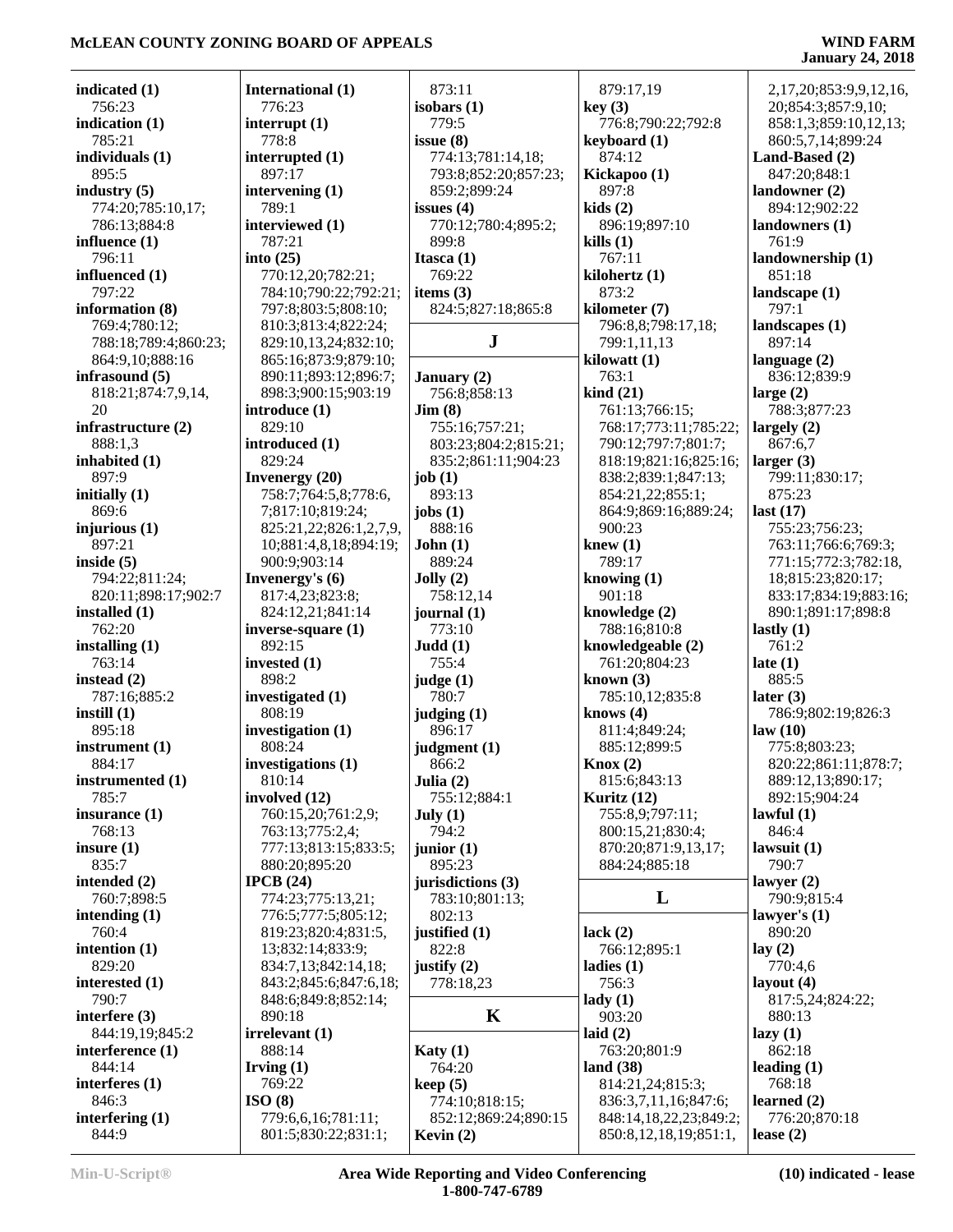| 886:16,16                                 | lieu $(1)$                                   | 895:20,22;896:7,17                  | lot(19)                                          |                              |
|-------------------------------------------|----------------------------------------------|-------------------------------------|--------------------------------------------------|------------------------------|
| least $(12)$                              | 796:17                                       | living $(1)$                        | 761:12,14;765:9;                                 | M                            |
| 761:15;769:15;                            | life $(4)$                                   | 895:5                               | 766:5,9;771:5;781:1;                             |                              |
| 770:6;780:21;837:2;                       | 844:19;845:3;846:3;                          | Livingston (15)                     | 798:22;801:13;863:15;                            | ma'am(3)                     |
| 839:3;846:17;848:13;                      | 893:17                                       | 817:3,17;818:7;                     | 864:7;865:4;866:20;                              | 758:21;759:13;769:1          |
| 850:4;869:21;872:7;                       | lifestyle (2)                                | 825:20,22;826:4;                    | 898:2;899:8;901:24;                              | Mackinaw (2)                 |
| 893:7                                     | 900:2,13                                     | 842:7,8;854:14;                     | 902:4,14;903:9                                   | 899:13,15                    |
| leave $(2)$                               | lifted $(1)$                                 | 880:24;881:5;882:5,9,               | loud(1)                                          | <b>Madison (4)</b>           |
| 765:8;898:17                              | 763:21                                       | 11,20                               | 899:5                                            | 757:22;803:24;               |
| leaving $(1)$                             | light $(3)$                                  | LNTE(1)                             | louder $(6)$                                     | 861:12;905:1                 |
| 827:23                                    | 833:15;848:10;870:3                          | 842:8                               | 797:6;799:14;871:7;                              | magnifying $(1)$             |
| leeks $(1)$<br>897:1                      | liked $(1)$<br>765:20                        | lobbying $(2)$<br>800:16,24         | 875:14,23;876:16<br>loudest $(1)$                | 802:5                        |
| leeway $(3)$                              | likely $(2)$                                 | local(1)                            | 840:1                                            | Main $(3)$                   |
| 761:5;810:17;866:3                        | 887:15;888:2                                 | 760:11                              | love $(2)$                                       | 764:20;789:12;               |
| left $(4)$                                | likewise (1)                                 | locally $(4)$                       | 897:5,11                                         | 891:23                       |
| 817:12;835:16;                            | 835:4                                        | 768:7,9,10,15                       | loves $(1)$                                      | mainly $(2)$<br>774:5;783:10 |
| 869:3;870:1                               | limit(6)                                     | located $(2)$                       | 896:23                                           | maintained (1)               |
| legal(3)                                  | 777:8,8,10;784:11;                           | 853:8;897:14                        | low(14)                                          | 884:20                       |
| 806:11;842:20;                            | 802:4;860:8                                  | location(8)                         | 786:23;787:2;                                    | maintaining $(1)$            |
| 849:23                                    | limits $(12)$                                | 809:23;881:22;                      | 793:18;795:4,12;                                 | 763:14                       |
| length $(1)$                              | 778:15;801:4,6,8,11;                         | 887:20:892:1,4:                     | 818:21;819:8,19;                                 | maintenance (5)              |
| 875:11                                    | 802:4;842:13,17;                             | 893:15;900:7;903:4                  | 865:2,4;874:11,16;                               | 766:5,7;767:10,22;           |
| less(5)                                   | 850:8,12;867:23;                             | locations (4)                       | 877:8,9                                          | 768:7                        |
| 787:10;825:1;                             | 877:24                                       | 815:10;880:18;                      | lower $(7)$                                      | major $(2)$                  |
| 866:10;874:16;895:3                       | line $(18)$                                  | 893:6;903:24                        | 785:24;795:8;                                    | 773:10;866:13                |
| lessened $(1)$                            | 772:16,21;773:1;                             | log(1)<br>799:7                     | 798:10;864:24,24;                                | majority $(5)$               |
| 873:4<br>lesson(1)                        | 775:17;801:2;820:19;<br>821:23;828:15;853:8; |                                     | 865:5;867:3<br>lowered $(1)$                     | 760:14;859:2,2;              |
| 870:18                                    | 856:3,9;857:24;                              | logarithmic(1)<br>799:8             | 839:8                                            | 865:19;869:21                |
| level $(25)$                              | 887:24;894:15;895:13;                        | long(11)                            | lowering $(4)$                                   | makes $(2)$                  |
| 775:20;781:20,24;                         | 901:21;902:18;905:4                          | 765:22,24;780:3;                    | 778:19,23;839:17;                                | 786:8;805:20                 |
| 782:9;783:6;784:4,4,                      | lined $(1)$                                  | 826:24;827:6,11;                    | 841:2                                            | making $(3)$                 |
| 23;786:6,7;788:22;                        | 903:13                                       | 862:3;887:14;888:4;                 | low-noise $(2)$                                  | 779:17;867:24;<br>868:14     |
| 792:1;796:4;798:19;                       | lines $(5)$                                  | 891:11;894:3                        | 876:4,6                                          | mandate(1)                   |
| 818:6;824:24;831:19;                      | 773:5;802:3;847:3;                           | longer $(3)$                        | low-tone $(1)$                                   | 900:6                        |
| 837:21;839:3,17;                          | 899:2,6                                      | 773:7;886:19;905:8                  | 898:7                                            | manufacturing $(1)$          |
| 846:13;853:11;861:5;                      | list $(4)$                                   | long-term $(1)$                     | lucky $(1)$                                      | 762:2                        |
| 872:23;875:11                             | 756:12;812:10,15,17                          | 862:6                               | 905:23                                           | many(19)                     |
| levels $(33)$                             | listed $(4)$                                 | look $(14)$                         | <b>LUETKEHANS (91)</b>                           | 759:18;761:18;               |
| 770:23,24;775:14;                         | 759:15;800:22;                               | 762:21;778:11;                      | 758:17,19,22;                                    | 764:22;769:2;779:11;         |
| 776:7;779:23;783:9;                       | 813:23;898:24                                | 784:2;833:24;840:1;                 | 769:20,21,21;770:1,3,                            | 785:17;800:1;804:15;         |
| 787:4;791:21;793:13;                      | listen $(5)$                                 | 857:13;859:16;869:7,                | 6, 17, 21, 24; 771: 6, 16,                       | 810:7;811:11;813:15,         |
| 794:7;801:1;802:17;                       | 757:17;828:16;                               | 17,23;884:7;885:10;<br>895:15:905:7 | 19,22;772:11;773:19;                             | 16, 17, 21; 818: 3; 870: 6,  |
| 814:23,23;816:10;<br>818:15,16;824:19,20; | 833:24;862:11;890:7<br>lists $(1)$           | looked $(7)$                        | 777:19,22;783:4;<br>788:10;791:6;801:18,         | 12;896:6;903:5               |
| 825:7;840:1;841:9;                        | 763:1                                        | 782:18;783:5,8;                     | 23;802:16;806:9;                                 | map(4)                       |
| 842:15;843:1,5;                           | little $(13)$                                | 784:2,9,14;835:16                   | 808:6,13;809:16,24;                              | 894:9,15;895:10;             |
| 852:15;853:19,21;                         | 761:5;776:16;778:9,                          | looking $(10)$                      | 810:11,24;811:5,15;                              | 903:10<br>maple $(1)$        |
| 860:19,21;874:22;                         | 10;785:24;791:18;                            | 822:17;845:8;                       | 812:24;815:12;825:11;                            | 896:20                       |
| 877:7,24                                  | 796:22;801:9;805:23;                         | 847:12;869:10;876:15;               | 826:22;827:14,16,18;                             | maps(1)                      |
| Leventhall (5)                            | 806:18;871:2;890:21;                         | 885:6;891:10;897:1;                 | 829:5,22;830:3,5,16;                             | 903:24                       |
| 785:14,16,23;                             | 904:3                                        | 905:2,17                            | 834:9;837:11,15;                                 | Mark $(1)$                   |
| 872:18;878:17                             | live $(8)$                                   | looks $(2)$                         | 842:22;849:17,19,24;                             | 755:4                        |
| $L-e-v-e-n-t-h-a-l-1(1)$                  | 764:24;765:2;768:9;                          | 790:21;802:7                        | 851:14:854:23:855:3:                             | marked (8)                   |
| 785:15                                    | 776:2;809:14;810:22;                         | Loomis's $(2)$                      | 856:12,16,19,22;                                 | 777:16;785:1;788:7;          |
| Lexington $(5)$                           | 883:18;895:21                                | 888:13,22                           | 858:11,16,20;860:11;                             | 833:8;834:11;848:5;          |
| 759:1;764:21;                             | lived $(3)$                                  | loop $(1)$                          | 861:7,18;863:15;                                 | 890:16;900:24                |
| 891:20;896:10;903:20                      | 765:24;799:17,23                             | 868:13                              | 865:11;867:10;868:3,                             | Mary $(1)$                   |
| license $(2)$<br>878:10,13                | lives $(4)$<br>758:4,9;859:22;               | $\text{losing } (1)$<br>761:13      | 20;878:24;879:1,7,11,                            | 755:20                       |
| lie $(1)$                                 | 893:17                                       | lost(2)                             | 24;882:13,17;883:1,6,<br>14, 20; 888: 9, 11, 24; | mass(1)                      |
| 834:24                                    | livestock (4)                                | 765:18;854:22                       | 890:10,14;891:1,3,4                              | 795:16                       |
|                                           |                                              |                                     |                                                  | material $(2)$               |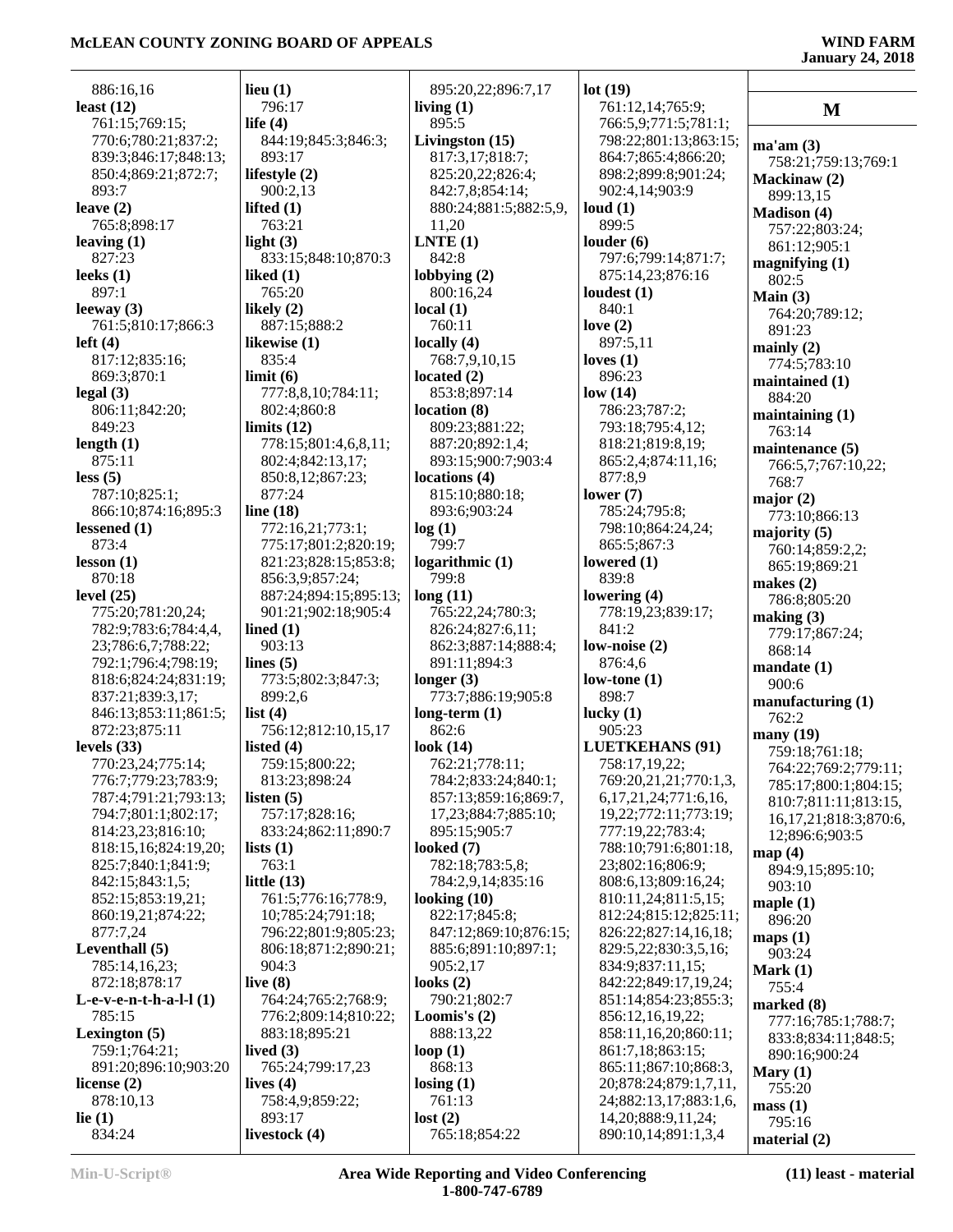795:2;818:22 **materials (3)** 794:19,21;795:7 **matter (6)** 758:6;805:6;833:1; 859:6;865:1;895:1 **maximum (4)** 781:19;784:23; 807:3;836:1 **may (11)** 756:11;791:4;792:8; 794:9;834:1,17;836:3; 843:11;872:23;887:10; 892:18 **maybe (8)** 756:1;787:23; 789:15;796:16;802:9; 803:8;810:16;829:8 **McDonnell (1)** 880:1 **McLean (24)** 806:6,19,23;809:15; 810:23;811:13;817:9; 819:24;823:8;824:13, 16,21;827:4;830:18, 21;839:18;871:5; 882:16;884:3;893:24; 896:9;902:14;905:11, 14 **mean (16)** 765:17,21;800:19; 810:4,9;825:4;826:14; 829:11;839:19;840:19; 860:4;865:13;870:10; 874:17;878:2;885:10 **means (1)** 866:4 **meant (1)** 756:23 **measure (15)** 775:16;776:7; 779:12,13;780:20; 784:10;794:18;840:4; 864:8;867:22;868:1, 17;870:10,11;892:22 **measured (9)** 775:15;794:18; 806:3;840:2;846:18; 847:2;853:11;854:2; 871:7 **measurement (10)** 779:18,18,20; 781:19;814:18;815:10; 820:9;835:8;863:21; 902:18 **measurements (24)** 778:14;779:12; 780:9,11;813:23;

 877:15 **measures (1)** 878:6 **measuring (7)** 788:24;820:19; 868:4;869:19,20; 873:16;902:15 **medical (3)** 770:13,20;787:13 **meet (4)** 894:8,22;902:24; 903:2 **meeting (1)** 888:20 **meetings (1)** 828:18 **meets (3)** 807:8,14;894:12 **Member (6)** 765:4;773:6;776:8; 800:22;878:15,16 **members (3)** 756:7;896:18;906:2 **Memorandum (1)** 890:17 **memories (1)** 897:19 **memory (2)** 756:4;837:4 **mention (2)** 782:15;845:21 **mentioned (6)** 766:6;819:4;821:10; 871:20;874:6;888:19 **merely (1)** 758:8 **Meritorious (1)** 774:8 **met (1)** 813:19 **meters (1)** 794:1 **method (3)** 849:8,15;871:5 **methods (5)** 783:5;784:18;801:4, 5;871:5 **meticulous (1)** 885:13 **metric (1)** 780:6 **Michael (4)** 755:8;824:3;828:24; 830:11 **micro-perforated (1)** 795:7 **microphone (5)** 788:24;820:9,11,19; 840:3 **middle (1)** 847:14 **midway (1)** 847:11

**might (9)** 779:13;792:12; 803:13;810:19;819:13; 823:10;863:8;875:21, 22 **migraine (1)** 898:20 **migraines (1)** 898:19 **mike (10)** 805:22;818:13; 821:9,11;822:2,13; 823:13;824:4;828:4,11 **mikes (1)** 828:10 **Mike's (1)** 821:14 **mile (7)** 799:1,12,14;894:3,3; 899:14,16 **Miles (3)** 824:8;896:24;904:15 **mimic (1)** 873:14 **mind (5)** 776:6;777:10; 786:14;820:24;821:7 **Mine (3)** 766:18;866:10;867:3 **minimize (1)** 895:8 **Minnesota (1)** 783:8 **minus (1)**  $806.2$ **minute (2)** 778:9;790:23 **minutes (7)** 756:16,16;771:8; 777:11;795:13;811:24; 904:6 **miscommunication (1)** 890:9 **misleading (1)** 822:21 **missed (1)** 844:7 **missing (1)** 838:15 **misspoke (1)** 889:23 **mistake (1)** 824:11 **mistakes (1)** 761:6 **misunderstanding (1)** 796:12 **misunderstood (1)** 796:16 **Mitsubishi (1)** 761:23 **mixed-use (1)** 857:9

**mode (3)** 826:16;877:9,9 **model (35)** 778:19,24;804:8,24; 817:8;840:9,9,10,15, 16;854:5;857:13; 863:10,23;864:1; 865:8,10,21;867:16,19, 20,23;868:14,15;870:8, 14,17,23,24;871:8,21, 23;873:10;875:16,24 **modeled (9)** 846:21,22;847:2; 857:15,16,19;871:4,21; 875:21 **modeling (15)** 797:12,15;799:2; 805:2,5,8;832:1;859:7; 864:5;868:4,8;871:2, 10,18;873:16 **models (5)** 853:18;857:8,12; 868:12;875:9 **modern (1)** 876:19 **modes (1)** 877:8 **modifications (1)** 772:14 **modified (1)** 886:5 **modulation (1)** 873:1 **money (2)** 768:15;898:3 **monitoring (1)** 862:6 **monitors (2)** 832:17;833:5 **monopoles (1)** 761:3 **months (7)** 760:12;782:18; 812:2;862:3,5,19; 880:14 **morale (1)** 898:14 **more (37)** 756:12;757:4;768:3; 773:17;780:23;790:21; 791:18;792:8,14; 794:10;796:11,24; 798:15;801:9;805:23; 811:18;815:2;816:9; 819:19;826:16;827:24; 828:10;844:22;855:22; 856:21;857:2;863:19; 864:14,14,20,21;865:5; 867:7;871:3,24; 875:15;894:20 **morning (1)** 838:19 **Morton (1)**

# **January 24, 2018**

 768:5 **most (21)** 757:16;762:11,16; 776:6,15;780:11,12,21; 789:22;791:14;797:3; 821:4,22;833:7;855:9; 866:7;871:17;873:12; 885:6;896:13;900:2 **Motors (1)** 761:24 **move (6)** 811:21;855:1,7; 857:21;888:12;898:11 **moved (8)** 776:22;790:3;894:7, 20;895:8;896:10; 899:24;901:8 **moving (3)** 894:18;900:6;904:7 **much (28)** 791:17;792:6;795:5, 23;796:7;797:10; 798:20;799:8,11; 802:14;803:5,11; 811:18;814:16;815:16; 819:2;825:10;830:8; 831:20;862:13;869:4; 871:22;873:15;874:4; 876:5,17,24;877:11 **muddle (1)** 834:18 **multiple (4)** 833:2;878:19; 896:18,22 **mushroom (1)** 897:2 **must (1)** 835:7 **mutual (1)** 759:15 **myself (3)** 817:11;837:15; 893:13 **N nacelle (1)** 792:11 **naive (1)** 803:8 **name (19)** 759:5,6;764:19; 771:20,24;772:3; 785:13;804:2;811:24; 812:1;815:23;816:21; 828:23;879:15;891:12, 17,18;903:21;904:4 **names (4)** 812:2,5,15;813:2 **National (4)** 776:22;782:15;

 814:1;820:12;821:24; 833:23,23;835:3,4,17, 22;840:13;846:13; 862:2,22;863:1,4; 864:5;870:15,20;

 783:23;885:11 **Natural (2)**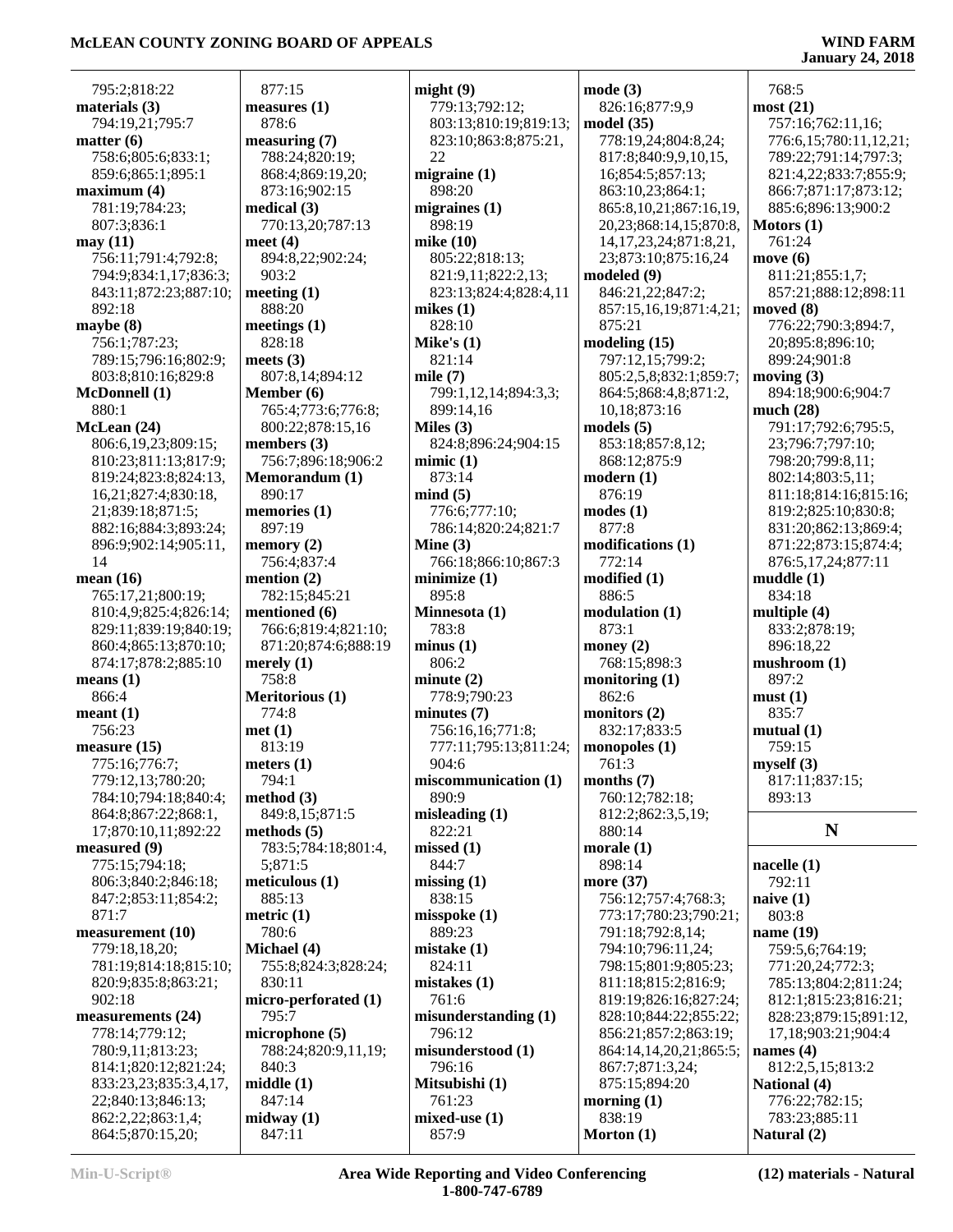| 793:23;893:23                                       | 7;859:1,6,12;860:3                    | 903:8,10                  | O'Brien(6)                                 | 831:8,13;837:16;           |
|-----------------------------------------------------|---------------------------------------|---------------------------|--------------------------------------------|----------------------------|
| nature $(2)$                                        | nine-page $(1)$                       | northeast $(1)$           | 768:4,4,9,12,15,19                         | 838:3;841:3;843:5,20;      |
| 863:1;897:16                                        | 847:13                                | 894:8                     | obvious $(1)$                              | 844:7;847:16;852:15;       |
| nausea $(1)$                                        | nobody(4)                             | note(1)                   | 869:14                                     | 853:24;854:16;857:15;      |
| 787:23                                              | 772:14;789:13;                        | 827:14                    | Obviously (4)                              | 859:22,24;861:2,4;         |
| near $(10)$                                         | 883:13:888:6                          | notice $(1)$              | 776:5;795:20,24;                           | 865:23;868:15;869:18;      |
| 760:22,23,24;765:1;                                 | noise (117)                           | 795:23                    | 797:12                                     | 871:15;872:14,16;          |
| 780:1;798:23;799:17;                                | 766:13;770:23,23,                     | noticed $(1)$             | occasional (1)                             | 873:13,19;874:2;           |
| 817:5;824:7;870:2                                   | 24;774:24;775:14,18,                  | 832:10                    | 780:22                                     | 877:20;882:19;885:10,      |
| nearest(2)                                          | 19, 19; 776: 7, 14, 15, 23;           | $not$ -so-large $(1)$     | occasionally (1)                           | 21;886:11;888:12,23;       |
|                                                     | 779:5,22;780:3,14;                    |                           |                                            |                            |
| 824:13;855:20                                       |                                       | 819:11                    | 821:4                                      | 889:1,21;890:10;           |
| nearly (2)                                          | 781:5,19,23,24;783:6,                 | nuisance (3)              | occur(2)                                   | 893:4,7;898:12;902:2       |
| 762:19,22                                           | 23;784:6;786:15;                      | 844:3,6;846:15            | 824:21;850:20                              | one-fourth (1)             |
| necessarily (1)                                     | 792:12,22,24;793:1,3,                 | number $(25)$             | occurred(1)                                | 892:16                     |
| 851:17                                              | 8, 12, 14, 18; 794: 6, 10,            | 763:2;779:16;             | 855:13                                     | ones $(6)$                 |
| necessary(3)                                        | 13;797:18;798:12,21;                  | 782:22;785:2;786:18;      | occurrences(1)                             | 757:15;832:18;             |
| 771:13;782:10;                                      | 799:11;804:7,24;                      | 787:9;807:2;827:10;       | 897:4                                      | 837:20;871:9;873:3;        |
| 819:20                                              | 805:2,5;806:23;                       | 837:12;841:5;851:12;      | occurring (2)                              | 879:7                      |
| need(13)                                            | 807:21;808:19,24;                     | 884:4,7;885:21,24;        | 824:16;873:20                              | one-time $(1)$             |
| 790:19;828:15,23;                                   | 809:14,22;810:8,23;                   | 892:2,5,6;894:1,5,18;     | octave(5)                                  | 777:7                      |
| 829:11;834:9;854:21;                                | 812:13,21;816:17;                     | 898:12;899:23;900:20;     | 778:16;779:1;836:2;                        | only (30)                  |
| 856:21,22;862:8;                                    | 818:6, 13, 15, 21; 819:8;             | 902:6                     | 840:22;853:10                              | 760:3;761:24;764:2;        |
| 878:10;879:15;898:20;                               | 820:18,20;822:20;                     | numbered (2)              | October (1)                                | 767:15;774:21;783:13;      |
| 899:6                                               | 823:11,14;824:7,17,21,                | 833:14;834:15             | 794:2                                      | 788:16;801:5;806:10;       |
| needed $(2)$                                        | 22;832:16;837:21;                     | numbers (19)              | off $(28)$                                 | 809:24;810:14;821:2;       |
| 788:20;876:1                                        | 840:1,14;841:9;                       | 778:24;779:6;786:5,       | 756:19;769:2,11,15;                        | 831:20;837:23;840:2;       |
| $\mathbf{needing}$ (1)                              | 842:12,16;843:1,5;                    | 5;797:23;798:3,9,11;      | 773:12;789:6,14;                           | 843:7,8;852:13;            |
| 784:16                                              | 844:1,6,9,11,14,18;                   | 825:1,2;843:6;848:10;     | 791:1;793:20;825:4,5;                      |                            |
|                                                     |                                       |                           |                                            | 853:22;854:2,4;            |
| needs(1)                                            | 845:1,13;846:2,15;                    | 852:21,22;864:3;          | 828:4,14;832:1;                            | 859:13;860:1,23;           |
| 875:4                                               | 849:6,9,15;850:4;                     | 866:4,9;867:3;884:8       | 836:20;848:14;864:3,                       | 868:15;890:14;899:4,       |
| neighbors (1)                                       | 853:8,19,21;863:3;                    | numeric $(1)$             | 19;865:18;866:4,24;                        | 13,18;901:19               |
|                                                     |                                       |                           |                                            |                            |
| 904:11                                              | 865:8;868:4,4;870:5;                  | 842:17                    | 872:3;873:21;874:11;                       | opening $(1)$              |
| Neither $(2)$                                       | 872:23;873:6,8;                       | numerical (1)             | 876:17;902:15,19;                          | 819:15                     |
| 801:18;854:18                                       | 875:11;876:15;877:5,                  | 844:1                     | 905:24                                     | openings $(1)$             |
| Neutral $(4)$                                       | 8,9,14;890:5,17;891:2;                | numerous $(2)$            | offer $(4)$                                | 795:7                      |
| 900:17,18,19;905:2                                  | 892:12,14,22;898:7                    | 842:6,24                  | 760:7;761:20;877:8;                        | operate $(2)$              |
| New $(11)$                                          | noise-reduced (1)                     |                           | 897:16                                     | 805:12;888:4               |
| 760:23;784:10;                                      | 877:6                                 | $\mathbf 0$               | offered $(1)$                              | operating (4)              |
| 795:6;798:5;802:7;                                  | noises $(3)$                          |                           | 765:13                                     | 807:13;861:24;             |
| 875:13;894:11;896:5,                                | 795:3,5;876:16                        | $\textbf{Oak}(9)$         | office $(2)$                               | 869:8;886:19               |
| 7;902:9,23                                          | noise(1)                              | 760:24;764:7;766:8;       | 830:7;903:20                               | operation (7)              |
|                                                     | 871:14                                | 768:4;809:15,19;          | often $(1)$                                | 794:1;844:11;877:6;        |
| 757:9;758:12;                                       | noisy(1)                              | 810:23;812:6,7            | 846:24                                     | 884:22;887:21;896:3;       |
| 760:24;765:22,24;                                   | 787:1                                 | $\alpha$ ath (4)          | Ogden (1)                                  | 901:2                      |
| 772:21;773:1;779:22;                                | non- $(1)$                            | 772:9;830:14;             | 816:22                                     | operational (2)            |
| 790:23;815:14;828:11;                               | 902:22                                | 879:13,22                 | old(3)                                     | 868:10;886:21              |
|                                                     |                                       |                           |                                            |                            |
| 831:13;834:19;844:8;                                | none $(3)$                            | object $(7)$              | 772:13;773:12;<br>776:24                   | operations (1)<br>895:22   |
| 845:1;855:15;856:9;                                 | 782:20;783:6;867:18                   | 787:11;842:19;            |                                            |                            |
| 882:14;889:21                                       | nonparticipating (1)<br>837:23        | 844:21;849:21;851:13;     | once $(9)$                                 | operator $(5)$             |
|                                                     |                                       | 860:9;882:8               | 756:11,12;859:6;                           | 760:13;761:11;             |
| 890:3;896:11                                        | nonparticipatory (1)                  | objected (1)              | 868:9;870:16,17,22;                        | 765:11;767:9,21            |
|                                                     | 894:15                                | 810:16                    | 873:1;897:9                                | opined $(1)$               |
| 755:23;756:4,10;                                    | nonrenewal (1)                        | objection (12)            | <b>One</b> (73)                            | 807:17                     |
| 771:15;773:23;820:17;                               | 886:16                                | 770:14;806:9;808:6;       | 757:10;759:22,24;                          | opinion $(17)$             |
| 859:3;860:1;862:2,13;                               | nor(1)                                | 809:16;810:24;812:24;     | 765:22,24;767:4;                           | 778:18,22;780:6;           |
| 883:16;890:1;897:7;                                 | 833:4                                 | 815:12;849:17;857:18;     | 768:3;769:15;773:12,                       | 804:18;842:12,16,22;       |
| 906:5                                               | normal $(1)$                          | 865:11;889:2,2            | 23;774:22;777:8;                           | 848:6;849:13;851:7;        |
| next(19)<br>nice $(2)$<br>night(14)<br>nights $(9)$ | 795:8                                 | objections (2)            | 779:17,18,20;782:20;                       | 858:4;859:8,10,14;         |
| 861:24;869:2,7,10,                                  | normally $(3)$                        | 770:11,15                 | 785:12,19;787:7,7;                         | 863:2;864:6;868:8          |
| 18, 23, 24; 870: 1; 889: 1                          | 795:15;873:5;890:14                   | objector $(1)$            | 789:24;790:23;791:3;                       | <b>Opponents</b> (1)       |
| nighttime $(13)$                                    | North $(7)$                           | 759:15                    | 793:21;794:15;798:7,                       | 772:7                      |
| 836:1;842:14;850:7,<br>14;852:15,19,24;853:1,       | 767:7;768:22;<br>815:22;891:20;894:7; | objectors $(1)$<br>774:17 | 15;799:24;801:14;<br>809:2,5;815:3;825:11; | opportunities (1)<br>896:1 |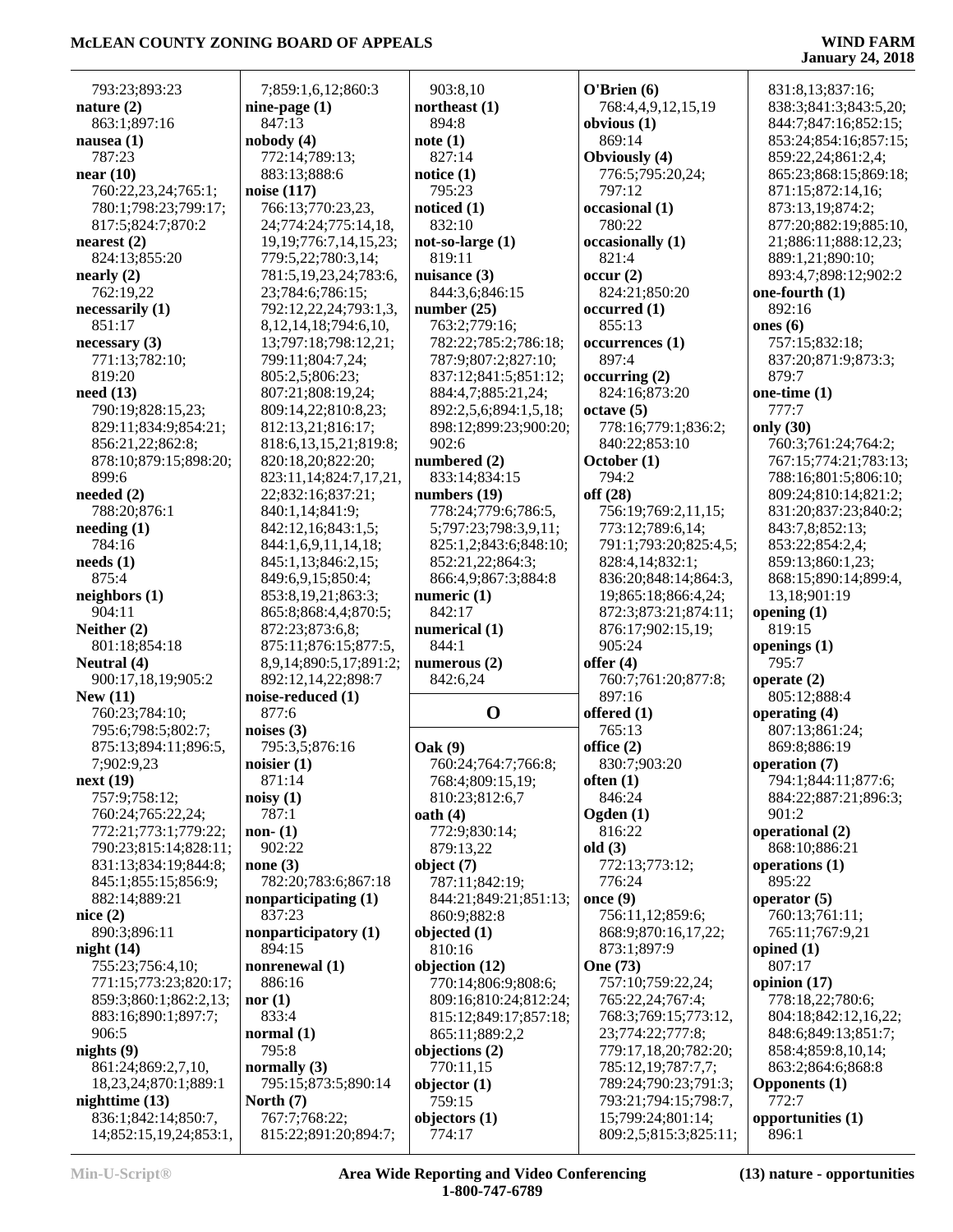| opportunity (1)                          | 796:8,22;828:8;831:5;            | participating (4)           | 22;811:3,12,12,16;                 | physician (1)          |
|------------------------------------------|----------------------------------|-----------------------------|------------------------------------|------------------------|
| 756:14                                   | 836:22;841:7;872:12;             | 788:17;837:24;              | 812:13;813:6,15,20,21;             | 770:13                 |
| opposed $(2)$                            | 896:17;899:14                    | 895:23;902:23               | 817:12;819:8;821:21;               | physics (2)            |
| 792:12;892:3                             | overall (1)                      | particles (1)               | 859:2;864:7;878:18                 | 803:5;892:15           |
| opposite $(1)$                           | 763:10                           | 866:21                      | people's $(3)$                     | picture(1)             |
| 866:23                                   | overcome (1)                     | particular (7)              | 781:18;786:14;                     | 901:3                  |
| option $(1)$                             | 862:20                           | 770:8;795:1,3;              | 875:18                             | pictures $(2)$         |
| 763:6                                    | Overland (1)                     | 802:11;819:24;876:16;       | per $(5)$                          | 893:5;903:22           |
| $\bf{oral}$ $(1)$                        | 833:10                           | 885:14                      | 794:1;873:1;875:7;                 | piece $(5)$            |
| 835:5                                    | overnight (1)                    | particularly (1)            | 880:6;882:2                        | 794:16;851:19;         |
| order(6)                                 | 827:23                           | 789:15                      | perceived (1)                      | 894:2;896:12;897:17    |
| 755:2;796:9;838:24;                      | overpredicts (2)<br>840:17:864:2 | parties $(1)$<br>771:2      | 798:21                             | pieces $(2)$           |
| 862:7;875:19;886:1<br>Ordinance (4)      | owls(1)                          |                             | percent(10)<br>781:7;784:3;787:10; | 763:20;861:4<br>pit(1) |
| 806:19;887:6,7;                          | 897:7                            | party(1)<br>871:2           | 789:15;814:7;823:8,9;              | 877:2                  |
| 888:18                                   | own(5)                           | Parzyck (20)                | 869:9;882:22;896:2                 | pitch(1)               |
| Oregon (7)                               | 805:5,8;882:6;890:4;             | 758:2;879:2,12,14,          | percentage (7)                     | 876:23                 |
| 814:6,9,10,11,12,15;                     | 905:15                           | 17, 17, 19; 880: 1; 883: 1; | 781:22,24;782:2;                   | Pitzer $(6)$           |
| 878:14                                   |                                  | 884:2,5,17;885:4,20,        | 784:4;786:20;788:1;                | 815:21,21,24;816:7,    |
| Organization (2)                         | ${\bf P}$                        | 24;886:9,19;887:2,5,18      | 789:19                             | 16,19                  |
| 781:14,15                                |                                  | $P-a-r-z-y-c-k(1)$          | percents(1)                        | P-i-t-z-e- $r(1)$      |
| organizations (2)                        | page (34)                        | 879:17                      | 821:21                             | 815:24                 |
| 885:6;895:23                             | 772:16;778:11;                   | passed (1)                  | perennial (5)                      | place $(8)$            |
| original $(3)$                           | 802:2;833:12;834:19;             | 900:11                      | 892:9;893:7;894:13;                | 767:17;787:9;          |
| 832:11;842:6;894:10                      | 835:16;837:5,8,12,14,            | past $(4)$                  | 901:12;902:19                      | 798:18;814:17;888:1;   |
| originally $(1)$                         | 18;838:3;839:13;                 | 762:15;800:23;              | perform (1)                        | 896:14;897:4;902:7     |
| 883:5                                    | 840:20;843:19;845:24;            | 832:21;880:13               | 832:13                             | placed(1)              |
| others $(11)$                            | 848:9;850:16;851:9,9,            | pasture (1)                 | performed (1)                      | 824:12                 |
| 756:16;781:9;809:5;                      | 10,16;853:3,4;856:12;            | 899:11                      | 881:12                             | places $(1)$           |
| 830:18;832:4,19;                         | 858:13;865:24;872:11,            | patience (1)                | perhaps (2)                        | 808:23                 |
| 865:4;866:8;867:2;                       | 12,20,21;874:18;                 | 815:18                      | 759:21;817:3                       | planned(1)             |
| 873:12;903:13                            | 881:16;905:12                    | pattern $(3)$               | period(6)                          | 850:20                 |
| otherwise (2)                            | pages $(5)$                      | 822:7;903:5,10              | 794:2;884:22;                      | Planning (1)           |
| 877:5,11                                 | 833:14;834:15,17;                | Patton (7)                  | 886:20,21,23,24                    | 761:15                 |
| ours $(3)$                               | 845:7;846:8                      | 894:4,8,10;895:12,          | permitted (2)                      | plants $(2)$           |
| 797:24;801:11;816:9                      | paper $(10)$                     | 13;897:10;901:24            | 889:13;897:23                      | 762:14,17              |
| out (49)                                 | 782:5,7,17,22;                   | Paul $(7)$                  | person(9)                          | platted $(1)$          |
| 763:20;765:20;                           | 785:18;790:20;794:16;            | 769:23;770:9;               | 785:11,17;833:22;                  | 858:3                  |
| 766:9;768:23;771:7;                      | 855:12;856:21;878:17             | 771:24;772:6;854:19;        | 845:10,18;853:6;                   | playing $(1)$          |
| 772:12,14;777:23;                        | papers $(2)$                     | 862:23;878:19               | 866:5;901:1,2                      | 897:10                 |
| 785:20;787:2;790:3;                      | 773:13,17                        | paved $(3)$                 | personally (2)                     | plays (1)              |
| 797:4;799:18;810:1;                      | paragraph (11)                   | 867:1,2,4                   | 787:20;878:18                      | 866:13                 |
| 820:14;821:17;826:19;                    | 778:12,13;833:17;                | pavement $(1)$              | person's $(1)$                     | Pleasant (4)           |
| 828:4;829:11;834:10;                     | 834:19;835:10;839:10;            | 866:23                      | 811:24                             | 841:16,18,24;880:20    |
| 838:15;840:3;842:5;                      | 843:20;844:8;845:1;              | pay(1)                      | perspective (2)                    | please $(13)$          |
| 849:13;855:7;856:20;                     | 848:21:850:17                    | 790:8                       | 862:12,12                          | 762:19;764:19;         |
| 864:8;868:14,16,17;                      | parcel $(2)$                     | paying $(2)$                | pertain(1)                         | 767:6;772:4;781:4;     |
| 870:21,23;872:6,10;                      | 894:1,12                         | 790:5;799:24                | 820:16                             | 782:3,24;831:22;       |
| 873:19,20;875:15;                        | Park $(1)$                       | PCBS(1)                     | pertains(1)                        | 846:24;865:19;894:9;   |
| 877:13;882:1;884:9;                      | 769:22                           | 844:18                      | 806:19                             | 895:10;899:7           |
| 885:15;886:2;887:3;                      | part $(22)$<br>762:16;763:10;    | peaks(1)                    | per-turbine (1)                    | plodding(1)            |
| 889:11;894:17;897:5,<br>16;898:20;900:24 | 764:3;776:10,15;                 | 864:18<br>penalty(1)        | 880:18<br>phase $(2)$              | 774:10<br>plus(1)      |
| outdoor(1)                               | 791:23;792:7;793:7;              | 784:17                      | 760:21;761:1                       | 779:14                 |
| 895:11                                   | 813:21,22;821:22;                | people $(48)$               | Phil $(1)$                         | pm(1)                  |
| outdoors (3)                             | 833:7,18,21;834:22;              | 756:1;761:8;776:2;          | 769:21                             | 906:8                  |
| 895:17;897:17;                           | 835:15,19;839:16;                | 777:1;781:2,7;782:2;        | Phillip $(1)$                      | Point $(24)$           |
| 898:18                                   | 850:4;859:13;871:17;             | 784:5;786:12;787:3,7,       | 769:20                             | 759:8;772:14;          |
| outside (4)                              | 874:4                            | 12, 17, 21, 22; 788: 2;     | phrase(1)                          | 775:14,20;791:20;      |
| 776:3,4;859:10;                          | partake (1)                      | 789:5,14,22;791:5;          | 819:22                             | 827:22;829:12;842:5;   |
| 896:13                                   | 896:19                           | 797:20;799:17,20,21,        | physical (4)                       | 843:21;853:12,15,19;   |
| over $(13)$                              | partially(1)                     | 23;800:1,4,5,11;            | 797:19;814:16;                     | 854:2,21;856:10;       |
| 777:8;779:12,15,19;                      | 806:10                           | 808:22;809:22;810:20,       | 816:4;859:21                       | 859:6,23;860:5,7,14,   |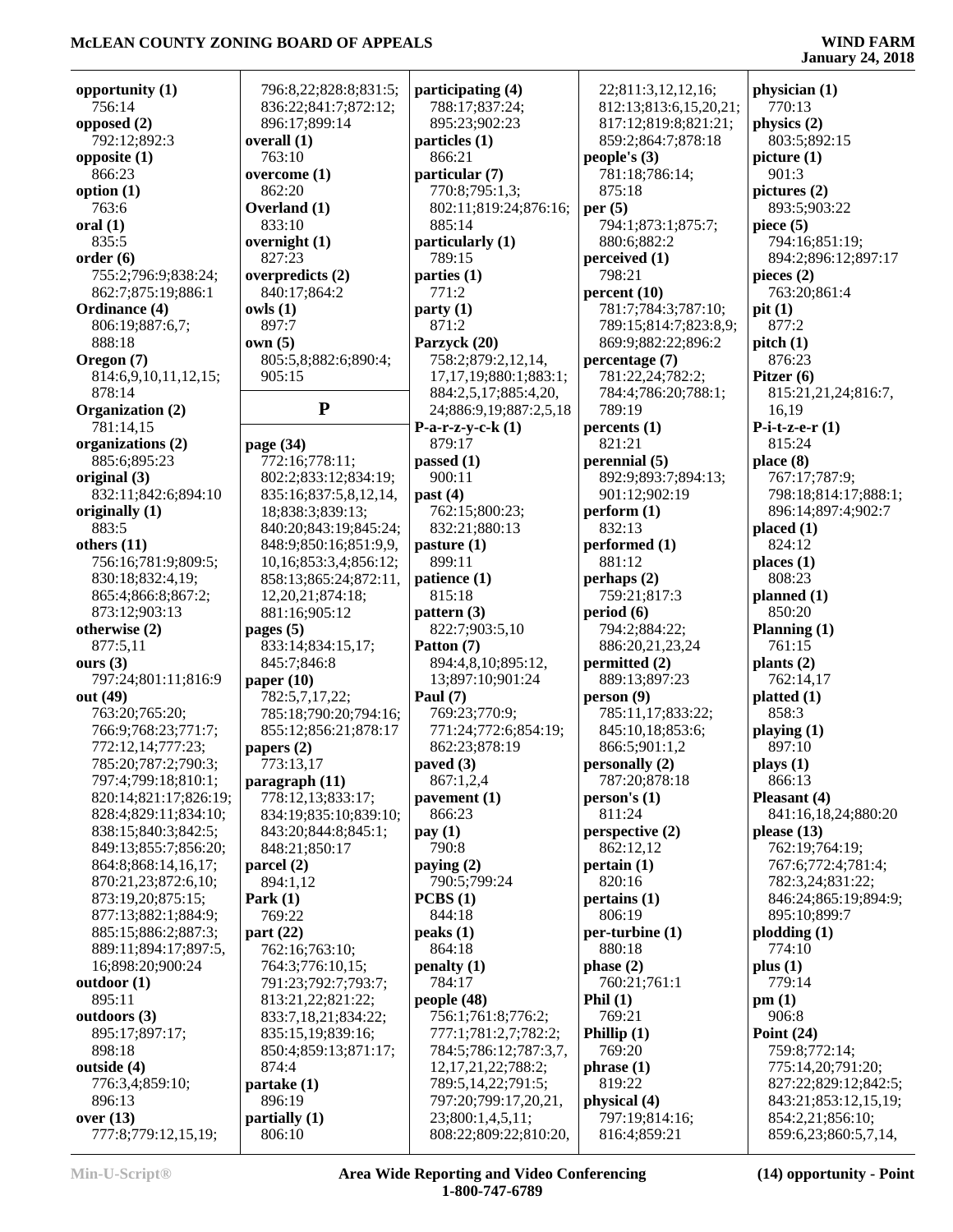**January 24, 2018**

**provided (1)** 887:21 **Providence (2)**

 17;882:17;889:11; 895:6 **pointed (4)** 838:15;842:5;884:9; 886:2 **points (5)** 841:1,4,6;853:18; 891:23 **Pollution (22)** 775:1;776:18; 794:12;797:23;798:3, 10;806:7;814:18; 815:6,11;831:7; 845:13;846:2;849:5, 14;857:23;859:17; 863:5;867:11,16,18; 868:10 **population (1)** 763:3 **porch (1)** 859:21 **porosity (1)** 866:19 **porosity-laden (1)** 871:23 **porous (1)** 866:20 **portion (4)** 834:12;843:7; 851:19;857:9 **position (5)** 756:5;760:13;773:2; 890:21;891:1 **positioning (1)** 763:21 **possible (7)** 763:15;808:3; 827:24;877:1;887:15; 888:5;900:11 **possibly (2)** 792:11,24 **post (1)** 828:15 **postulate (1)** 887:19 **potential (1)** 819:11 **potentially (1)** 863:23 **power (30)** 758:5;762:4,14,17; 763:5;785:10;787:3; 788:18,22;789:17; 790:19,21;791:1,18; 792:4,6,7,14,16,17,19; 799:3,3,4;803:7,8,12, 12;883:13;888:1 **powered (1)** 762:15 **PowerPoint (2)** 832:7;900:15 **practical (1)** 782:4

**practically (1)** 866:5 **precisely (2)** 797:3;803:15 **predict (4)** 797:3;817:8;825:7; 888:6 **predicted (7)** 780:2;837:21; 853:21;854:4;870:8; 871:14;877:24 **predicting (1)** 797:20 **prediction (5)** 797:19;806:1; 821:15;822:3,4 **predictions (7)** 779:4;797:17;806:4; 821:22,23,24;831:2 **predicts (1)** 805:24 **predominant (1)** 795:22 **prepare (8)** 804:24;805:5;817:7, 14;827:1,2,7,12 **prepared (7)** 778:2;804:7;805:3; 817:16;818:1;880:3; 881:7 **preparing (2)** 777:13;863:9 **present (7)** 756:10;833:23; 835:22;844:2;862:2, 22;881:3 **presentation (4)** 759:11;760:8; 891:21;900:15 **presented (4)** 823:13;824:2;881:4, 17 **presenting (1)** 823:15 **presents (1)** 893:2 **preserve (1)** 828:14 **pressure (2)** 846:13;853:10 **pretend (1)** 815:4 **pretty (18)** 763:3;764:9;768:12; 784:20;791:17;795:5; 796:7;797:17;798:14; 799:8;802:6;814:15; 827:8;830:8;831:20, 23;874:3;903:8 **prevent (1)** 807:18 **previously (7)** 830:12,13;843:24;

 857:22;879:20,21; 895:11 **primary (4)** 762:9;832:18;859:4; 865:22 **prime (1)** 840:22 **printed (1)** 773:12 **prior (2)** 756:10;888:20 **probably (8)** 773:16;783:13; 827:21;847:12;880:15; 885:13,16;904:15 **problem (9)** 780:24,24;791:24; 793:16;824:19;826:8, 12;863:24;899:14 **problems (6)** 769:8;786:22; 795:14;824:16,18,19 **procedures (1)** 767:17 **proceeding (1)** 803:22 **proceedings (2)** 861:10;906:8 **process (6)** 766:2;842:11; 882:20;884:16;885:9; 896:20 **produce (6)** 766:13;864:18,18; 869:15;874:22;877:10 **produced (2)** 864:20;897:18 **production (1)** 760:16 **products (1)** 885:15 **profession (1)** 761:5 **professional (6)** 804:19;849:4;864:6; 866:2;878:15;885:7 **professionally (1)** 896:6 **professor (2)** 775:7;888:13 **professors (1)** 775:8 **program (3)** 814:1;877:1,3 **programmed (1)** 876:20 **programming (1)** 877:6 **prohibit (1)** 807:24 **prohibitions (2)** 844:3,6 **project (46)**

 764:8;778:20;780:8; 804:4,8;805:9,11; 807:7,13,18;808:4,21; 809:15;810:23;812:22; 814:5;817:4,9;818:14; 820:1,5;823:9,10,20, 23;824:8;825:21,23; 827:4;832:2;841:16, 18;862:24;863:10; 867:4;868:9;875:13; 877:20;880:21,24; 882:10;884:6;889:6,8; 900:8,11 **projects (22)** 760:21;761:15,18; 779:21;804:13,15; 808:1;809:1,10; 812:11,14,17;813:3; 861:22;862:19;863:22; 871:1,4;877:22,23; 878:19;889:15 **proper (11)** 763:20;773:17,23; 781:20;783:6;784:23; 814:17;820:6,18; 822:14;857:5 **properly (2)** 763:22;858:5 **properties (1)** 857:13 **property (52)** 761:6;775:14,17,21, 24;815:2;820:10,19,23, 24;845:12,17,20;847:3, 7;851:19;853:8,24; 857:14,24;858:1,23; 859:7,11;861:4;862:5; 892:3;894:2,15; 895:17;896:4,9,23; 897:9,22,24;898:3,4,6, 8,17;899:2,6,9,12; 900:1,13;901:21; 902:4,16;903:22;905:4 **proponent (2)** 759:15,17 **proposed (12)** 817:9;823:10;893:6; 894:11,16;895:8; 897:20;898:11,13; 901:15;902:17,24 **protect (7)** 777:1,3;819:8,23; 893:13,23;900:12 **protected (2)** 818:3;899:15 **protection (1)** 859:13 **proud (1)** 774:11 **prove (1)** 893:18 **provide (3)** 773:24;817:24;887:3

 760:23;762:8 **provision (1)** 835:18 **provisions (1)** 868:2 **public (9)** 780:8;781:6;810:13; 889:7,8;896:11; 898:15;900:9,10 **publications (3)** 773:11,22;774:5 **published (3)** 773:13;782:5;791:15 **Pull (2)** 778:9;805:22 **purchase (1)** 898:4 **purchased (3)** 895:16;896:4;901:8 **purpose (4)** 820:3;828:2;849:22; 850:2 **purposes (2)** 897:23;898:5 **pushed (1)** 785:19 **put (16)** 757:16;763:17,18; 775:5;776:14;779:21; 785:18;790:18;791:4; 797:8;832:10;834:6, 15;890:1,3;893:12 **putting (4)** 761:2;763:23;764:2; 766:2

# **Q**

**qualification (1)** 771:12 **qualifications (3)** 770:11;774:1;830:9 **qualified (9)** 756:15;759:11; 770:15;787:14;804:19, 21;806:13;818:11; 891:10 **qualifying (1)** 770:2 **quickly (3)** 761:17;791:16; 803:11 **quiet (2)** 786:1;896:12 **quieter (3)** 797:6,9;802:3 **quite (5)** 761:19;766:4;771:7; 803:12;827:9 **quorum (1)**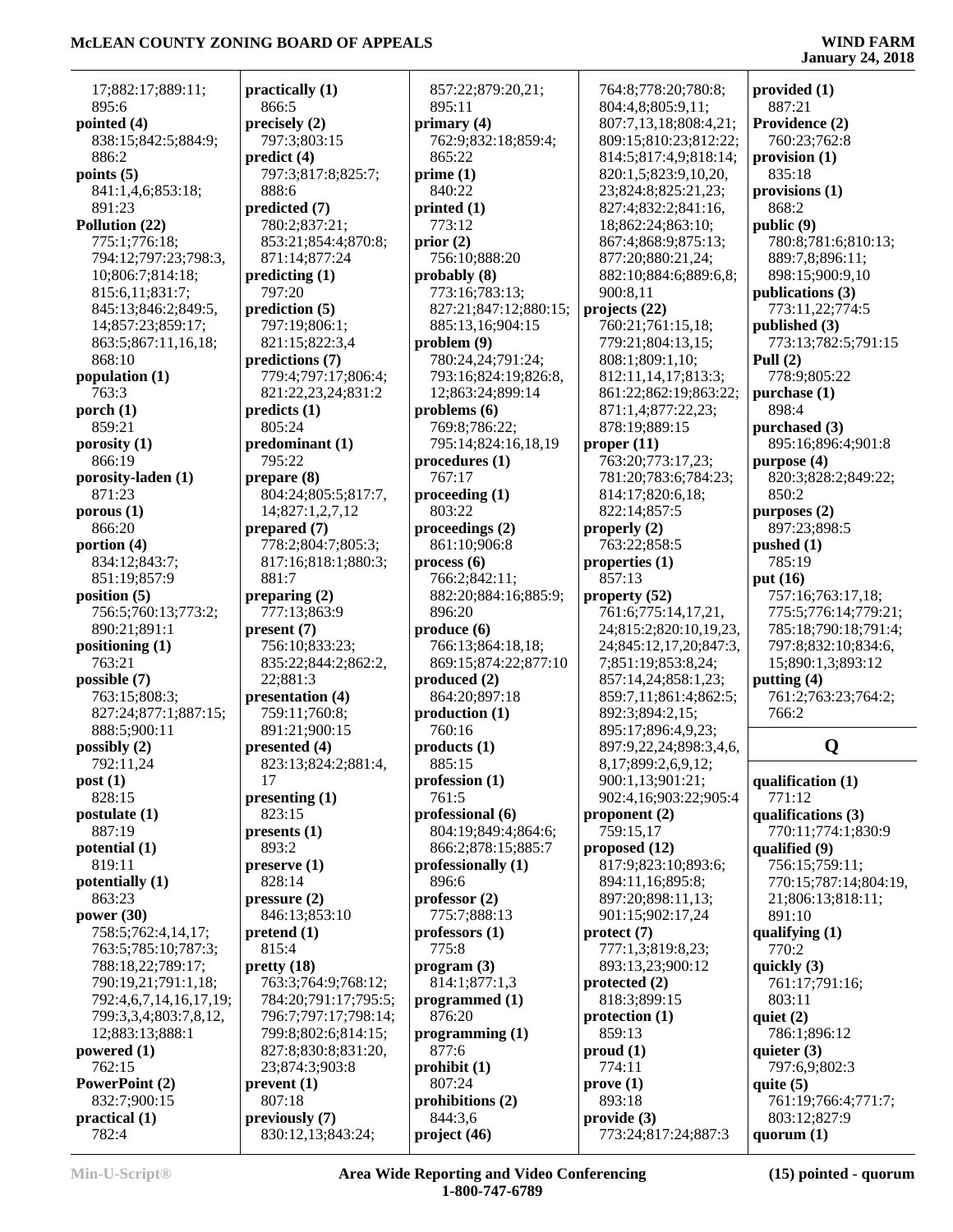| 755:22                | 761:4,24;792:7;              | recording $(1)$       | 780:12;791:1;792:4;      | 840:18;842:3;846:18;  |
|-----------------------|------------------------------|-----------------------|--------------------------|-----------------------|
| quoting $(2)$         | 855:12;856:5,8;              | 862:10                | 868:4;889:7,9            | 860:18,19,21;880:3;   |
| 849:18;872:24         | 861:20;866:3;894:6;          | recross(1)            | related $(6)$            | 881:17;888:22;889:3,  |
|                       | 895:16;896:10;899:20         | 868:21                | 763:11;780:4;            | 4;890:1;892:22;893:5  |
| $\mathbf R$           | reasonable $(3)$             | redirect (7)          | 782:19;888:15,16;        | represent $(1)$       |
|                       | 822:1;884:9;895:4            | 825:13,15;826:13,     | 890:12                   | 802:3                 |
| radiates $(1)$        | reasons $(1)$                | 21;861:9,16;868:18    | relating $(1)$           | representative (4)    |
| 797:7                 | 889:15                       | reduce $(1)$          | 760:17                   | 866:17,19;867:8;      |
| Rail $(1)$            | rebar(1)                     | 877:7                 | relation $(1)$           | 894:19                |
| 760:22                | 763:17                       | reduced $(1)$         | 796:2                    | represented (6)       |
| raise $(2)$           | Rebekah (1)                  | 866:12                | relations (2)            | 758:13,15;774:12,     |
| 888:12;895:17         | 758:15                       | reduces $(2)$         | 788:23;890:18            | 14;825:22;841:13      |
| raised $(1)$          | recall $(28)$                | 877:5;892:16          | relatively (4)           | representing $(1)$    |
| 882:4                 | 811:6,17,18,19;              | reduction $(2)$       | 776:16;787:4;795:6;      | 841:20                |
| ran $(1)$             | 812:21;813:1,2;814:4,        | 793:15;839:24         | 870:3                    | represents $(1)$      |
| 875:24                | 12, 13; 817: 6; 841: 15, 18, | re-evaluated $(2)$    | relay $(2)$              | 894:16                |
| range $(4)$           | 20, 22; 855: 4, 16; 856: 1,  | 884:10,12             | 760:18;767:19            | reputable $(1)$       |
| 795:14;832:24;        | 3,5,24;857:22;858:3,9;       | refer $(3)$           | released $(3)$           | 884:20                |
| 873:2;874:21          | 880:10;881:19,20;            | 832:7;890:5;894:9     | 837:20;878:21;888:7      | request $(1)$         |
| ranges $(1)$          | 887:11                       | reference $(2)$       | relevancy $(1)$          | 895:7                 |
| 781:7                 | receive $(1)$                | 895:10,12             | 889:3                    | require $(3)$         |
| rare $(1)$            | 768:12                       | referred $(5)$        | relevant $(3)$           | 867:19;893:22;895:7   |
| 899:11                | received (1)                 | 756:22;829:11;        | 771:12;882:10;           | required $(5)$        |
| rather $(2)$          | 760:3                        | 832:6;847:17;874:18   | 888:17                   | 762:3;790:18;         |
| 780:23;850:19         | receiving $(6)$              | referring $(3)$       | relied $(1)$             | 846:13;894:7,9        |
| ratings $(1)$         | 836:7,16;853:9,12,           | 814:9;889:24;890:8    | 818:14                   | requirement (3)       |
| 877:18                | 15,20                        | reflecting $(1)$      | remain $(1)$             | 875:3;892:8,11        |
| ratio $(1)$           | recently $(2)$               | 873:21                | 884:23                   | requirements (2)      |
| 854:9                 | 774:6;782:5                  | reflective (1)        | remember $(13)$          | 903:1,3               |
| reached $(1)$         | receptor $(1)$               | 872:2                 | 801:14;808:22,23;        | requires $(2)$        |
| 894:17                | 838:15                       | reflects $(1)$        | 809:12;813:7;824:6,9;    | 833:18,22             |
| reaching $(1)$        | receptors $(2)$              | 866:24                | 830:6;841:22;854:14,     | research $(3)$        |
| 898:22                | 836:22;842:6                 | refuge $(2)$          | 17;855:10,14             | 821:16,17;892:21      |
| read $(9)$            | recess $(4)$                 | 896:15;898:21         | remembered (1)           | researched (1)        |
| 773:19;802:8;         | 803:20,22;861:10;            | refused $(1)$         | 829:5                    | 903:7                 |
| 806:18;843:4;844:7,   | 906:4                        | 825:21                | remodeled (1)            | reside $(2)$          |
| 24;866:7;872:13;      | recognize(3)                 | refusing $(2)$        | 842:8                    | 891:12,20             |
| 886:15                | 785:2;847:14;851:17          | 758:20,22             | removal (1)              | residence (15)        |
| reading $(1)$         | recommend (4)                | regard $(1)$          | 886:2                    | 821:8;824:13;         |
| 851:15                | 780:13;782:4;796:5,          | 854:19                | renewable (1)            | 853:21,22;854:4;      |
| readings (2)          | 18                           | regarding (1)         | 762:22                   | 857:20;859:3,8,19,20, |
| 899:1,6               | recommendation (4)           | 890:17                | renewables $(1)$         | 21,23;860:6,13;894:14 |
| ready $(1)$           | 802:23;892:6;893:3,          | regions $(1)$         | 762:20                   | residences $(1)$      |
| 889:21                | 20                           | 783:11                | renting $(1)$            | 873:6                 |
| real $(2)$            | recommendations (8)          | regs(12)              | 790:4                    | resident $(5)$        |
| 830:9;873:16          | 782:6;818:2;892:1;           | 831:5,7,14;832:14;    | repealed $(1)$           | 760:11;812:22;        |
| realize $(2)$         | 893:2,23;895:3;              | 834:7;842:14;847:6;   | 834:6                    | 820:10,12;870:9       |
| 888:24;895:11         | 899:20,22                    | 849:6,7;852:11,14;    | repeat $(5)$             | residential (7)       |
| realized $(2)$        | recommended (2)              | 860:10                | 806:16,17;816:24;        | 807:11;808:5;         |
| 837:15,16             | 807:10;900:7                 | regular $(4)$         | 819:21;849:11            | 846:19,22;854:1;      |
| realizing $(1)$       | recommending $(1)$           | 798:12;842:24;        | rephrase $(1)$           | 858:1,23              |
| 834:17                | 796:8                        | 884:10;897:4          | 810:18                   | residents $(6)$       |
| really $(20)$         | recommends (1)               | regularly (4)         | replaced $(1)$           | 808:20;809:14;        |
| 786:21;787:22;        | 892:7                        | 831:1;878:16;         | 887:16                   | 810:7;813:17;818:15;  |
| 790:19,21;793:18;     | reconvene $(1)$              | 884:12,19             | replicating $(1)$        | 823:9                 |
| 794:8;798:7;817:19;   | 906:4                        | regulations (20)      | 872:4                    | resolve $(2)$         |
| 819:2;825:15;827:8;   | record(16)                   | 775:14,22;776:19;     | report (36)              | 895:1,2               |
| 828:5;833:15;840:8;   | 759:6;769:14;                | 777:2,5;805:12;806:7; | 767:17;801:12,17,        | resonance $(1)$       |
| 852:20;862:13;867:23; | 771:21;777:19;826:11;        | 814:19;815:11;834:13; | 17, 19; 802: 1; 804: 8;  | 795:10                |
| 875:7;885:12;893:9    | 828:12,14,17,23;             | 843:3;845:6;849:3,12; | 805:2,6,20;813:24;       | <b>Resources</b> (3)  |
| reapply $(1)$         | 829:20;879:10;880:23;        | 859:17;863:5;867:11,  | 817:15,24;826:23;        | 793:24;893:14,23      |
| 894:21                | 881:7;890:16;891:17;         | 17, 19; 868: 11       | 827:3;832:19;837:5,      | respect $(1)$         |
| reason (12)           | 900:16                       | relate $(6)$          | 10, 17, 18; 839: 13, 18; | 811:10                |
|                       |                              |                       |                          |                       |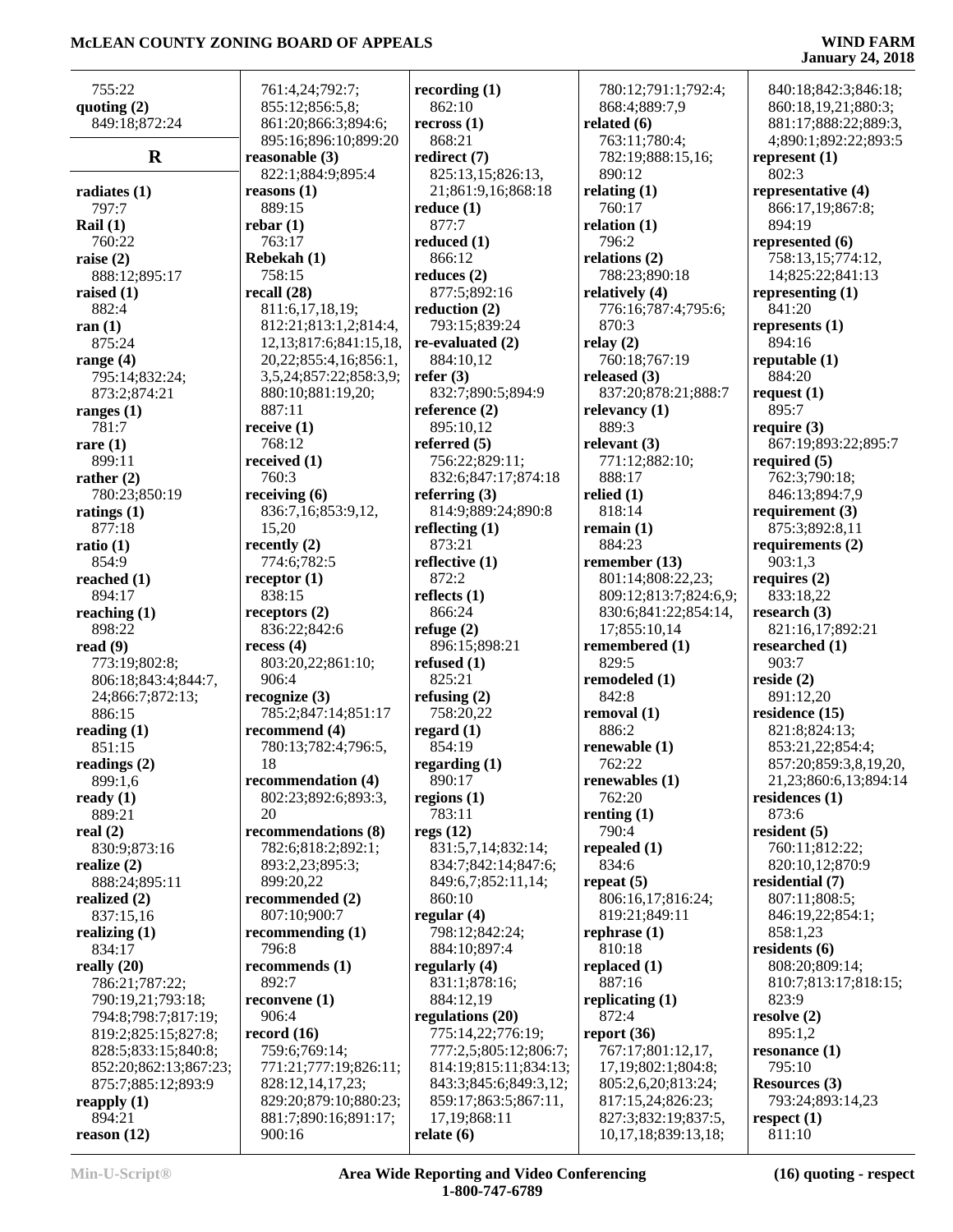| respond (2)           | 833:6,15;835:15;                     | 899:18                      | 772:5                     | 816:10                        |
|-----------------------|--------------------------------------|-----------------------------|---------------------------|-------------------------------|
| 820:20;888:23         | 836:12;837:22;841:11;                | SAE(2)                      | Schomer's (7)             | sentences (2)                 |
| respondents (1)       | 842:3,15;843:14,17,21;               | 773:5,7                     | 770:11,19;773:22;         | 833:18;893:6                  |
| 783:12                | 847:13,14;849:20;                    | safe $(2)$                  | 787:12;825:18;830:5;      | separate $(2)$                |
| response (7)          | 850:6,11;851:3,21;                   | 780:8;818:15                | 879:8                     | 759:23;840:5                  |
| 755:5;759:2;764:13;   | 852:22;861:1;863:9;                  | safety $(4)$                | school (3)                | separating $(1)$              |
| 826:18;891:7;898:10;  | 867:10;868:16,20;                    | 780:16;810:13;              | 845:2;888:13;889:12       | 885:15                        |
| 905:22                | 879:6;880:8,9;883:11;                | 889:7;898:14                | school-age $(1)$          | September (2)                 |
| responses (1)         | 901:14;905:16,17                     | salvage $(1)$               | 896:19                    | 903:16,19                     |
| 893:4                 | right-hand $(2)$                     | 884:12                      | schools $(1)$             | Service (2)                   |
| responsibilities (1)  | 848:11;872:12                        | salvageable (1)             | 889:15                    | 774:6,8                       |
| 761:7                 | rights $(1)$                         | 885:15                      | scientific $(3)$          | set $(8)$                     |
| responsible (1)       | 761:7                                | same $(17)$                 | 790:17;873:22;            | 763:19;777:23;                |
| 761:10                | risk(1)                              | 767:22;774:4;               | 892:21                    | 784:21;801:4,4;               |
| restate (2)           | 900:1                                | 784:19;795:9;798:16,        | scope $(6)$               | 819:18;832:16;873:13          |
| 857:11;859:9          | river $(2)$                          | 18, 20; 799: 3; 810: 24;    | 809:17,23;816:14;         | setback (10)                  |
| rested (1)            | 893:17;899:13                        | 845:24;865:21;871:5;        | 820:15;865:12;873:23      | 798:17;802:24;                |
| 756:6                 | Road $(5)$                           | 875:4,17;881:12;            | screw(1)                  | 807:11;808:5,11;              |
|                       | 767:8;768:22;                        | 894:12;895:24               | 821:18                    | 817:4;893:8;894:13;           |
| resulting (1)         |                                      |                             | se $(1)$                  |                               |
| 892:13                | 769:22;815:22;891:20<br>Robert $(1)$ | samples $(1)$<br>840:14     | 875:8                     | 899:16;902:21<br>setbacks (8) |
| results (4)           | 772:1                                |                             |                           |                               |
| 777:6;789:20;         | robust $(1)$                         | sap $(1)$<br>897:2          | searching $(1)$<br>876:21 | 796:1;801:1;817:18;           |
| 863:18;864:1          |                                      |                             |                           | 818:8;826:4;875:22;           |
| resume (3)            | 843:10                               | save $(2)$                  | season $(1)$              | 894:7,9                       |
| 772:13;773:16,17      | roll(1)                              | 770:17;771:5                | 896:13                    | sets $(4)$                    |
| retired (5)           | 755:3                                | saw(1)                      | seasons $(1)$             | 801:5;819:14;869:4;           |
| 762:15;773:2;785:8;   | rolling $(1)$                        | 853:3                       | 793:23                    | 873:14                        |
| 800:23;817:20         | 796:24                               | saying $(10)$               | seat $(1)$                | setting $(2)$                 |
| retrofitting (1)      | roof $(1)$                           | 760:10;791:22;              | 828:5                     | 801:8;892:9                   |
| 769:5                 | 776:17                               | 792:13;794:24;796:11,       | second $(22)$             | settings $(1)$                |
| reunion (1)           | room $(1)$                           | 14;820:21;860:24;           | 760:22;774:9;782:7;       | 865:21                        |
| 896:21                | 906:5                                | 871:11;873:8                | 783:15,22;785:11;         | seven $(7)$                   |
| review (4)            | rougher $(1)$                        | scale $(4)$                 | 794:2;833:17;838:12;      | 760:20;764:23;                |
| 869:6;882:6;890:20,   | 872:6                                | 799:7,9;905:7,17            | 840:22;843:20;848:21;     | 836:22;837:24;838:20,         |
| 20                    | roughly $(3)$                        | scaling $(1)$               | 850:17;872:12,21,21,      | 21;888:17                     |
| reviewed (1)          | 796:9;852:22;877:7                   | 799:9                       | 21;873:1;883:6;889:6;     | several $(4)$                 |
| 805:2                 | Royal $(1)$                          | Schain (4)                  | 895:10;904:2              | 756:6;774:14;831:6;           |
| reviewer (1)          | 759:8                                | 757:22;803:24;              | Secretary (2)             | 880:14                        |
| 818:11                | RPM(1)                               | 861:12;904:24               | 755:2;757:8               | shadow $(1)$                  |
| reviewing (1)         | 792:16                               | Schomer (94)                | section $(15)$            | 881:13                        |
| 794:13                | rule $(4)$                           | 769:23;770:2,9;             | 778:13;834:23;            | Shaking $(1)$                 |
| revolutions (1)       | 797:5;848:9;850:17;                  | 771:19,22,24,24;772:5,      | 842:13;845:7,10,12;       | 868:22                        |
| 792:3                 | 851:5                                | 6, 12; 777: 24; 782: 8;     | 846:1,6;848:13;850:9,     | shall $(4)$                   |
| <b>Rick</b> (1)       | ruled $(2)$                          | 783:21;785:3;788:11;        | 24;852:14;857:14;         | 843:5;845:11,18;              |
| 755:10                | 758:1,3                              | 791:7,13,23;792:13;         | 892:24;898:12             | 853:6                         |
| rid (1)               | rules $(6)$                          | 793:2,9,16;794:8,15,        | sections $(1)$            | Shanklin $(1)$                |
| 819:19                | 775:16;777:1,7;                      | 23;795:4;796:3,16,21;       | 763:23                    | 758:24                        |
| <b>Ridge (25)</b>     | 802:12;883:12;902:21                 | 797:2,16;798:4,12,14,       | seem $(2)$                | shape $(1)$                   |
| 777:14,17;778:12,     | ruling $(1)$                         | 22;799:8,13,19;800:3,       | 791:4;794:9               | 789:8                         |
| 15,23;801:17;809:2;   | 883:19                               | 7,11,19;801:3,12,21;        | seemed $(2)$              | share $(1)$                   |
| 823:14,20,23;824:3,8; | run $(3)$                            | 802:2,12;803:2;804:2;       | 790:24;813:19             | 896:23                        |
| 832:8,14,17;836:21;   | 769:18;887:14;                       | 811:23;812:6,10;            | seems $(2)$               | sheds $(1)$                   |
| 839:11;840:12,19;     | 895:13                               | 813:10;816:6,12;            | 814:6;905:8               | 897:1                         |
| 841:16,18,24;861:18;  | running $(1)$                        | 817:2,6,11,19;818:4,        | sell $(1)$                | sheet $(1)$                   |
| 863:22;880:20         | 894:4                                | 10, 16, 24; 819: 9, 14, 19; | 790:6                     | 756:8                         |
| ridiculous (1)        | runs $(1)$                           | 820:2,6,21;821:14;          | sense $(7)$               | Shirley (7)                   |
| 860:12                | 762:4                                | 822:15,22;823:4,12;         | 786:8;789:6,7,13,16;      | 789:24;799:19;                |
| right(50)             | rural $(1)$                          | 824:9,14,18,23;825:6,       | 839:6;862:11              | 800:2,3;813:14;814:1,         |
| 756:3,4,5;757:8;      | 896:12                               | 19, 20, 23; 826: 5, 7, 23;  | senses $(1)$              | 4                             |
| 769:6;779:21;780:10,  |                                      | 827:17;828:4;843:16;        | 816:9                     | short $(1)$                   |
| 13;787:5,9;798:24;    | S                                    | 862:21;863:2;865:3;         | sensitive $(3)$           | 791:19                        |
| 812:2,3,20,20;816:19; |                                      | 874:6;875:6;878:19          | 789:15;803:4;874:16       | show $(8)$                    |
| 820:13;827:19;831:16; | sad $(1)$                            | $S-c-h-o-m-e-r(1)$          | sensory $(1)$             | 791:4,15;818:2;               |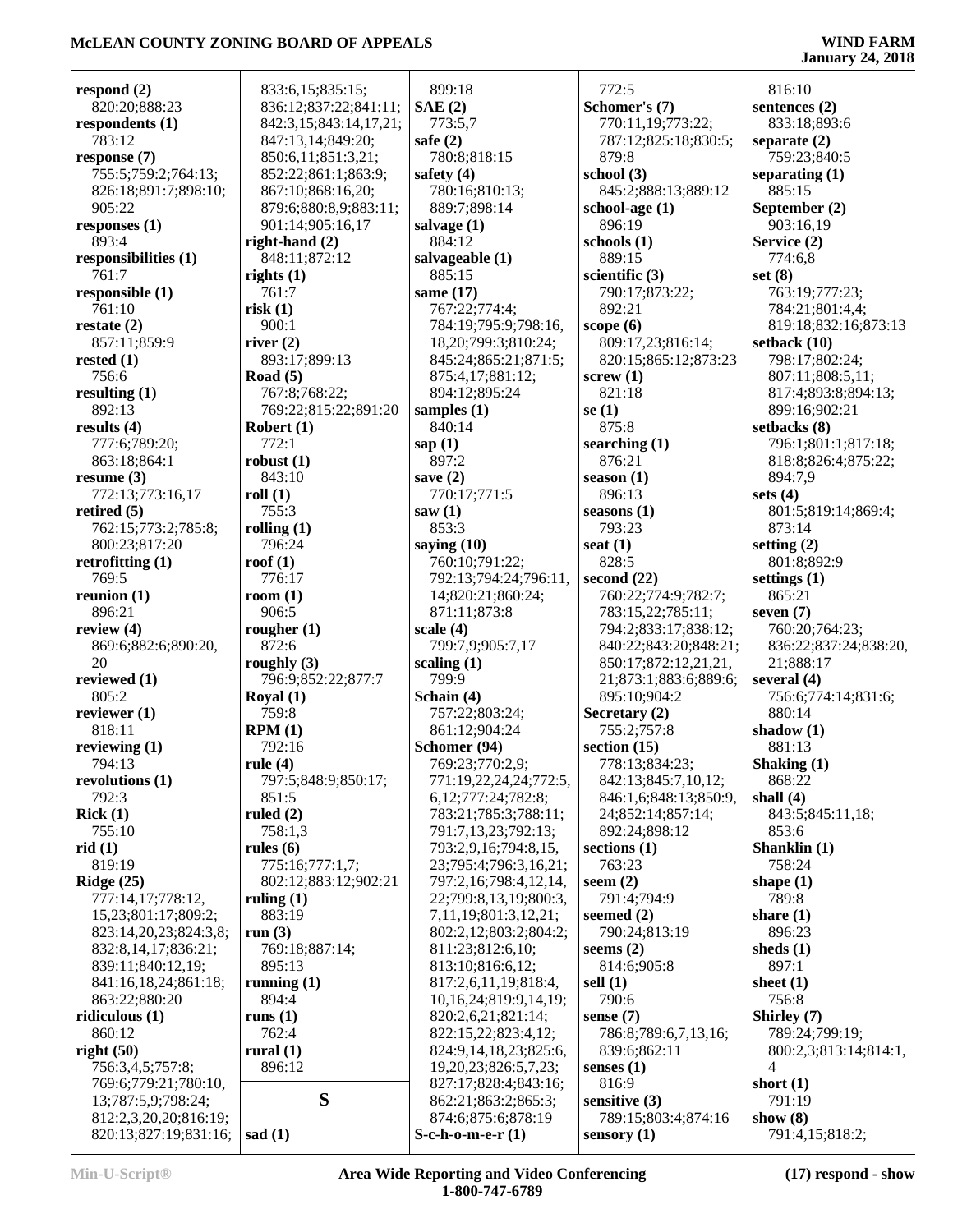| 820:22;853:19;857:12;  | 756:5;775:11;                        | 762:5;763:6;779:13;               | specific (6)                | 772:17,18,22;               |
|------------------------|--------------------------------------|-----------------------------------|-----------------------------|-----------------------------|
| 860:12;882:18          | 782:18;789:14;800:4,                 | 784:7;823:22;832:24;              | 820:15;824:7;               | 774:23;775:3,4,6;           |
| showed (2)             | 5;833:1;838:8;846:8                  | 834:7;870:12;874:21;              | 854:17;856:3;893:8;         | 776:5,6,9;781:11,11;        |
| 882:20,21              | sixth $(1)$                          | 880:17;886:1                      | 896:10                      | 783:23;794:13;800:18;       |
| Showing (7)            | 772:16                               | Sorry $(12)$                      | specifically $(5)$          | 801:3,11;802:1;806:1;       |
| 777:16;785:1;788:7;    | size $(3)$                           | 760:5;781:4;782:24;               | 830:20;834:8;               | 807:1,16;810:9,12;          |
| 833:8;834:11;848:5;    | 795:9;803:10,12                      | 783:4;788:10;825:5;               | 846:12;850:3;855:13         | 842:18,21;844:1;            |
| 874:19                 | Slagel $(1)$                         | 826:13;833:13;836:8;              | specifics $(1)$             | 847:18,21,23;848:1,2;       |
| shown $(3)$            | 889:24                               | 856:12;860:22;890:8               | 813:2                       | 850:5;888:17;889:9;         |
| 861:5;894:11;905:3     | Slagel's $(1)$                       | sort $(7)$                        | specified $(1)$             | 890:18                      |
| shows $(2)$            | 838:13                               | 774:4;777:9;792:14;               | 853:11                      | stand-by $(1)$              |
| 773:16;859:7           | sleep $(3)$                          | 821:6;822:9;829:15;               | spectrum $(2)$              | 787:2                       |
| shut $(1)$             | 844:9,12,15                          | 885:8                             | 840:7;870:5                 | standing $(1)$              |
| 876:17                 |                                      | sound $(32)$                      |                             | 884:23                      |
|                        | sleeping $(1)$<br>859:2              |                                   | speed $(10)$                |                             |
| sick $(3)$             |                                      | 785:18;791:15;                    | 777:10,11;791:14,           | standpoint $(1)$            |
| 787:8,12,17            | SLG(21)                              | 795:15;797:2;803:13;              | 16,17;792:3;794:6;          | 790:17                      |
| side $(6)$             | 772:12;777:16;                       | 820:9;833:23,24;                  | 841:10;875:12;876:16        | Stantec (3)                 |
| 783:14;814:16;         | 782:21;783:4;785:1;                  | 835:6;845:11,19;                  | speeding $(1)$              | 881:12,16;882:1             |
| 866:11;868:22,23;      | 788:7;829:12,23;                     | 846:2,13;850:8;853:7,             | 777:10                      | start $(14)$                |
| 872:12                 | 833:8;834:11;845:5;                  | 10;857:5;858:8;                   | speeds $(1)$                | 759:10;760:10;              |
| sides $(1)$            | 847:10;848:5;867:12,                 | 862:12;866:21,24;                 | 794:1                       | 783:20;791:11;795:11;       |
| 774:19                 | 12, 13, 13; 872: 9; 879: 3;          | 871:24;872:2;873:14,              | spell $(4)$                 | 803:20;828:10,18;           |
| Sigma $(2)$            | 881:10;890:16                        | 20;874:10,13,22;875:2,            | 759:6;772:3;815:23;         | 838:11;869:13,23;           |
| 787:6,6                | slide $(4)$                          | 5;876:9;880:8                     | 891:17                      | 875:13;876:13;891:9         |
| signal $(1)$           | 894:5;899:7;901:4;                   | soundproof $(1)$                  | spend $(3)$                 | started $(5)$               |
| 870:4                  | 902:6                                | 819:18                            | 766:9;768:15;897:11         | 756:8;774:3;885:21;         |
| signed $(1)$           | slightly $(1)$                       | soundproofing (2)                 | spending $(1)$              | 889:23;896:1                |
| 903:22                 | 841:7                                | 818:19,20                         | 897:10                      | starting $(2)$              |
| significant (4)        | slippery $(1)$                       | sounds $(9)$                      | spike $(2)$                 | 762:7,13                    |
|                        |                                      |                                   |                             |                             |
| 834:12;839:16;         | 813:5                                | 766:12;770:18;                    | 869:15,16                   | starts $(4)$                |
| 841:5;892:19           | slope $(1)$                          | 774:11;794:18;828:21;             | Splitter (1)                | 773:5;833:18;               |
| significantly $(1)$    | 813:5                                | 874:16;880:9;897:6;               | 760:22                      | 848:14;872:17               |
| 839:9                  | slower $(1)$                         | 898:22                            | spoke $(2)$                 | state $(27)$                |
| signup $(1)$           | 794:9                                | source $(5)$                      | 800:5;807:3                 | 759:5;762:1;764:19;         |
| 756:7                  | small $(9)$                          | 775:18;780:19;                    | spoken $(1)$                | 771:20;776:21;780:10;       |
| signups $(1)$          | 786:20;787:9;788:1;                  | 797:7;853:8;897:17                | 812:12                      | 797:23;800:17,24;           |
| 756:8                  | 789:18;790:1;794:15;                 | sources $(7)$                     | sponsoring $(1)$            | 807:7,14,19,24;808:4,       |
| silent $(1)$           | 819:13,17;895:18                     | 781:5;782:19;783:1;               | 892:21                      | 20;809:1,11;811:14;         |
| 898:21                 | smaller $(2)$                        | 787:3;797:19;834:1;               | spot $(1)$                  | 814:9,11;843:1;             |
| similar(4)             | 825:1;875:21                         | 835:6                             | 899:4                       | 878:10,13,13;891:16;        |
| 802:18;817:14,16;      | societies $(1)$                      | South $(4)$                       | spread $(1)$                | 893:13,14                   |
| 818:7                  | 878:15                               | 879:18;899:13;                    | 787:2                       | stated $(7)$                |
| similarly $(1)$        | Society $(3)$                        | 902:16;903:11                     | spreading $(1)$             | 766:14;844:18;              |
| 860:3                  | 772:17,22;774:7                      | Southeast (1)                     | 873:20                      | 893:10;897:20;899:17;       |
| $s$ it $(2)$           | soil $(1)$                           | 816:22                            | spring $(1)$                | 900:9;905:14                |
| 812:20;887:11          | 866:20                               | spaced $(1)$                      | 897:2                       | statement $(10)$            |
| site $(18)$            | solar $(2)$                          | 875:15                            | Staff $(4)$                 | 757:2;789:13;               |
| 766:4;773:6;779:18;    | 762:23;766:17                        | Spain $(1)$                       | 764:12;802:21;              | 832:23;839:19,20,23;        |
| 831:15;835:17;892:1;   | somebody $(6)$                       | 802:6                             | 887:12;904:18               | 860:11,12,17;891:1          |
|                        |                                      |                                   |                             |                             |
| 894:10,11,16;895:8;    | 790:8;818:11;<br>876:13;885:11,12,14 | speak $(4)$<br>757:3;877:3;890:7; | stamp $(1)$                 | statements $(1)$            |
| 898:11;901:15;902:9,   |                                      |                                   | 885:7                       | 760:17                      |
| 14, 15, 17, 24, 904: 8 | someone $(5)$                        | 903:18                            | stand $(2)$                 | States $(10)$               |
| sites $(1)$            | 757:1,4;761:6;                       | speaking $(1)$                    | 769:24;879:2                | 781:5;797:24;798:9;         |
| 903:23                 | 871:10;885:6                         | 776:16                            | standard $(22)$             | 845:10;892:6,20;            |
| siting $(1)$           | something's $(1)$                    | special $(5)$                     | 775:5,19,20;776:11,         | 893:10,15;895:22;           |
| 796:2                  | 790:10                               | 841:14;888:17;                    | 22, 23; 779: 7, 11;         | 898:13                      |
| sits(3)                | sometime (2)                         | 889:9;897:21;898:13               | 782:15;806:2,8,22;          | statistics $(1)$            |
| 894:1;899:18,23        |                                      |                                   |                             |                             |
|                        | 880:12,13                            | specialist $(1)$                  | 807:8, 14, 22, 24; 819: 23; | 762:10                      |
| sitting $(2)$          | sometimes $(3)$                      | 901:2                             | 820:5;860:2,20;             | status $(1)$                |
| 866:6;883:15           | 766:3;794:9;816:4                    |                                   | 873:12;874:5                | 788:19                      |
|                        |                                      | specializing $(1)$                |                             |                             |
| situation (1)<br>856:4 | somewhat $(2)$<br>816:9;861:23       | 760:14<br>specialty $(1)$         | standardized (1)<br>779:19  | Stay(6)<br>853:3;861:19,20; |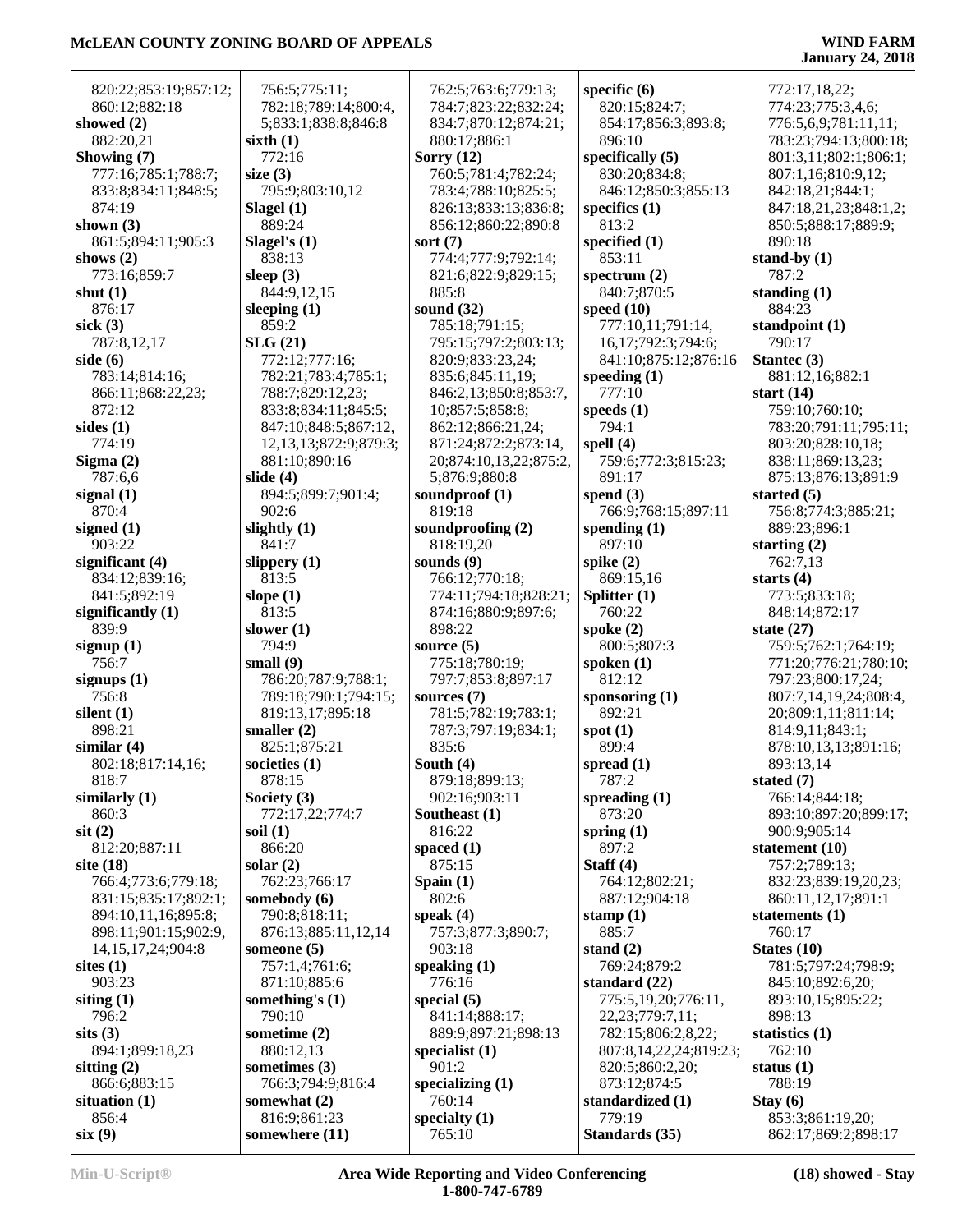| staying $(2)$                        | 866:7;869:3;902:2               | 901:24                           | 797:22;798:16;799:17,                | 772:9;774:16;                 |
|--------------------------------------|---------------------------------|----------------------------------|--------------------------------------|-------------------------------|
| 827:23;862:4                         | Study $(45)$                    | Superintendent's (1)             | 19, 20, 23; 808: 22;                 | 805:11;809:3,18,21,24;        |
| steps $(1)$                          | 777:14,17,18;778:1,             | 888:14                           | 810:20,22;811:3,11,16;               | 811:2,5;813:14;               |
| 877:8                                | 2, 12, 23; 788: 4, 8, 13, 17;   | supplement $(1)$                 | 813:6;816:16;820:7;                  | 814:17;816:1;818:19;          |
|                                      |                                 | 773:22                           |                                      |                               |
| stick $(1)$                          | 789:3,10;790:24;                |                                  | 823:17,19;851:7;                     | 826:5;828:19;830:14;          |
| 790:6                                | 804:24;805:8,13,16;             | support $(1)$                    | 899:9;904:4,5                        | 841:24;842:24;846:17;         |
| still $(8)$                          | 813:15,21,22;817:8;             | 757:3                            | talking $(20)$                       | 851:12;854:15;857:19;         |
| 768:6;819:8;826:15;                  | 823:14;824:3,7;                 | Supporter's (1)                  | 782:22;795:13;                       | 863:7;864:12;879:22;          |
| 828:19;851:5;879:13,                 | 831:19;832:3,4,6,8,10,          | 760:1                            | 796:2;799:18;802:17,                 | 882:23;883:4,19               |
| 15;894:8                             | 17;836:21;861:19;               | supposed (1)                     | 17;818:4;820:17;                     | testify $(16)$                |
| stipulate $(2)$                      | 862:3;863:4;873:22;             | 828:7                            | 825:24;828:13;831:21;                | 756:7,14;757:6,14;            |
| 770:19;771:3                         | 881:4,13,17;882:5,7;            | Sure $(25)$                      | 836:14,16;837:9,23;                  | 758:20;810:13;817:3;          |
|                                      |                                 |                                  |                                      |                               |
| stop $(2)$                           | 884:3;902:3;903:12              | 759:7;760:7;764:5;               | 849:1;852:24;860:3;                  | 825:20;826:2,9;881:2;         |
| 783:16,17                            | studying $(1)$                  | 767:7;771:14;791:7,              | 865:4;872:22                         | 882:11;883:1,2,15;            |
| stopped $(1)$                        | 903:10                          | 11;803:21;807:21;                | talks $(4)$                          | 889:13                        |
| 904:4                                | stuff $(1)$                     | 811:4;825:18;828:6,              | 772:17;773:1;                        | testifying $(4)$              |
| stops $(1)$                          | 771:8                           | 24;829:19;832:12;                | 834:22;845:16                        | 758:17;774:19;                |
| 858:24                               | $SU-17-11(1)$                   | 836:17;837:3;839:7;              | taller $(1)$                         | 854:14;857:22                 |
| straight $(6)$                       | 755:23                          | 864:17;867:24;868:14;            | 875:2                                | testimony (17)                |
| 767:20;796:10;                       | subcontractor $(1)$             | 874:9;875:6;884:11;              | Taylor (2)                           | 757:5,20;787:12;              |
|                                      |                                 |                                  |                                      |                               |
| 895:13,15;903:8,10                   | 764:6                           | 895:14                           | 755:20,21                            | 823:1;832:21;838:13;          |
| stream $(7)$                         | subject $(6)$                   | surfaces $(1)$                   | teams $(1)$                          | 858:14,18;861:23;             |
| 892:10;894:13;                       | 758:2,5,8;761:20;               | 872:7                            | 896:17                               | 884:10;888:13,14,15,          |
| 901:6,12,14,16;902:19                | 810:4;865:3                     | surveillance (2)                 | tears $(1)$                          | 21;889:4,17;890:7             |
| streams $(2)$                        | submitted $(3)$                 | 835:5,6                          | 898:3                                | testing $(1)$                 |
| 893:7,17                             | 866:8;889:5;902:2               | survey $(2)$                     | tease $(1)$                          | 868:14                        |
| Street (7)                           | submitting $(1)$                | 783:9;873:23                     | 873:19                               | tests $(2)$                   |
| 757:22;764:21;                       | 890:19                          | surveys $(1)$                    | technical (3)                        | 788:11;832:13                 |
|                                      |                                 |                                  |                                      |                               |
| 768:4;779:13;803:24;                 | subpoena (2)                    | 821:20                           | 776:8;784:10;785:16                  | Thanks $(1)$                  |
| 861:12;905:1                         | 758:5;883:13                    | swear $(1)$                      | techniques $(1)$                     | 902:13                        |
| stressful $(1)$                      | subpoenaing $(1)$               | 891:13                           | 862:14                               | Theodore (1)                  |
| 897:4                                | 883:14                          | sweat $(1)$                      | technologies (1)                     | 816:21                        |
|                                      |                                 |                                  |                                      |                               |
|                                      |                                 | 898:3                            | 762:23                               |                               |
| stricken $(1)$                       | Subsection (2)                  |                                  |                                      | theoretical (1)               |
| 888:21                               | 853:1,6                         | swish $(1)$                      | technology (2)                       | 790:21                        |
| strict $(1)$                         | subsequent (1)                  | 873:1                            | 793:15;888:3                         | theoretician (1)              |
| 832:14                               | 863:22                          | swore $(1)$                      | techs $(1)$                          | 785:12                        |
| strike $(3)$                         | subsequently $(1)$              | 771:14                           | 767:19                               | therefore $(1)$               |
| 849:2;888:12;889:16                  | 832:5                           | sworn $(9)$                      | television $(1)$                     | 899:15                        |
| strong $(1)$                         | substantially (1)               | 759:4;770:9;771:19;              | 844:12                               | thereof $(1)$                 |
| 784:21                               | 897:24                          | 772:8;828:18,20;                 | telling $(2)$                        | 766:12                        |
|                                      | substations (1)                 | 830:13;879:21;891:15             | 771:10;878:4                         |                               |
| strongest (1)<br>789:22              |                                 |                                  |                                      | thick $(5)$                   |
|                                      | 761:3                           | syrup $(1)$                      | temper $(1)$                         | 819:5,5,7,12,16               |
| strongly $(1)$                       | subtract $(1)$                  | 896:20                           | 898:15                               | thinking $(1)$                |
| 893:21                               | 839:22                          | system $(5)$                     | temporary $(1)$                      | 884:1                         |
| structure $(8)$                      | successful (3)                  | 806:23;814:22,24;                | 895:4                                | third $(5)$                   |
| 845:21;848:18;                       | 818:20,23;819:1                 | 833:11;835:14                    | ten(6)                               | 760:22;783:24;                |
| 854:2;857:24;858:6,                  | suddenly $(1)$                  | systems $(2)$                    | 756:16;777:11;                       | 784:2;785:12;843:19           |
| 24;859:18;860:6                      | 878:5                           | 806:8,20                         | 780:5;811:24;870:13;                 | third-party $(2)$             |
| structure-based (1)                  | suffer $(2)$                    |                                  | 904:5                                | 882:18,21                     |
| 848:2                                | 898:19;900:4                    | T                                | $ten-minute(1)$                      | Thomas $(1)$                  |
|                                      |                                 |                                  |                                      |                               |
| structures $(2)$                     | sufficient $(1)$                |                                  | 861:9                                | 844:13                        |
| 846:19,23                            | 814:3                           | table(9)                         | tenths $(1)$                         | though $(4)$                  |
| student $(1)$                        | suggest $(2)$                   | 828:11;837:18;                   | 854:9                                | 786:18;828:23;                |
| 775:9                                | 781:20;782:10                   | 838:7;841:6;852:2;               | term (5)                             | 871:17;893:20                 |
| students $(1)$                       | suggesting $(5)$                | 853:11;861:1;866:24;             | 765:22,24;781:2;                     | thought $(5)$                 |
| 812:1                                | 782:12;792:10;                  | 867:1                            | 816:2;863:9                          | 761:13;762:12;                |
| studied (4)                          | 796:21;807:3;902:8              | talk $(10)$                      | terms $(8)$                          | 796:17;816:17;887:1           |
| 793:7,10,12;816:12                   | suggestion $(1)$                | 800:1;816:15;                    | 781:18;782:1;                        | thoughts $(1)$                |
|                                      | 793:23                          |                                  |                                      | 796:1                         |
| studies $(14)$                       |                                 | 831:20;838:10,22;                | 787:23;789:16,23;                    |                               |
| 770:20;787:17;                       | Suite $(4)$                     | 851:1;853:5;889:14;              | 798:5;875:3;876:6                    | thousand $(1)$                |
| 793:21;794:17;797:13,                | 757:22;803:24;                  | 890:3;903:15                     | test $(3)$                           | 787:7                         |
| 21;798:2;799:16;<br>800:9,10;814:12; | 861:12;879:18<br>summertime (1) | talked $(24)$<br>787:21;793:5,6; | 756:24;777:6;837:4<br>testified (28) | three $(14)$<br>759:21;760:4; |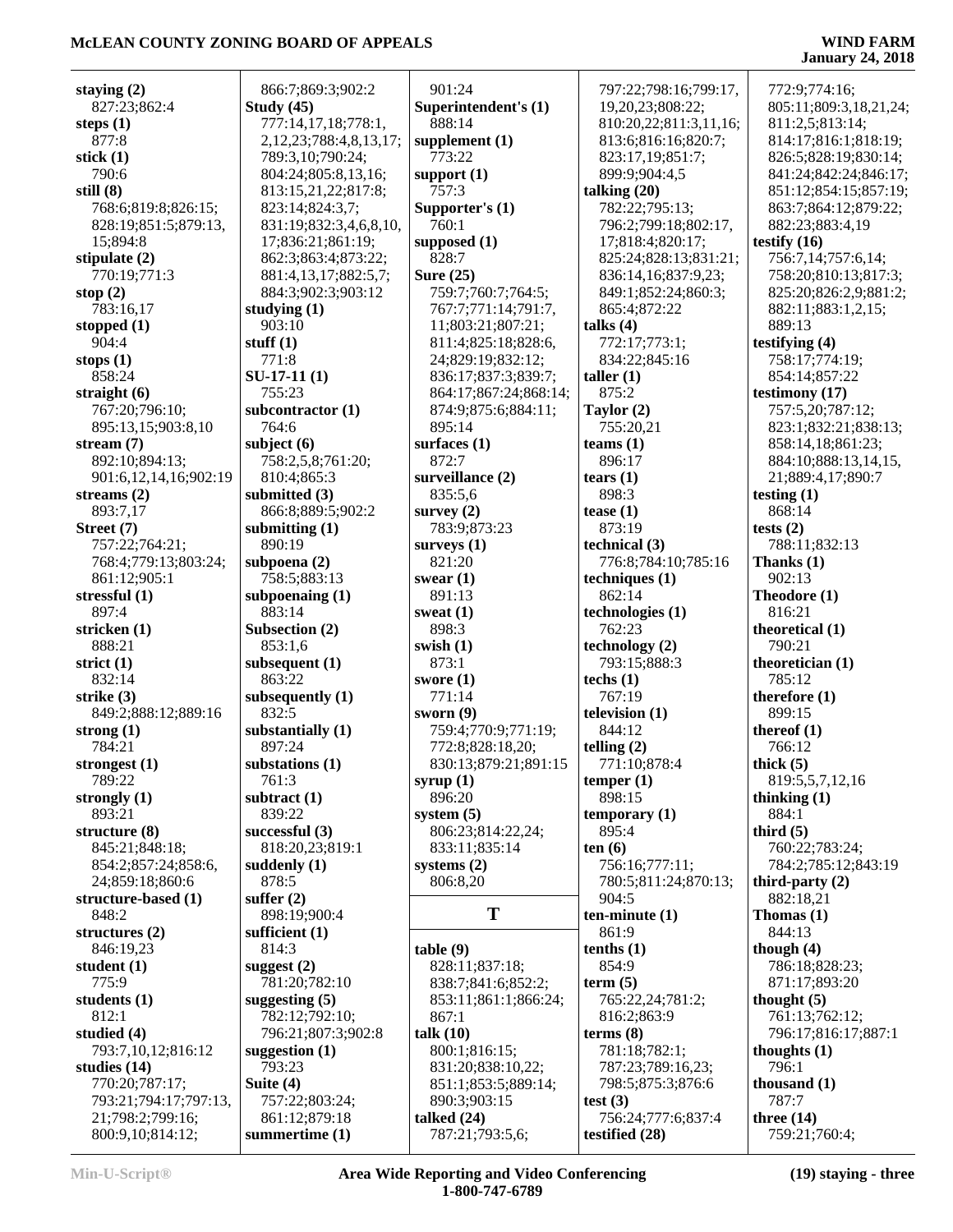**January 24, 2018**

| 776:24;786:12;789:14;                    | 796:11,13                     |
|------------------------------------------|-------------------------------|
| 813:23;814:7;819:14,                     | total $(2)$                   |
| 17;828:10;833:17;                        | 781:18;881:22                 |
| 866:10;899:7;902:24                      | touring $(1)$                 |
| three-quarters $(2)$                     | 895:22                        |
| 894:3;899:14                             | towards $(3)$                 |
| threshold (2)                            | 805:22;834:20;                |
| 874:19,20                                | tower $(5)$                   |
| throughout (2)<br>843:1;885:9            | 763:19,23;764:                |
| ticket $(2)$                             | 886:17;902:21<br>towers $(2)$ |
| 777:10,12                                | 763:14;768:7                  |
| tie $(1)$                                | town(2)                       |
| 865:16                                   | 768:24;821:5                  |
| til(1)                                   | townships (2)                 |
| 906:3                                    | 817:18;818:9                  |
| tilled $(2)$                             | track(1)                      |
| 866:20;867:6                             | 899:10                        |
| timber(5)                                | tract $(1)$                   |
| 896:24;897:3;<br>899:10,12,18            | 899:23<br>trade(1)            |
| times $(11)$                             | 761:8                         |
| 774:15,15;811:16;                        | trade-off $(1)$               |
| 821:11;834:10;857:20;                    | 877:12                        |
| 869:13;870:6,12,13;                      | traffic $(5)$                 |
| 902:21                                   | 784:14,15,15;8                |
| Tiskilwa (1)                             | 869:14                        |
| 760:23                                   | trailing $(2)$                |
| today $(3)$                              | 876:4,6                       |
| 890:22;896:2;898:6<br>together (10)      | trails $(1)$<br>896:24        |
| 763:23;766:3;775:5;                      | train $(1)$                   |
| 785:18;791:4;834:16;                     | 761:13                        |
| 862:24,24;888:2;                         | trained $(2)$                 |
| 900:11                                   | 767:10,12                     |
| told(2)                                  | transcribed (2)               |
| 811:4;894:19                             | 856:7;858:5                   |
| Tolerance (1)                            | transcript $(1)$<br>858:12    |
| 784:11                                   | transcription (1)             |
| tomorrow (4)<br>773:23;788:12;           | 857:6                         |
| 830:7;906:4                              | transmission (1)              |
| ton(1)                                   | 887:24                        |
| 896:5                                    | transmit $(1)$                |
| tonight (6)                              | 871:24                        |
| 756:1,13;758:10;                         | <b>Transportation</b>         |
| 820:8;889:19,22                          | 833:10;835:14                 |
| Tony $(1)$<br>768:4                      | trapped $(1)$<br>866:21       |
| took(4)                                  | travel $(1)$                  |
| 765:13;831:19;                           | 895:22                        |
| 832:1;840:13                             | traveled $(1)$                |
| tool (2)                                 | 765:9                         |
| 905:12,13                                | travels $(1)$                 |
| tools(1)                                 | 866:22                        |
| 862:19                                   | trees $(1)$                   |
| top(7)                                   | 869:20                        |
| 764:2;834:20;838:8;<br>851:10,16;856:16; | trial $(1)$<br>883:12         |
| 867:1                                    | triangle $(3)$                |
| topic $(1)$                              | 894:16;902:8,2                |
| 773:14                                   | tribe(1)                      |
| topographically (2)                      | 897:9                         |

| 796:11,13                     | tried $(2)$            |
|-------------------------------|------------------------|
| otal (2)                      | 816:18,19              |
| 781:18;881:22                 | triple $(1)$           |
| ouring $(1)$                  | 819:10                 |
| 895:22                        | trips $(1)$            |
| owards (3)                    | 896:18                 |
| 805:22;834:20;846:7           | truck $(1)$            |
| ower (5)                      | 869:14                 |
| 763:19,23;764:2;              | trucking (1)           |
| 886:17;902:21                 | 844:11                 |
| owers (2)                     | true(5)                |
| 763:14;768:7                  | 797:18;806:10;         |
| own (2)                       | 813:9,10;885:20        |
| 768:24;821:5                  | trust $(4)$            |
| ownships (2)                  | 834:23;835:1;          |
| 817:18;818:9                  | 885:18;893:12          |
| rack $(1)$                    | truth $(5)$            |
| 899:10                        | 756:24;771:10;         |
| ract (1)                      | 772:8;830:13;879:21    |
| 899:23                        | try(7)                 |
| rade (1)                      | 821:17;823:7;          |
| 761:8                         | 828:16;834:16,18;      |
| rade-off (1)                  | 840:5;903:17           |
| 877:12                        | trying $(19)$          |
| raffic $(5)$                  | 800:16;801:19;         |
| 784:14,15,15;840:4;           | 809:22;810:17;811:12;  |
| 869:14                        | 817:17,19;820:22;      |
| railing (2)                   | 825:15;829:6;831:17;   |
| 876:4,6                       | 837:4;858:19;860:12;   |
| raise(1)                      | 865:5;867:8;876:22;    |
| 896:24                        | 883:18;890:5           |
| rain(1)                       | tube(1)                |
| 761:13                        | 897:11                 |
|                               | turbine $(42)$         |
| rained (2)                    |                        |
| 767:10,12                     | 776:18;786:15;         |
| ranscribed (2)                | 787:1;789:13;791:14;   |
| 856:7;858:5                   | 794:1;798:16;802:24;   |
| ranscript (1)                 | 803:1;818:21;820:1,    |
| 858:12                        | 19;824:22;840:2,14;    |
| ranscription (1)              | 854:6,9;855:20;        |
| 857:6                         | 862:16;864:24;870:4;   |
| ransmission (1)               | 873:6;875:2,3,7,21,23; |
| 887:24                        | 880:6,18;882:2;        |
| ransmit (1)                   | 886:10;892:1,22;       |
| 871:24                        | 894:1;895:8;898:11;    |
| Transportation (2)            | 899:5,18,23;900:7;     |
| 833:10;835:14                 | 903:9,23               |
| rapped (1)                    | turbines (66)          |
| 866:21                        | 765:11;766:8;          |
| ravel (1)                     | 768:23;769:3,5;        |
| 895:22                        | 774:13;776:7;777:2;    |
| raveled (1)                   | 779:24;780:4,14;       |
| 765:9                         | 782:16,20;786:24;      |
| ravels (1)                    | 787:18,19;788:19;      |
| 866:22                        | 789:6,16;791:1,5,12,   |
| rees (1)                      | 15;794:18;797:8,14;    |
| 869:20                        | 798:17,20,24;817:24;   |
| rial (1)                      | 824:12,17;830:17,21;   |
| 883:12                        | 840:4,8,10;842:9;      |
| riangle (3)                   | 854:6,13;855:21;       |
| 894:16;902:8,23               | 861:24;864:18;869:8,   |
| $\mathbf{ribe}\left(1\right)$ | 11,15,20;870:1;        |

|   | 876:13,17,19;880:16;      | undul      |
|---|---------------------------|------------|
|   | 881:18,21,22;884:23;      | 796        |
|   | 887:15;892:9;893:16;      | Unfor      |
|   | 895:4;898:22;903:4,9      |            |
|   |                           | 756        |
|   | turn(9)                   | union      |
|   | 793:22;828:4,10,11,       | 760        |
|   | 13;870:21,23;876:23;      | uniqu      |
|   | 877:4                     | 899        |
|   | Turner (24)               | Unite      |
|   | 755:12,13;797:21;         | 781        |
|   | 798:8,13;799:16,22;       | unive      |
|   | 800:5,8,12;837:9;         | 896        |
|   | 856:18;870:6,11,14;       | unless     |
|   | 886:11,14,23;887:4,7;     | 888        |
|   | 901:6,13,17;903:2         | unpro      |
|   | turning $(3)$             | 817        |
|   | 789:6,13;791:1            | unrea      |
|   | turns(1)                  | 846        |
|   | 865:24                    | up (4)     |
|   | Turris (2)                | 760        |
|   | 815:6;843:13              | 771        |
|   | Twin $(2)$                | 780        |
|   | 760:21;766:8              | 14;        |
|   | two(34)                   | 18;        |
|   | 761:3;767:13,15;          | 794        |
| ; | 773:5;775:8;776:24;       | 801        |
|   | 777:11;778:15;779:21,     | 821        |
|   | 24;784:12;790:9;          | 829        |
|   | 798:17,20,24;800:1;       | 836        |
|   | 803:3;804:17;814:6;       | 11,        |
|   | 819:14,17;825:17;         | 872        |
|   | 831:15;832:18;840:5;      | 903        |
|   | 863:3;864:6,17;           | 19         |
|   | 866:13;878:15;888:11;     | updat      |
|   | 894:17;904:3,15           | 830        |
|   | type(6)                   | updat      |
|   | 761:21;787:6;795:2,       | 773        |
|   | 3;801:2;831:2             | upgra      |
|   | typically (1)             | 800        |
|   | 872:6                     | upon       |
|   |                           | 772        |
| ; | U                         | 807        |
|   |                           | 864        |
|   | UIM(1)                    | upstr      |
|   | 767:20                    | 792        |
|   | ultimately (1)            | upwir      |
|   | 869:21                    | 795        |
|   | unattended (1)            | urge (     |
|   | 833:6                     | 893        |
|   | under $(20)$              | usage      |
|   | 775:13;814:18;            | 763        |
|   | 815:10;820:21;843:2,      | use (4     |
|   | 20;847:6;848:9;849:9,     | 757        |
|   | 16;850:17;851:1;          | 766        |
|   | 867:16;879:13;883:12;     | 24:        |
|   | 889:11,12,18;890:18,      | 822        |
|   | 24                        | 836        |
|   | underlying $(1)$          | 847        |
|   |                           |            |
|   | 847:8                     | 849        |
|   | underpredicts (3)         | 852        |
|   | 840:16;863:23;864:2       | 16;        |
|   | understands (1)<br>826:10 | 885<br>892 |

**undulating (1)** 796:13 **Unfortunately (1)** 756:17 **nion** (2) 760:13;768:14 **unique (1)** 899:10 **United (2)** 781:5;895:22 **universities (1)** 896:17 **unless (2)** 888:5;893:2 **unprotected (2)** 817:9;818:3 **unreasonably (1)** 846:3 **up (47)** 760:11;761:3,4,24; 771:7,9;773:20;776:2; 780:1;781:24;782:13, 14;783:5,24;784:7,16, 18;791:16,18,20; 794:13;797:6,7; 801:19;806:18;810:15; 821:18,23;827:19; 829:15,21;832:16; 836:19;847:1;854:6, 11,22;857:23;862:9; 872:16;890:6;901:3; 903:13,18,22;905:18, 19 **update (2)** 830:6,7 **updated (1)** 773:16 **upgrade (1)** 800:18 **upon (9)** 772:9;787:8;792:5; 807:17;818:14;830:14; 864:15;870:15;879:22 **upstream (1)** 792:21 **upwind (1)** 795:24 **urge (1)** 893:21 **usage (1)** 763:1 **use (41)** 757:13,17;763:18; 766:16;779:6;814:21, 24;815:3;821:23; 822:16;824:19;831:11; 836:3;841:14;844:10; 847:7;848:14,23; 849:1;850:19;851:17;

 852:4;862:13;866:3,9, 16;869:5;884:24; 885:1,8;888:17;889:9; 892:3;897:21,21;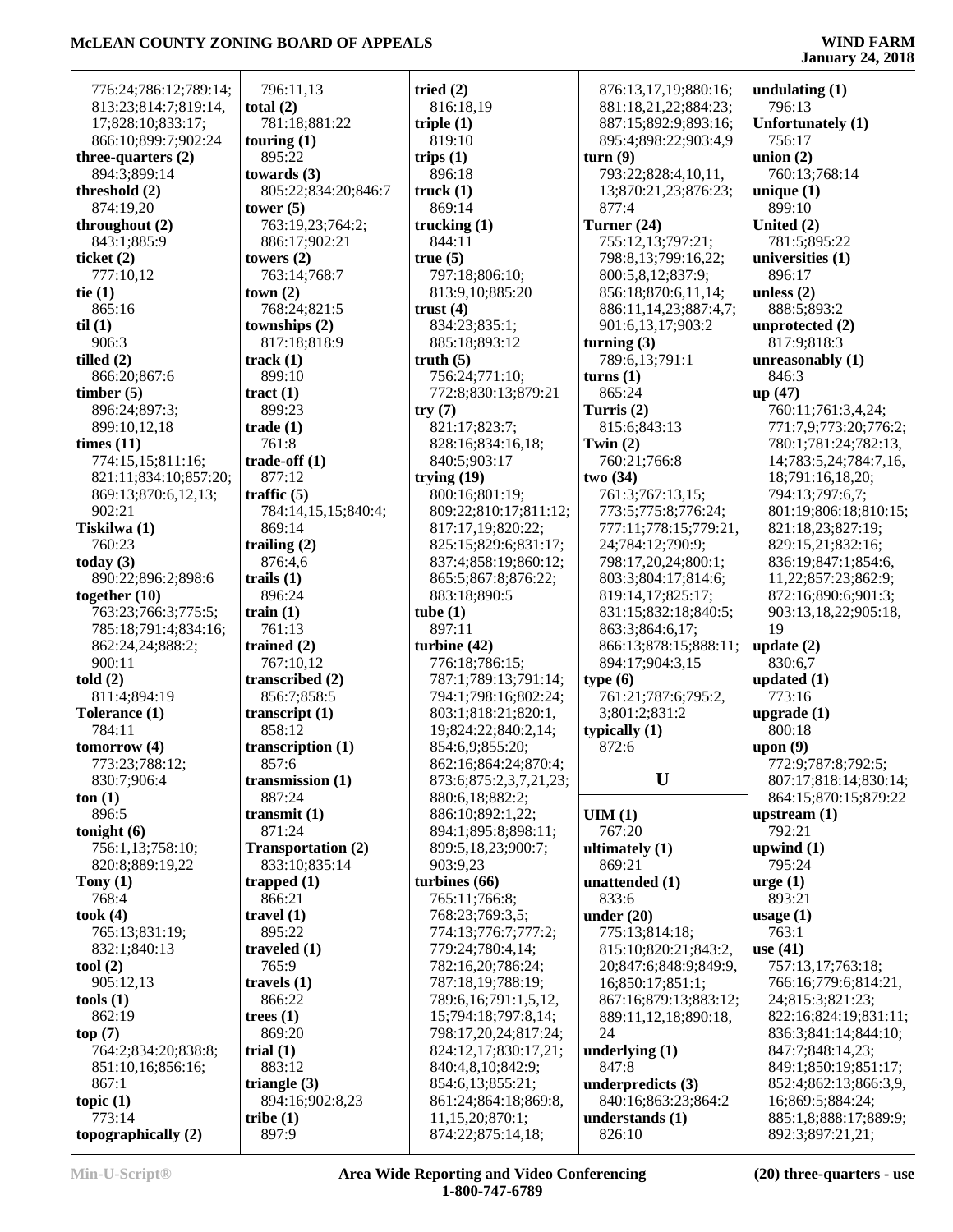| 898:5,6,6,13;905:7,13                | 835:14;841:9;843:13;                  | 12                         | widely $(2)$                           | 810:22;819:18;840:11,    |
|--------------------------------------|---------------------------------------|----------------------------|----------------------------------------|--------------------------|
|                                      |                                       |                            |                                        |                          |
| used $(17)$                          | 844:13;857:24;873:16;                 | water $(2)$                | 781:10,12                              | 11;853:12,15,19;         |
| 781:10,12;783:22;                    | 875:3                                 | 866:23;901:6               | wife $(6)$                             | 854:3;860:5,7,14;        |
| 795:9;816:2;822:3;                   | vibration (3)                         | wave $(1)$                 | 790:1,2;895:24;                        | 877:24;883:18;892:9;     |
|                                      |                                       | 892:13                     | 896:10;898:16;901:2                    |                          |
| 829:17;831:1;840:15;                 | 785:19;892:12,23                      |                            |                                        | 893:18                   |
| 851:20;854:1;857:10;                 | vibrations (1)                        | wavelengths $(1)$          | wild $(1)$                             | without $(2)$            |
| 862:19;869:4;871:4,5;                | 892:14                                | 794:20                     | 897:1                                  | 897:13;898:22            |
| 884:6                                | vicinity $(2)$                        | way (22)                   | wildlife (8)                           | witness $(14)$           |
|                                      |                                       |                            |                                        |                          |
| users $(1)$                          | 788:19;897:23                         | 756:9,12;765:7;            | 816:8,11,12,15;                        | 758:12;759:16;           |
| 887:22                               | view $(1)$                            | 781:24;782:4;783:15,       | 893:2;895:9;896:15;                    | 764:18;772:7;806:17;     |
| uses $(2)$                           | 865:9                                 | 22, 24; 784: 2, 9; 789: 8; | 899:19                                 | 808:18;815:20;830:12;    |
|                                      |                                       |                            |                                        |                          |
| 850:20;851:2                         | violates $(1)$                        | 796:5;816:11;819:22;       | willing $(5)$                          | 851:11;858:18;878:23;    |
| using $(7)$                          | 775:23                                | 822:10;828:14;839:24;      | 757:11;761:21;                         | 879:20;883:9;905:21      |
| 766:17,20;780:7;                     | violation (9)                         | 846:24;852:13;865:9;       | 771:2;817:7;818:10                     | witnesses $(3)$          |
| 796:18;806:1,2;875:14                | 775:21,24;777:9;                      | 868:15;873:18              | wind (92)                              | 757:15;827:17;           |
|                                      |                                       |                            |                                        |                          |
| usually $(2)$                        | 820:23;842:18,21;                     | ways $(2)$                 | 760:15,20,23,24;                       | 888:10                   |
| 761:17;877:8                         | 843:9;844:3;846:14                    | 885:10;891:11              | 762:23;763:7,11,14;                    | word $(9)$               |
| utility-scale (1)                    | visit $(3)$                           | weather $(1)$              | 764:22;766:7;774:12,                   | 766:16;822:16,17;        |
|                                      | 891:24;894:18;                        | 766:10                     |                                        | 824:19;827:20;829:5;     |
| 762:20                               |                                       |                            | 13, 14, 17, 20; 776: 7, 9,             |                          |
| utilize $(2)$                        | 896:19                                | website (1)                | 18;777:1,17;779:21;                    | 844:7;874:6,8            |
| 865:20;868:12                        | visual $(2)$                          | 905:15                     | 780:4,7,14;782:19;                     | worded $(1)$             |
| utilized $(3)$                       | 835:5;862:12                          | week $(1)$                 | 783:6,7,9;784:3,15,16,                 | 765:18                   |
|                                      |                                       |                            |                                        |                          |
| 830:22;866:15;888:4                  | visually $(1)$                        | 897:4                      | 20;785:17;786:15,24;                   | words $(1)$              |
|                                      | 833:5                                 | weekend (1)                | 787:18,19,20;788:2,17;                 | 822:18                   |
| $\mathbf{V}$                         |                                       | 896:18                     | 789:6,13;790:18;                       | work (26)                |
|                                      | W                                     | weeks $(4)$                | 791:1;794:1,18;                        |                          |
|                                      |                                       |                            |                                        | 760:15;761:8,22;         |
| validating $(1)$                     |                                       | 862:19;882:20;             | 795:20;797:8,10,14;                    | 763:11,13;764:10;        |
| 821:24                               | Wacker (1)                            | 894:18;904:3               | 798:6;799:17,21;                       | 765:12,13;766:11,23;     |
| valley $(1)$                         | 879:18                                | weight $(3)$               | 805:9;806:8,20,23;                     | 768:10,14;797:4;         |
|                                      |                                       |                            |                                        |                          |
| 797:9                                | wage $(1)$                            | 792:21;890:1,4             | 807:4,18,24;809:1,5;                   | 812:1;819:11,13;         |
| valleys (2)                          | 768:13                                | weighty $(1)$              | 812:10,22;817:24;                      | 822:5;826:7;827:9;       |
| 797:6,8                              | Wait $(1)$                            | 777:18                     | 818:20;820:1,6;                        | 878:16;895:18;896:7,     |
|                                      | 883:6                                 | welcome $(3)$              | 824:12,22;834:1;                       | 11,22;900:10,11          |
| value(1)                             |                                       |                            |                                        |                          |
| 785:22                               | waived (1)                            | 757:4;890:6;904:10         | 835:7;840:4,7;841:9;                   | worked (12)              |
| values $(3)$                         | 889:5                                 | welfare $(2)$              | 842:9;854:6;862:1;                     | 764:4,22;768:23;         |
| 884:12;895:19;                       | wake $(2)$                            | 889:7:898:15               | 864:17;869:17,20;                      | 774:2;782:16;786:13;     |
|                                      |                                       |                            |                                        |                          |
| 897:24                               | 792:24;793:3                          | well-being $(2)$           | 873:5;875:17;876:14,                   | 798:1;809:4,10;          |
| variable (1)                         | walk $(1)$                            | 781:16,18                  | 21,22;877:2;880:16;                    | 862:23;878:18,19         |
| 789:1                                | 897:3                                 | weren't $(2)$              | 886:20;892:4;894:1;                    | worker $(1)$             |
| variation (2)                        | walked $(1)$                          | 790:7;862:20               | 900:6                                  | 862:4                    |
|                                      |                                       |                            |                                        |                          |
| 821:17;873:16                        | 903:19                                | West $(5)$                 | windmills $(1)$                        | workers $(1)$            |
| various $(1)$                        | Walker (3)                            | 757:22;764:20;             | 795:21                                 | 761:10                   |
| 862:14                               | 785:11;786:1;790:15                   | 803:24;861:12;904:24       | window $(1)$                           | working (9)              |
| vary $(1)$                           | walking $(1)$                         | Westlaw $(1)$              | 782:16                                 | 756:9;765:21;767:9;      |
|                                      | 897:12                                | 815:7                      |                                        |                          |
| 872:23                               |                                       |                            |                                        |                          |
|                                      |                                       |                            | windows (9)                            | 778:3;780:3;869:11,      |
| varying $(2)$                        | Wall $(4)$                            | what's $(3)$               | 819:6,7,10,11,13,14,                   | 11;870:2;903:20          |
|                                      |                                       |                            |                                        |                          |
| 834:1;835:7                          | 758:24;819:5,9,18                     | 810:9;819:3;848:5          | 17,18;897:6                            | works $(3)$              |
| vehicle $(1)$                        | <b>WALLEY</b> (29)                    | whereas $(1)$              | winds $(2)$                            | 779:14;827:8;871:18      |
| 784:15                               | 756:3;758:18,20,23;                   | 875:22                     | 795:22;870:3                           | world $(5)$              |
|                                      | 759:10,14,18;760:3,6;                 | White (8)                  | windy $(1)$                            | 762:4;781:13,15;         |
| vehicles (1)                         |                                       |                            |                                        |                          |
| 766:17                               | 770:1,4,17,22;771:2,                  | 760:24;764:7;766:8;        | 869:19                                 | 867:1;897:13             |
| ventilation (1)                      | 11;777:21;806:15;                     | 809:15,19;810:22;          | winter $(1)$                           | worldwide (1)            |
| 776:17                               | 827:16;828:9;829:9,                   | 812:6,7                    | 861:22                                 | 788:2                    |
|                                      | 15;868:22;878:23;                     | whittle $(1)$              | Winterland (6)                         | worried (1)              |
| veracity $(1)$                       |                                       |                            |                                        |                          |
| 756:24                               | 888:9;890:12;891:3,9;                 | 869:22                     | 767:3,3,7,16,21,24                     | 830:10                   |
| Vermilion (3)                        | 900:14,18                             | whittling $(1)$            | Wisconsin (6)                          | worse $(1)$              |
| 823:14,24;824:1                      | walls $(6)$                           | 869:24                     | 758:5,9;789:24;                        | 794:23                   |
|                                      |                                       |                            |                                        |                          |
| Verona $(2)$                         | 795:17;819:5,7,12,                    | whole $(6)$                | 813:14;814:13;829:2                    | wow(1)                   |
| 829:1,2                              | 17;898:23                             | 763:2;780:24;              | wished $(1)$                           | 904:15                   |
| $V-e-r-o-n-a(1)$                     | wants $(2)$                           | 865:16;867:1;886:21;       | 765:3                                  | Wrecking (1)             |
| 829:1                                | 757:12;810:5                          | 895:21                     | within $(20)$                          | 885:11                   |
|                                      |                                       |                            |                                        |                          |
| versus $(10)$<br>815:6;818:3;833:10; | watching $(4)$<br>833:5;844:12;897:5, | wide $(1)$<br>894:3        | 758:9;775:17;<br>799:23;808:20;809:14; | writing $(2)$<br>775:2,4 |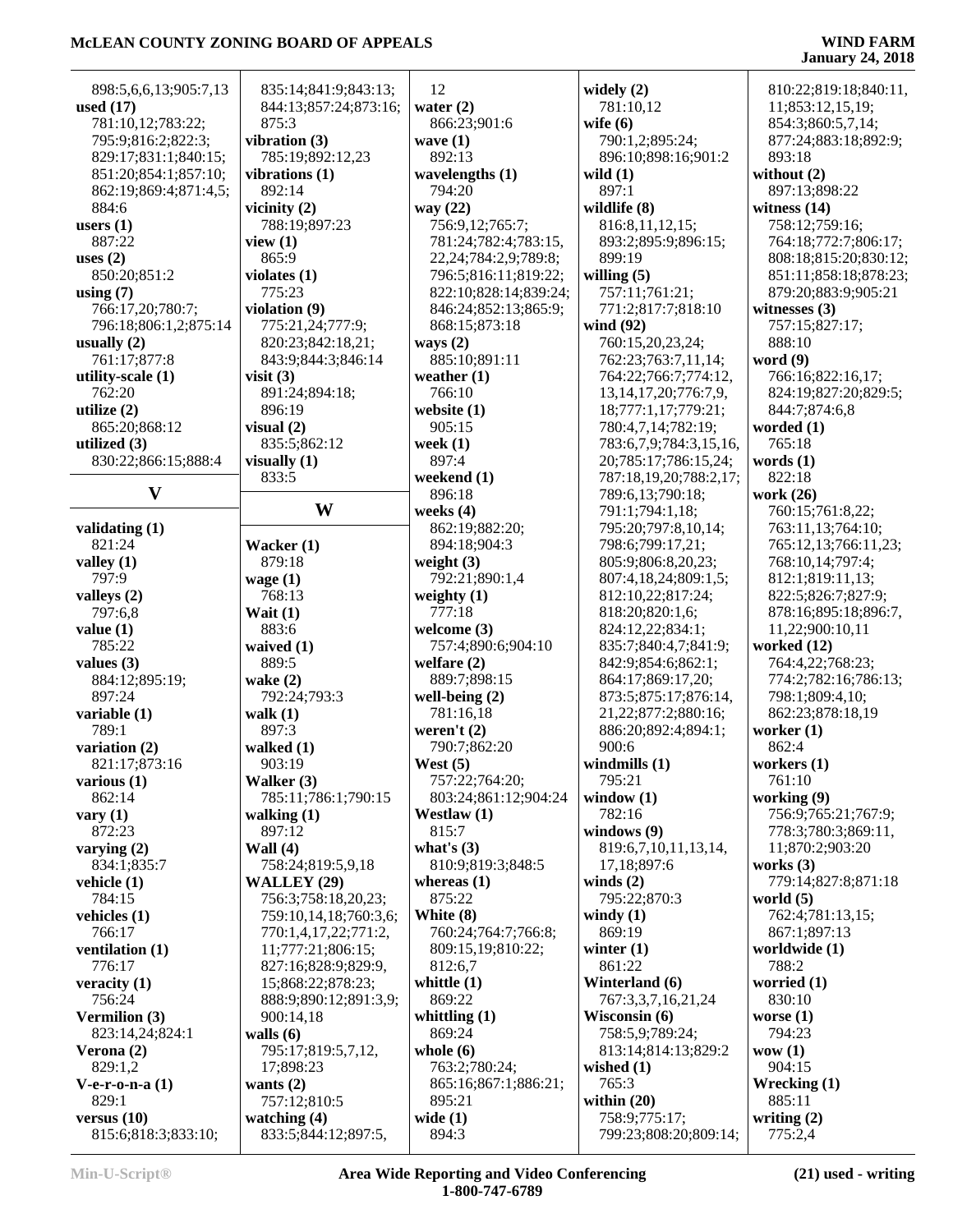| written $(2)$               |                                          | 795:17;819:4,5,7,9,         | 774:4;857:2                            | 3,250(1)                     |
|-----------------------------|------------------------------------------|-----------------------------|----------------------------------------|------------------------------|
| 776:19;844:23               | $\boldsymbol{0}$                         | 12,16                       | 2000(1)                                | 826:4                        |
| wrong $(5)$                 |                                          | 13(7)                       | 896:2                                  | 3,300(3)                     |
| 787:8;804:17;               | 0(2)                                     | 761:11;763:11;              | 2003(1)                                | 796:9;802:24;817:3           |
| 837:12,16;868:16            | 866:3;874:10                             | 777:21;833:9;837:18;        | 815:7                                  | 30(1)                        |
|                             | 0.5(2)                                   | 867:13;879:3                | 2005(2)                                | 756:16                       |
| Y                           | 866:9;867:8                              | 130(1)                      | 773:11,13                              | 300(1)                       |
|                             |                                          | 874:21                      | 201(3)                                 | 893:7                        |
| Yale $(4)$                  | $\mathbf{1}$                             | 1325(1)                     | 848:10;850:17;851:5                    | 3075(1)                      |
| 891:8,12,15,19              |                                          | 858:13<br>136(3)            | 2012(2)<br>895:17;901:9                | 767:7<br>$30$ -some $(1)$    |
| yard $(2)$<br>844:10;859:20 | 1(10)                                    | 881:18,21,22                | $2014 - 2015(1)$                       | 801:13                       |
| year $(8)$                  | 760:2,21;761:1;                          | 137447(1)                   | 841:15                                 | $3-17-2(1)$                  |
| 766:7;769:3;782:18;         | 779:14;789:15;877:7,<br>9,9;879:18;894:5 | 815:7                       | 2015(2)                                | 892:24                       |
| 896:21;901:7,10,10,10       | 1,000(30)                                | 14(3)                       | 854:16;858:13                          | 322(1)                       |
| years $(15)$                | 778:16;779:1;786:6,                      | 792:16;833:12;              | 21(3)                                  | 764:20                       |
| 761:11,24;763:11;           | 6;831:12,12,19;832:2;                    | 835:16                      | 858:13;867:13;879:4                    | 35(7)                        |
| 774:2;775:12;776:19,        | 836:2,20,23;838:5,8;                     | 15(3)                       | 2100(1)                                | 783:12;784:7,19;             |
| 21, 24; 780: 5; 785: 17;    | 839:8,17;840:17,22;                      | 761:24;794:2,3              | 815:21                                 | 846:14;849:9;872:11,         |
| 788:5;798:1;822:10;         | 850:13,15;852:21;                        | 16(2)                       | 211(1)                                 | 20                           |
| 885:9;898:9                 | 863:10,14,16;864:15,                     | 784:16;879:3                | 829:1                                  | 36(4)                        |
| yes-or-no $(2)$             | 20,22;866:12;873:3;                      | 17(1)                       | 2117(1)                                | 783:11;784:1;802:5,          |
| 806:12;822:12               | 899:4,18                                 | 801:24                      | 772:1                                  | 6                            |
| yesterday (1)               | 1,050(1)                                 | 18(8)<br>760:12;777:20;     | 2250(1)<br>891:20                      | 37(1)<br>831:13              |
| 758:1<br>York $(1)$         | 901:20                                   | 848:9;850:16;851:9;         | 22825(1)                               | 38(1)                        |
| 798:5                       | 1,200(1)                                 | 875:23;899:10,10            | 767:7                                  | 782:12                       |
| Young $(28)$                | 896:5                                    | 1800(1)                     | 240(2)                                 | 38.5(1)                      |
| 891:8,11,12,15,19,          | 1,500(4)                                 | 879:18                      | 894:2;904:13                           | 839:2                        |
| 19,22;896:1;900:14,         | 824:12;875:22;<br>894:13;902:13          | 19(10)                      | 240-acre (1)                           | 380(3)                       |
| 17;901:1,8,15,18,23;        | 1,550(1)                                 | 834:12;845:5;               | 899:23                                 | 894:10;901:13,15             |
| 902:9,11;903:7,16,20;       | 901:19                                   | 847:10;851:1,9,10,16;       | 25(4)                                  | 3871(1)                      |
| 904:10,13,17,23;905:5,      | 1,600(2)                                 | 852:11;867:13;879:4         | 775:18;802:7;                          | 856:12                       |
| 10,19;906:1                 | 902:17,18                                | 1966(1)                     | 845:12;896:2                           | 3872(2)                      |
| Y-o-u-n-g $(1)$             | 1,650(1)                                 | 774:3                       | 25th(1)                                | 856:13,17                    |
| 891:19                      | 901:19                                   | 1968(2)                     | 906:5                                  | 39(6)                        |
| youth $(1)$                 | 1.1(1)                                   | 775:11;820:7                | 26(1)                                  | 784:1;807:4,6,22;            |
| 895:23                      | 902:21                                   | 1973(1)                     | 802:7                                  | 839:2;841:6                  |
|                             | 10(2)                                    | 848:7                       | 27248(1)                               |                              |
| $\mathbf{Z}$                | 881:16;886:9                             | 1974(1)                     | 768:21<br>27297(1)                     | 4                            |
| ZBA(3)                      | 100(7)                                   | 762:11<br>1989(1)           | 891:20                                 |                              |
| 841:13;893:21;895:7         | 758:24;811:6;814:7;                      | 760:11                      | 28(1)                                  | 4(7)<br>772:12;782:22;       |
| zero $(3)$                  | 874:21;880:16,18;                        |                             | 840:20                                 | 787:10;803:14;830:4,         |
| 866:15,16;870:16            | 896:17                                   | $\overline{2}$              | 29(1)                                  | 5;845:24                     |
| Zimmerman (36)              | 103(1)<br>768:4                          |                             | 854:16                                 | 40(16)                       |
| 755:14,15;763:10;           | 105(1)                                   | 2(31)                       | 29485 (1)                              | 782:12;783:13,14;            |
| 791:11,20;792:10,23;        | 769:21                                   | 756:8;761:1;772:16;         | 815:21                                 | 784:8,19;785:22,23,24;       |
| 793:5,12,20;794:11;         | 10-minute $(1)$                          | 778:19,24;779:12;           | $2$ -decibel $(3)$                     | 786:1,7,7;796:18;            |
| 798:15;799:6,10,15;         | 840:14                                   | 787:6;806:2;822:4,6,        | 821:10,11,13                           | 807:6,23;813:19;             |
| 801:10,16,24;802:10,        | 11(13)                                   | 13, 19; 832: 1; 836: 5, 20; |                                        | 831:15                       |
| 14, 20; 817: 21; 840: 20;   | 837:2;838:3,22;                          | 838:3,8;839:5,8,17,21,      | 3                                      | 40.5(3)                      |
| 871:20;872:5,9,15,20;       | 839:1,2,3;848:6;851:4,                   | 22, 24; 840: 22; 841: 2;    |                                        | 837:2;838:4;839:4            |
| 873:15,24;876:5,12;         | 6, 12; 867: 12; 879: 3, 3                | 865:16,18;866:12;           | 3(17)                                  | $400$ -foot $(2)$            |
| 885:21;886:7;900:23;        | 1100(1)                                  | 877:9,10;890:16             | 777:17;780:1;787:6;                    | 803:1;875:3                  |
| 901:22<br>zone $(1)$        | 768:22                                   | 2,000(3)<br>864:2,3;875:23  | 799:4,4;829:13,23;<br>837:18;854:6,11; | 41(11)<br>786:7;836:2;837:2; |
| 847:8                       | 117(1)                                   | 2.5(1)                      | 855:7,23;857:2;861:1;                  | 838:9;839:5;841:7,7;         |
| Zoning $(5)$                | 816:22                                   | 898:12                      | 866:4;876:10;901:5                     | 842:7,9;850:12,15            |
| 755:2;806:19;               | 12(1)<br>843:19                          | 20(5)                       | 3,000(2)                               | 41.0 $(2)$                   |
| 850:21;889:14;900:5         | 1217(1)                                  | 773:17;795:14;              | 796:22,23                              | 836:22;838:4                 |
|                             | 759:8                                    | 874:10;879:4;896:2          | $3,000$ -foot $(2)$                    | 41.4(1)                      |
|                             | 12-inch $(7)$                            | 200(2)                      | 807:10;808:4                           | 842:8                        |
|                             |                                          |                             |                                        |                              |